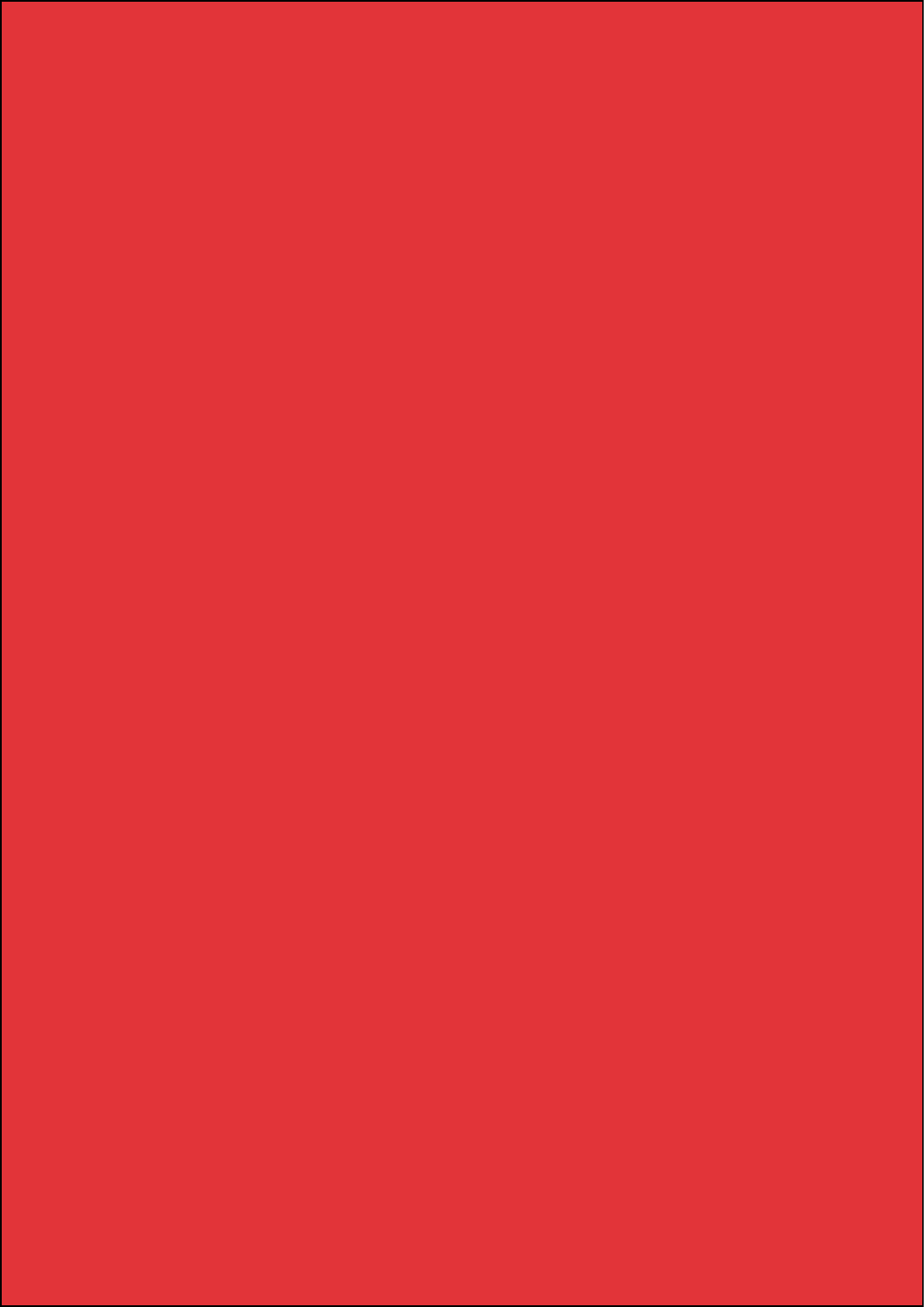**This report is an independent, non-commissioned piece of work by the Vidhi Centre for Legal Policy, an independent think-tank doing legal research to help make better laws.**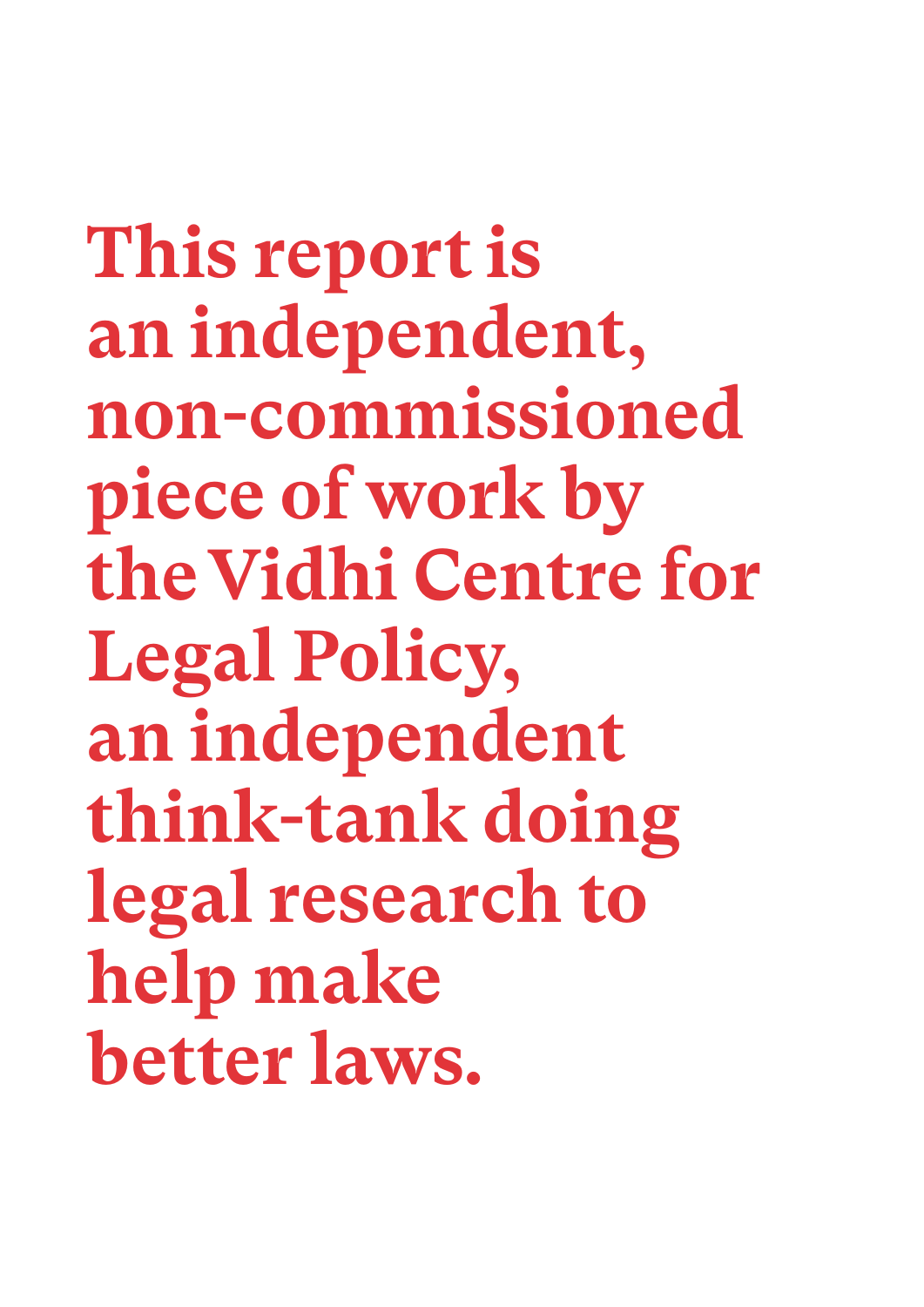### **About the Authors**

Dr. Rahela Khorakiwala is Senior Resident Fellow and Lead, Vidhi Maharashtra Sakshi Pawar is Research Fellow, Vidhi Maharashtra Pratik Dixit is Research Fellow, Vidhi Maharashtra

### **Acknowledgments**

The authors are grateful to the anonymous peer reviewers for peer reviewing this report.

The authors are also grateful to Sneha Yanappa, Research Fellow, Vidhi Karnataka for going through an earlier draft and for her research assistance on this report.

For conversations that helped framing this report we are thankful to Preedip Balaji, Dr. R S Balekar, Poonam Bhonsle, Aarti Desai, Dr. Mohan Kherde, Mridula Koshy, Wasimbarry Maner, Ahalya Momaya, Mr. Rameshwar Pawar, Madhumita Rajan and Purnima Rao.

The authors are thankful to Vistasp Irani, Research Fellow, Vidhi Maharashtra and Vidhi interns Shrishti Nathani, Saloni Kumari and Stuti Srivastava for research assistance on this report.

Any errors are the authors' alone.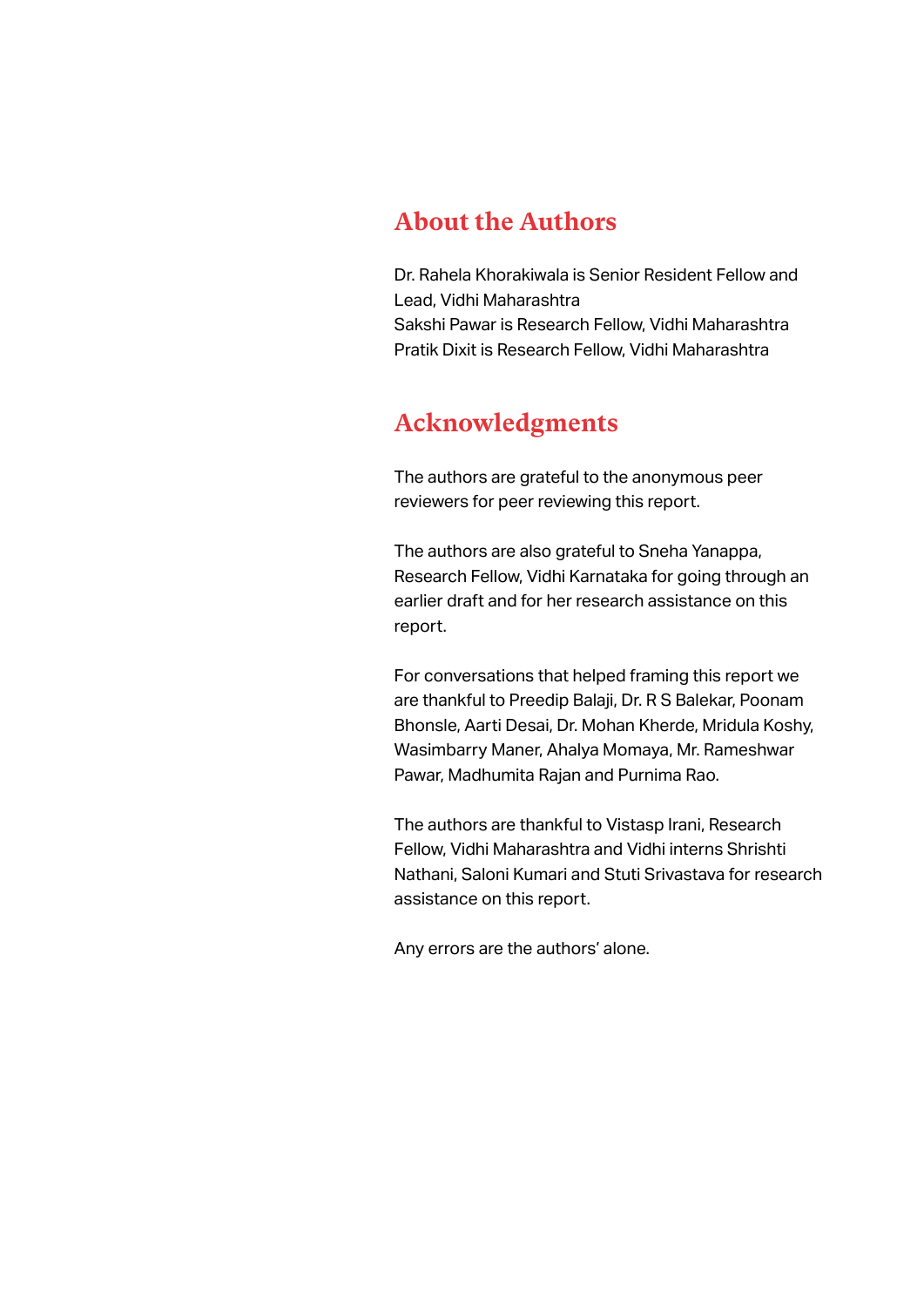### **Contents**

**5 [Introduction](#page-10-0)**

**1 [Executive Summary/](#page-6-0)  [कार्य कारी सारां श](#page-6-0)**

### II

#### **6 [Development of Public](#page-11-0)  [Libraries in Maharashtra](#page-11-0)  [\(Pre-Independence\)](#page-11-0)**

7 - Library Committees and their [suggestions for public library](#page-12-0)  [reforms in Maharashtra](#page-12-0)

### III

I

- **8 [The Public Library System](#page-13-0)  [in Maharashtra](#page-13-0)**
- 8 Structure of the Maharashtra [Public Library Act, 1967](#page-13-0)
- 9 [Types of public libraries in](#page-14-0)  [Maharashtra](#page-14-0)
- 
- 11 [Number of public libraries](#page-16-0)<br>13 Establishment of public lib
- 13 **Exablishment of public libraries**<br>15 **Polynmian** Definition of libraries or library  $\blacksquare$  Definition of libraries or library
- [services in the MPLA](#page-20-0) 18 - [Other types of libraries](#page-23-0)

## V

#### **29 [Funding](#page-34-0)**

- VI
- $30 -$  Funding of libraries as per the [MPLA](#page-35-0)
- 30 Contribution from State **[Government](#page-35-0)**
- 31 **-** Local taxation as a source of [revenue](#page-36-0)
- 36 [Other sources of revenue](#page-41-0)

# IV

#### **20 [Library Authorities and](#page-25-0)  [Councils](#page-25-0)**

- 20 **-** [Directorate of Libraries](#page-25-0)<br>22 State Library Council are
	- **State Library Council and**
	- [District Library Committees](#page-27-0)
- 27 [Public Library Associations](#page-32-0)<br>28 Pole of Panchavats
	- $\blacksquare$  [Role of Panchayats](#page-33-0)

# **40 [Public Library Employees](#page-45-0)**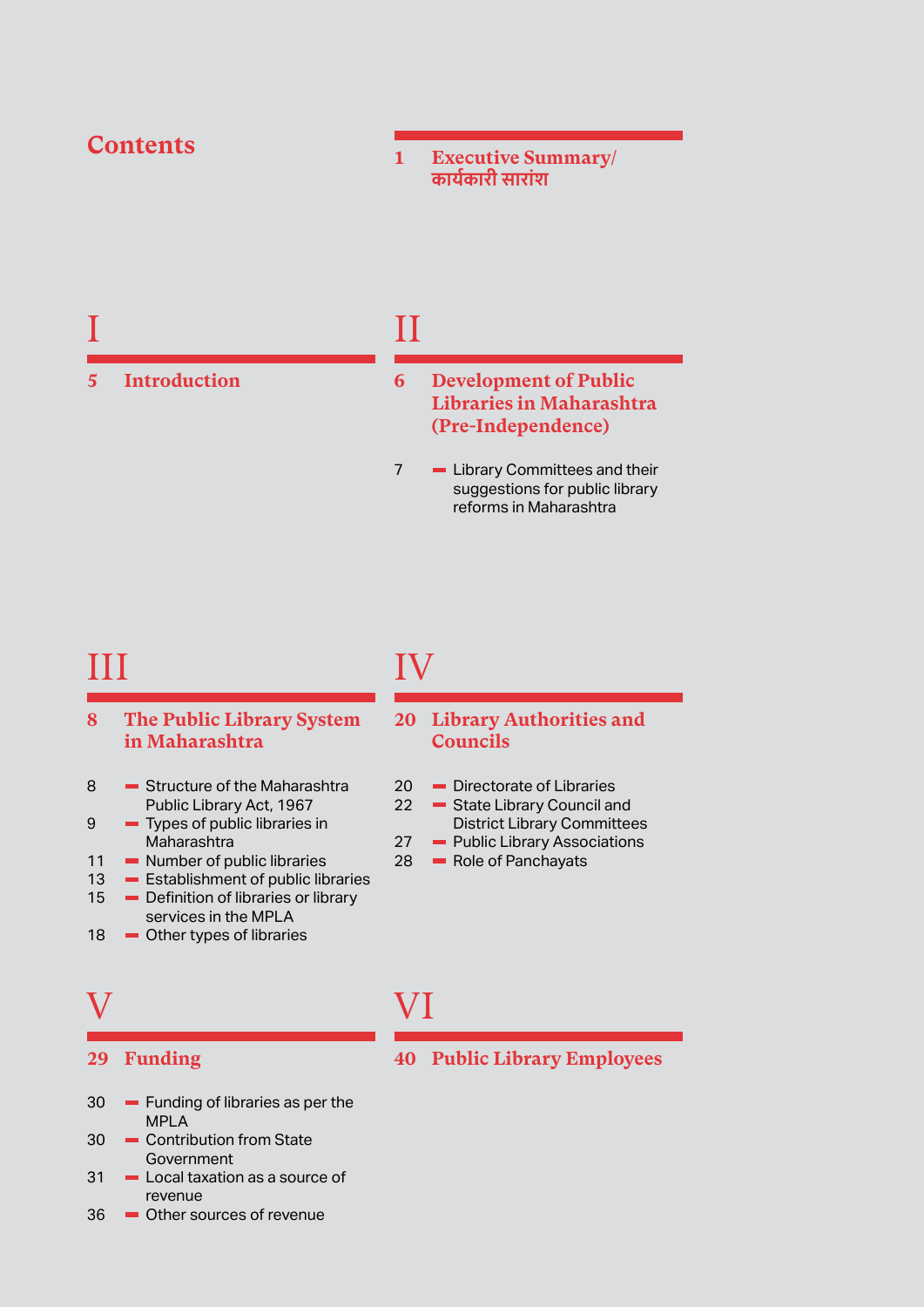## VII

#### **43 [Publicity and Books](#page-48-0)**

43  $-$  [Publicity and marketing](#page-48-0)<br>45  $-$  Books **- [Books](#page-50-0)** 

# VIII

- **47 [Libraries as Community](#page-52-0)  [Spaces](#page-52-0)**
- 47 Public Libraries as Community **[Centres](#page-52-0)**
- 50 **-** Forging partnerships with local [schools](#page-55-0)

# IX

- **52 [Digitisation of Libraries](#page-57-0)  [and Access to Information](#page-57-0)  [and Communication](#page-57-0)  [Technology](#page-57-0)**
- 52 Initiatives taken by the central [government](#page-57-0)
- $53$  **-** [Initiatives taken by other states](#page-58-0)<br> $55$  **-** Initiatives taken by the
- $\blacksquare$  Initiatives taken by the [Maharashtra government](#page-60-0)

# X

- **57 [Accessibility of Public](#page-62-0)  [Library Services to Persons](#page-62-0)  [with Disabilities](#page-62-0)**
- $57 -$  [Guidelines under the PWD Act](#page-62-0)  $59 -$  Re-designing the Maharashtra
	- Re-designing the Maharashtra [Public Libraries Act, 1967](#page-64-0)

# XI

**62 [Conclusion](#page-67-0) 65 [Annexe of the Maharashtra](#page-70-0)  [Public Libraries Act, 1967](#page-70-0)**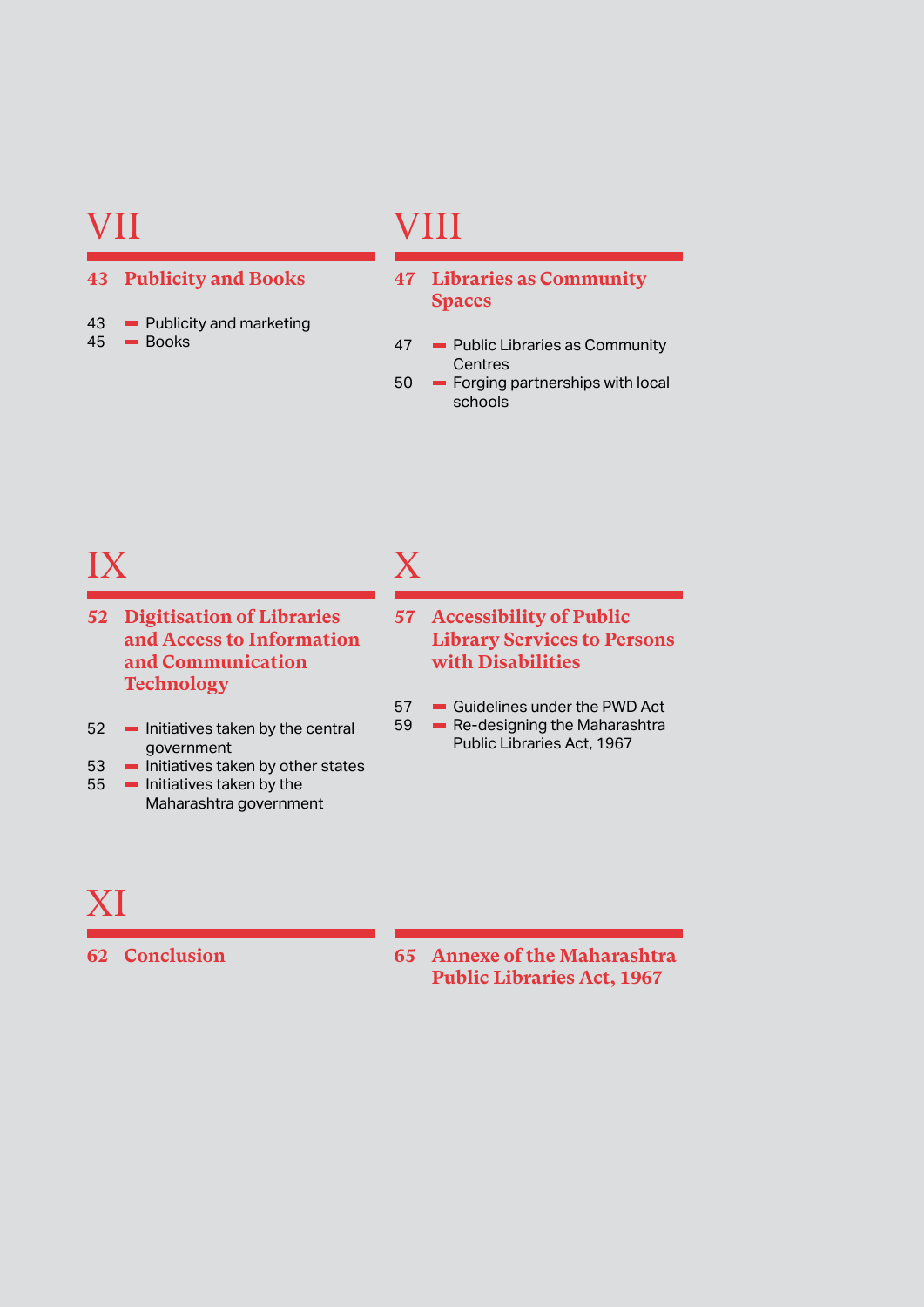### <span id="page-6-0"></span>**Executive Summary**

Maharashtra has a rich history of public libraries run by the government as well as charitable institutions. The public libraries in the state are regulated under the Maharashtra Public Libraries Act, 1967 ("**MPLA**"). The working and maintenance of the public library system in Maharashtra is overseen by the Directorate of Libraries. The MPLA primarily deals with two types of public libraries: (i) government libraries; and (ii) grant-in-aid libraries. The government libraries are established at the state, divisional, and district level and are under the complete control of the state government. The grant-in-aid libraries are run by private, non-governmental and charitable institutions and given recognition by the Directorate of Libraries in accordance with the criteria laid down in the MPLA.

Due in part to the public library movement as well as the MPLA, Maharashtra, with 12,229 libraries, has the highest number of public libraries in India. However, public libraries in Maharashtra have been afflicted with various issues since 1967. By analysing the present state of the public library system in Maharashtra, we find that the MPLA requires updating to tackle the changing landscape of public libraries in the state.

 With this report, we aim to contribute to the limited body of literature documenting the working of the public library system in Maharashtra. We analyse the government reports, state assembly debates, model library bills, and public library legislations enacted by other states to observe that the public libraries in Maharashtra are falling short of their goal of being vibrant community spaces within society.

We discuss the key reasons for the failure of the MPLA to adequately promote establishment and maintenance of public libraries across the state. Additionally, through our consultations with government officials and civil society organisations working in the public library space, we present certain recommendations for the MPLA with an intent of reforming public library legislation in Maharashtra and fostering further debate and deliberation on the importance of the public library system in general. In this report we discuss the salient aspects of the MPLA and other allied issues such as the role of library authorities, levy of membership fees, accessibility for the differently-abled, stocking of books, and providing community spaces, among others.

This report starts by presenting the contextual background and history of the public library system in Maharashtra. It then discusses the establishment of public libraries under the MPLA to suggest that the government must take on greater responsibility of establishing public libraries, especially in areas still underserved by libraries. The next part outlines the key authorities envisaged under the MPLA as well as their roles and responsibilities. It suggests decentralisation of important financial and administrative powers and involvement of Panchayats in the district library associations and councils. The report also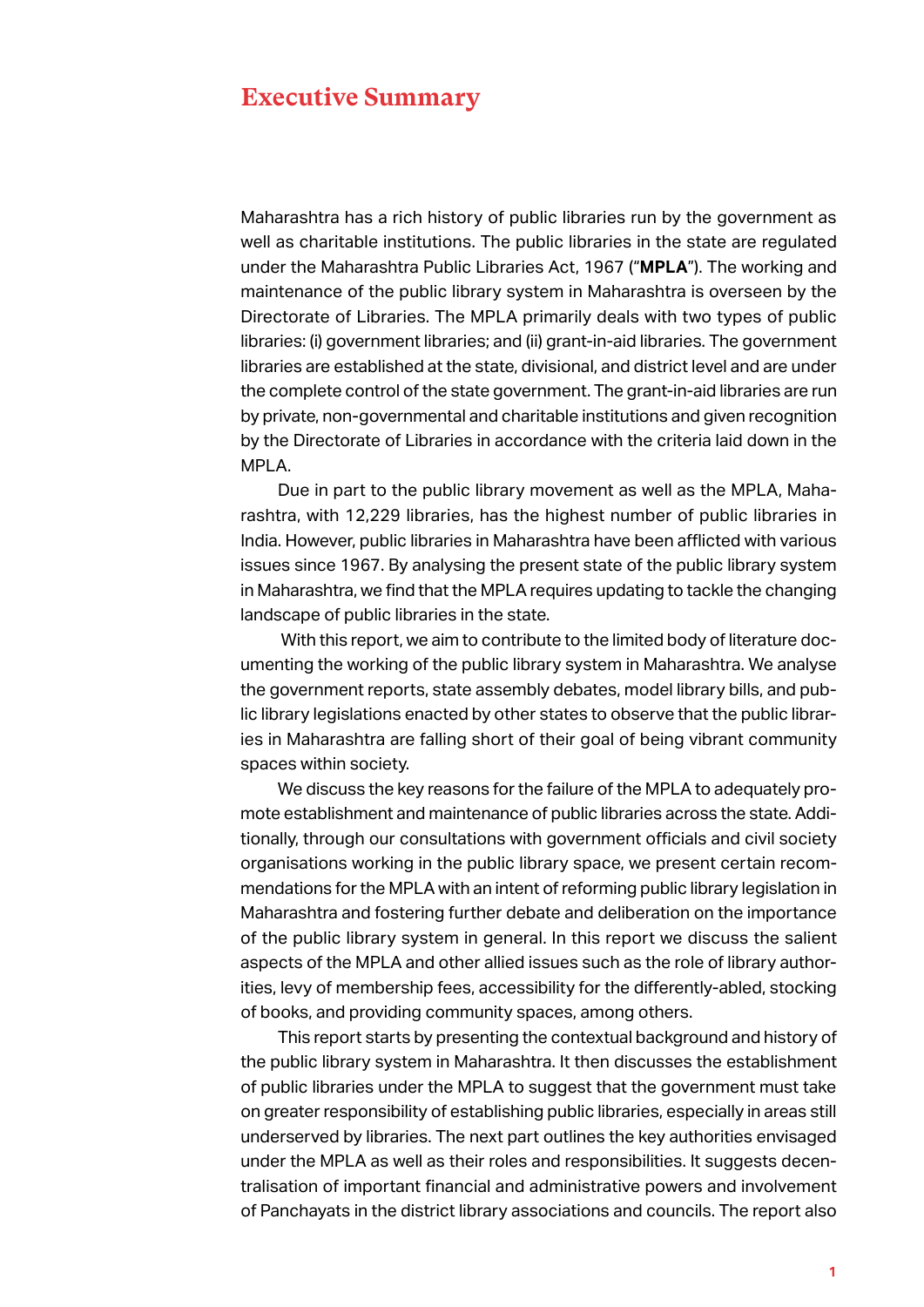discusses the importance of funding for the operational efficiency of public libraries and suggests that the government should revise grants devolved to the states and also consider introducing cess as an alternate form of revenue source for financing public libraries. Relevant here is the role that public library employees play and how funding issues also affect staffing and thereby management and administration of public libraries.

The next part underscores the importance of adopting methods of publicity and marketing by libraries to reach out to their communities. The report emphasises the important role played by public libraries in the development of their communities and also as a community recreational space. It also discusses the need for public libraries to adapt to the rapidly developing information and communication technologies. The next part analyses the barriers faced by persons with disabilities in accessing library services and suggests amendments to the MPLA to foster universal access to knowledge and information. Finally, we conclude that the MPLA must be amended to equip public libraries to play a transformative role in providing educational and cultural development within their communities.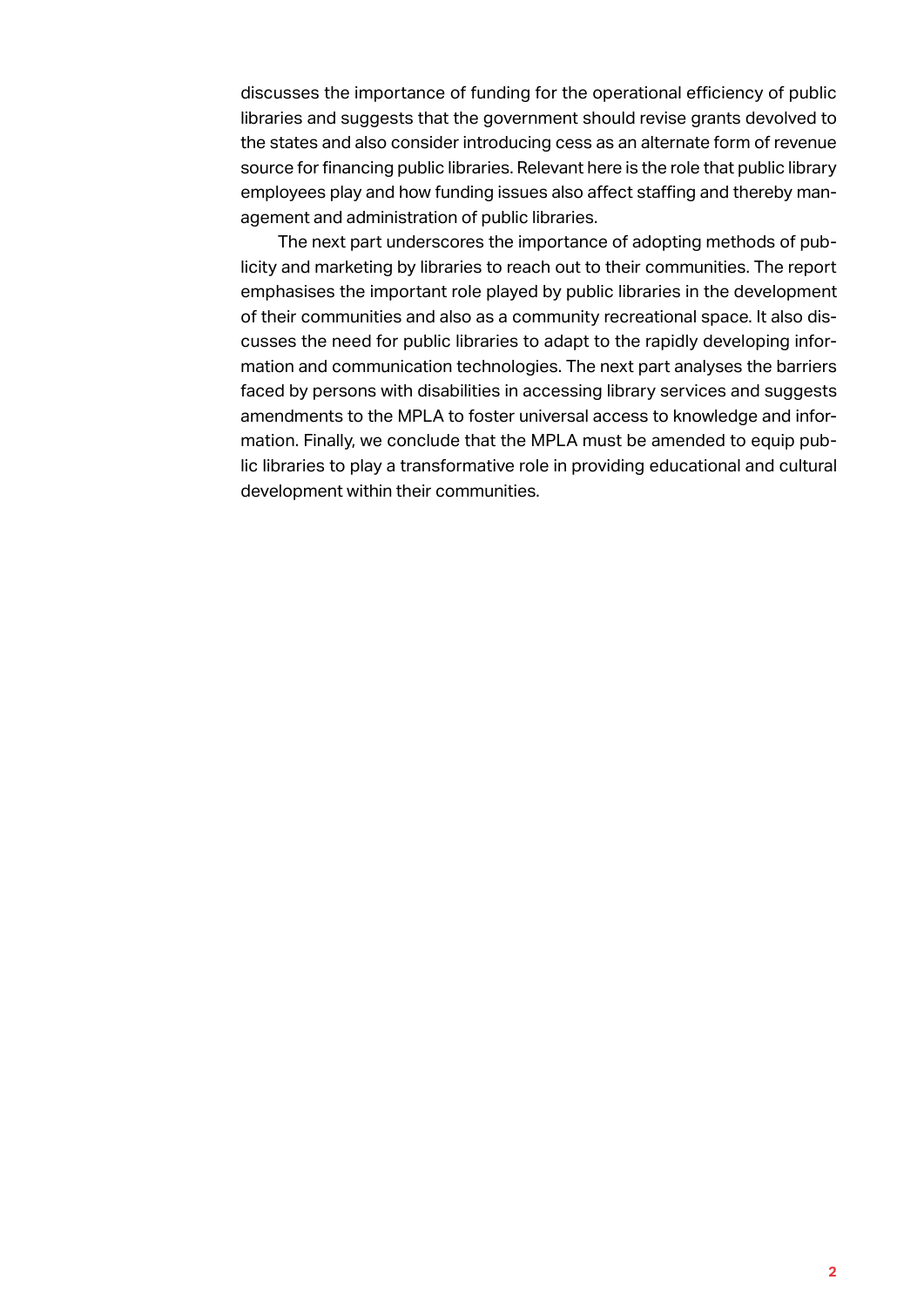### **कार्य कारी सारां श**

सरकार तसेच सेवाभावी संस्थांमार्फत चालवल्या जाणाऱ्या सार्वजनिक ग्रंथालयांचा समृद्ध इतिहास महाराष्ट्राला आहे. राज्यातील सार्वजनिक ग्रंथालयांचे नियमन महाराष्ट्र सार्वजनिक ग्रंथालय अधिनियम, १९६७ ("**MPLA**") अन्वयेके लेजाते . महाराष्ट्रातील सार्वजनिक ग्रंथालय व्यवस्थेचेकामकाज व देखभाल ग्रंथालय संचालनालयामार्फत पर्यवेक्षीत केली जाते. MPLA प्रामुख्याने दोन प्रकारच्या सार्वजनिक ग्रंथालयांशी संबंधित आहे: (i) सरकारी ग्रंथालये: आणि (ii) अनुदानित ग्रंथालये. शासकीय ग्रंथालये राज्य, विभागीय व जिल्हा पातळीवर स्थापन झालेली असून ती राज्य सरकारच्या संपूर्ण नियंत्रणाखाली असतात. अनुदानित ग्रंथालये खासगी, अशासकीय व सेवाभावी संस्थांमार्फत चालविली जातात व MPLA घालून दिलेल्या निकषांनुसार ग्रंथालय संचालनालयाकडून मान्यता दिली जाते.

सार्वजनिक ग्रंथालय चळवळ, तसेच MPLA च्या काही प्रमाणामुळे १२,२२९ ग्रंथालये असलेल्या महाराष्ट्रात, भारतात सर्वाधिक सार्वजनिक ग्रंथालये आहेत. मात्र, महाराष्ट्रातील सार्वजनिक ग्रंथालये १९६७ पासून विविध प्रश्नांनी ग्रस्त आहेत. महाराष्ट्रातील सार्वजनिक ग्रंथालय व्यवस्थेच्या सद्य:स्थितीचे विश्लेषण करून आपल्याला असे लक्षात येते की. राज्यातील सार्वजनिक ग्रंथालयांच्या बदलत्या परिस्थितीचा सामना करण्यासाठी MPLA ला अद्यायावत करण्याची गरज आहे .

या अहवालाच्या माध्यमातून महाराष्ट्रातील सार्वजनिक ग्रंथालय प्रणालीच्या कामकाजाचे दस्तावेजीकरण करणाऱ्या साहित्याच्या मर्यादित संस्थेला हातभार लावण्याचे आमचे उद्दिष्ट आहे. महाराष्ट्रातील सार्वजनिक ग्रंथालये समाजातील चैतन्यशील समुदायाच्या जागा असण्याच्या त्यांच्या ध्येयापेक्षा कमी पडत आहेत, हे लक्षात घेण्यासाठी इतर राज्यांनी लागू केलेले सरकारी अहवाल, राज्य विधानसभा वादविवाद, आदर्श ग्रंथालय विधेयके आणि सार्वजनिक ग्रंथालय कायदे यांचे आम्ही विश्लेषण केले आहे.

राज्यभरातील सार्वजनिक ग्रंथालयांच्या स्थापनेस आणि देखभालीला पुरेसे प्रोत्साहन दे ण्यात MPLA अपयशी ठरल्याच्या मुख्य कारणां वर आम्ही चर्चा करतो. याव्यतिरिक्त, सार्वजनिक ग्रंथालयाच्या क्षेत्रात काम करणार्**या सरकारी अधिकारी आणि नागरी समाज संघटनां**शी (CSO) आमच्या सल्लामसलतीद्वारे, आम्ही MPLA साठी काही शिफारसी सादर करतो, महाराष्ट्रातील सार्वजनिक ग्रंथालय कायद्यात सुधारणा करण्याच्या उद्देशाने आणि सर्वसाधारणपणे सार्वजनिक ग्रंथालय प्रणालीच्या महत्वावर अधिक चर्चा आणि विचार-विनिमय करण्यास उत्तेजीत करण्याच्या उद्देशाने सादर करतो. या अहवालात आम्ही MPLA च्या महत्त्वकांक्षी पैलूंवर चर्चा करतो आणि इतर संबंधित मुद्यांवर जसे की ग्रंथालय प्राधिकरणांची भूमिका, सदस्यता शुल्क आकारणे, दिव्यांगांसाठी सुलभता, पुस्तकांचा साठा करणे आणि समुदायाच्या जागा उपलब्ध करून देणे.

महाराष्ट्रातील सार्वजनिक ग्रंथालय व्यवस्थेची संदर्भात्मक पार्श्वभूमी व इतिहास मांडून या अहवालाची सुरुवात होते. त्यानंतर MPLA अंतर्गत सार्वजनिक ग्रंथालयांच्या स्थापनेबाबत चर्चा केली जाते. ज्यात असे सचवले जाते की सरकारने सार्वजनिक ग्रंथालये स्थापन करण्याची अधिक जबाबदारी स्वीकारली पाहिजे, विशेषत: अजूनही ग्रंथालयांद्वारे सेवा दिली जात नसलेल्या क्षेत्रांमध्ये. पुढील भागात MPLA अंतर्गत कल्पना केलेल्या प्रमुख प्राधिकरणांची तसेच त्यांच्या भूमिका आणि जबाबदाऱ्यांची रूपरेषा दिली आहे. जे महत्त्वपूर्ण आर्थिक आणि प्रशासकीय अधिकारांचे विकेंद्रीकरण आणि जिल्हा ग्रंथालय संघ आणि परिषदांमध्ये पंचायतींचा सहभाग सूचित करते. या अहवालात सार्वजनिक ग्रंथालयांच्या कामकाजाच्या कार्यक्षमतेसाठी निधीचे महत्त्व देखील सांगण्यात आले आहे आणि असे सुचविण्यात आले आहे की सरकारने राज्यांना हस्तांतरित केलेल्या अनुदानात सुधारणा करावी आणि सार्वजनिक ग्रंथालयांना वित्तपुरवठा करण्यासाठी महसूल स्त्रोतांचा पर्याय म्हणून उपकर लागू करण्याचा विचार करावा. सार्वजनिक ग्रंथालयातील कर्मचारी काय भूमिका बजावतात आणि निधीच्या मुद्द्यांचा कर्मचार्**यांवर कसा परिणाम होतो आणि त्याद्वारे** सार्वजनिक ग्रंथालयांचे व्यवस्थापन आणि प्रशासन कसे होते हे येथे समर्पक आहे.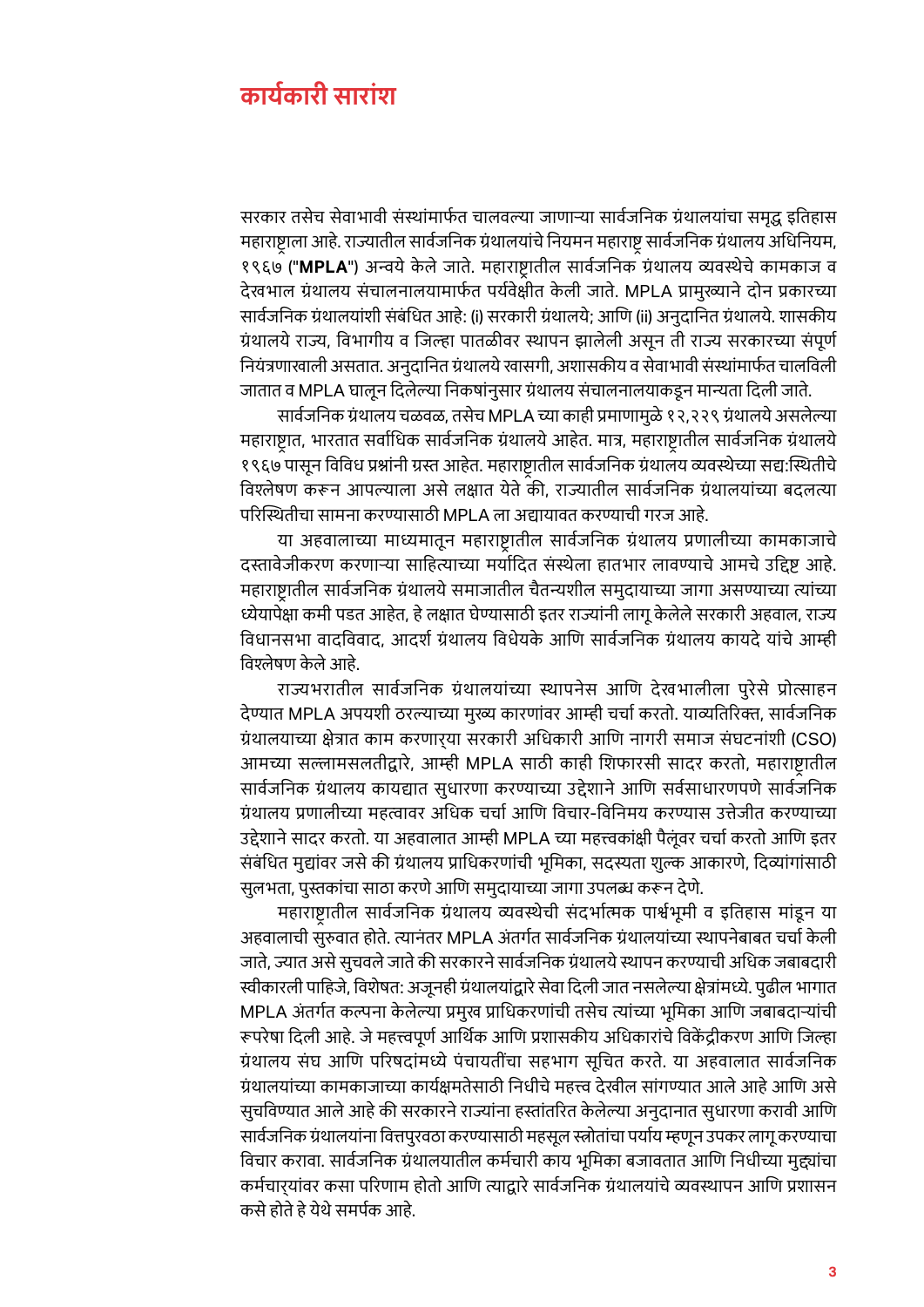त्यांच्या समाजापर्यंत पोहोचण्यासाठी ग्रंथालयांनी प्रसिद्धी आणि विपणनाच्या पद्धतींचा अवलंब करण्याचे महत्त्व पुढील भागात अधोरेखित केले आहे. सार्वजनिक ग्रंथालयांनी त्यांच्या समुदायाच्या विकासात आणि सामुदायिक करमणुकीची जागा म्हणून बजावलेल्या महत्त्वपूर्ण भूमिकेवर या अहवालात भर देण्यात आला आहे . वे गाने विकसित होत असलेल्या माहिती आणि सं प्रेषण तं त्रज्ञानाशी जुळवून घेण्यासाठी सार्वजनिक ग्रंथालयांच्या आवश्यकतेबद्दलही यात चर्चा केली गेली आहे. पुढील भागात अपंग व्यक्तींना ग्रंथालय सेवांमध्ये प्रवेश करण्यात येणाऱ्या अडथळ्यांचे विश्लेषण केले आहे आणि ज्ञान आणि माहितीच्या सार्वत्रिक प्रवेशास उत्तेजन देण्यासाठी MPLA मध्ये सुधारणा सुचविल्या आहेत. शेवटी, आम्ही असा निष्कर्ष काढला आहे की MPLA मध्ये सुधारणा करणे आवश्यक आहे जे णे करून सार्वजनिक ग्रंथालयांना त्यांच्या समु दायां मध्ये शैक्षणिक आणि सांस्कृ तिक विकास प्रदान करण्यात परिवर्तनशील भमिका बजावण्यासाठी सुसज्ज केले जाईल.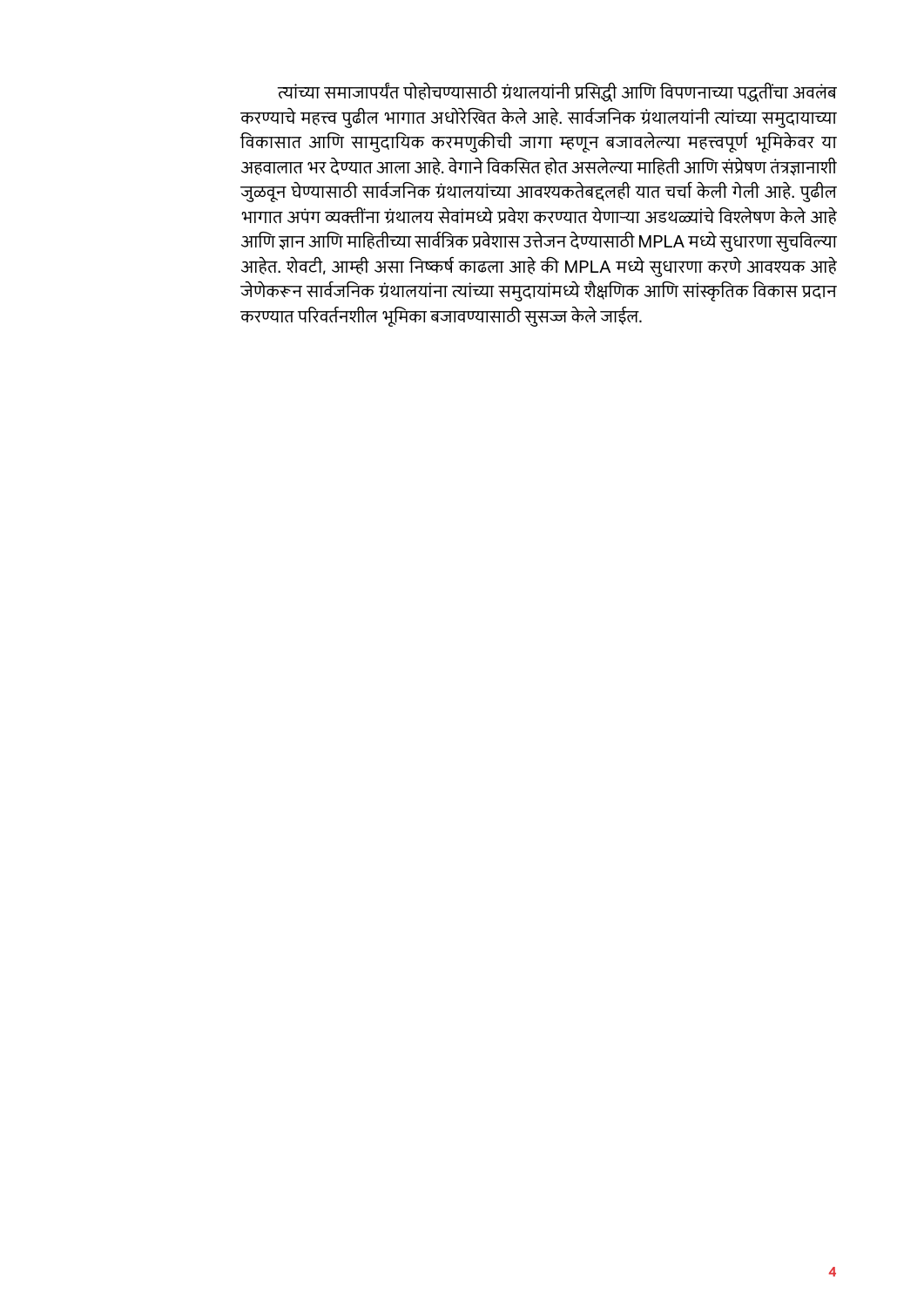<span id="page-10-0"></span>According to the International Federation of Library Associations and Institutions ("**IFLA**"), an international body seeking to improve library services around the world, a public library:

*"is an organisation established, supported and funded by the community, either through local, regional or national government or through some other form of community organisation. It provides access to knowledge, information, lifelong learning, and works of the imagination through a range of resources and services and is equally available to all members of the community regardless of race, nationality, age, gender, religion, language, disability, economic and employment status and educational attainment."*<sup>1</sup>

Maharashtra has a rich history of such public libraries. Since the 1800s, many public libraries have been opened by governments and charitable institutions. The legislation to provide for the 'establishment, maintenance, organisation and development of public libraries<sup>'2</sup> in Maharashtra called the 'The Maharashtra Public Libraries Act' ("MPLA") was enacted only in 1967. Maharashtra was the fourth state in post-independent India to pass a public library legislation. Currently nineteen states in India have enacted a public library legislation.

Under the aegis of the MPLA, the Maharashtra public library system currently has 12229 public libraries.<sup>3</sup> Recently, some initiatives have been taken by the state government and local authorities to create village libraries,<sup>4</sup> establish bigger libraries<sup>5</sup> as well as mobile libraries in cities<sup>6</sup> and inculcate reading habits in children.<sup>7</sup> However, public libraries in Maharashtra have been afflicted with various issues since 1967 and the MPLA requires updating to tackle the changing landscape of public libraries in the state.

This report analyses the present state of public library management and development in Maharashtra and suggests amendments to the MPLA accordingly.

1 Christie Koontz and Barbara Gubbin, 'IFLA Public Library Service Guidelines' (IFLA, 2010) <https://repository.ifla.org/bitstream/123456789/988/2/ifla-publication-series-147.pdf> accessed 9 February 2022.

2 Preamble, Maharashtra Public Libraries Act (1967).<br>3 Conversation with officials at the Directorate of Lib

Conversation with officials at the Directorate of Libraries dated 15 February 2022.The information provided by them was dated 31 March 2021.

<sup>4</sup> Subhash Desai, 'Maharashtra To Have A Village Of Books In Every District Soon' (The New Indian Express, January 2022) <https://www.newindianexpress.com/good-news/2022/jan/15/maharashtra-to-have-a-village-of-books-in-every-districtsoon-2407104.html> accessed 9 February 2022.

<sup>5</sup> Nadeem Inamdar, 'Ghole Road To House Mega-Library With At Least 50,000 Books And Digital Section With 40 Computers' (Hindustan Times, December 2021) <https://www.hindustantimes.com/cities/pune-news/ghole-road-to-house-mega-librarywith-at-least-50-000-books-and-digital-section-with-40-computers-101639327923350.html> accessed 10 February 2022.

<sup>6</sup> Chaitanya Marpakwar, 'BMC: Mumbai: After No To Food Trucks, BMC To Distribute Mobile Libraries | Mumbai News - Times Of India' (The Times of India, November 2021) <https://timesofindia.indiatimes.com/city/mumbai/mumbai-after-no-to-food-trucksbmc-to-distribute-mobile-libraries/articleshow/87725044.cms> accessed 9 February 2022.

<sup>7</sup> Swati Gole, 'Maharashtra Education Department Launches 100-Day Drive To Restore Reading Habit In Pupils | Pune News - Times Of India' (The Times of India, January 2022) <https://timesofindia.indiatimes.com/city/pune/maharashtra-education-department-launches-100-day-drive-to-restore-reading-habit-in-pupils/articleshow/88677620.cms> accessed 9 February 2022.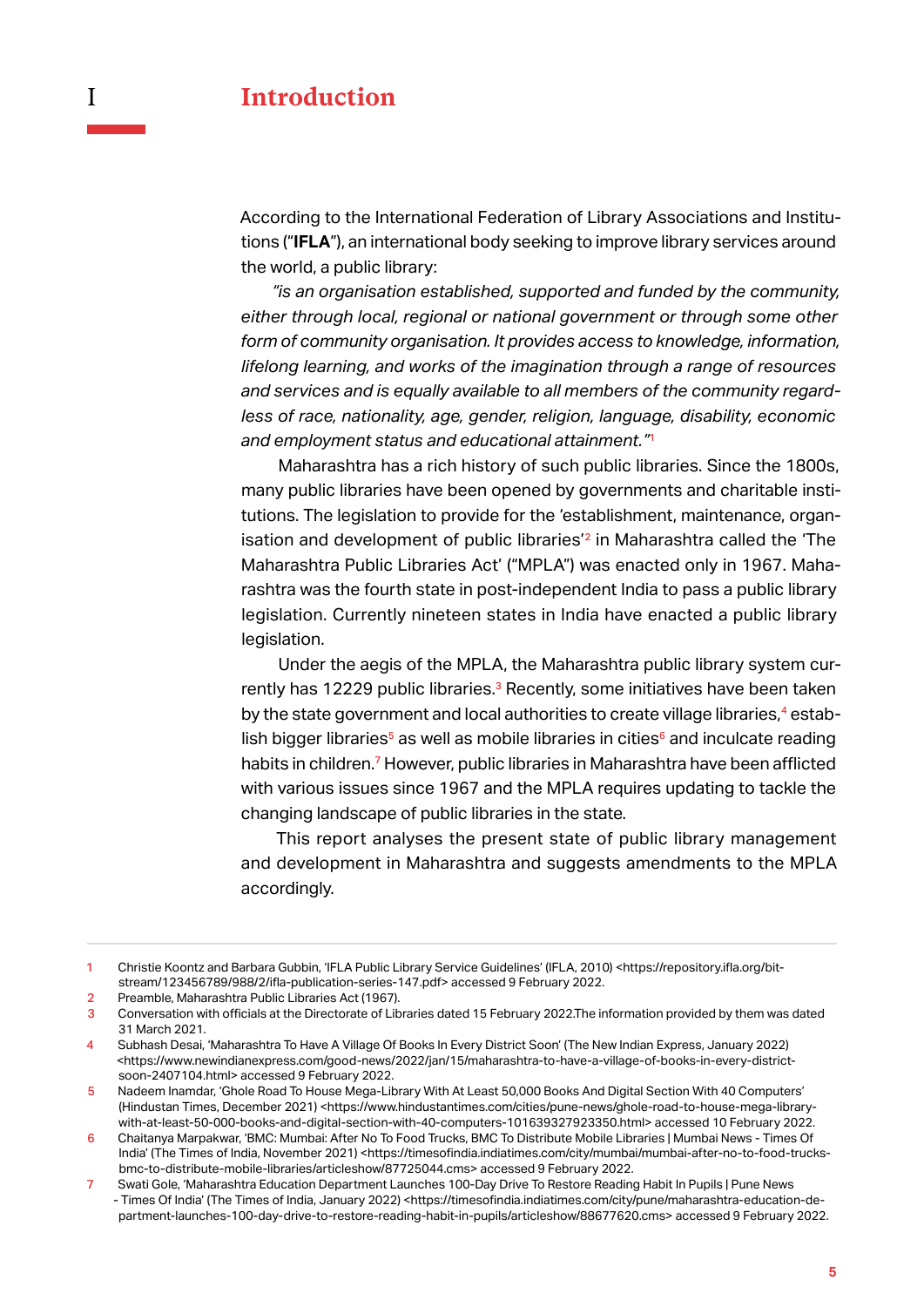### <span id="page-11-0"></span>**Development of Public Libraries in Maharashtra (Pre-Independence)**

One of the first steps towards developing public libraries in India was when the Literary Society of Bombay was established on 26 November 1804. It created its library in 1913. In 1947, this (which later became the Royal Asiatic Society of Bombay) was declared as the State Central Library. Thus, the first major library of Maharashtra was founded.<sup>8</sup> In 1994, the management of the library was transferred to the state government.<sup>9</sup>

By the middle of the 19th century, major cities such as Bombay, Calcutta and Madras had public libraries founded by the British. However, these libraries were not 'public', as their use was confined to a thin upper layer of the society and they were subscription based.<sup>10</sup> An example of libraries established by the British in the Bombay Presidency (reorganised into Maharashtra) is the Pune City General Library by Judge Henry Braun of Bombay in 1848.<sup>11</sup>

To encourage the spread of education, rulers of princely states and other noted personalities opened many regional libraries across Maharashtra. These libraries were called 'Vachan Mandir', simply translating to the temple of words. Some of these libraries are still surviving today as government libraries. One of these is the Karveer Nagar Vachan Mandir, a 157 year old library located in Kolhapur and established by the Maharaja of Kolhapur'.<sup>12</sup> Now, libraries in Maharashtra are referred to as 'Sarvajanik Granthalaya' or 'Sarvajanik Vachanalaya' (meaning public reading rooms).<sup>13</sup>

Prior to 1947, the Marathwada region of present-day Maharashtra was governed by the Kolhapur Public Libraries Act, 1945. Post 1965, after the reorganisation of states, which brought certain parts of Karnataka and Madhya Pradesh into Maharashtra, the MPLA was passed to govern public libraries for Maharashtra.

<sup>8</sup> Satya Pandey, 'Public Library System in the State of Maharashtra and Marketing and Promotion of Public Library Sevices: A Futuristic Approach'(KLIBJLIS, 2018) <http://www.klibjlis.com/5.1.7.pdf> accessed 9 February 2022.

<sup>9</sup> 'Setup Of State Central Library | Government Of Maharashtra, Higher And Technical Education Department Directorate Of Library, India|' (Directorate of Libraries) <https://dol.maharashtra.gov.in/en/setup\_of\_state\_central\_library> accessed 9 February 2022.

<sup>10</sup> Zahid Wani, 'Development of Public Libraries in India' (Library philosophy and practice e-journal, March 2008) <https://digitalcommons.unl.edu/cgi/viewcontent.cgi?article=1168&context=libphilprac> accessed 9 February 2022.

<sup>11</sup> ibid.

<sup>12</sup> Amita Rao, 'Vachan Mandir - Oldest Native Libraries Of Maharashtra' (The Indian Quest Digital , January 2018) <http://www.theindianquest.com/blog-details/Vachan-Mandir---Oldest-Native-Libraries-of-Maharashtra> accessed 9 February 2022.

<sup>13</sup> Pandey (n 8) 76.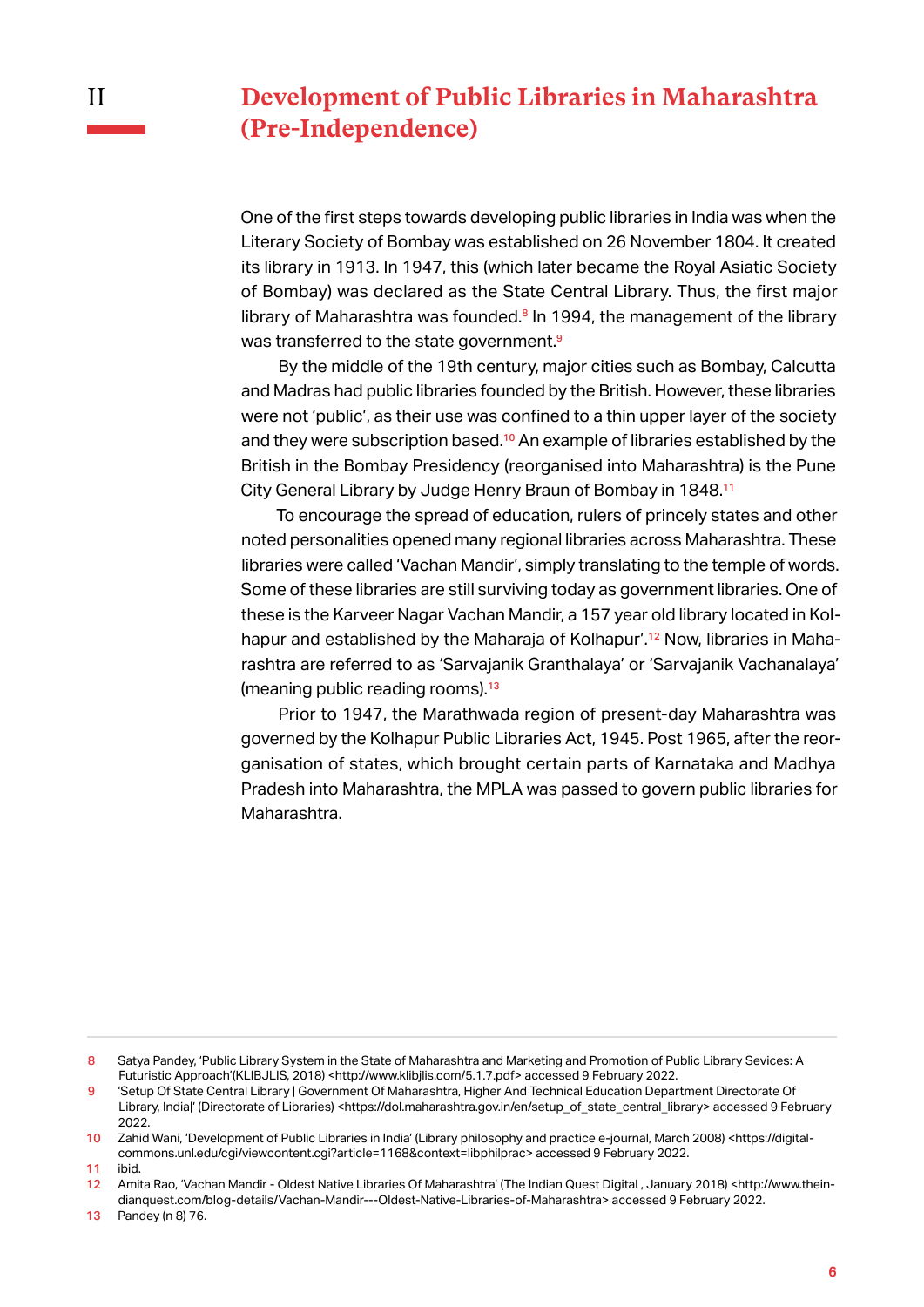#### <span id="page-12-0"></span>**Library Committees and their suggestions for public library reforms in Maharashtra**

The erstwhile Government of Bombay appointed a Committee in 1939 under the chairmanship of Shri A. A. A. Fayzee to consider and report on library development in the Bombay Presidency. The Fayzee Committee submitted its report in 1940.<sup>14</sup>

It was the first report in British India that considered all aspects of a quality library and provided details about their organisation and management.<sup>15</sup> It put forth a scheme of developing libraries in the province in stages,<sup>16</sup> with a top-bottom approach where central and divisional libraries were to be established first and then the district and taluka libraries. The Fayzee Committee also recommended encouraging local initiatives by recognising private libraries and giving them grants as long as the library ensured free and non-discriminatory use of its services.<sup>17</sup>

Implementation of the recommendations of the Committee did not begin until after independence. The Fayzee Committee was followed by the Prabha Rao Committee (1973),<sup>18</sup> the V S Page Committee (1977),<sup>19</sup> the Patki Committee (2001)<sup>20</sup> and the Rathod Committee (2019).<sup>21</sup> However, the state government did not finalise these reports so their recommendations are not publicly available.<sup>22</sup>

- 15 Pandey S.K. Sharma, *Public Libraries in India* (Ess Ess Publications 1985).
- 16 Ministry of Education, Government of India, 'Report of Advisory Committee for Libraries' (1959) <http://14.139.60.153/bitstream/123456789/8541/1/REPORT%20OF%20ADVISOR%20COMMITTEE%20FOR%20LIBRARIES-VB-CSL-IO02444.pdf> accessed 1 January 2022.
- 17 'Public Library System In The State | Government Of Maharashtra, Higher And Technical Education Department Directorate Of Library, India|' (Directorate of Libraries) <https://dol.maharashtra.gov.in/en/public\_library\_system\_in\_the\_state> accessed 9 February 2022.
- 18 Pogula Giri Kumar, *Library Movement And Library Development In Maharashtra And Goa* (2008).
- 19 Kolhapur Region Public Libraries Act (Shivaji University) <http://ir.unishivaji.ac.in:8080/jspui/bitstream/123456789/3588/8/08\_ Chapter%203.pdf> accessed 9 February 2022.
- 20 Pogula Giri Kumar (n 18) 275.<br>21 Maharashtra Government Res
- 21 Maharashtra Government Resolution dated 3 March 2019 <https://dol.maharashtra.gov.in/sites/default/files/GR%206%20 March%202019.pdf> accessed 9 February 2022.
- 22 RTI Applications filed for copies of these reports were not responded to with the required information.

<sup>14</sup> P.M Joshi and S.L Kapadi, 'Report Of The Library Development Committee, Bombay, 1939 - 40' (INDIAN CULTURE, 1941).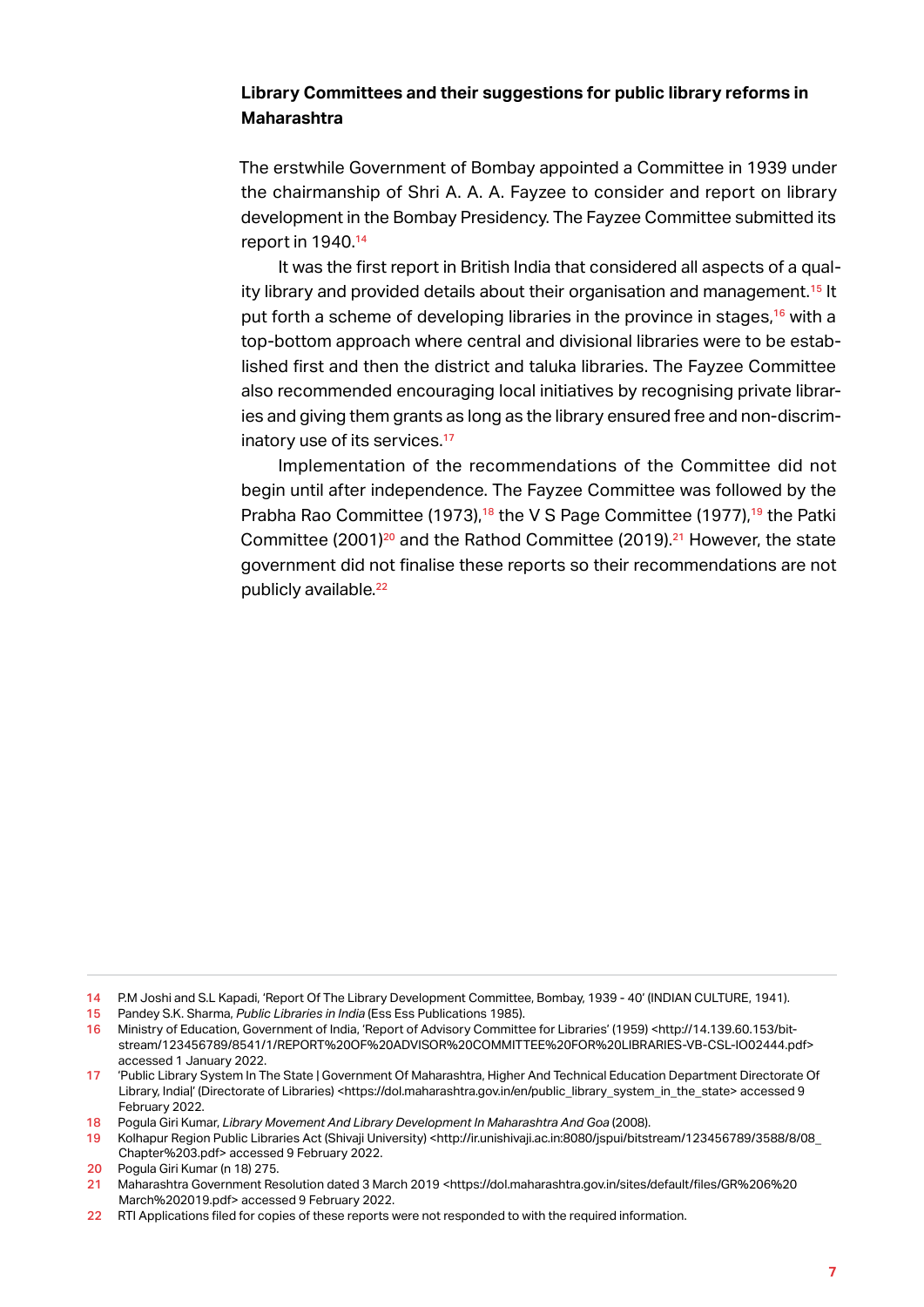#### <span id="page-13-0"></span>**Structure of The Maharashtra Public Libraries Act, 1967**

The government of Maharashtra enacted the MPLA in 1967 to bring consistency to the public library system in the state. The preliminary chapter of the MPLA lays out the definitions that are applicable in this context. Important definitions, including the understanding of what is considered a book and what is recognised as a public library are part of section 2. Chapter II of the MPLA provides for the creation of a State Library Council to advice the state government on all matters relating to the development of the public library system in the state. The working and maintenance of the public library system under the MPLA is overseen by the Department of Libraries as created through Chapter III of the MPLA. The Director of Libraries is listed as the head of the Department (section 8) and is responsible for maintaining, organising, and developing public libraries in Maharashtra. This chapter also creates a State Library Service through section 10.

Chapter IV governs the establishment and maintenance of public libraries in the state. Section 11 establishes government libraries at the state and divisional level and section 12 allows for the State Library Council to advice on the functioning of public libraries. Chapter V envisions the creation of library committees at the district level. The chapter details the constitution, administrative and other functions of these committees (sections 13 to 17).

Provisions for funding are covered from sections 18 to 22 (Chapter VI), wherein the MPLA accounts for a library fund, contributions by the state government and recognises special grants by the state government also. The penultimate chapter (sections 23 to 25) of the MPLA mandates reports and inspections of public libraries in the state. The last section (section 26) grants powers to the state government to make rules in order to implement the purpose of the MPLA.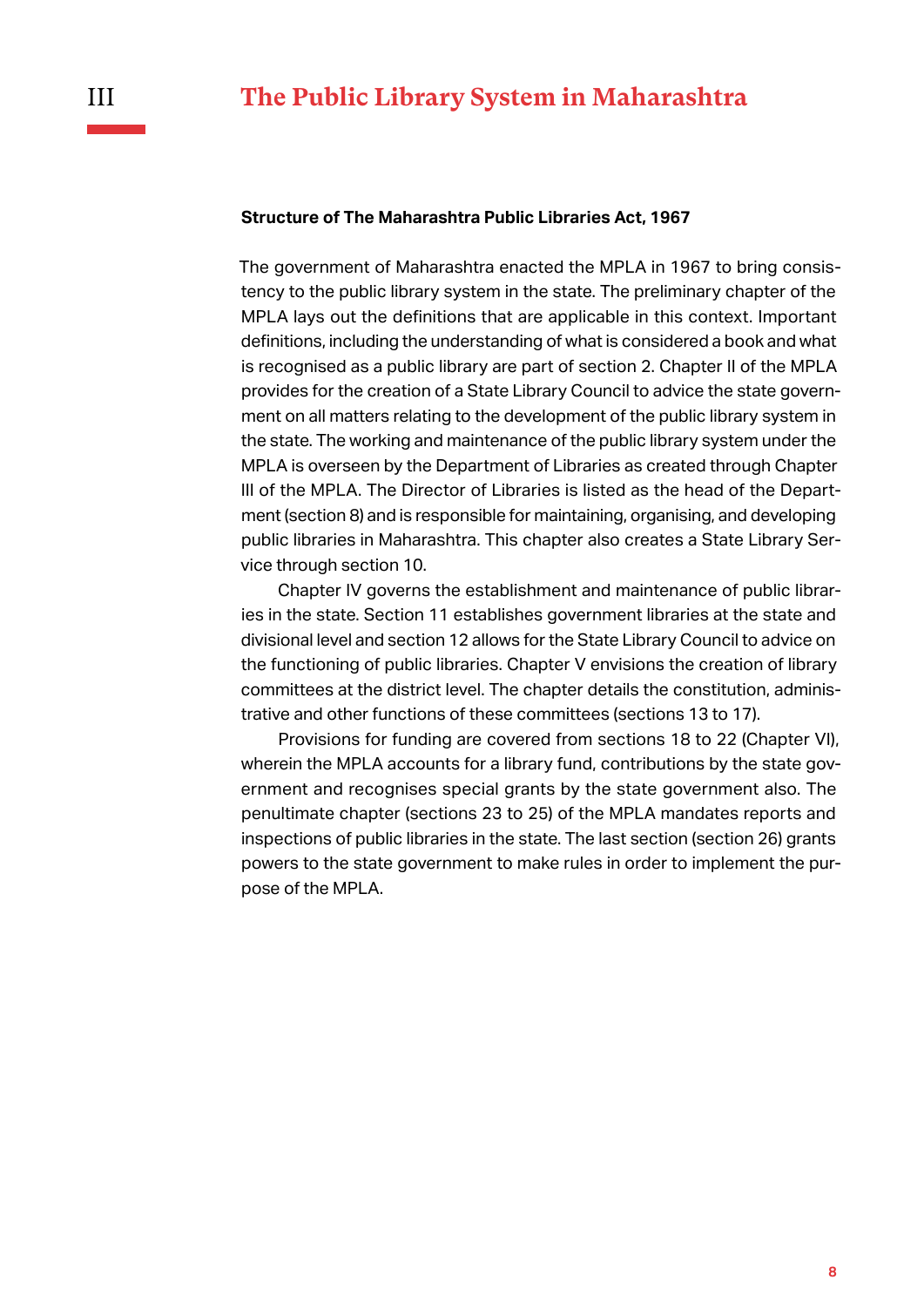#### <span id="page-14-0"></span>**Types of public libraries in Maharashtra**

| <b>Type of Public</b><br>Library                    | <b>About the Public Library</b>                                                                                                                                                                                                                                                                                                                                                                                                                                                                                                                                                                                                                                                                                                                                                                                                                                                                                                                                                                                                                                                                                                                                               |
|-----------------------------------------------------|-------------------------------------------------------------------------------------------------------------------------------------------------------------------------------------------------------------------------------------------------------------------------------------------------------------------------------------------------------------------------------------------------------------------------------------------------------------------------------------------------------------------------------------------------------------------------------------------------------------------------------------------------------------------------------------------------------------------------------------------------------------------------------------------------------------------------------------------------------------------------------------------------------------------------------------------------------------------------------------------------------------------------------------------------------------------------------------------------------------------------------------------------------------------------------|
| Government-run<br><i>public libraries</i>           | Governed in accordance with the MPLA.<br>Established and maintained entirely by the government (section 2(xi)(a) of the<br>MPLA).<br>Open to the public for free but charge a nominal membership fee for borrowing<br>٠<br>books.<br>Managed by the Directorate of Libraries under the Higher and Technical<br>٠<br>Education Department, Maharashtra (section 8 of the MPLA).<br>Receive money through grants from the state government and the Raja Ram<br>$\bullet$<br>Mohan Roy Library Foundation (section 18 of the MPLA).<br>Currently there are 43 government-run public libraries. <sup>23</sup> These libraries include:<br>1 State Central Library, 6 divisional libraries, 35 district libraries and 1 reference<br>library (Dr. Babasheb Ambedkar Memorial Reference Library). <sup>24</sup><br>The State Central Library in Maharashtra is one of the libraries in the state<br>tasked with ensuring the safety of archaic manuscripts. It is also the depository<br>library of the state that is responsible for receiving copies of books under The<br>Delivery of Books and Newspapers (Public Libraries) Act, 1954 and Press and<br>Registration Act, 1867. |
| Government<br><b>University</b><br><b>Libraries</b> | These libraries fall under the ambit of the Higher and Technical Education<br>٠<br>Department, Maharashtra but the Directorate of Libraries and the MPLA do not<br>govern university libraries.<br>However, some university libraries such as the University of Mumbai's<br>$\bullet$<br>Jawaharlal Nehru Library allow public access to view the library's books. <sup>25</sup>                                                                                                                                                                                                                                                                                                                                                                                                                                                                                                                                                                                                                                                                                                                                                                                              |
| Grant-in-aid<br>Libraries                           | Governed in accordance with the MPLA.<br>These public libraries are run by social organisations or trusts. They are<br>recognised by the Directorate of Libraries and paid grants according to the<br>Maharashtra Public Libraries (Recognition for Grant-in-Aid and Building and<br>Equipment Grants) Rules, 1970 ("1970 Rules") framed under the provisions of<br>the MPLA. Under the 1970 Rules, libraries can also apply for such recognition<br>by the Directorate (section 2(xi)(b) of the MPLA).<br>Open to the public for free but charge a membership fee (as decided by their<br>management) for borrowing books.                                                                                                                                                                                                                                                                                                                                                                                                                                                                                                                                                   |

<sup>23</sup> Conversation with officials at the Directorate of Libraries dated 15 February 2022.The information provided by them was dated 31 March 2021.

<sup>24</sup> Functions Of DOL | Government Of Maharashtra, Higher And Technical Education Department Directorate Of Library, India|' (Directorate of Libraries) <https://dol.maharashtra.gov.in/en/functions\_of\_DOL> accessed 09 February 2022.

<sup>25</sup> Services And Facilities' (University of Mumbai) <https://archive.mu.ac.in/service\_library.html> accessed 9 February 2022.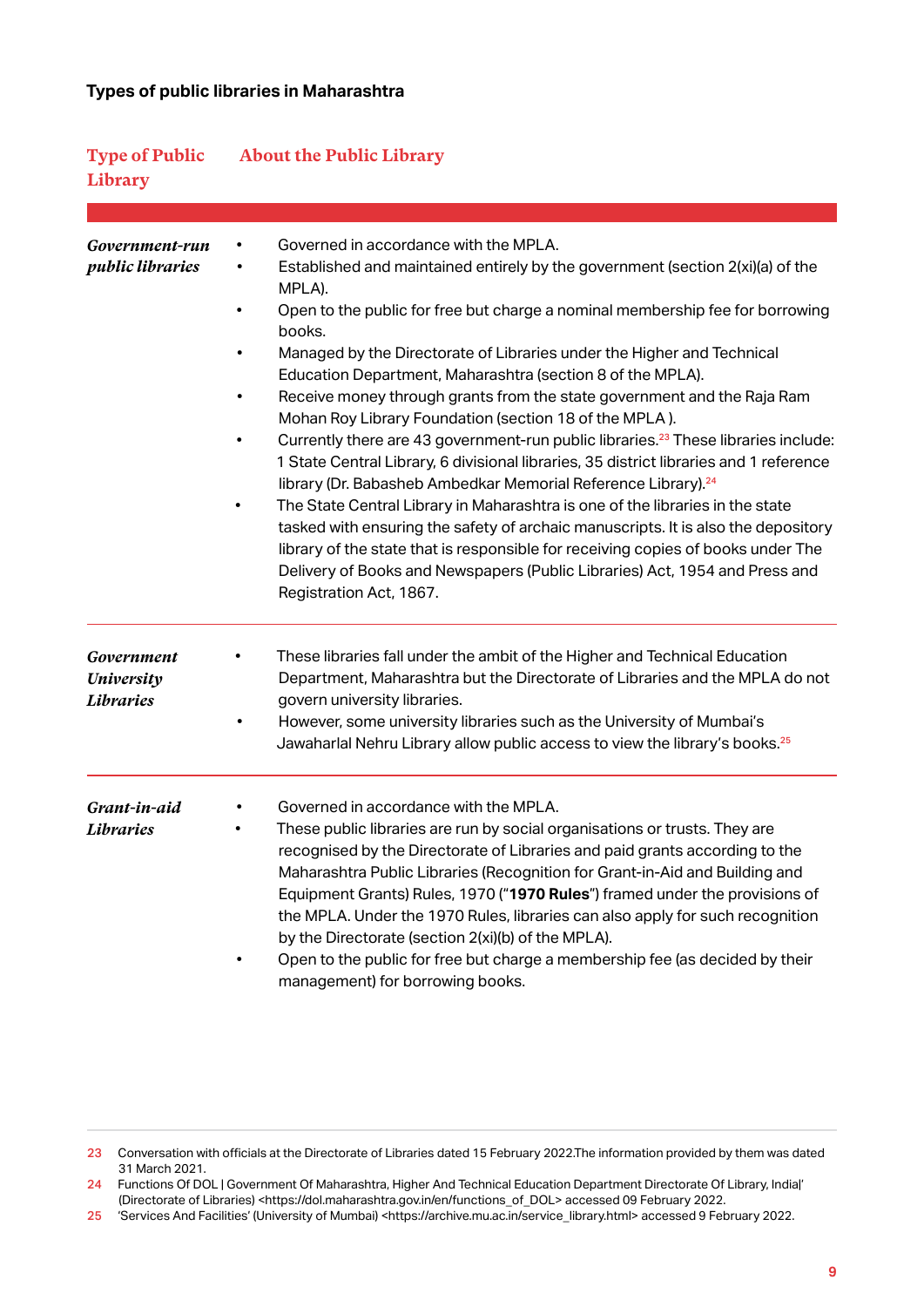|                                                                            | Managed by the Directorate of Libraries under the Higher and Technical<br>$\bullet$<br>Education Department, Maharashtra (section 8 of the MPLA).<br>The libraries must be registered under the Public Trust Act, 1950 or Societies<br>Registration Act, 1860 (rule 4(1) of the 1970 Rules).<br>These libraries are classified into A, B, C, and D categories according to their<br>book stock, periodicals and users, with A category libraries providing more<br>services and D category libraries the least.<br>Currently there are 12149 grant-in-aid public libraries in the state. <sup>26</sup>                                                                                                                                                                                                                                                      |
|----------------------------------------------------------------------------|-------------------------------------------------------------------------------------------------------------------------------------------------------------------------------------------------------------------------------------------------------------------------------------------------------------------------------------------------------------------------------------------------------------------------------------------------------------------------------------------------------------------------------------------------------------------------------------------------------------------------------------------------------------------------------------------------------------------------------------------------------------------------------------------------------------------------------------------------------------|
| Research or<br>Academic<br><b>Libraries</b>                                | Governed in accordance with the MPLA.<br>$\bullet$<br>These are libraries of research institutions that conduct research in Marathi<br>and libraries of literary institutions that promote Marathi literature. Through the<br>Maharashtra Libraries (Libraries of Research & Literary Institutions Recognition<br>for Grant-in-aid) Rules, 1974 they have been recognised by the state<br>government as public libraries under the MPLA (section 2(xi)(c) of the MPLA).<br>Managed by the Directorate of Libraries under the Higher and Technical<br>$\bullet$<br>Education Department, Maharashtra (section 8 of the MPLA).<br>Open to the public for free. These are considered as 'reference libraries' with<br>books that can be accessed by the public but not borrowed by them.<br>Currently, there are 37 such libraries in the state. <sup>27</sup> |
| <b>Public Libraries</b><br>run by<br>Trusts/Social<br><b>Organisations</b> | These libraries do not come under the Directorate of Libraries and are not<br>governed by the MPLA.<br>They are public libraries run by private organisations that receive the entirety<br>of their funding through trusts/donations/CSR activities and therefore do not<br>apply for government recognition and grants. For example, community libraries<br>set up in rural areas. <sup>28,29</sup>                                                                                                                                                                                                                                                                                                                                                                                                                                                        |

#### ▲ Information on public libraries in the state

In this report we will address reforms required for government-run public libraries and government grant-in-aid libraries as mentioned under section  $2(xi)(a)$  and (b) of the MPLA. $30$  Unless specified, 'libraries' or 'public libraries' mentioned in the report refer to both these types of libraries.

<sup>26</sup> Conversation with officials at the Directorate of Libraries dated 15 February 2022.The information provided by them was dated 31 March 2021.

<sup>27</sup> ibid.

<sup>28</sup> Swarnami Mondal, 'Himachal To Jharkhand, A Community Library Project Is Bridging Divides' (Business Standard, November 2019) <https://www.business-standard.com/article/current-affairs/meet-the-group-trying-to-bridge-gaps-through-communitylibraries-119112300623\_1.html> accessed 9 February 2022.

<sup>29</sup> 'Setting Up Libraries In Rural Maharashtra - Pratham Books' (Pratham Books, 2018) <https://prathambooks.org/blog/setting-up-libraries-in-rura/> accessed 9 February 2022.

<sup>30</sup> Public Library System In The State (n 17).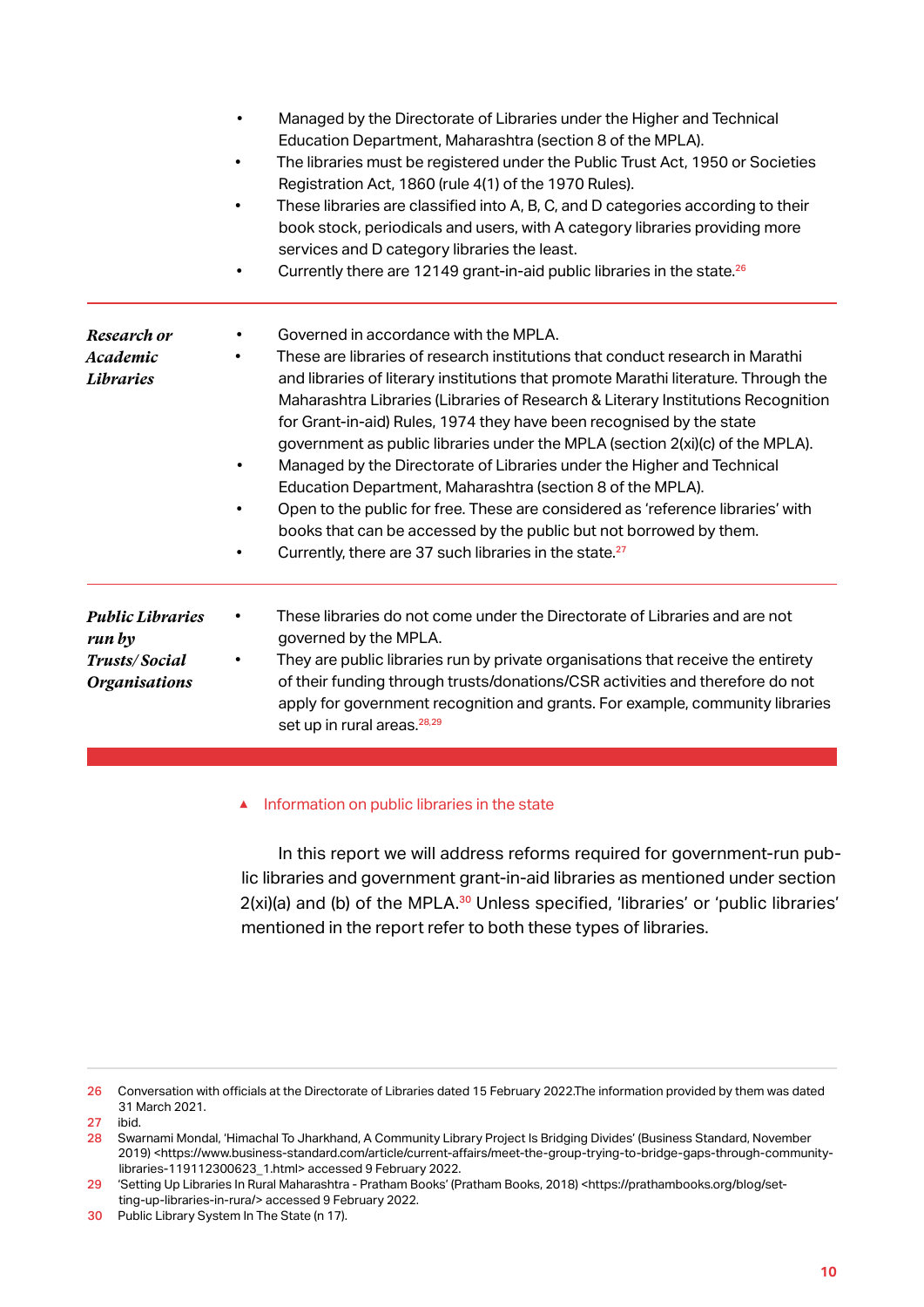#### <span id="page-16-0"></span>**Number of public libraries**

As per the Raja Ram Mohan Roy Library Foundation ("**RRRLF**"), the nodal agency of the central government for library development in India, Maharashtra has the highest number of public libraries in the country with 12191 of India's 46746 public libraries. Kerala and Karnataka have the second and third highest number of libraries with 8415 and 6798 libraries respectively.<sup>31</sup>

However, information on the number of libraries in Maharashtra varies across the RRRLF website<sup>32,33</sup>and Maharashtra's Directorate of Libraries website.<sup>34,35</sup>(A lack of uniformity in maintaining records on public libraries in the country by the RRRLF and by respective state governments has been noted in a policy review on the Indian public library system.) $36$ 

The total number of public libraries in Maharashtra, upon clarification by the Directorate of Libraries, is as follows:

**43**

**Government-run public libraries**

**12149**

**Grant-in-aid libraries**

**Research or academic libraries**

**12229**<sup>37</sup>

**Total**

**37**

#### ▲ Number of public libraries in Maharashtra

Inferring from multiple sources, it appears that Maharashtra encompasses almost one-fourth of the total public libraries in the country.

31 (Raja Ram Mohan Roy Library Foundation) No. of public libraries in different States and Union Territories <http://rrrlf.nic.in/Docs/ pdf/PUBLIC\_LIBRARY\_DATA.pdf> accessed 9 February 2022.

32 ibid.<br>33 'Pub

<sup>33</sup> 'Public Library Scenario in India' (Raja Ram Mohan Roy Library Foundation) <http://rrrlf.nic.in/StaticPages\_PubLibSystem/PubLib-Scenario.aspx#:~:text=There%20are%2013%20zonal%20libraries,the%20matching%20assistant%20of%20RRRLF> accessed 9 February 2022.

<sup>34</sup> 'Functions Of DOL (n 24).

<sup>35 &#</sup>x27;Grant-In-Aid | Government Of Maharashtra, Higher And Technical Education Department Directorate Of Library, Indial' (Directorate of Libraries) <https://dol.maharashtra.gov.in/en/grant\_in\_aid> accessed 9 February 2022.

<sup>36</sup> Preedip Balaji, M S Vinay, J S Mohan Raju, 'A Policy Review Of Public Libraries In India' (Indian Institute for Human Settlements, March 2018) <https://iihs.co.in/knowledge-gateway/wp-content/uploads/2020/07/A-Policy-Review-of-Public-Libraries-in-India. pdf> accessed 9 February 2022.

<sup>37</sup> Conversation with officials at the Directorate of Libraries dated 15 February 2022.The information provided by them was dated 31 March 2021.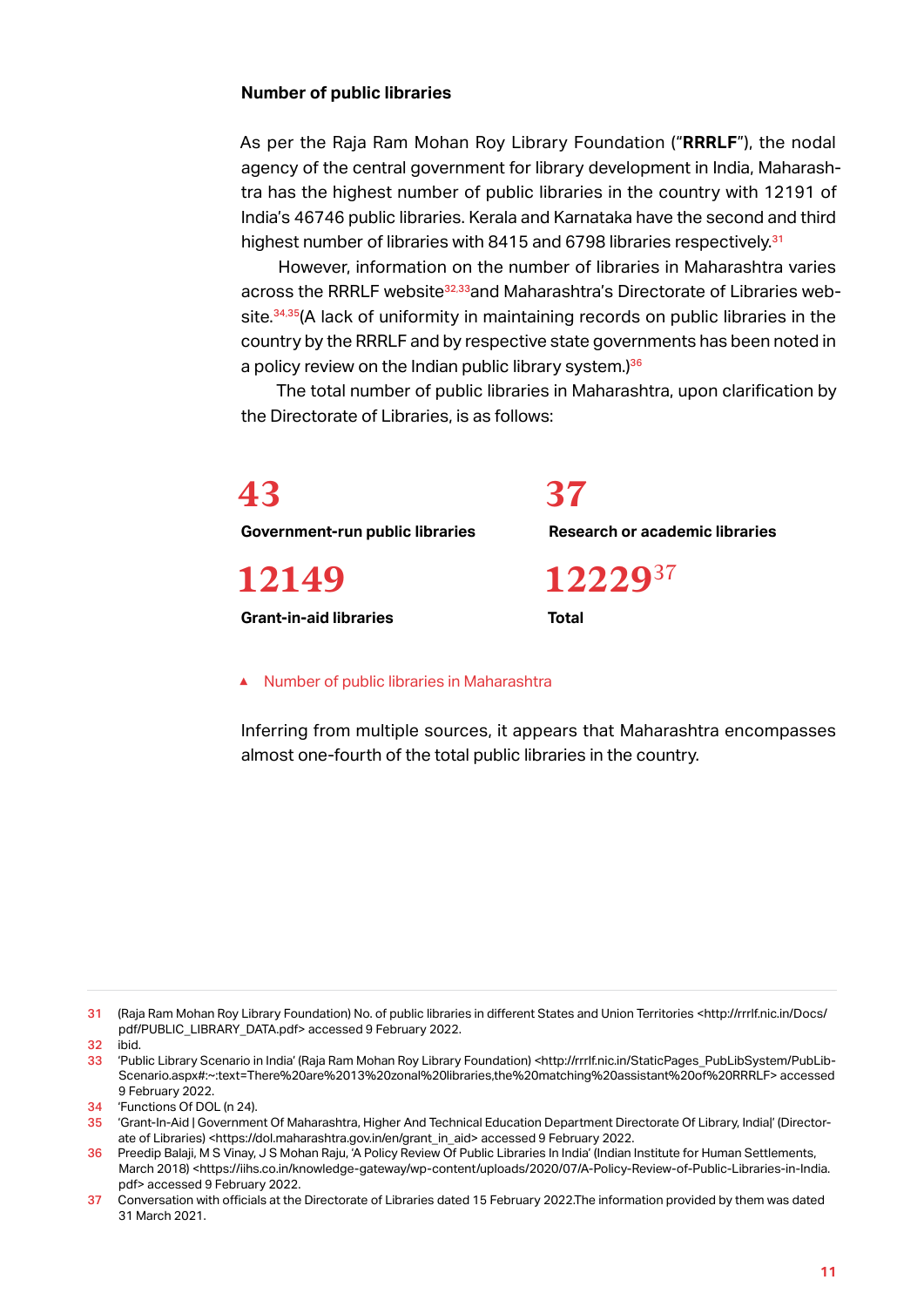

▲ Percentage of public libraries in Maharashtra compared to the rest of the country (using numbers provided by the Directorate of Libraries for public libraries in Maharashtra and the latest information on public libraries in the country reflected on the RRRLF website)<sup>38,39</sup>

Moreover, grant-in-aid libraries comprise nearly the entirety of the public libraries in the state.



#### ▲ Percentage of the types of libraries in Maharashtra

In Maharashtra, the Aurangabad division records the highest number of grantin-aid libraries and Mumbai the least.

| 4050       | 1587          | 1902     |
|------------|---------------|----------|
| Aurangabad | Nasik         | Amravati |
| 2969       | 1055          | 586      |
| Pune       | <b>Nagpur</b> | Mumbai   |

▲ Division wise break up of grant-in-aid libraries in Maharashtra<sup>40</sup>

<sup>38</sup> No.of public libraries in different States and Union Territories (n 31).

<sup>39</sup> Using RRRLF data for public libraries in Maharashtra instead of the data provided by the Directorate of Libraries results in a mere difference of 0.1%.Additionally, the result reflected in the image is an approximate percentage considering that the data on the final number of public libraries across the country may not be accurately reflected on the RRRLF website.

<sup>40</sup> Conversation with officials at the Directorate of Libraries dated 15 February 2022.The information provided by them was dated 31 March 2021.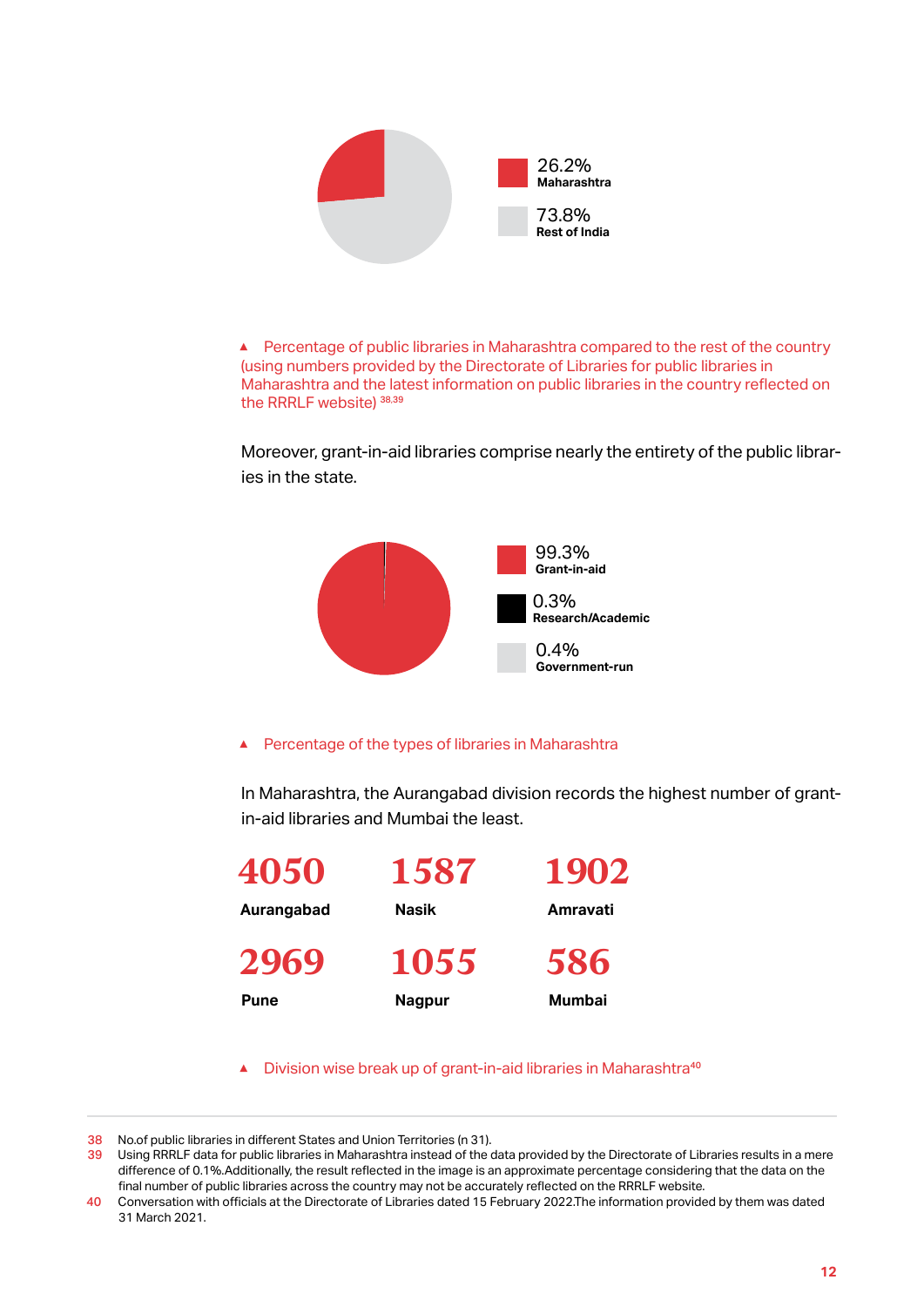<span id="page-18-0"></span>

▲ Percentage of grant-in-aid libraries in each division

#### **Establishment of public libraries**

According to IFLA, there should be one library for 3,000 people.41 While Maharashtra appears to fare better than other states in India, $42$  it has a ratio of one library to 9,191 people, $43$  which does not match the ratio provided by IFLA. Even while comparing major cities, Bengaluru has lesser libraries but maintains a better ratio of libraries to people than Mumbai.<sup>44</sup>

The MPLA stipulates that the state government may establish State Central and divisional public libraries. Additionally, it creates a supervisory responsibility on the state government for the establishment of village and taluka libraries. The burden of ensuring their establishment lies instead with the local authorities. The MPLA however, provides that the state may establish libraries in those areas where local authorities have failed to provide library services to the satisfaction of the public.

#### Section 11 of the MPLA:

(1) The State Government may establish a State Central Library for the whole of the State, and a Divisional Library for every Division. (2) Where in any local area, provision for library service to the public is not made to the satisfaction of the Director by any local authority, or any society registered under the Societies Registration Act, 1860 or any trust registered under the Bombay Public Trusts Act, 1950 or where the State Government is of the opinion that any such local authority, society or trust is not willing or is incompetent to provide

<sup>41</sup> Library And Information Science (E-pathshala) <https://epgp.inflibnet.ac.in/epgpdata/uploads/epgp\_content/S000021LI/ P000211/M002124/ET/145259796716-Etext.pdf> accessed 9 February 2022.

<sup>42</sup> 'In Madhya Pradesh, 'There Is One Public Library Per 17 Lakh People' (The Wire, August 2019) <https://thewire.in/government/inmadhya-pradesh-there-is-one-public-library-per-17-lakh-people> accessed 9 February 2022.

<sup>43</sup> Ratio taken using approximate numbers of 12,229:11,24,00,000 (libraries: number of people in Maharashtra as per Census 2011).<br>44 Siddhant Kalra and others. 'Bengaluru's Library System: Long Way To Go' (Citizen Matters. 44 Siddhant Kalra and others, 'Bengaluru's Library System: Long Way To Go' (Citizen Matters, Bengaluru, February 2020) <https:// bengaluru.citizenmatters.in/bengaluru-public-libraries-funding-cess-legislation-42532> accessed 9 February 2022.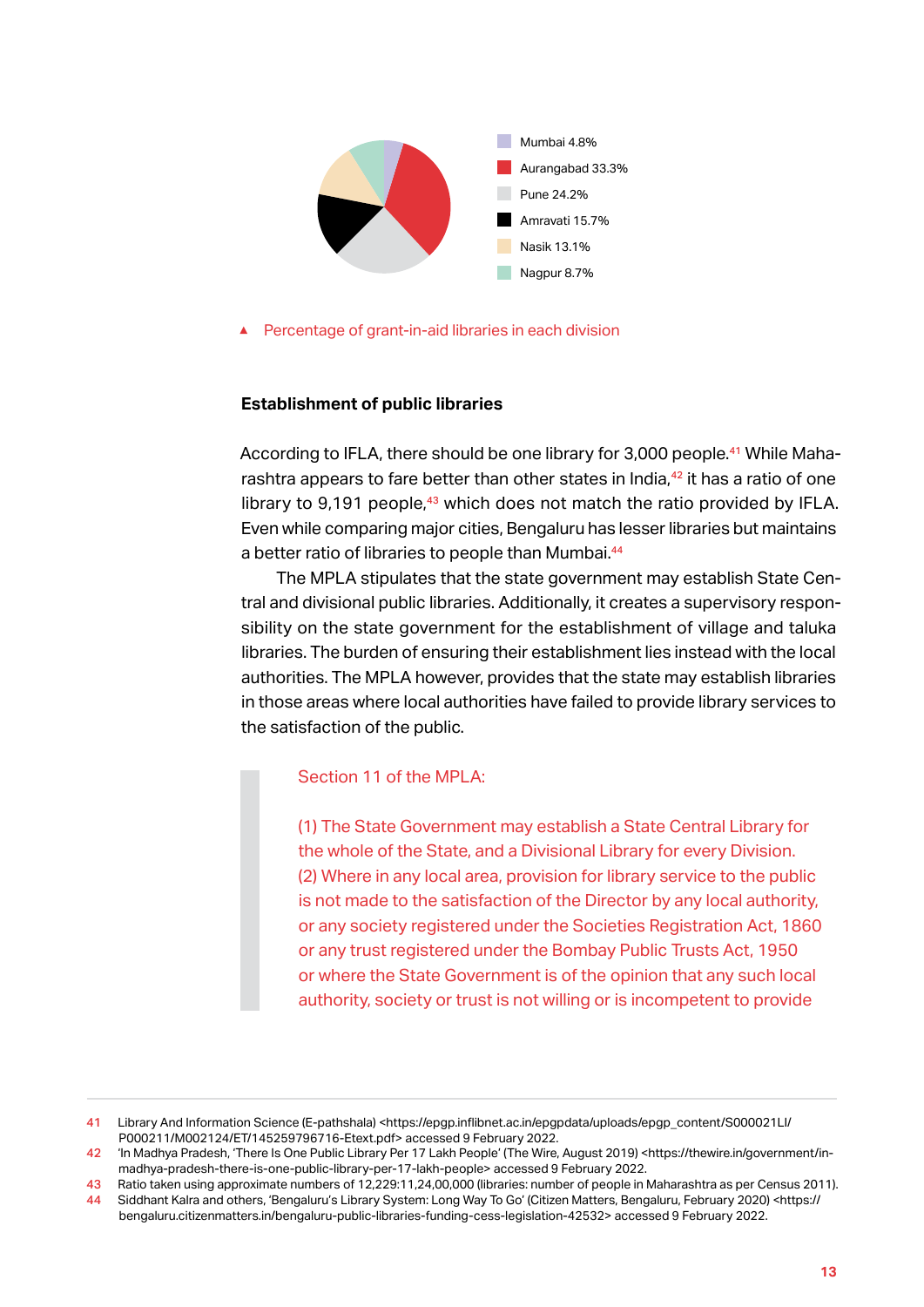library service to the public to the satisfaction of the Director in any local area, the State Government may establish a library for the use of the public in that area:

Provided that, no such library shall be established without giving an opportunity to the local authority, society or, as the case may be, the trust to show cause why the State Government should not establish a library in the said local area.

Despite such a responsibility being placed on the state government, some areas such as the district of Palghar created in 2014 do not have a district library till date.<sup>45</sup> Moreover, Maharashtra only has around 12000 libraries despite having 42000 villages in the state.<sup>46</sup>

The Maharashtra legislative council was of the opinion that people's movements were the route through which public libraries could be created in the smaller districts and villages of the state.<sup>47</sup> To this end, the 1970 Rules were enacted and they detail how the state government can provide grants to the already established district and village libraries on the condition that they stock a minimum number of books, magazines and periodicals and have a minimum number of users. The 1970 Rules read with section 11(2) of the MPLA form the backbone of the 'Gaav tithe Granthalaya' slogan by the Directorate of Libraries which was created to show the government's intention to provide libraries in all 42000 villages in Maharashtra by establishing or recognising the libraries already established there.<sup>48</sup>

In 2017, 'Bhilar pustakancha gaav', India's first 'village of books' was inaugurated in Maharashtra's Bhilar village. Hay-on-Wye, a Welsh village with several bookshops known for its annual literary festival was the inspiration behind creating this village. The funding and management of this village was undertaken by the Marathi Language Department (not the Directorate of Libraries). The Department commissioned artists to paint several homes and community spaces around the village and provided many books to these places to create various well-stocked and decorated libraries.<sup>49</sup> The project now receives regular funding for its maintenance through a government scheme.<sup>50</sup>

<sup>45</sup> **'Office Of The District Library Officer | Government Of Maharashtra, Higher And Technical Education Department Directorate** Of Library, India|' (Directorate of Libraries) <https://dol.maharashtra.gov.in/en/Office\_the\_district\_library\_officer> accessed 9 February 2022.

<sup>46</sup> राज्य सरकारकडूनच 'गाव तिथेग्रंथालय' योजना बासनात' (Lokmat, October 2017) <https://www.lokmat.com/kolhapur/village-there-libraryscheme-basna/?utm\_source=Lokmat.com&utm\_medium=InfiniteArticle-Desktop> accessed 9 February 2022.

<sup>47</sup> Sri R.J. Mantri, Maharashtra Legislative Council Debate (1967) 602.

<sup>48</sup> राज्य सरकारकडूनच 'गाव तिथेग्रंथालय' योजना बासनात' (n 46).

<sup>49</sup> Panchali Dey, 'Bhilar, India's First 'Book Village', Welcomes You To Test Your Reading Skills' (Times of India Travel, June 2018) <https://timesofindia.indiatimes.com/travel/destinations/bhilar-indias-first-book-village-welcomes-you-to-test-your-readingskills/as64734558.cms> accessed 9 February 2022.

<sup>50</sup> Swatee Kher, ''Village Of Books' Project In The Sahyadris Now Government Scheme | Pune News - Times Of India' (The Times of India, September 2019) <https://timesofindia.indiatimes.com/city/pune/village-of-books-project-in-the-sahyadris-now-a-govtscheme/articleshow/70967726.cms> accessed 9 February 2022.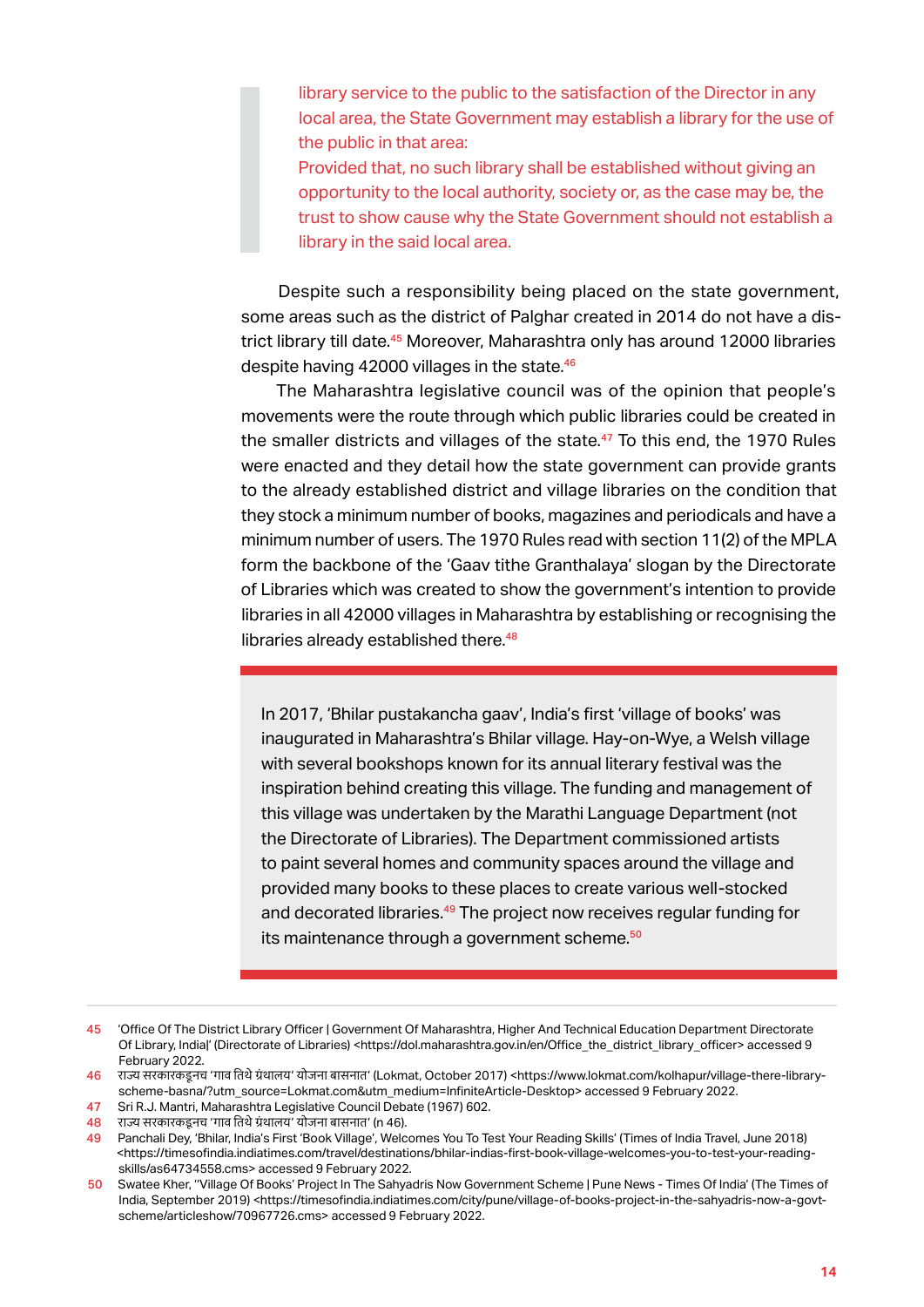<span id="page-20-0"></span>Despite initiatives such as 'Gaav tithe Granthalaya' and 'Bhilar pustakancha gaav', the number of libraries in Maharashtra has been stagnating since 2012- 2013. Around 2012, a survey was conducted by the state's revenue department to investigate the functioning of around 12000 libraries that were listed under the MPLA then. Since serious errors were found in nearly 600 libraries (in some cases no libraries were there and only a board was placed), recognition and provision of grants for new libraries was halted. Since then, the public library system has not been able to penetrate many parts of the state.<sup>51</sup>

Currently, as a consequence of the absence of government initiatives and a lack of political will to ensure that libraries are established throughout the state, many social organisations or philanthropists are taking up the role of establishing libraries across villages in Maharashtra.<sup>52</sup>

**suggestions**

Recognise the responsibility placed on the state government under section 11 of the MPLA and establish or recognise more libraries across the state.

Create library villages in Maharashtra using the example of the 'Bhilar pustakancha gaanv' project, with a focus on community collaboration.

Ensure that data on the number and types of libraries is updated and easily available on the Directorate of Libraries website and audits are conducted every few years to keep a track of these libraries.

#### **Definition of libraries or library services in the MPLA**

While establishing sufficient libraries is a duty that the state government must strive to accomplish, the current provisions and services offered by the government-run libraries and grant-in-aid libraries must also be considered. In the past few years, newspapers have regularly published articles on the lack of

 $51$  राज्य सरकारकडूनच 'गाव तिथे ग्रंथालय' योजना बासनात' (n 46).<br>52 Fiderly Man In Maharashtra On Mission To Inculcate

<sup>52</sup> 'Elderly Man In Maharashtra On Mission To Inculcate Reading Habit Among People Through His 'Library On Bicycle' (Tribune India News Service, January 2022) <https://www.tribuneindia.com/news/schools/elderly-man-in-maharashtra-on-mission-to-inculcate-reading-habit-among-people-through-his-library-on-bicycle-362903> accessed 9 February 2022.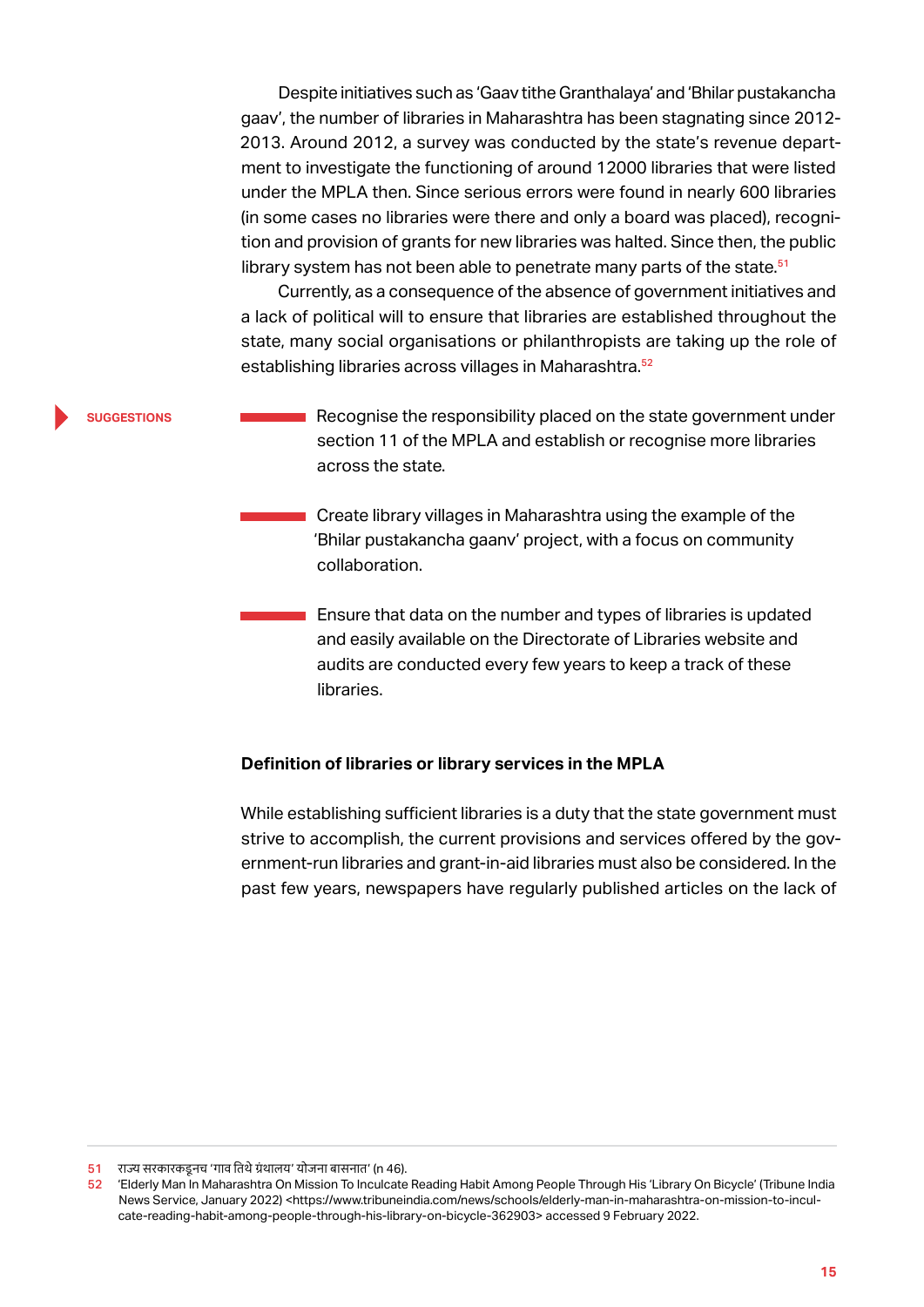adequate provisions available to existing libraries for buying books,<sup>53 54</sup> maintaining archaic documents $55,56$  and improving infrastructure. $57$  As a consequence, the community's expectations from public libraries have not been met.

IFLA notes that services and functions of libraries should be mentioned either by the state government, local bodies or by the libraries themselves.<sup>58</sup> Some library legislations in India define or list 'library services'<sup>59</sup> or different kinds of services such as 'extension service'<sup>60</sup> or 'book services'<sup>61</sup> and 'reference services'.<sup>62</sup> Such delineation then places the responsibility on the government to provide adequate grants or supervise libraries to ensure that these services are met. These services range from inculcating reading habits, promoting production of literature, ensuring books for differently abled people, children, senior citizens and creating libraries as a community space or as a place for recreation.

Some legislations also specify the functions of different levels of libraries such as the State Central, district and village libraries.<sup>63</sup> This allows additional responsibilities and more stringent standards to be placed on State Central and divisional libraries which can then act as models for the remaining libraries in the state.

The MPLA provides which libraries would be 'public libraries' governed by the Act but does not provide a definition of 'library' or 'library service' or an indicative list of library services. It also does not make it compulsory for the government to ensure that such library services are provided. This creates a loophole in the legislation regarding the service or functions that the public is entitled to expect from public libraries. Such an absence of standards or lack of emphasis on the development of a library movement was also noted by a member of the opposition during the 1967 Maharashtra assembly debates who mentioned that the MPLA merely provided a bureaucratic set-up of the public library management system in the state.<sup>64</sup>

<sup>53</sup> Vitthal Copper, 'राज्यातील ग्रंथालय मोजताहेत शेवटची घटका' (eSakal - Marathi Newspaper, March 2020) <https://www.esakal.com/maharashtra/library-issue-state-267440> accessed 9 February 2022.

<sup>54</sup> 'मुं बई मराठी ग्रंथसं ग्रहालय दात्यांच्या प्रतीक्षेत' (Loksatta, March 2021) <https://www.loksatta.com/mumbai/mumbai-marathi-library-awaiting-for-donor-dd-70-2412334/> accessed 9 February 2022.

<sup>55</sup> Sanket Jain, 'In The Digital Age, A 120-Year-Old Library In Rural Maharashtra Shows That Books Aren'T Dead' (Scroll, July 2018) <https://scroll.in/magazine/881275/in-the-digital-age-a-120-year-old-library-in-rural-maharashtra-shows-that-books-arentdead> accessed 9 February 2022.

<sup>56</sup> Sudhir Suryavanshi, 'Maharashtra Floods Damage Prized Collection At 156-Year-Old Library' (The New Indian Express, August 2021). <https://www.newindianexpress.com/nation/2021/aug/02/maharashtra-floods-damage-prized-collection-at-156-yearold-library-2338862.html> accessed 9 February 2022.

<sup>57</sup> Vitthal Copper, 'राज्यातील ग्रंथालय मोजताहेत शेवटची घटका' (eSakal - Marathi Newspaper, March 2020) <https://www.esakal.com/maharashtra/library-issue-state-267440> accessed 9 February 2022.

<sup>58</sup> IFLA (n 1) 24.

<sup>59</sup> Goa Public Libraries Act 1993, s 3; Gujarat Public Libraries Act 2001, s 2(j); Arunachal Pradesh Public Libraries Act 2009, s 3; Mizoram Public Libraries Act 1993, s 14; Rajasthan Public Libraries Act 2006, s 2(a),2(i), 2(j) and 2(k).

<sup>60</sup> Gujarat Public Libraries Act 2001, s 2(h)

<sup>61</sup> Goa Public Libraries Act 1993, s 2(e).<br>62 Goa Public Libraries Act 1993.s 2(i).

<sup>62</sup> Goa Public Libraries Act 1993,s 2(i).<br>63 Kerala Public Libraries Act 1989 s 8

<sup>63</sup> Kerala Public Libraries Act 1989, s 8, s 17 and s 25; Chattisgarh Public Libraries Act 2008, ss 9-11; Arunachal Pradesh Public Libraries Act 2009, s 14(3) and s 15(2); Uttar Pradesh Public Libraries Act 2006, ss 8-11; Goa Public Libraries Act 1993, s 9 and s12.

<sup>64</sup> Sri B.K. Boman-Behram, Maharashtra Legislative Assembly Debate (1967) 176.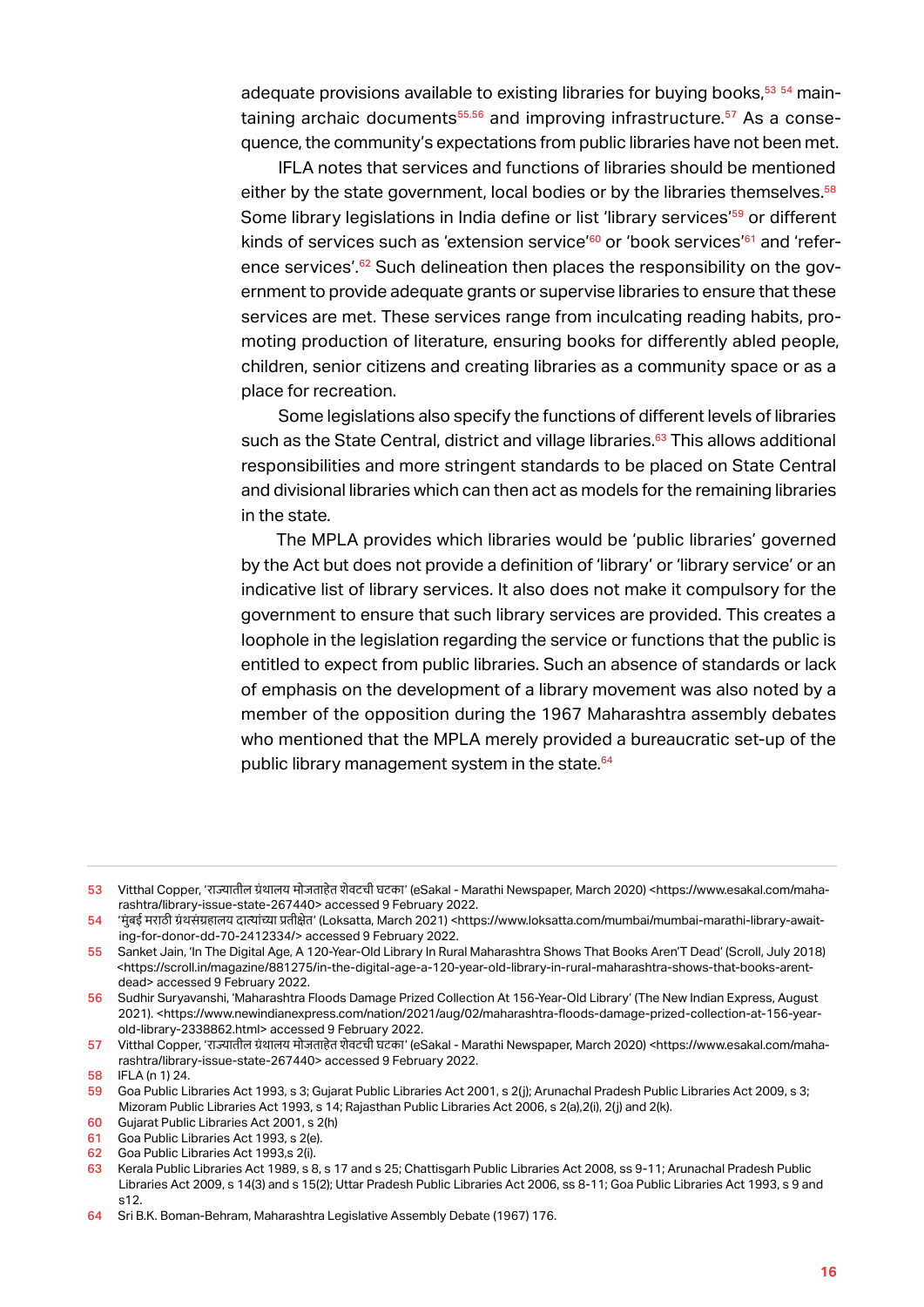Section 2(xi):

"public library" means,—

(a) a library established and maintained by the State Government for the use of the public ;

(b) a library recognised by the Director for the purposes of grant-inaid from the Library Fund, and

(c) any other library which the State Government by notification in The Official Gazette declares it to be a public library for the purposes of this Act.

Moreover, while section 12 of the MPLA read with section 26 (2)(vii) allows the state to create rules that delineate services and functions of libraries, the same have only been provided for grant-in-aid libraries under the 1970 Rules. These functions are also very limited and only require the libraries to ensure that they are open to the public for free without discrimination, are well lit, ventilated and furnished.<sup>65</sup> Additional library services that are briefly mentioned are the conduction of cultural programs in a year by grant-in-aid libraries $66$ and the requirement for district and taluka libraries to promote reading habits within their area.<sup>67</sup>

**suggestions**

Based on legislation from other states or on the guidelines provided by IFLA, create a baseline of uniform standards for all public libraries and types of library services. These can be provided in the MPLA or through rules created under section 26(2)(vii) of the MPLA.

From this baseline, create additional standards for the State Central and divisional libraries to ensure that they act as model libraries for the remaining public libraries in the state.

Amend section 11 of the MPLA to ensure that the government is responsible for not just establishing libraries but also providing library services.

#### **Other types of libraries**

Other state legislations also provide for prison libraries, $68$  children libraries,  $69$ hospital libraries, school libraries and mobile libraries.<sup>70</sup> These do not find mention within the MPLA. Although a speaker in the legislative assembly debate

<sup>65</sup> Rule 4 of the 1970 Rules.

<sup>66</sup> Chapter III of the 1970 Rules.

<sup>67</sup> Rule 18 of the 1970 Rules.

<sup>68</sup> Goa Public Libraries Act 1993, s 3(j).

<sup>69</sup> Kerala Public Libraries Act 1989, s 8(f)(g) and s 47; Goa Public Libraries Act 1993, s 3(k).

<sup>70</sup> Goa Public Libraries Act 1993, s 3(k).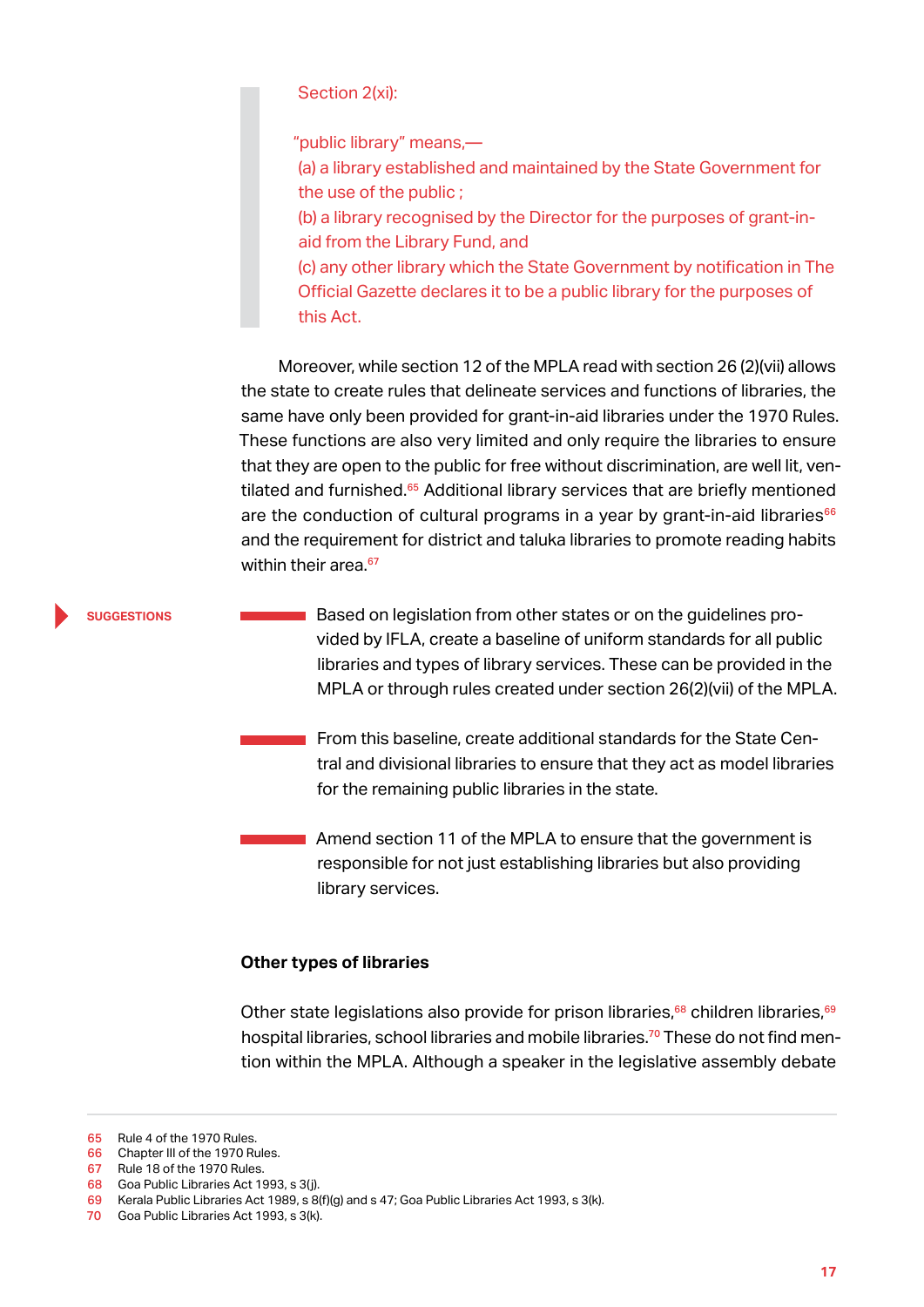<span id="page-23-0"></span>had mentioned that the MPLA should emphasise on the development of children's libraries, his recommendation was not incorporated.<sup>71</sup> Chapter XIV of the Model Prison Manual, 2016 also provides the types of services that need to be offered in prison libraries, but such provisions or their reference does not find mention in the MPLA.<sup>72</sup>

The 1970 Rules as well only briefly mention providing grants to 'circulating libraries'.

Rule 15 of 1970 Rules:

**Circulating Library**. - A public library shall not be classified as a "Circulating Library" unless-

(1) the public library makes available library service in one or more places in a locality where a stationery library service is not available; (2) the library sends sets of books to different places and exchanges them regularly or takes such sets of books and issues them to the public in different locality : Provided that the circulating library shall be either an independent library or a part of a library falling under "A" or " B " Class library.

While no circulating libraries are currently being provided money under the 1970 Rules,<sup>73</sup> the government has been providing a '4K scheme' in the past few years which includes creating mobile libraries for rural areas in Maharashtra. <sup>74</sup> However, this scheme has been paused due to the pandemic—at a time when mobile libraries are especially important because people cannot access or travel to avail library services. Mobile library services play a crucial role in bringing books to readers during the pandemic.<sup>75,76</sup> Therefore, there is a need to encourage the creation of such libraries through the MPLA.

It is important to note however that mobile libraries must only be introduced to supplement physical libraries wherever possible to ensure the continuity of mobile services during circumstances such as the pandemic or to serve people living in the remotest parts of the state. They should not serve as replacements for physical libraries which are essential.

<sup>71</sup> Sri Hanshu Advani, Maharashtra Legislative Assembly Debate (1967) 168-170. 72 Ministry of Home Affairs Delhi, Government of India (2016) <https://www.mha.gov.in/sites/default/files/PrisonManual2016.pdf> accessed 9 January 2022.

<sup>73</sup> Conversation with officials at the Directorate of Libraries dated 16 February 2022.The information provided by them was dated 31 March 2021.

<sup>74</sup> Conversation with officials at the Directorate of Libraries dated 2 November 2021.<br>75 Yolohile Libraries On Camel Carts Providing Education To Children In Remote Village

<sup>75</sup> 'Mobile Libraries On Camel Carts Providing Education To Children In Remote Villages Of Rajasthan' (ANI News, September 2021) <https://www.aninews.in/news/national/general-news/mobile-libraries-on-camel-carts-providing-education-to-children-in-remote-villages-of-rajasthan20210903014645/> accessed 9 February 2022.

<sup>76</sup> 'Taking Learning To Children's Doorsteps: Our Mobile Library In Bihar Reaches 6400 Children - Save The Children' (Save the Children, July 2021) <https://www.savethechildren.in/news/our-mobile-library-ensures-learning-continuity-for-6400-childrenin-32-villages-across-rural-bihar/> accessed 9 February 2022.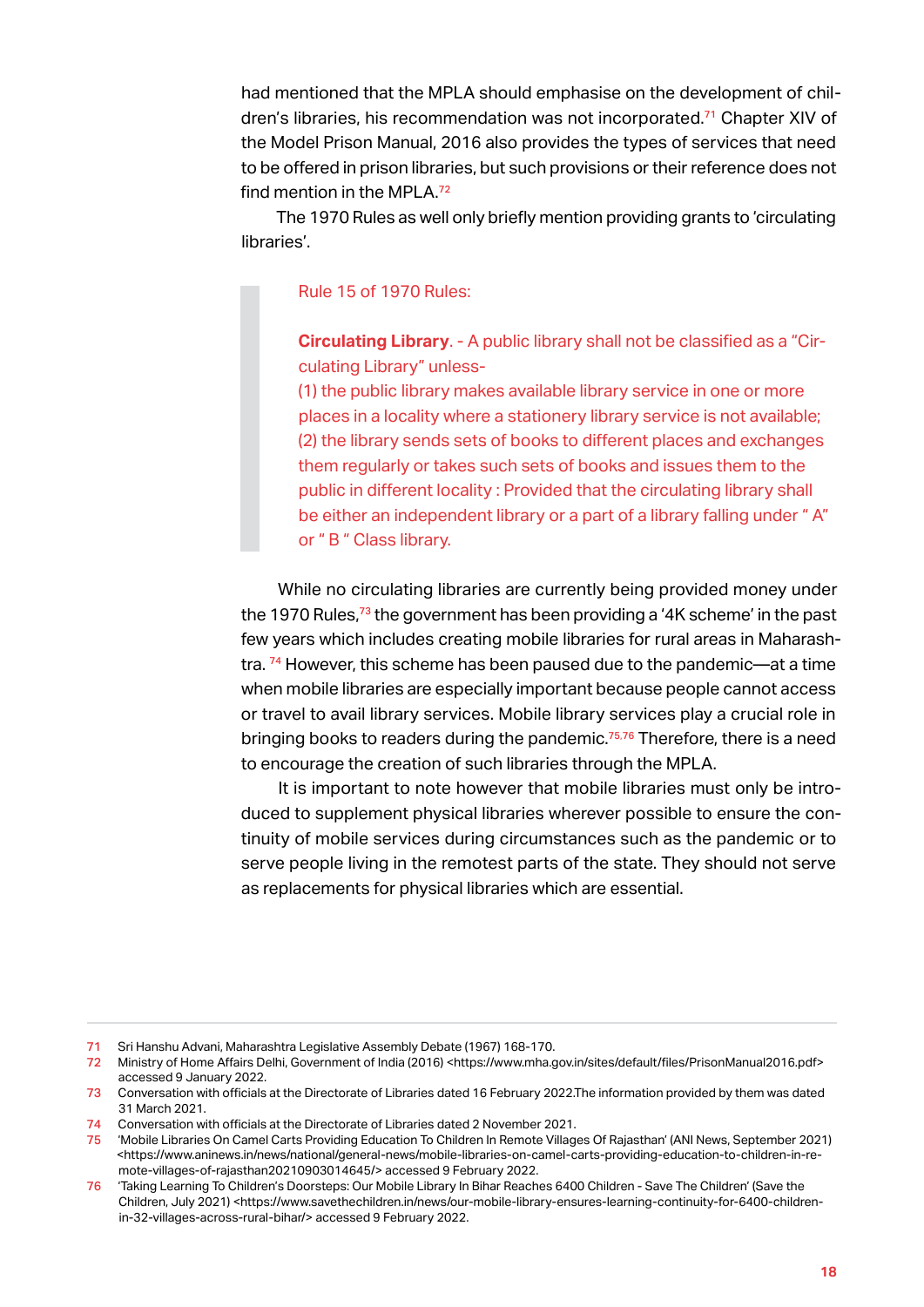Moreover, Karnataka's Department of Public Libraries has established 127 libraries for nomads and 100 libraries in slums areas.<sup>77</sup> Such libraries, that cater to specific communities, people and areas, can also be created for Maharashtra.

#### **suggestion**

**Amend the MPLA to include a section on the creation of different** forms of libraries such as nomad libraries, WhatsApp libraries, prison libraries, hospital libraries, slum libraries and children libraries. The definition should be expandable to include all forms of libraries that might be viable in the future.

<sup>77 &#</sup>x27;About Department' (Department of Public Libraries Karnataka) <https://dpl.karnataka.gov.in/info-1/About+Department/en> accessed 17 February 2022.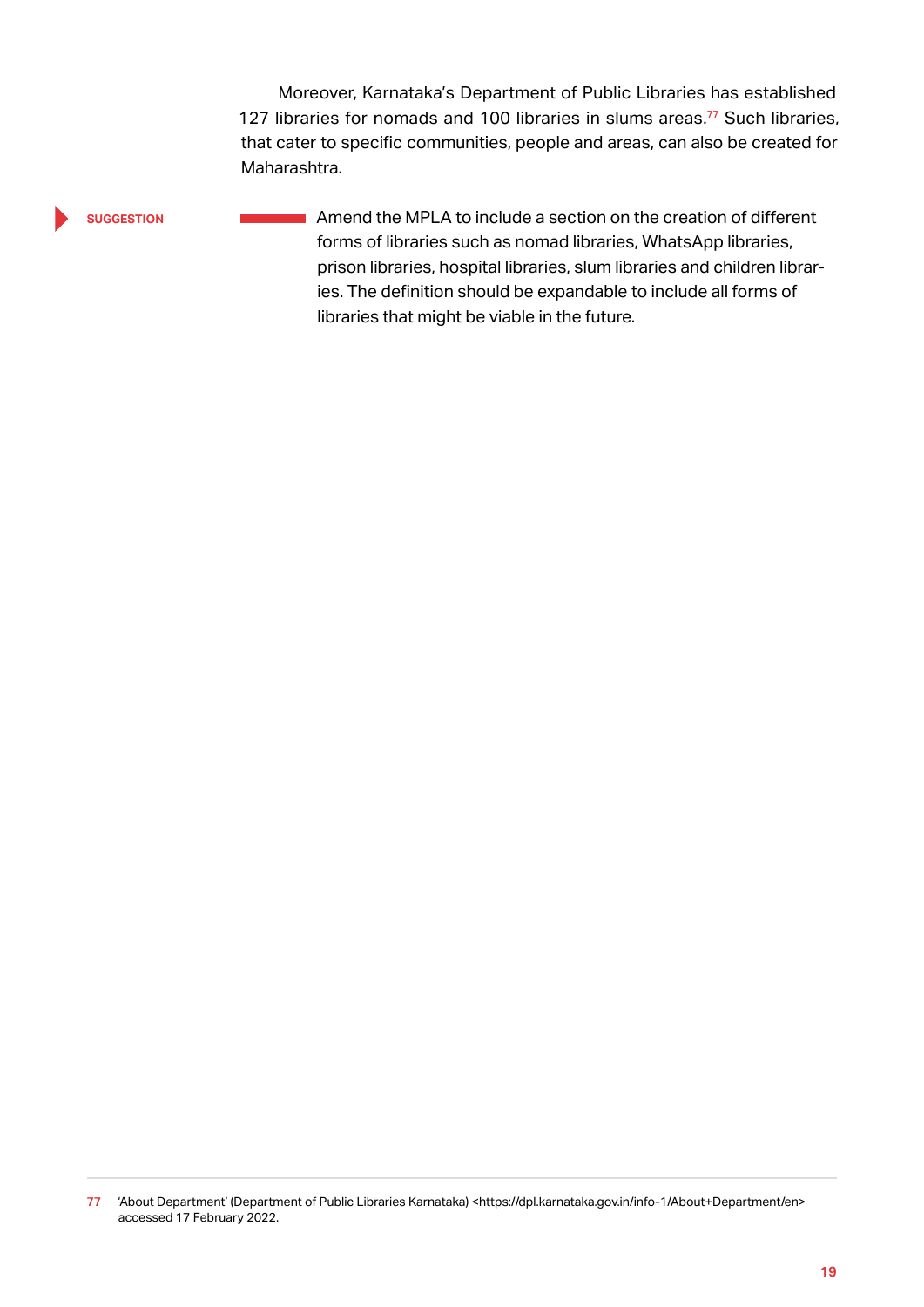<span id="page-25-0"></span>The ground implementation of the MPLA and its rules in the state shows that there is a lack of clarity on who is responsible for establishing new libraries, monitoring pre-existing libraries and guiding libraries. This was apparent when the COVID-19 pandemic and its lockdown affected the state.<sup>78</sup>

The absence of libraries and library services and the lack of supervision and guidance for libraries can be remedied by strengthening the administration of libraries in the state, easing unnecessary restrictions and empowering them with unambiguous responsibilities stipulated within the MPLA or its rules.

#### **Directorate of Libraries**

In 1959, the Advisory Committee under the chairmanship of K. P. Sinha suggested the creation of a separate independent department for libraries in India considering the special skills required for managing libraries ("**1959 Advisory Committee Report**").<sup>79</sup> Its recommendations have been accepted by many states, including Maharashtra.

The MPLA has established a Directorate of Libraries headed by an independent Director of Libraries, who is an ex-officio member of the State Library Council ("SLC")and serves as its Secretary.<sup>80</sup> The Directorate is under the administrative control of the Higher and Technical Education Department of the government of Maharashtra. As per the provisions of the MPLA, the Directorate is responsible for maintaining, organising, and developing the public libraries in the state. $81$  In addition, the Directorate has divisional and district library offices to oversee and regulate public library services at the divisional and district level. Presently, the Directorate has the following 50 library offices under its direct administration:

81 MPLA, s 9.

<sup>78</sup> Shirish Khare, 'Public Libraries In Maharashtra Face Crisis During Covid Pandemic| Countercurrents' (Countercurrents, September 2021) <https://countercurrents.org/2021/09/public-libraries-in-maharashtra-face-crisis-during-covid-pandemic/>accessed 9 February 2022.

<sup>79</sup> 1959 Advisory Committee Report (n 16) 36.

<sup>80</sup> MPLA, s 8.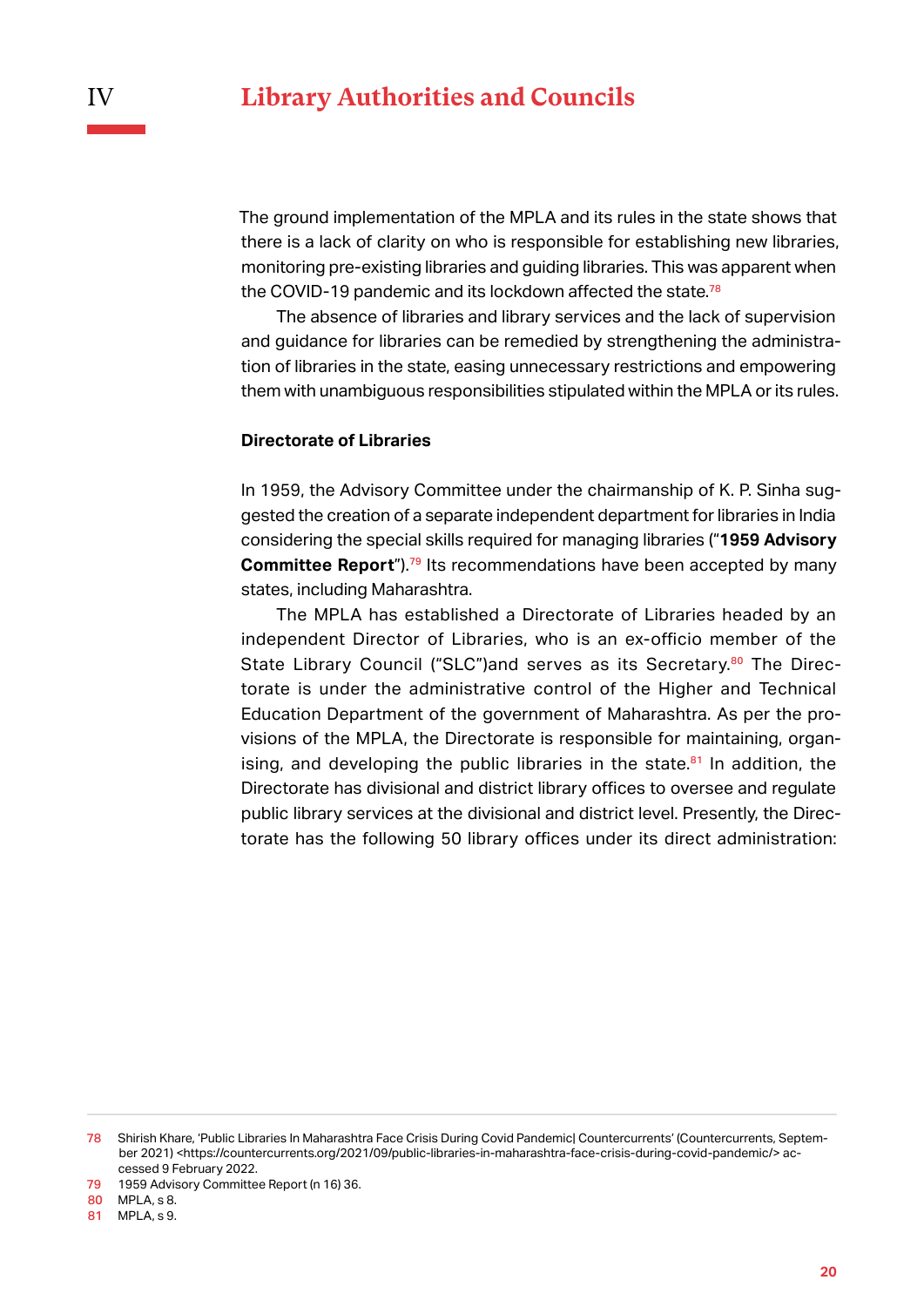|                                                                | h                                         | 35                                          |              |
|----------------------------------------------------------------|-------------------------------------------|---------------------------------------------|--------------|
| <b>Headquarters</b><br>of the<br>Directorate,<br><b>Mumbai</b> | Government<br><b>Divisional Libraries</b> | Government<br><b>District Libraries</b>     |              |
|                                                                |                                           | h                                           |              |
| <b>State Central</b><br>Library                                | Dr. Babasaheb<br>Ambedkar Memorial        | <b>Assistant</b><br><b>Director offices</b> | <b>Total</b> |

**Reference Library**

▲ Data provided by the Directorate of Libraries on the number of offices in the state<sup>82</sup>

The Directorate is entrusted with the responsibility of developing and maintaining the public library system in Maharashtra.<sup>83</sup> The most important responsibility of the Directorate under the scheme of the MPLA is granting recognition to public libraries and disbursing grants to them.<sup>84</sup>

The MPLA created a separate Directorate with the aim of minimising the political interference in the development of the public library system in the state.<sup>85</sup> The Directorate provides a pivotal function of coordinating between the state government and the public libraries in the state. Additionally, the Directorate is also tasked with promoting establishment of public libraries, maintaining accounts of library funds, annually publishing a bibliography of all books published in the state, preparing and submitting an annual report on working of public libraries to the state government, among others.

However, the requirement to regularly supervise, inspect and survey libraries is not clearly entrusted to the Director under the MPLA. It can only be said to be implied by the following provisions:

#### Section 9(2) of the MPLA:

In particular, and without prejudice to the generality of the foregoing provision, the Director shall-

(a) be responsible for the planning, maintenance, organisation and development of public libraries and public library system;

(b) superintend and direct all matters relating to public libraries;

(e) maintain accounts of the Library Fund and ensure its proper utilisation:

- 83 MPLA, s 9.
- 84 ibid.

…

<sup>82</sup> 'Functions Of DOL (n 24).

<sup>85</sup> Sri M. D. Chaudhary, Maharashtra Legislative Council Debate (27 July 1967) 613-614.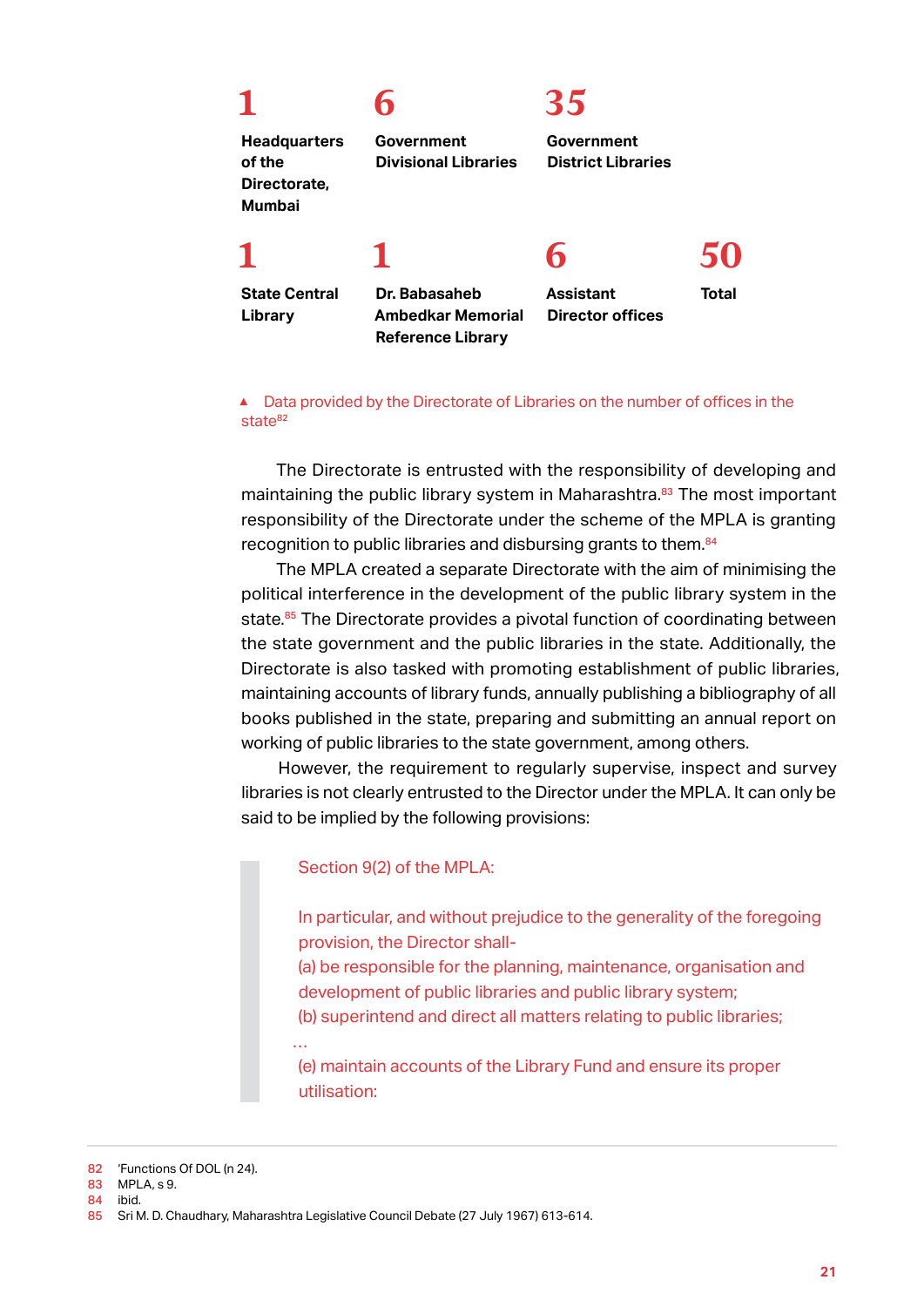(g) submit to the State Government every year, a report on the working of public libraries under this Act;

Section 24 of the MPLA:

<span id="page-27-0"></span>…

…

The Director or any person authorised by him in this behalf shall have power to inspect any public library or any institution attached thereto for the purpose of satisfying himself that the provisions of this Act and the rules made thereunder are carried out.

Even the 1970 Rules do not impose a requirement on the district and taluka libraries to supervise the libraries within their jurisdiction. It merely creates a generic responsibility on their part to 'guide' these libraries.<sup>86</sup> Additionally, Chapter VI of the 1970 Rules create a requirement on the management of the grant-in-aid libraries to ensure that they maintain proper records in the event that they are inspected. However, a specific requirement for inspecting these libraries is not provided in the MPLA or any of its rules.<sup>87</sup> From our conversations in the office of the Directorate these checks do occur<sup>88</sup> but as per our reading of the MPLA and the 1970 Rules they are not organised or mandated in a structured form.

#### **suggestion**

**Amend section 9 of the MPLA and Chapter VI of the 1970 Rules** to place a clear responsibility on the Director and district libraries respectively to supervise and ensure inspection of all public libraries in the state and regularly conduct audits and surveys.

#### **State Library Council and District Library Committees**

Considering the role of libraries as a local community service, the planning and design of the public library system needs to take into account local interests. This implies devolution of some authority to the local governments.

Presently, the MPLA adopts a two-tiered library governance structure consisting of the State Library Council ("**SLC**") and District Library Committees ("**DLCs**"). The Maharashtra Public Libraries, State Library Council and District Library Committees (Transaction of Business Procedure) Rules, 1973 ("**1973 Rules**") prescribes the functions of the SLC and DLCs and the manner in which they will transact their respective business as well.

The SLC is entrusted with advising the state government in the following matters:

<sup>86</sup> Rule 18 of the 1970 Rules.

<sup>87</sup> Chapter VI of the 1970 Rules.

<sup>88</sup> Conversation with officials at the Directorate of Libraries dated 15 February 2022.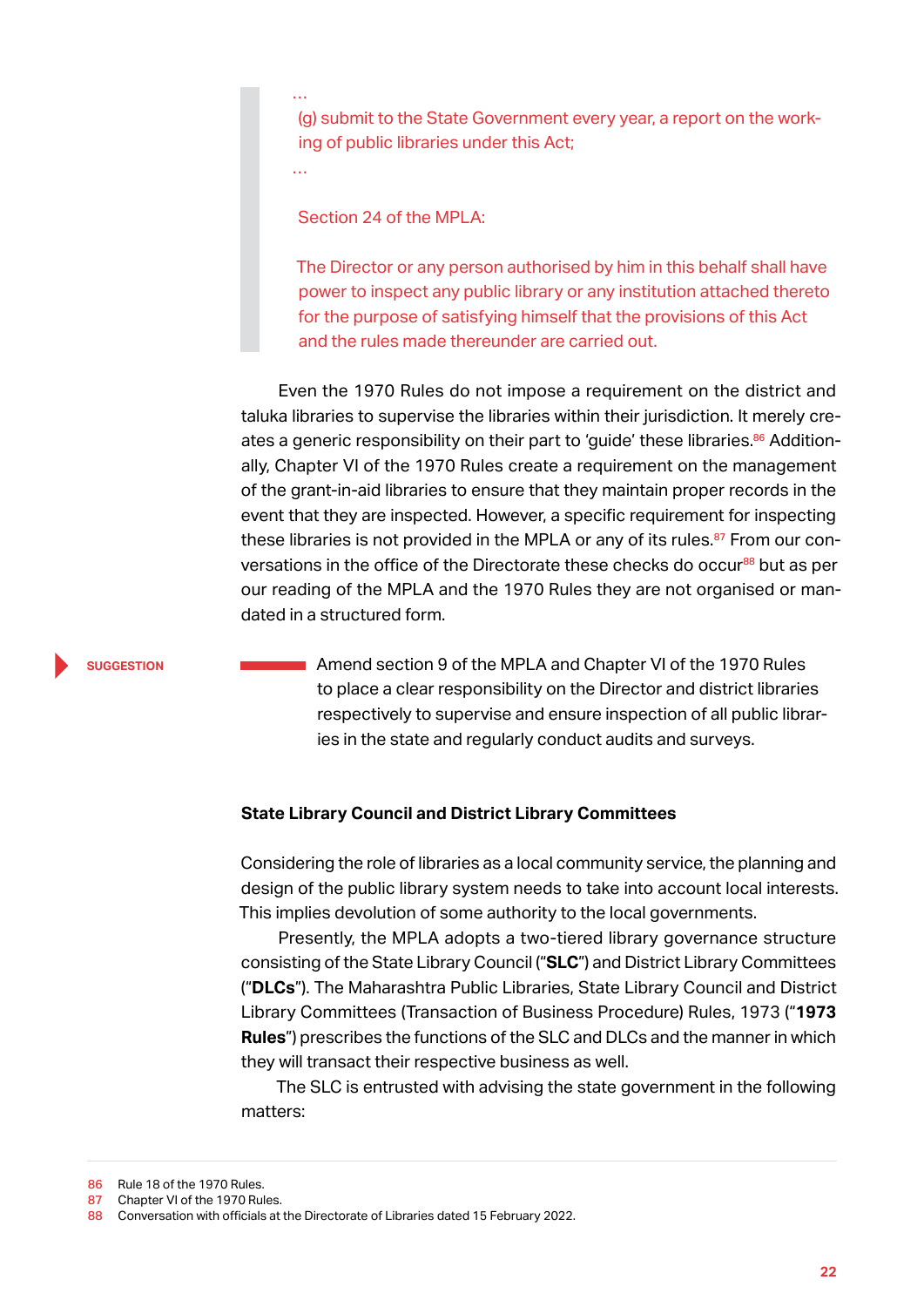Rule 9 of the 1973 Rules:

a) functions of the Central Library, a Divisional Library and other public libraries in the state;

b) employment of trained professional staff of different grades for public libraries in the state;

c) publication of annual bibliography of all the books published in the state,

d) promotion of standards for library buildings, fittings and furniture for library techniques;

 e) planning organisation and development of libraries for adults, children, and handicapped,

f) preservation of old and rare books and manuscript and other documents;

g) training of candidates in Library Science.

Its structure under the MPLA is envisioned as an all-inclusive body consisting of state ministers, people's representatives, state officers as well as people related to the field of library services.<sup>89</sup> The SLC is chaired by the Minister for Higher and Technical Education and comprises around 30 members. While abiding with the requirements prescribed under the MPLA, the state government and Directorate of Libraries decide on the members that form part of the SLC. Both, the SLC and DLCs have a term of three years.<sup>90</sup>

During the Maharashtra assembly debates, Mr. B K Boman Behram had described the SLC as a bureaucratic body because of its size and undue representation of elected representatives.<sup>91</sup> This statement is partially supported by the current position of the SLC in the public library system of the state.

The Maharashtra government has not been able to constitute an SLC since 2009.<sup>92</sup> As a body dependent on elected representatives for 50 percent of its composition, the membership of the SLC keeps changing due to numerous elections in the state that take place round the year. Moreover, even by the time the SLC is constituted by the Directorate, some of the members listed change as a consequence of these elections.<sup>93</sup> The problem created by these changes is further exacerbated by the fact that the quorum of the SLC as per the MPLA is about ten members without which no decision can be made.<sup>94</sup> Due to these issues, since the formation of the last SLC in 2006, no new SLC has been formed.

The lack of a functional SLC has significantly hampered the overall functioning of the public library system in Maharashtra, particularly with regards to upgradation of the library infrastructure, provision of adequate grants to

94 MPLA, s 7(3).

<sup>89</sup> MPLA, s 3.

**<sup>90</sup>** MPLA, s 5(1) and 14(1).<br>**91** Shri B. K. Boman Behrar

<sup>91</sup> Shri B. K. Boman Behram, Maharashtra Legislative Assembly Debate (14 November 1967) 176-177.

<sup>92</sup> Namita Dhuri, ''राज्य ग्रंथालय परिषदे 'अभावी ग्रंथालयां चे प्रश्न प्रलं बित' (Loksatta, February 2021) <https://www.loksatta.com/mumbai/libraryquestions-pending-due-to-lack-of-state-library-council-abn-97-2397685/> accessed 9 February 2022.

<sup>93</sup> Conversation with officials at the Directorate of Libraries dated 15 February 2022.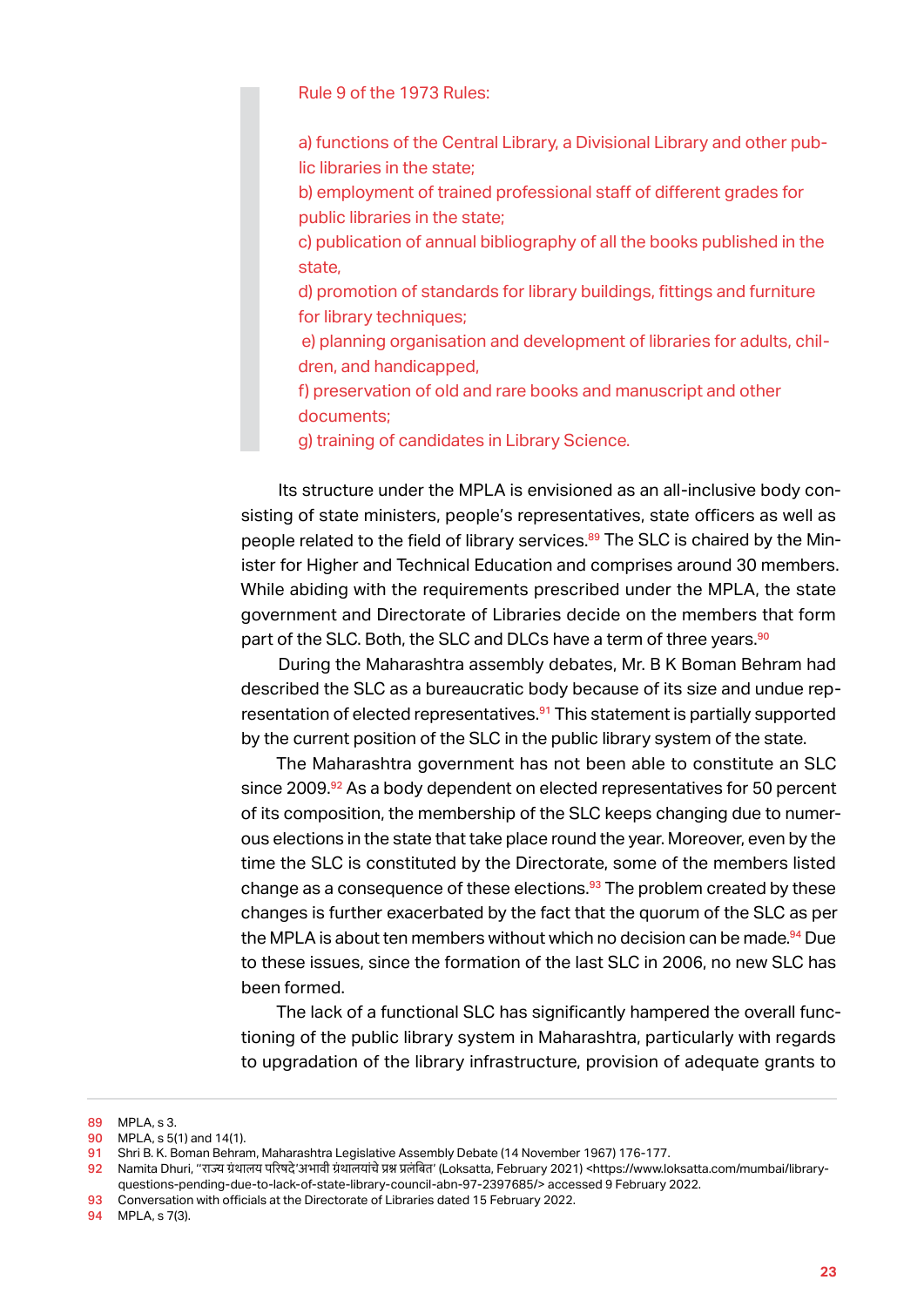libraries, and improvement of remuneration paid to various employees and staff and overall guidance as to the maintenance and functioning of public libraries. This situation was exacerbated with the onset of the COVID-19 pandemic as it was an unprecedented situation for libraries and with no protocol available in literature, legislations or at the central government level, libraries were left to deal with this health emergency without guidance or assistance.<sup>95</sup>

In comparison, the DLCs consist of local people's representatives and people knowledgeable in the field of library services.<sup>96</sup> The DLCs are headed by the Chairman of the Education Committee of the Zilla Parishad and comprise a maximum of ten members. Thus, to a large extent the composition of DLCs is concise and effectively represents the interests of the public libraries. During the various lockdowns, DLCs could have been empowered to decide how best public libraries can serve their communities during public emergencies. As COVID-19 spread at different rates across the state, each district could have made an independent assessment as to the role the public library could have played at this time. Along with empowering DLCs, the MPLA and/or municipal corporation legislations should account for the role of public libraries during health or other emergencies.

The 1973 Rules do not assign any specific functions and responsibilities to the DLCs except those already specified in section 16 of the MPLA. The section primarily enlists the following two functions for the DLCs:

#### Section 16 of the MPLA:

It shall be the function of a Committee,- (i) to advise the' State Government on all matters relating to development of library service in the district on proper lines; (ii) to ensure that the prescribed function of the public libraries are performed by them satisfactorily

This shows that the structure of public library services in Maharashtra is largely centralised with a majority of powers and responsibilities vested with the SLC. Perforce, the onus is entirely on the SLC to ensure smooth functioning of the public library system in India.

The empowerment of DLCs under the MPLA can be compared to local library authorities in other states:

<sup>95</sup> 'ग्रंथालयां ची टाळे बं दी वाचनवेड्यांना साहवेना' (Maharashtra Times, June 2020) <https://maharashtratimes.com/maharashtra/mumbai-news/due-to-coronavirus-libraries-are-lockdown/articleshow/76497521.cms> accessed 9 February 2020.

<sup>96</sup> MPLA, s 13.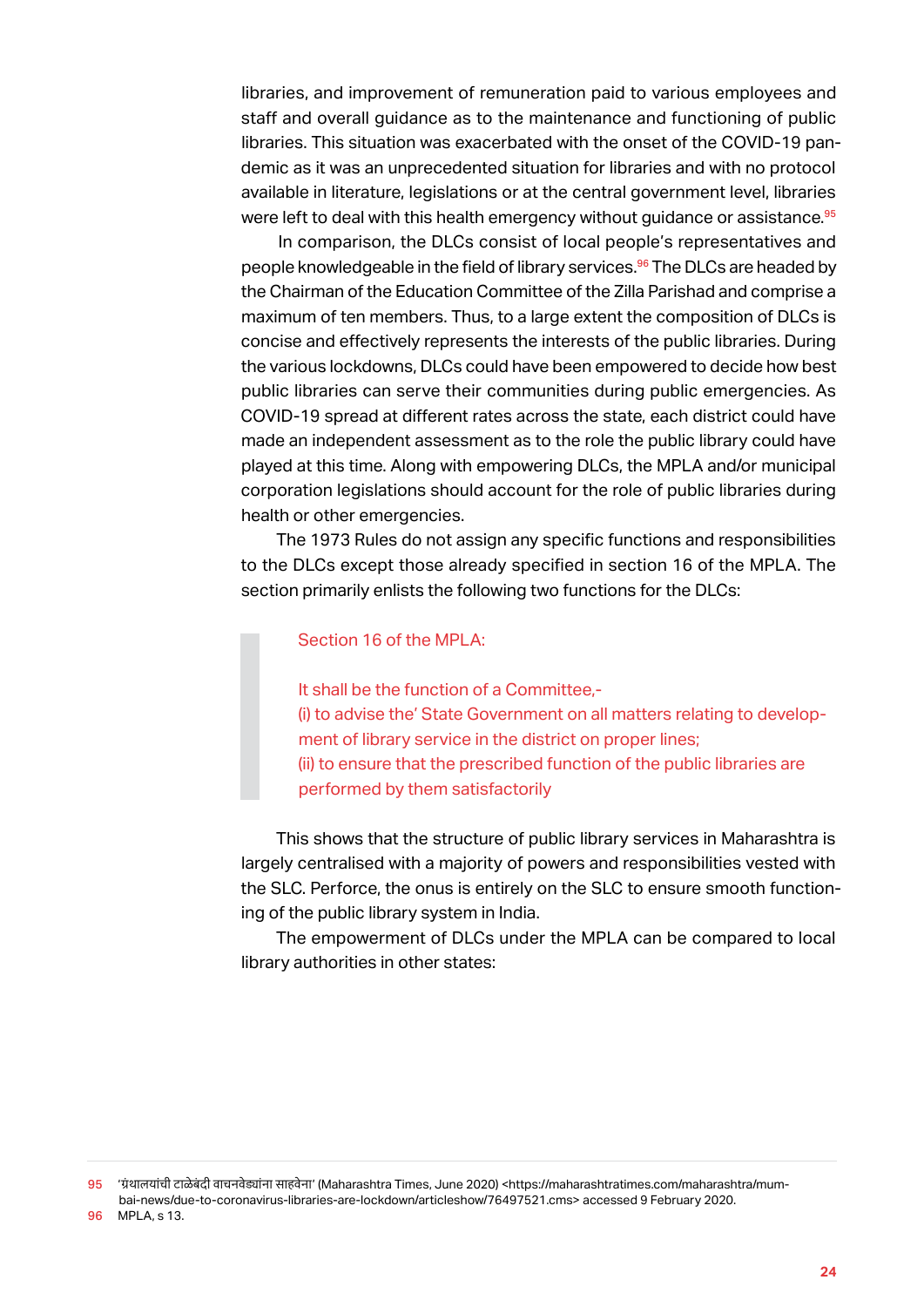| <b>Tamil Nadu</b><br><b>Public Libraries</b><br>Act, 1948 | "section 9: Powers of Library Authorities.-A Local Library Authority may-<br>(a) provide suitable lands and buildings for public libraries and also the furniture,<br>fittings, materials and conveniences requisite therefor;<br>(b) stock such libraries with books, periodicals, newspapers, maps, works and<br>specimens of art and science, lantern slides, cinema reels and any other thing<br>suitable for their purpose;<br>(c) employ from time to time such staff as it considers necessary, for such libraries;<br>(d) with the previous sanction of the Government, close or discontinue any public<br>library or change the site thereof;<br>(e) accept, with the previous sanction of the Director or the Government, any<br>gift of books, or, with the previous sanction of the Government, any other gift or<br>endowment for any purpose connected with its activities;<br>(f) provide for lectures and the holding of classes; and<br>(g) in general, do everything necessary to carry out the provisions of this Act."                                                                                                                                                                                                                                                                                                                                                                                                                                                                                                                                                                                                                                                                                                                                                                                                                                                                                                                                                                                                                                                                                                                                                       |
|-----------------------------------------------------------|--------------------------------------------------------------------------------------------------------------------------------------------------------------------------------------------------------------------------------------------------------------------------------------------------------------------------------------------------------------------------------------------------------------------------------------------------------------------------------------------------------------------------------------------------------------------------------------------------------------------------------------------------------------------------------------------------------------------------------------------------------------------------------------------------------------------------------------------------------------------------------------------------------------------------------------------------------------------------------------------------------------------------------------------------------------------------------------------------------------------------------------------------------------------------------------------------------------------------------------------------------------------------------------------------------------------------------------------------------------------------------------------------------------------------------------------------------------------------------------------------------------------------------------------------------------------------------------------------------------------------------------------------------------------------------------------------------------------------------------------------------------------------------------------------------------------------------------------------------------------------------------------------------------------------------------------------------------------------------------------------------------------------------------------------------------------------------------------------------------------------------------------------------------------------------------------------|
| Kerala Public<br>Libraries Act,<br>1989                   | "section 17: (1) Save as otherwise provided in this Act, every District Library Council<br>shall have power-<br>(a) to elect members to the State Library Council to the extent of one for each taluk<br>in the district;<br>(b) to establish new libraries within its jurisdiction with the previous sanction of the<br>State Library Council;<br>(c) to supervise, co-ordinate and control the library service under its jurisdiction<br>in the district and to promote co-operation between libraries and cultural and<br>educational institutions in the country;<br>(d) to provide library service and mobile library service to the persons residing in the<br>district;<br>(e) to provide suitable lands and buildings for public libraries and furniture, fittings,<br>equipment and other conveniences necessary for the purpose;<br>(f) to provide such libraries with books, periodicals, newspapers, maps, radios,<br>manuscripts, works and specimens of art and science, lantern slides, films, video<br>films; cinema projectors, recorders, cassettes, television sets, charts, tape recorders,<br>video cassette players, video cassette recorders and the like;<br>(g) to shift, reorganise, or close or amalgamate any public library established or<br>maintained or run directly by the District Library Council;<br>(h) to appoint and control such officers and servants as may be necessary for the<br>efficient performance of its duties and functions under this Act and the rules made<br>thereunder;<br>(i) to accept any endowment or gift for any purpose connected with its activities;<br>(i) to provide for lectures, seminars, symposia, conferences and conduct study<br>classes to strengthen the functioning of the Libraries and conduct other activities as<br>may be conducive to the carrying out of the purposes of this Act<br>(k) with the sanction of the State Library Council to do any other thing that may be<br>conducive to the furtherance of the purposes of this Act; and<br>(I) to exercise such other powers and perform such other duties as may be conferred<br>or imposed on it by or under this Act or the rules made thereunder."; |

#### ▲ Duties provided to local library authorities in some other states in India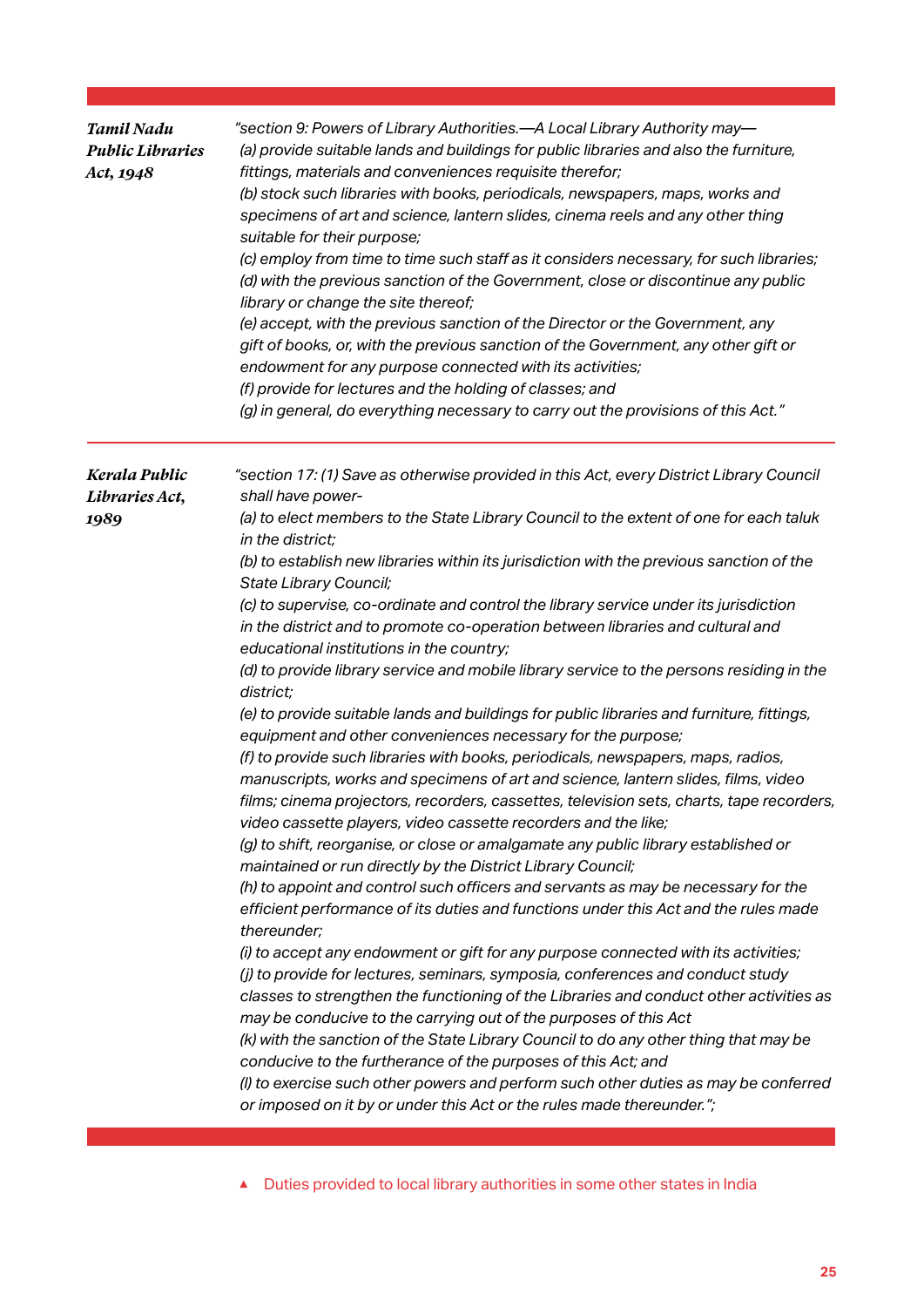Therefore there is a need to shift the burden of responsibilities vested with the SLC onto the DLC, which till date does not have any specific functions provided under the MPLA or the 1973 Rules.

#### **suggestions**

The composition of the SLC should be made concise by reducing the number of members to optimal. Depending on the revised number of members, the quorum of the SLC should be reduced as well.

Amend section 5(1) and 14(1) of the MPLA to increase the term of the SLC and DLCs respectively, from three years to at least five years to ensure greater continuity.

**Amend the MPLA to bestow the character of a body corporate on** the SLC and DLCs. Presently, many states including Kerala and Tamil Nadu in their respective legislations have bestowed body corporate status on the state and district library authorities.<sup>97</sup> This ensures that the bodies do not dissolve while waiting for the state government or Directorate to appoint new members for them.

Amend the 1973 Rules to entrust the duty of establishing public libraries with the DLCs. This will ensure that the government does not need to depend upon non-governmental organisations to set up public libraries in rural areas. Instead, the DLCs should provide guidance to village Panchayats currently not being served by public libraries to establish new public libraries. Such decentralisation will require empowering the DLCs, both financially and administratively. Provisions of the Tamil Nadu and Kerala public library legislations can serve as an example for the same.

Provide for the role of public libraries during health or other emergencies, natural disasters and similar situations in the MPLA and/or its rules.

97 Tamil Nadu Public Libraries Act, 1948, s 6; Kerala Public Libraries Act, 1989, s 3 and s 10.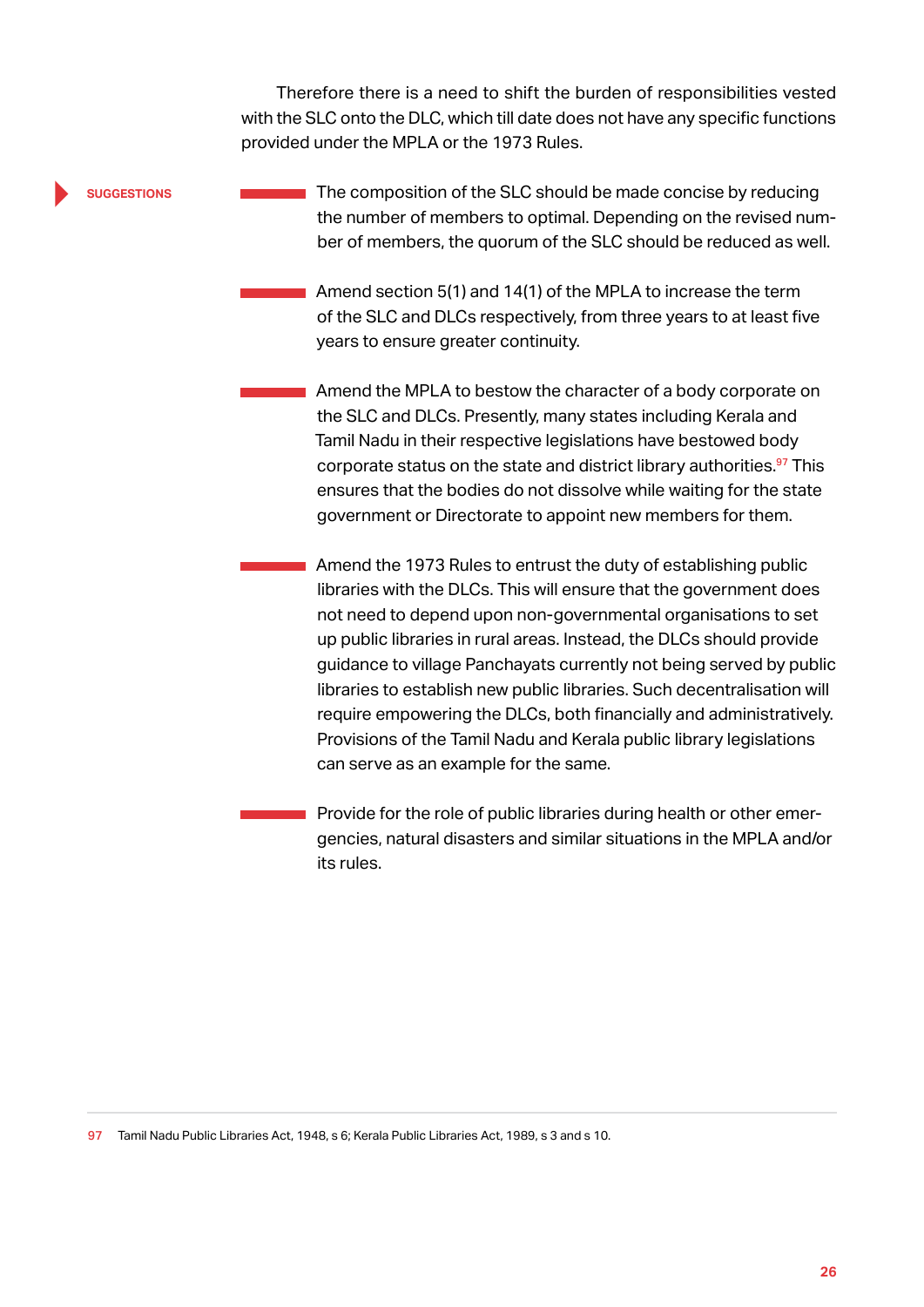#### <span id="page-32-0"></span>**Public Library Associations**

Aside from the SLC and DLCs, the MPLA also envisages another body called Public Library Associations ("**PLAs**"). PLAs are different from the SLC and DLCs which include mostly elected representatives and government officials in the state or district. Instead, PLAs include librarians, library workers and persons interested in library development at the local level.

In this regard, the government has formulated the Maharashtra Public Library Association (Recognition of Grant-in-aid) Rules, 1971 ("**1971 Rules**"). These Rules provide for recognition of PLAs at state (State Library Association ("**SLA**")), division (Divisional Library Association ("**DSLA**")), and district (District Library Association ("**DLA**")) levels.

As the name suggests, a DLA is an association of public libraries in each district.<sup>98</sup> In order to be constituted, the DLA requires a minimum of hundred members, including a minimum of 25 members representing libraries, schools and other cultural institutions.<sup>99</sup> The DSLA then, is an association formed by members of the recognised DLAs<sup>100</sup> and accordingly, the SLA is made up of members of the DSLAs.<sup>101</sup>

The duties of DLAs include promoting development of library services in the district, providing technical guidance to libraries, establishing new public libraries, coordinating the activities of the public libraries, and cooperating with other DLAs in the state.<sup>102</sup> The duties of DSLAs and SLA have been formulated on similar lines to include promotion of library development at division and state levels, helping DLAs by giving technical guidance, promotion of research and publishing public periodicals on library science.<sup>103</sup>

It is interesting to note that under the MPLA, the responsibility of establishing new public libraries is entrusted exclusively on the DLAs. It is suggested that such onus on DLAs is attuned with the basic philosophy of the public libraries movement in Maharashtra, which is based on public libraries established by non-governmental organisations.<sup>104</sup> However, the reality suggests that the DLAs can do very little in terms of establishing new public libraries if they do not get the necessary financial support from the state government.<sup>105</sup>

The 1971 Rules provide for payment of an annual maintenance grant to DLAs on items of admissible expenditure such as allowances of staff, travelling expenditure, rent and taxes, expenditure on furniture, equipment, and books, among others.<sup>106</sup> Incidentally, the said Rules do not provide for payment of

103 Rule 12-A and Rule 13 of the 1971 Rules.

<sup>98</sup> Rule 2(d) of the 1971 Rules.

<sup>99</sup> Rule 5 of the 1971 Rules.

<sup>100</sup> Rule 2(d-A) of the 1971 Rules.

<sup>101</sup> Rule 2(g) of the 1971 Rules.

<sup>102</sup> Rule 12 of the 1971 Rules.

<sup>104</sup> 'Library Association | Government Of Maharashtra, Higher And Technical Education Department Directorate Of Library, India|' (Directorate of Libraries) <https://dol.maharashtra.gov.in/en/library\_association> accessed 9 February 2022.

<sup>105</sup> Milind Tambe, 'ग्रंथालय अनु दानाला सरकारची कात्री! कर्मचाऱ्यांमध्ये सं ताप; व्यवस्थापन कोलमडण्याची भीती' (eSakal - Marathi Newspaper, November 2020) <https://www.esakal.com/mumbai/library-grants-have-been-reduced-state-government-379318> accessed 9 February 2022.

<sup>106</sup> Schedule II of the 1971 Rules.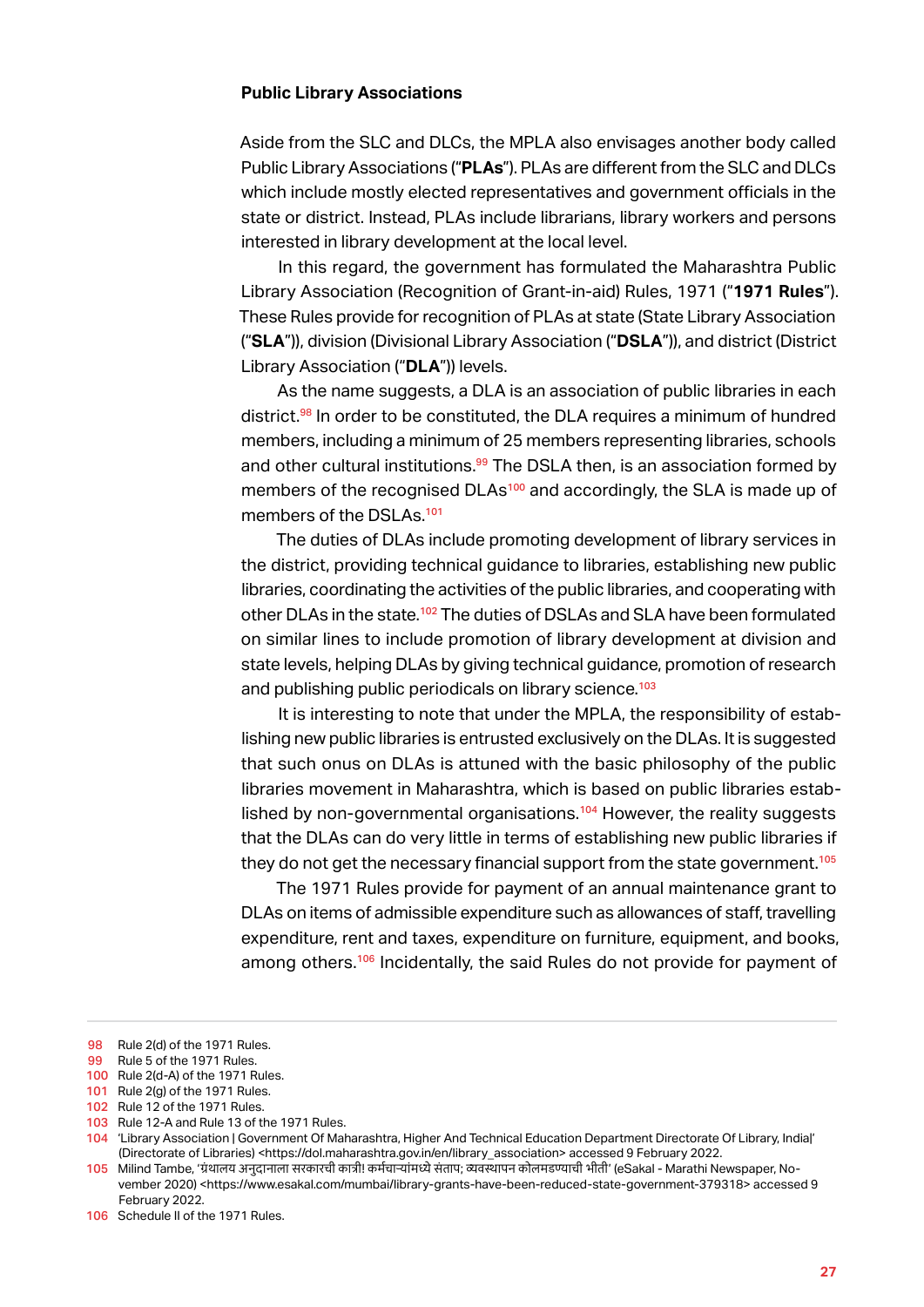<span id="page-33-0"></span>grants for acquisition of land or construction of library buildings, expenditures which are more expensive and essential for the establishment of a public library.

Since SLA, DSLAs, and DLAs are representative bodies of public libraries in Maharashtra, their focus should remain largely on issues and problems of existing public libraries in the state rather than establishing new ones. That responsibility should be entrusted to the state government, the SLC and DLCs.

**suggestion**

Responsibilities such as establishing libraries should be entrusted to the state government, SLCs and DLCs and the responsibility of the DLAs should be limited to ensuring the promotion of and guidance of libraries within their area.

#### **Role of Panchayats**

The Constitution envisages devolution of powers and responsibilities to the Panchayats to enable them to function as institutions of self-government.<sup>107</sup> The Eleventh Schedule enlists 29 subjects, including 'Libraries', powers regarding which can be entrusted to the Panchayats. Accordingly, in Maharashtra the state government amended the Maharashtra Village Panchayats Act, 1959 entrusting the Panchayats to make reasonable provisions with respect to 'adult literacy centres, libraries and reading rooms'.<sup>108</sup> However, the MPLA has not been amended accordingly to involve the Panchayats in the effective and efficient management of the public libraries system in the state. It is suggested that to fully realise the government's 'Gaav tithe Granthalaya' slogan, Panchayats should be made an integral stakeholder in the public libraries system.

**suggestion**

Panchayats should be involved directly by the DLC and DLAs for  $\sim$ the promotion and establishment of public libraries in their community. A village Panchayat member could be made a representative of the DLC and DLAs.

107 Constitution of India 1950, Art 243G. 108 Maharashtra Village Panchayats Act 1959, s 45 read with Schedule I.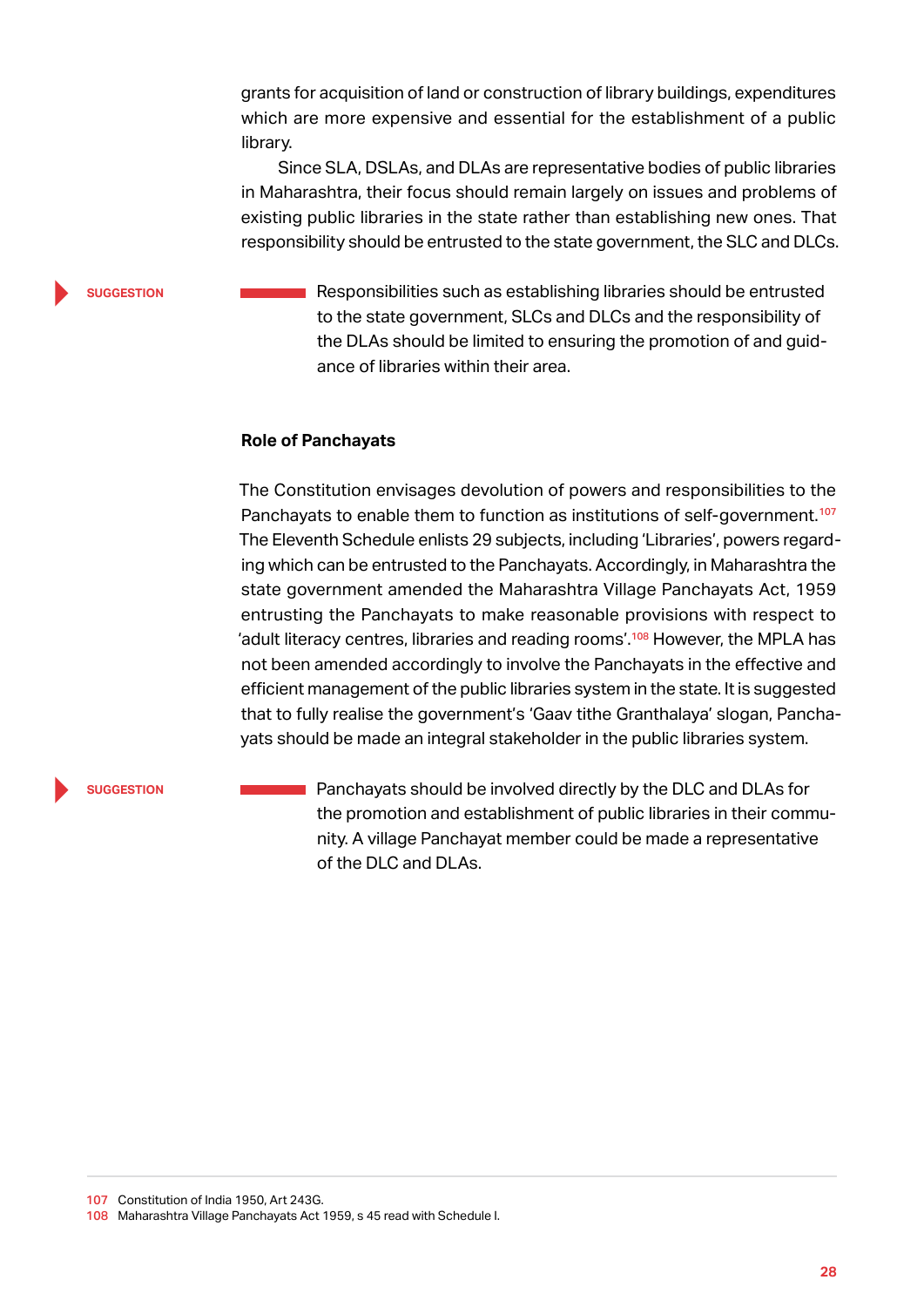<span id="page-34-0"></span>Libraries require continuous funding to organise activities, programs and services. Additionally, the steadiness of funding needs to be ensured for long periods of time to allow libraries to build up a collection of literature and membership of people over many years.<sup>109</sup>

No permission for new libraries or upgradation of libraries has been provided in Maharashtra since 2012-2013.110 There are also regular delays in providing honorariums to staff and disbursal of funds.<sup>111,112</sup>

News reports across Maharashtra indicate that public libraries have not adequately addressed the population's needs.<sup>113</sup> The limited financial budget does not permit the maintenance or creation of new infrastructure,<sup>114</sup> timely or sufficient payment to staff, $115,116$  and the strengthening of book collections.<sup>117</sup> These libraries are in dire need of funding to maintain their present infrastructure and staffing,<sup>118,119</sup> let alone achieve goals that are laid out by model public libraries.

Moreover, the primary grant amount is divided into salaried and non-salaried income. The 1970 Rules provide that for recognised libraries, 50 percent of the grant money is to be spent on books.<sup>120</sup> However, it is becoming difficult for libraries to maintain this allocated expenditure for books. The salaried income is used to pay salaries to members of the Directorate of Libraries and librarians, along with honorariums for library staff. The non-salaried funds are further used to ensure the upkeep of the libraries and payment for miscellaneous items, leaving inadequate funds for the purchase of the books.<sup>121</sup>

109 'Library Finance' (Journal of Critical Library and Information Studies, December 2014) <http://brauss.mp.gov.in/Uploaded%20 Document/Documents/OnlineLearning/PublicLibrarySystems2.pdf> accessed 9 February 2022.

110 Pramod Chaudhary, 'सार्वजनिक ग्रंथालय चालकांच्या अडचणीत वाढ' (eSakal - Marathi Newspaper, October 2020) <https://www.esakal. com/nanded/increased-difficulty-public-library-operators-nanded-news-357033> accessed 9 February 2022.

111 Amey Tirodkar, 'Without Subsidy Lockdown Employees in Public Libraries of Maharashtra Struggle' (Newsclick, August 2020) <https://www.newsclick.in/Without-Subsidy-Lockdown-Employees-Public-Libraries-Maharashtra-Struggle> accessed 9 February 2022.

112 Vilas Shinde 'Library staff salaries will be credited directly into their bank accounts' (e-Sakal - Marathi Newspaper, January 2021) <https://www.esakal.com/marathwada/library-staff-salaries-will-be-credited-directly-their-bank-accounts-online-uday-samant> accessed 9 February 2022.

113 Pramod Chaudhary, (n 110).

114 ibid.

115 Vilas Shinde, 'कोरोनानेसार्वजनिक ग्रंथालय कर्मचारी मरणासन्न अवस्थेत; ग्रंथालयां चेनियमित अनु दान नाही' (eSakal - Marathi Newspaper, May 2021) <https://www.esakal.com/marathwada/corona-has-stopped-receiving-grants-to-public-library-staff> accessed 9 February 2022.

116 Vilas Shinde, 'राज्यातील बारा हजार ग्रंथालय अनू दानाच्या प्रतिक्षेत' (eSakal - Marathi Newspaper, June 2021) <https://www.esakal.com/ marathwada/twelve-thousand-libraries-in-the-state-are-waiting-for-grants-parbhani-news> accessed 9 February 2022

117 Vitthal Copper, 'राज्यातील ग्रंथालय मोजताहेत शेवटची घटका' (eSakal - Marathi Newspaper, March 2020) <https://www.esakal.com/maharashtra/library-issue-state-267440> accessed 9 February 2022.

118 Vilas Shinde (n 115).

119 'मुंबई मराठी ग्रंथसंग्रहालय दात्यांच्या प्रतीक्षेत' (Loksatta, March 2021) <https://www.loksatta.com/mumbai/mumbai-marathi-library-awaiting-for-donor-dd-70-2412334/> accessed 9 February 2022.

120 Form B of the 1970 Rules.

121 Vitthal Copper (n 117).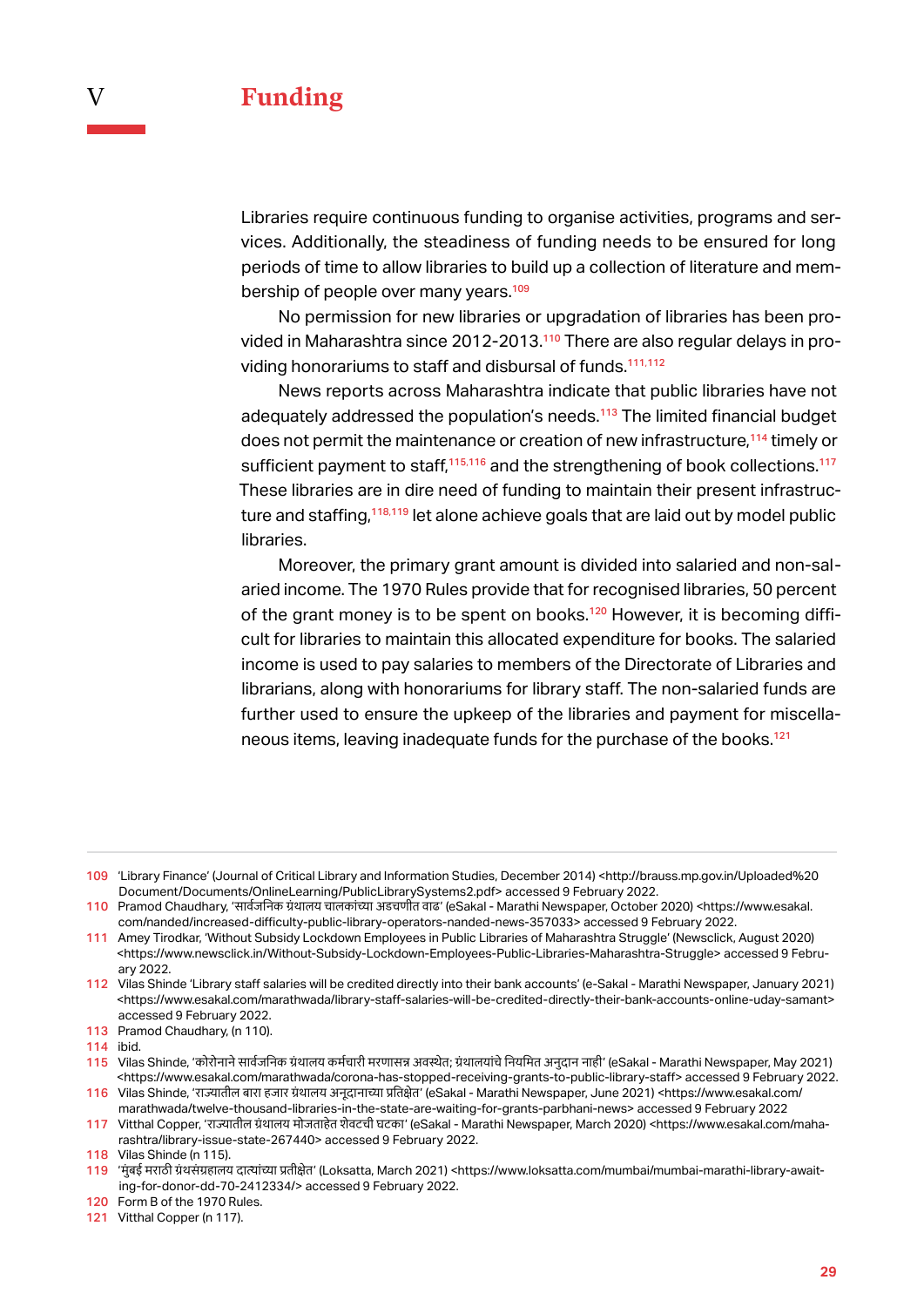#### <span id="page-35-0"></span>**Funding of libraries as per the MPLA**

State funds support public libraries either through the creation of a designated fund (block grants from any level of the government) or through local taxation, such as by levying a surcharge on property tax. Additional sources include donations, special grants by the government for specific activities and in marginal quantities, user fees and penalties.<sup>122</sup>

The MPLA broadly adheres to this classification and creates a 'library fund' which receives money from the various sources provided below:

#### Section 18 of the MPLA:

(1) The State Government shall constitute a fund called the Library Fund.

(2) The Library Fund shall consist of—

(a) contribution made by the State Government under section 20;

(b) any special grants given by the State Government under section 21;

(c) any grants given by the Government of India to the State Government for development of public libraries; and

(d) any contributions or gifts made by the public for development of public libraries.

#### **Contribution from State Government**

Section 20 of the MPLA only assures a minimum grant of INR 25 lakh to the public libraries in the state. Additionally, the Maharashtra public libraries rely primarily on a block grant received from the state. There is no provision for cess.

#### Section 20 of the MPLA:

The State Government shall, after due appropriation made by law on this behalf, contribute to the Library Fund every year, a sum not less than twenty-five lakhs of rupees.

In Maharashtra's legislative council debates in 1967, it was mentioned that the minimum amount of 25 lakhs should be revised at a later date.<sup>123</sup> However, the amount has still not been revised.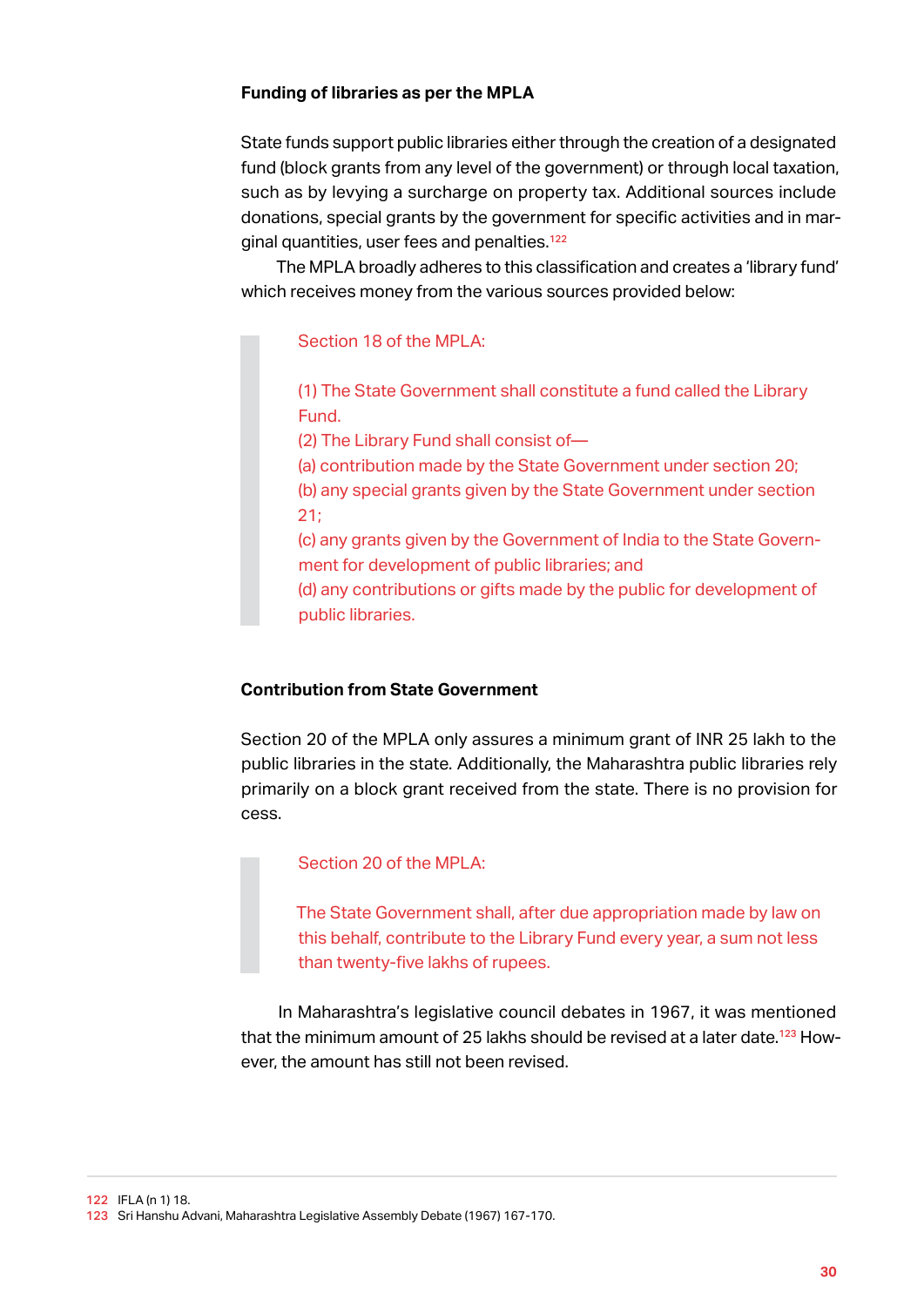Moreover, funds for Maharashtra public libraries and grant-in-aid libraries haven't increased since 2012-2013.<sup>124,125</sup> Maharashtra has allocated a budget of approximately INR 140 crore for the development of public libraries in the year 2021-2022,<sup>126</sup> and this is similar to the grants offered in 2020-2021<sup>127</sup> and 2019-2020.<sup>128</sup> There are also consistent delays in disbursing the budgeted amount<sup>129</sup> and often the entire amount is not provided as well.<sup>130</sup> This has been further complicated by COVID-19 wherein it has become difficult for the Directorate to receive grants after the pandemic.<sup>131</sup> This problem can be attributed to section 20 of the MPLA which is now obsolete and serves no legislative backing to address the problem of infrastructure and funds that are affecting library services within Maharashtra today.

Aside from Maharashtra, another state specifies an amount or a portion of the budget that is to be used for libraries. The Goa Public Libraries Act, 1993, states that aside from having a cess, the government "*shall provide one per cent of the Education Budget for promoting the service of Public Libraries in the State.*"<sup>132</sup> Unlike section 20 of the MPLA, such a provision prevents the budget for libraries from being decreased due to inflation each year.

### **suggestion**

Amend section 20 of the MPLA to provide a percentage of the Higher and Technical Education Department's yearly budget for libraries. Accordingly, the disbursal of the amount will not fluctuate depending on external circumstances and the budget for libraries will remain updated with time. The Goa public library legislation can serve as an example for the same.

## **Local taxation as a source of revenue**

As mentioned above, the Goa Public Libraries Act, 1993, along with allocating a portion of its education department's budget, imposes a cess for financing of its libraries.

<sup>124</sup> 'New Policy On Libraries In Next Legislature Session: Maharashtra Government' (The Indian Express, March 2020) <https://indianexpress.com/article/education/new-policy-on-libraries-in-next-legislature-session-maharashtra-government-6299012/> accessed 9 February 2022.

<sup>125</sup> Vilas Shinde, 'राज्यातील सार्वजनिक ग्रंथालय अनु दानात वाढ तर नाही उलट कपात; ग्रंथालयाचेभवितव्य धोक्यात' (eSakal - Marathi Newspaper,March 2021) <https://www.esakal.com/marathwada/increase-public-library-grants-state-if-not-reverse-reduction-future-library-jeopardy> accessed 9 February 2022.

<sup>126</sup> Maharashtra Government Resolution dated 20 August 2021 <https://www.maharashtra.gov.in/Site/Upload/Government%20Resolutions/English/202108201647265508.pdf> accessed 9 February 2022.

<sup>127</sup> Maharashtra Government Resolution dated 14 January 2021 <https://www.maharashtra.gov.in/Site/Upload/Government%20 Resolutions/English/202101141059435708.pdf> accessed 9 February 2022.

<sup>128</sup> Vilas Shinde, 'राज्यातील सार्वजनिक ग्रंथालय अनुदानात वाढ तर नाही उलट कपात; ग्रंथालयाचे भवितव्य धोक्यात' (eSakal - Marathi Newspaper, March 2021) <https://www.esakal.com/marathwada/increase-public-library-grants-state-if-not-reverse-reduction-future-library-jeopardy> accessed 9 February 2022.

<sup>129</sup> Vilas Shinde, 'राज्यातील बारा हजार ग्रंथालय अनू दानाच्या प्रतिक्षेत' (eSakal - Marathi Newspaper, June 2021) <https://www.esakal.com/ marathwada/twelve-thousand-libraries-in-the-state-are-waiting-for-grants-parbhani-news> accessed 9 February 2022.

<sup>130</sup> Conversation with officials of Directorate of Libraries dated 15 February 2022.

<sup>131</sup> ibid.

<sup>132</sup> Goa Public Libraries Act 1993, s 19.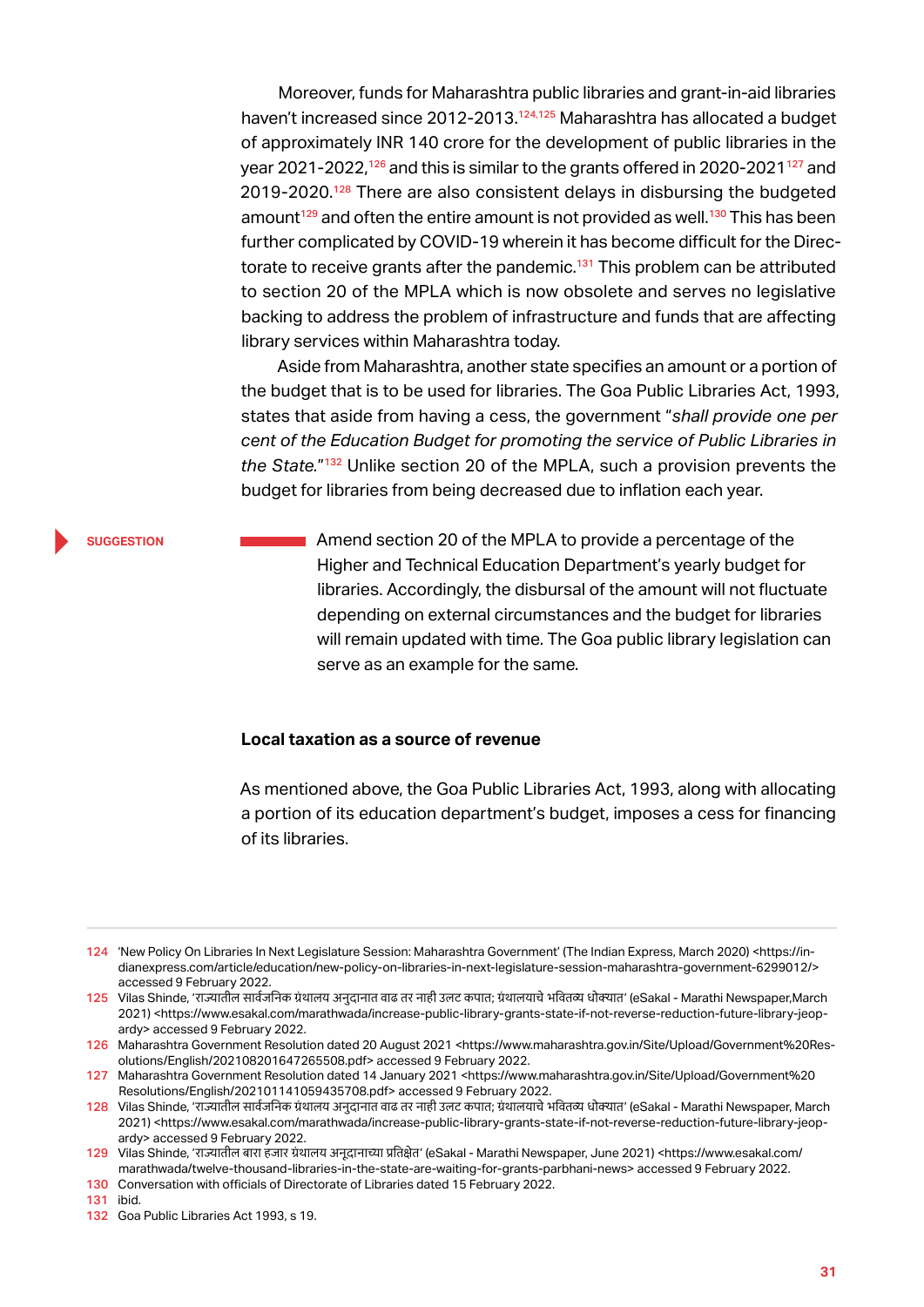Professor Dr. S.R. Ranganathan had advocated for a cess as a primary source of revenue for libraries. His drafts of the Model Public Library Act,<sup>133</sup> and library legislations for Tamil Nadu and Kerala reflect this preference.<sup>134</sup>

While there was overwhelming support for cess by the 1959 Advisory Committee Report,<sup>135</sup> leaders of India's public library movement<sup>136</sup> and even the Maharashtra legislative council;<sup>137</sup> the Maharashtra legislative assembly debates in 1967 considered that revenue from cess would be too low to fund public libraries. To arrive at this conclusion, a comparison was made between the minimum grant of INR 25 lakh proposed by the government, to revenue from the highest cess imposed by a state then, i.e. Tamil Nadu. In the years preceding 1967, the cess collected by the Tamil Nadu government was approximately five lakhs, whereas the Maharashtra government was providing upwards of INR 30 lakhs. The yearly expenditure of Maharashtra public libraries in 1967 was not beyond INR eight lakhs and therefore it was assumed that by offering a minimum amount of INR 25 lakhs the state was providing a sufficient budget for the library system to expand and improve. Hence, the introduction of cess was debated but eventually rebutted with these factors.

Maharashtra was, at that time, the fourth state to legislate public libraries after Tamil Nadu, Kerala and Karnataka,<sup>138</sup> and was also the first state to not introduce cess in their public library legislation. Most of the library legislations that followed thereafter did not have provisions for cess and relied on state government funding.

Only seven states in India: Tamil Nadu, Andhra Pradesh, Telangana, Karnataka, Haryana, Kerala and Goa have mentioned library cess in their legislations:

| <b>State</b> | <b>Section of the Act</b>                                  | Rate of Cess (provided with other sources of<br>funding)                                                                                                    |
|--------------|------------------------------------------------------------|-------------------------------------------------------------------------------------------------------------------------------------------------------------|
|              |                                                            |                                                                                                                                                             |
| Tamil Nadu   | Section 12 of the Tamil Nadu<br>Public Libraries Act, 1948 | five paisa per rupee on property tax                                                                                                                        |
|              |                                                            | "Every Local Library Authority shall levy in its area<br>a library cess in the form of a surcharge on the<br>property tax or house tax levied in such area" |
|              |                                                            | Revised in 1992 from five paisa to ten paisa                                                                                                                |

133 (Egyankosh.ac.in) <https://egyankosh.ac.in/bitstream/123456789/35239/5/Unit-5.pdf> accessed 9 February 2022.

134 Egyankosh (n 133) 9, 10.

<sup>135</sup> 1959 Advisory Committee Report (n 16) 102.

<sup>136</sup> IIHS (n 36) 18, 19.

<sup>137</sup> The Maharashtra legislative council had advocated for cess and had even considered the types of cess that could be imposed. An option proposed was that a portion of the education cess being charged then could be used for public library development. However,the introduction of a cess would make the draft MPLA a money bill, which the legislative council could not legislate on. Hence the Council could not insert a clause on cess in the MPLA.

<sup>138</sup> Egyankosh (n 133) 17.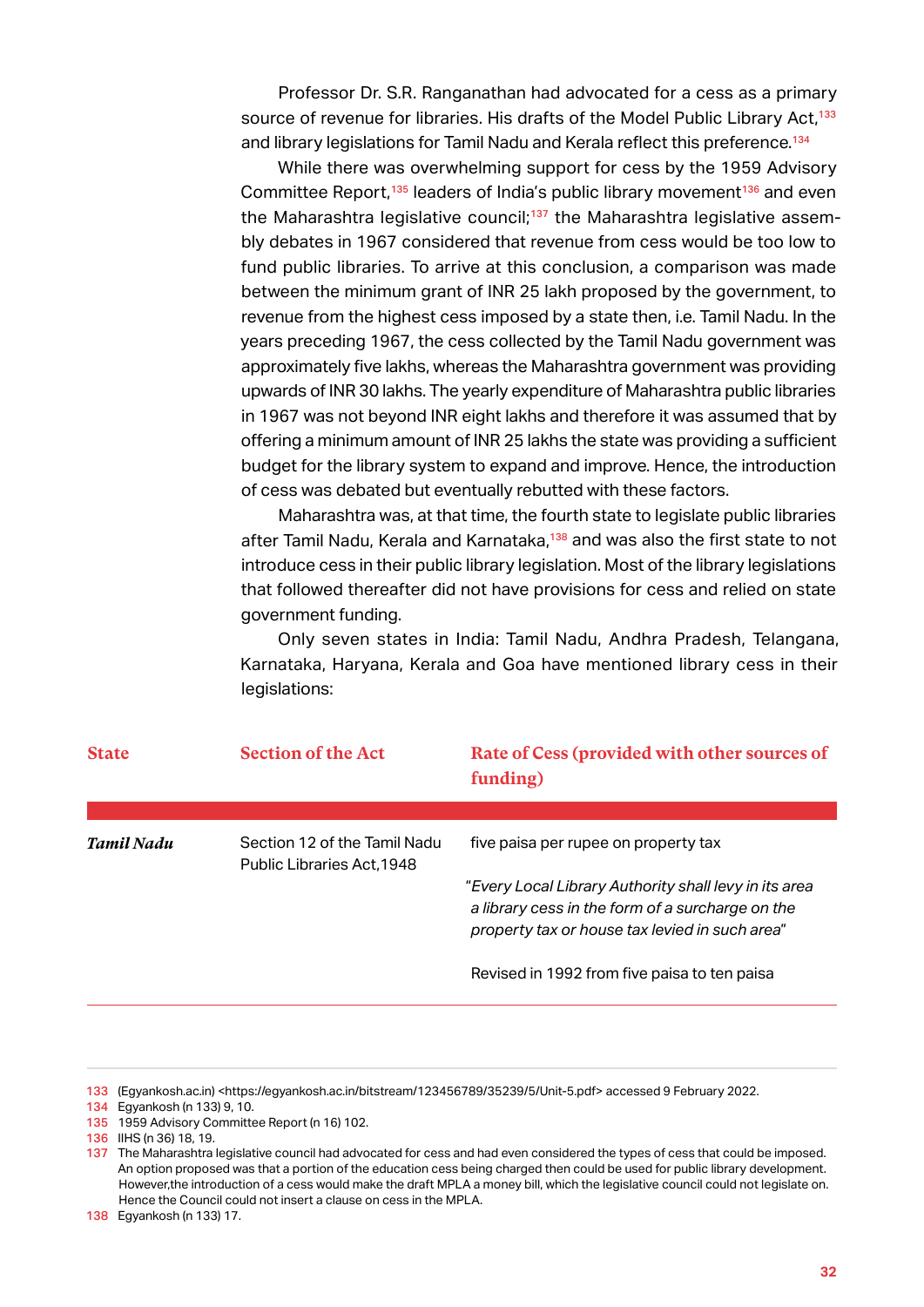| <b>Andhra Pradesh</b> | Section 20 of the Andhra<br><b>Pradesh Public Libraries</b><br>Act, 1960 | Surcharge on house tax and property tax at the rate<br>of eight paise per rupee                                                                                                                                                                                                                                                                    |  |
|-----------------------|--------------------------------------------------------------------------|----------------------------------------------------------------------------------------------------------------------------------------------------------------------------------------------------------------------------------------------------------------------------------------------------------------------------------------------------|--|
|                       |                                                                          | " (a) Every ZGS shall levy in its area a library cess<br>in the form of a surcharge on the property tax or<br>house tax levied in such area under the relevant<br>laws providing for the levy of such property tax or<br>house tax, at the rate of four naye paise for every<br>rupee in the property tax or house tax so levied;                  |  |
|                       |                                                                          | (b)A ZGS may, with the previous sanction of the<br>Government and shall if directed by them, increase<br>the rate specified in clause (a) so as not to exceed<br>EIGHT naya paise for every rupee."                                                                                                                                                |  |
| Telangana             | Section 20 of the Telangana<br>Public Libraries Act, 1960                | Surcharge on property tax or house tax, at the rate<br>of eight paisa for every rupee                                                                                                                                                                                                                                                              |  |
|                       |                                                                          | "Every Zilla Grandhalaya Samstha shall levy in its<br>area a Library Cess in the form of a surcharge on<br>the property tax or house tax, levied in such area<br>under the relevant laws providing for the levy of<br>such property tax or house tax, at the rate of eight<br>paisa for every rupee in the property tax or house<br>tax so levied" |  |
| Karnataka             | Section 30 of the Karnataka<br>Public Libraries Act, 1965                | Surcharge on tax on lands and buildings, entry of<br>goods, vehicles, professions, trades at the rate of<br>three paise per rupee                                                                                                                                                                                                                  |  |
|                       |                                                                          | "a library cess in the form of a surcharge on tax on<br>lands and buildings shall be levied in the area within<br>the jurisdiction of every District Library Authority,<br>under the relevant laws relating to local authorities<br>providing for the levy of such tax at the rate of three<br>paise for every rupee of the tax so levied."        |  |
| Haryana               | Section 20 of the Haryana<br>Public Libraries Act, 1989                  | Surcharge on house tax and property tax                                                                                                                                                                                                                                                                                                            |  |
|                       |                                                                          | "Every local body in a district may levy in its area a<br>library case in the form of surcharge on property tax<br>and house tax at such rate as the Government may<br>decide from time to time."                                                                                                                                                  |  |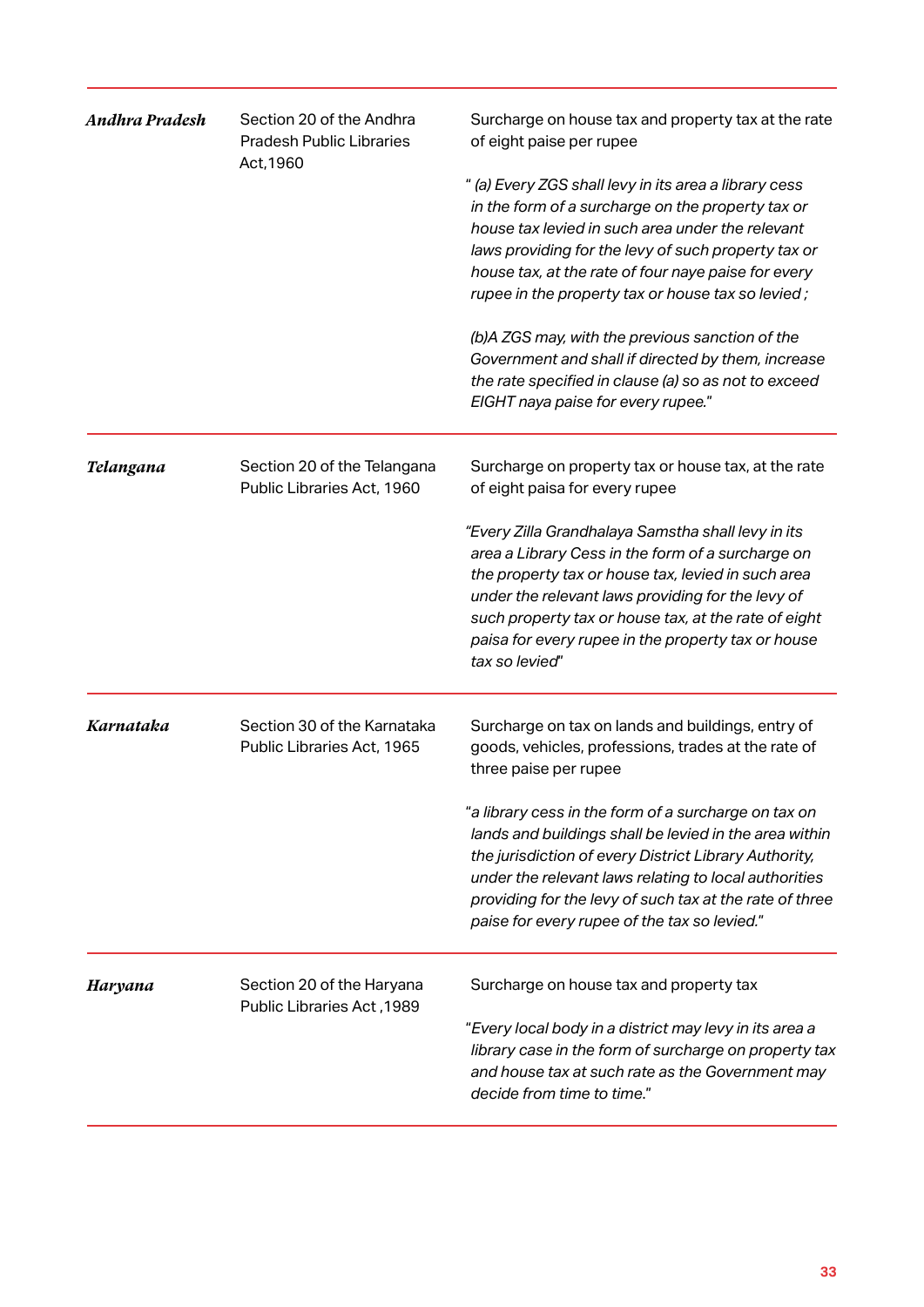| Kerala | Section 48 of the Kerala<br>Public Libraries Act, 1989 | Surcharge on house tax and property tax at the rate<br>of five paise for a rupee                                                                                                                                                                                                                                           |
|--------|--------------------------------------------------------|----------------------------------------------------------------------------------------------------------------------------------------------------------------------------------------------------------------------------------------------------------------------------------------------------------------------------|
|        |                                                        | "The State library Council shall levy a library cess in<br>the form of a surcharge on the building tax levied<br>under Municipality Act, 1994 (20 of 1994)] at the<br>rate of five paise for the whole rupee in the building<br>tax or property tax, as the case may be, so levied."                                       |
| Goa    | Section 18 of the Goa Public<br>Libraries Act, 1993    | Surcharge on excise duty on liquor at the rate of<br>one rupee fifty paise per bulk litre                                                                                                                                                                                                                                  |
|        |                                                        | "The Government shall levy a library cess in the form<br>of a surcharge on the Excise Duty payable under<br>Goa Excise Duty Act, 1964 at the rate of 0.50 (paise<br>fifty only) per proof liter of the (I.M.F.L.) Indian Made<br>Foreign Liquor and at the rate of Rs. 0.50 (paise fifty<br>only) per bulk liter of beer." |
|        |                                                        | The Act also provides for one percent of the<br><b>Education Budget.</b>                                                                                                                                                                                                                                                   |

▲ Details of library cess in the public library legislations of India

| <b>Arguments for cess</b>                                                                                                                                                          | <b>Arguments against cess</b>                                                                                                                                                                   |
|------------------------------------------------------------------------------------------------------------------------------------------------------------------------------------|-------------------------------------------------------------------------------------------------------------------------------------------------------------------------------------------------|
|                                                                                                                                                                                    |                                                                                                                                                                                                 |
| Over years, the cess amount adjusts to inflation<br>as it is a percentage of the tax received. While<br>the value of block grants, such as in Maharashtra,<br>decreases each year. | In certain instances, such as the COVID-19<br>pandemic, tax reliefs were provided, reducing the<br>amount available to spend on the libraries.                                                  |
| This ensures a regular and increasing source of<br>income, which is a must for all libraries. <sup>139</sup>                                                                       | Additionally, cess comes from local tax, which differs<br>between each municipality and district, creating an<br>unequal investment in public libraries across the<br>state. <sup>140,141</sup> |

139 Egyankosh (n 133) 9, 10.

140 IIHS (n 16) 27.

<sup>141</sup> Avadaiappan, N. (2015) 'Financing public libraries for the future: Tamil Nadu model' (2015) <http://delnet.nic.in/Avadiappan%20 FINANCING%20PUBLIC%20LIBRARIES%20FOR%20THE%20FUTURE.pptx.> accessed 9 February 2022.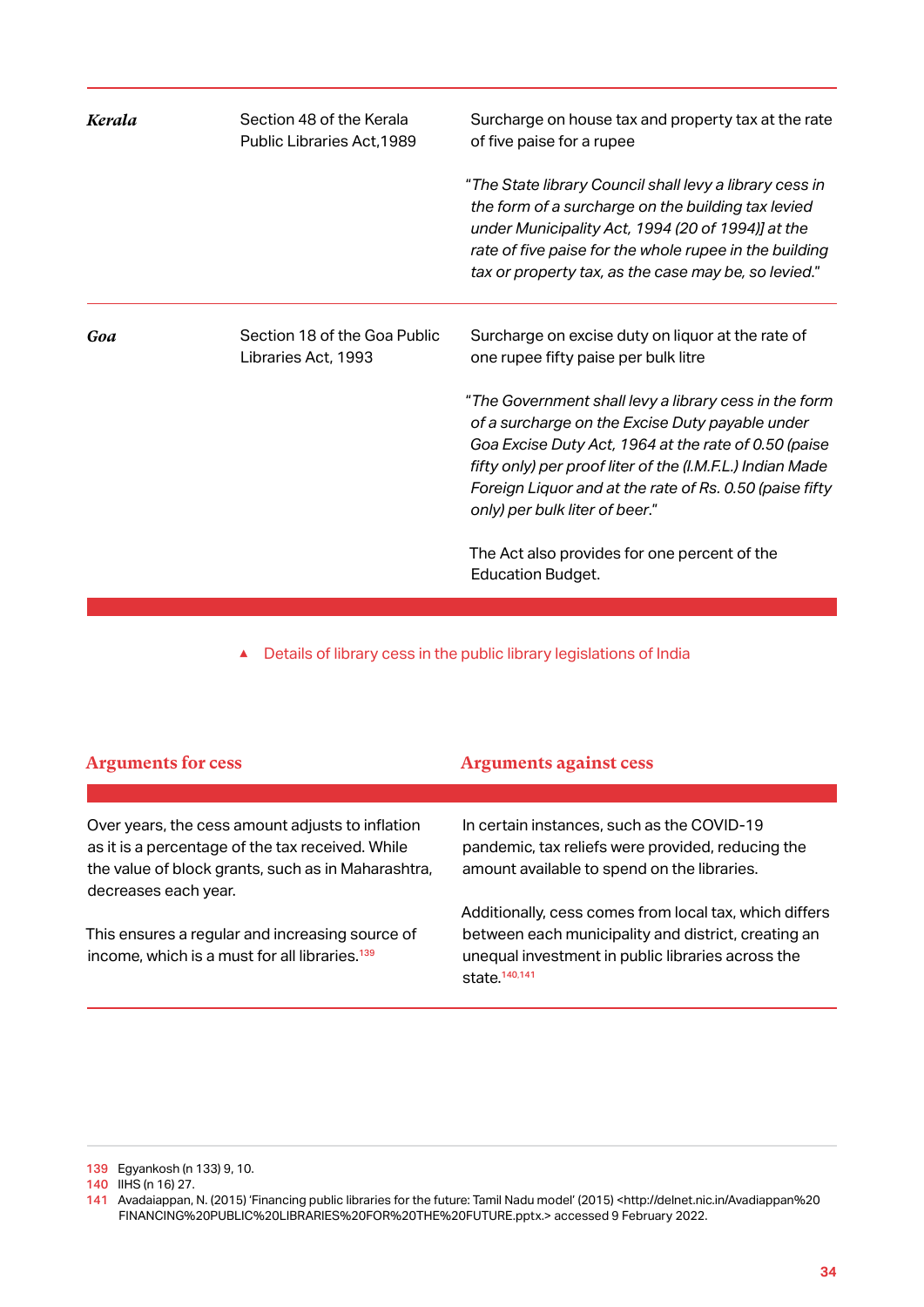Cess is also levied to fulfil a particular state goal and cannot be used for other purposes. A library cess, therefore, empowers states to exclusively use the cess for library development.<sup>142</sup>

Cess is often created for purposes such as boosting specific sectors. They create an additional tax burden on the taxpayer. Therefore, cess is ordinarily levied as a temporary measure and should not serve a long term fund. Once the purpose is fulfilled, it is removed.<sup>143</sup>

Studies have shown that states implementing library cess have an efficient and robust public library system.<sup>144</sup> They also have high school enrollment and literacy rates as opposed to states without a cess.<sup>145</sup>

Cess money needs to be transferred by the revenue authorities to the library; however, that does not always happen. Therefore, implementation of cess may not form the basis of the efficient public library system or improved literacy.

This can be seen in Bengaluru where nearly 300 crores are yet to be disbursed to the library authorities,<sup>146</sup> and cities such as Chennai,<sup>147</sup> Coimbatore,<sup>148</sup> Visakhapatnam<sup>149</sup> and Hyderabad,<sup>150</sup> to name a few.

Cess has the advantage of providing an earmarked amount of money for library development in the state, therefore, keeping in mind its drawbacks it can be implemented in the state. Alternatively, if people are not willing to take on an additional tax burden, a portion of a pre-existing tax can be used for public libraries in the state.

#### **suggestions**

In addition to the portion of the Higher and Technical Education Department's budget,

A percentage of a pre-existing tax such as property tax (instead of creating a surcharge) can be earmarked for expenditure on libraries. This would be different from states that have imposed cess by

<sup>142</sup> IIHS (n 36) 18, 19.

<sup>143 &#</sup>x27;What Is Cess?' (The Financial Express, June 2019) <https://www.financialexpress.com/what-is/cess-meaning/1616176/>accessed 9 February 2022.

<sup>144</sup> Ajit Pyati, 'View Of Public Library Revitalization In India: Hopes, Challenges, And New Visions | First Monday' (Journals.uic.edu,July 2009) <https://journals.uic.edu/ojs/index.php/fm/article/view/2588/2237> accessed 9 February 2022. 145 IIHS (n 36) 15.

<sup>146</sup> Ranjani Govind, 'Since 2012, These Libraries Have Not Received Cess' (The Hindu, November 2015) <https://www.thehindu.com/ news/cities/bangalore/since-2012-these-libraries-have-not-received-cess/article7879214.ece> accessed 9 February 2022.

<sup>147</sup> Ajitha Kathikeyan, 'Local Bodies Fail To Remit Library Cess | Chennai News - Times Of India' (The Times of India, September 2010) <https://timesofindia.indiatimes.com/city/chennai/local-bodies-fail-to-remit-library-cess/articleshow/6639646.cms> accessed 9 February 2022.

<sup>148</sup> Vishnu Swaroop, 'Corporation Has Backlog Of Rs 33 Crore To Pay Dist Library Commission | Coimbatore News - Times Of India' (The Times of India, May 2019) <https://timesofindia.indiatimes.com/city/coimbatore/corpn-has-backlog-of-rs-33cr-to-pay-distlibrary-commission/articleshow/69549760.cms> accessed 9 February 2022.

<sup>149</sup> 'Zilla Grandhalaya Samstha Seeks Library Cess Dues From Civic Body' (The Hindu, July 2021) <https://www.thehindu.com/news/ cities/Visakhapatnam/zilla-grandhalaya-samstha-seeks-library-cess-dues-from-civic-body/article35149543.ece> accessed 9 February 2022.

<sup>150</sup> Coreena Suares, 'GHMC Robs Library Cess' (Deccan Chronicle, November 2017) <https://www.deccanchronicle.com/nation/current-affairs/031117/ghmc-robs-library-cess.html> accessed 9 February 2022.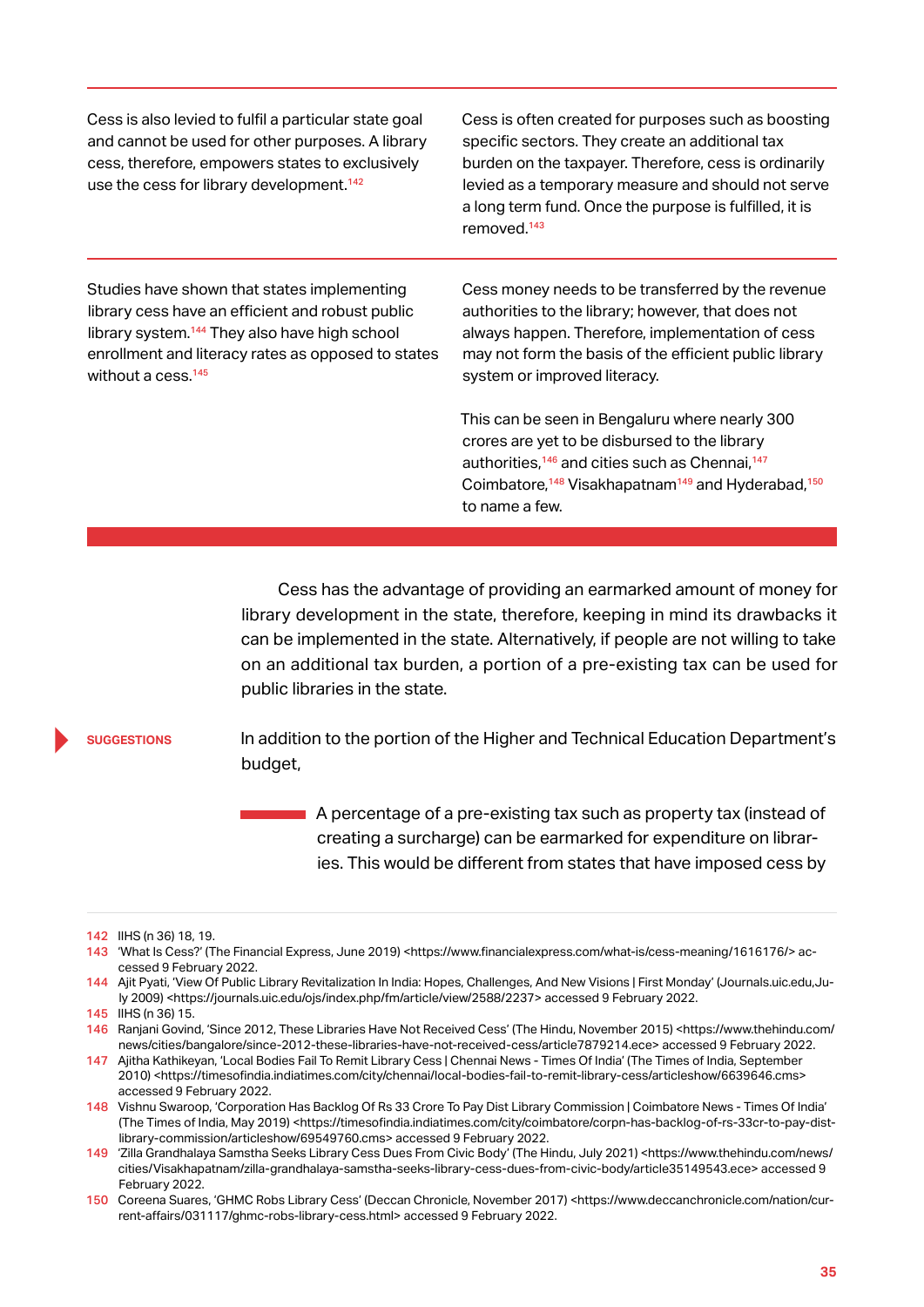way of surcharge and would not create an additional burden on the taxpayer. (Karnataka, for example, in section 30 of its public library legislation provides for an annual grant to the district library authority by the government of an amount equal to three per cent of the district's land revenue collection).

Alternatively, if cess is imposed,

The MPLA can ensure that even when the cess is not transferred by the collecting authorities, a grant will be provided by the state government instead. The MPLA can provide for the transfer of such contingency funds.

A certain portion of the cess from each district can be set aside to assist other lesser developed districts. It has been seen in the case of states such as Tamil Nadu that to ensure equitable distribution of funds to all districts, 20 percent of the cess collected from each district is maintained in a general fund to assist any financially weaker library authority.<sup>151</sup> That solves the problem of inequitable funds from cess collection at the level of the local bodies.<sup>152</sup>

Funding should be revised every five years. The funding from the state's budget can be used for larger non-recurring expenses such as establishing libraries and the funding from cess can be used for recurring expenses such as payment of salaries to staff.

# **Other sources of revenue**

# *Grants from Government of India*

The Ministry of Culture, Government of India lends its support to the state governments for the development of public libraries and RRRLF acts as its nodal agency.<sup>153</sup>

The RRRLF runs a matching scheme with state governments through which it provides financial aid for conducting seminars, maintaining infrastructure and buying books, computers, photocopy machines and cupboards.<sup>154</sup> In 2021-22, the government allocated INR three crore as its contribution to the

<sup>151</sup> Tamil Nadu Public Library Act 1948, s 14A.

<sup>152</sup> IIHS (n 36) 27.

<sup>153</sup> (Raja Ram Mohan Roy Library Foundation) About RRRLF <http://rrrlf.nic.in/StaticPages\_AboutUs/AboutRrrlf.aspx> accessed 9 February 2022.

<sup>154</sup> R.R.R.L.F. Scheme | Government Of Maharashtra, Higher And Technical Education Department Directorate Of Library, India|' (Directorate of Libraries) <https://dol.maharashtra.gov.in/en/r.r.r.l.f.\_scheme> accessed 9 February 2022.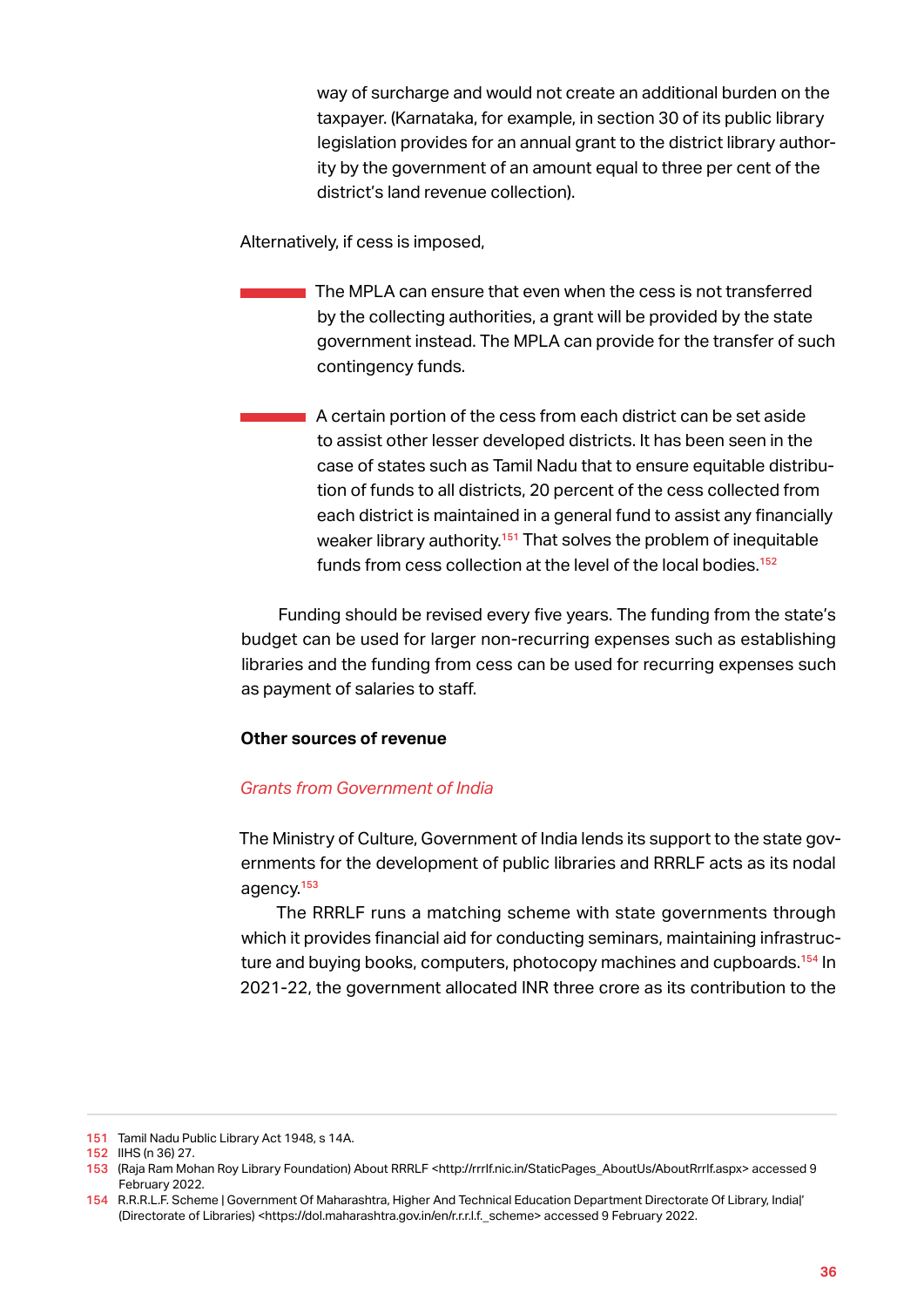matching scheme.<sup>155</sup> Maharashtra and RRRLF invest 50:50 in the matching scheme, and therefore RRRLF provides INR three crore as its portion under the scheme.<sup>156</sup>

A non-matching scheme is also provided by the RRRLF, where based on the proposals provided to it, it grants funds for development of children, citizen or senior citizen corners in libraries.<sup>157</sup> For approval of these proposals, a State Library Planning Committee ("**SLPC**") is established every three years. This committee also ensures that RRRLF grants provided through the matching scheme are used judiciously by the Directorate of Libraries. The latest SLPC was established on 2 December 2021.<sup>158</sup>

It has been seen however that not enough proposals are sent to the RRRLF and its SLPCs and therefore funds are underutilised by states.159 Therefore, there is a need to ensure that libraries in Maharashtra avail these funds for improving services offered by them.

#### **suggestion**

The Directorate of Libraries along with the DLCs and DLAs must encourage the utilisation of RRRLF schemes by libraries in the state. The implementation of these schemes can assist libraries in ensuring that the standards created under the MPLA will be maintained.

# *Grants from endowments and charitable institutions*

All public library legislations in India include donations as a source of revenue for their library funds as during the 1950s to 1970s, there was a people's movement for libraries in India.<sup>160</sup> Members of the state legislative assembly anticipated that on account of this movement, considerable donations would be made to the library fund.

Presently, donations are not made to the library fund itself, however they are made individually to the public libraries.<sup>161</sup> Local organisations and members directly offer donations to public libraries within their vicinity. This has been noted recently, when libraries were damaged due to floods in July 2021.<sup>162</sup>

#### **suggestion**

Donations to the library fund must be encouraged by the Directorate of Libraries.

155 'Maharashtra Government Resolution dated 3 October 2021 <https://www.maharashtra.gov.in/Site/Upload/Government%20 Resolutions/English/202110061215023708.pdf> accessed 9 February 2022.

- 156 RRRLF scheme (n 154).
- 157 ibid.

158 Maharashtra Government Resolution dated 2 December 2021 <https://www.maharashtra.gov.in/Site/Upload/Government%20 Resolutions/English/202112021755151408.pdf> accessed 9 February 2022.

159 Saket Suman, 'India's 70,000+ Public Libraries And Its Untapped Potential: A Study In Contrast' (Business Standard, May 2017) <https://www.business-standard.com/article/news-ians/india-s-70-000-public-libraries-and-its-untapped-potential-a-study-incontrast-117053100538\_1.html> accessed 9 February 2022.

160 Sri M. D. Chaudhari, Maharashtra Legislative Assembly Debate (1967) 161-163.

161 Conversation with District Library Officer Pune dated 26 October 2021.

162 Ajay Jadhav, 'Damaged By Floods In Sangli, Library's Mission To Save 75,000 Books: Staff, Students, 6 Hair Dryers' (The Indian Express, September 2019) <https://indianexpress.com/article/india/damaged-by-floods-in-sangli-librarys-mission-to-save-75000-books-staff-students-6-hair-dryers-5970550/> accessed 9 February 2022.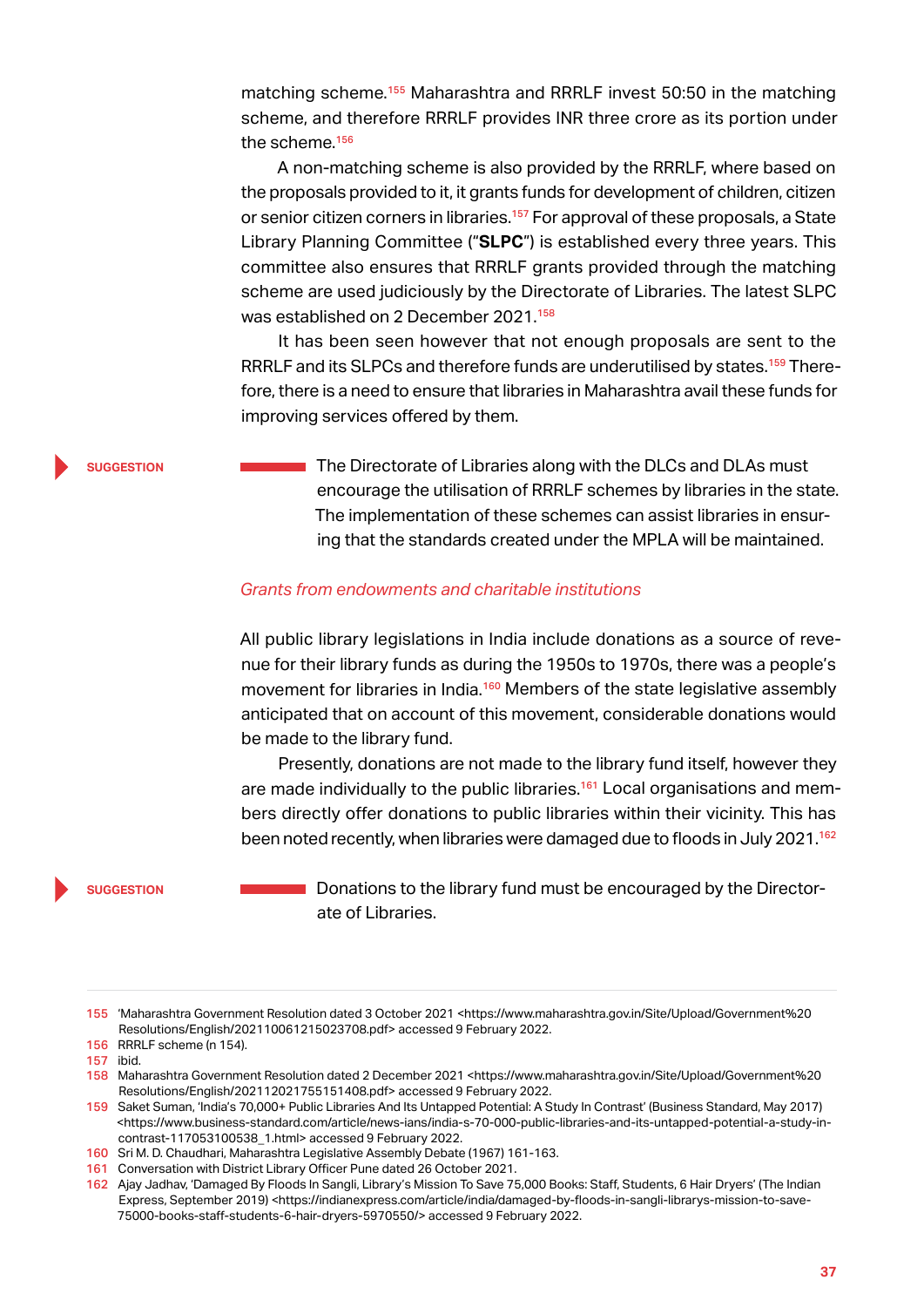# *Fees, subscriptions and membership deposits taken by the library (ad hoc, non-recurring and meant for specific purposes with restrictions on allocation and use)*

Public libraries are not revenue earning institutions. This is because making membership fees a primary revenue source for the library makes the ability to pay the fees a criterion in using the library. This in turn, reduces access, rendering ineffective the purpose of having public libraries.<sup>163</sup> The 1959 Advisory Committee Report also supported the inadvisability of considering subscription as a source of revenue.<sup>164</sup>

Some states, as detailed below, make reference to the imposition of a membership fee or deposit:

| <b>Uttarakhand</b><br><b>Public Library</b><br>Act, 2005     | "section 2(f): "Library Fee" means the library fee levied, as prescribed by the<br>Government;"<br>"section 20(1): The State Government shall impose fee for the purposes of libraries."                                                                                                                                                 |
|--------------------------------------------------------------|------------------------------------------------------------------------------------------------------------------------------------------------------------------------------------------------------------------------------------------------------------------------------------------------------------------------------------------|
| Arunachal<br><b>Pradesh Public</b><br>Libraries Act,<br>2009 | "section 2(3): "Public Library" means a Library which permits members of the public to<br>use it for reference or borrowing reading materials with or without charging nominal<br>fees;"                                                                                                                                                 |
| <b>Goa Public</b><br><b>Libraries</b>                        | "Rule 5: The members shall pay the membership deposit (refundable) as shown<br>below:-                                                                                                                                                                                                                                                   |
| Membership<br><b>Rules</b> , 1999                            | i. For State & District Library: Membership deposit of Rs. 200/- (for adults) and Rs.<br>50/- (for children)                                                                                                                                                                                                                             |
|                                                              | ii. For Taluka Library: Membership deposit of Rs. 50/- (for adults) and Rs. 25/- (for<br>children)                                                                                                                                                                                                                                       |
|                                                              | iii. For Village Library: Membership deposit of Rs. 25/- (for adults) and Rs. 10/- (for<br>children)                                                                                                                                                                                                                                     |
|                                                              | The membership deposit is subject to revision from time to time."                                                                                                                                                                                                                                                                        |
| Haryana Public<br>Libraries Act,<br>1989                     | "section 2(3): "Public Library" means a Library which permits members of the public to<br>use it for reference or borrowing without charging fee or subscription;"<br>While the Haryana Public Libraries Act, 1989 implies that no membership fees must<br>be charged, some libraries in Haryana impose a membership fee. <sup>165</sup> |
|                                                              |                                                                                                                                                                                                                                                                                                                                          |
|                                                              | References to membership fees and security deposits in public library<br>▲                                                                                                                                                                                                                                                               |

legislations

163 IFLA (n 1) 19.

164 1959 Advisory Committee Report (n 16) 34.

165 District Library Panipat (e-Granthkosh Haryana) <https://www.districtlibrarypanipat.ac.in/> accessed 9 February 2022.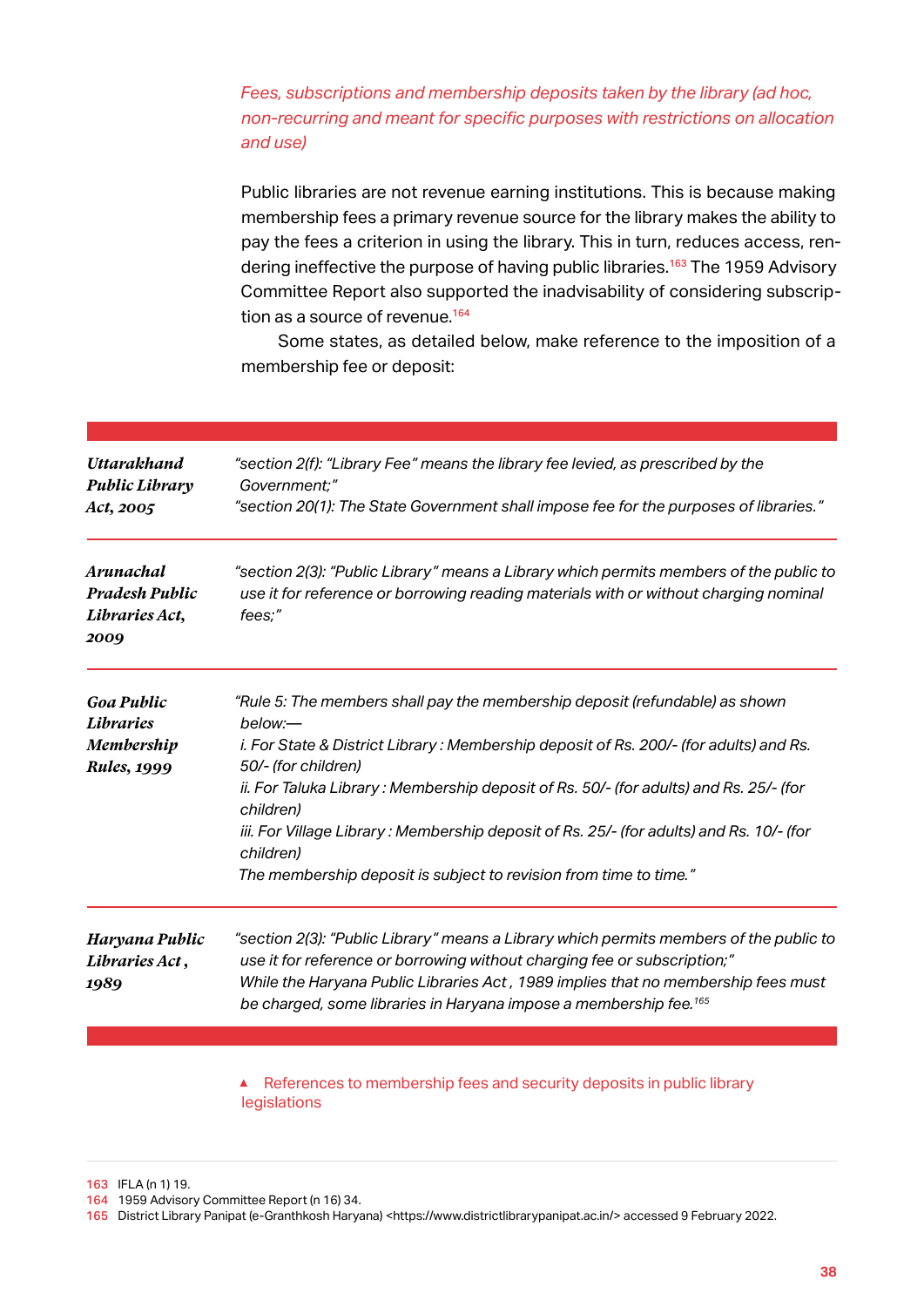In Maharashtra, the membership fee for government run public libraries is INR 100 for two years with INR 500 as a security deposit.<sup>166</sup> The library rooms and reading of books within the premises can be used free of charge and the fee is only for borrowing books. The membership fee for the Asiatic Library which serves as the State Central Library is different.<sup>167</sup>

Additionally, for all government-aided libraries which receive funds from the Higher and Technical Education ("**HTE**") Department, the government-aided library's managing committee has the discretion to impose membership fees. However, to continue to receive grants from the HTE Department, they need to follow all the rules and standards prescribed for the grading of these libraries. Presently, under the 1970 Rules, free and open access to libraries (but not free membership) is the condition to be recognised as a public library for receiving grants.

While in some countries<sup>168</sup> a nominal fee is charged not for the purpose of serving as a source of revenue but to heighten the appreciation of library services, delays in receiving funds from the government require libraries in Maharashtra to rely on membership fees as a source of revenue.<sup>169</sup> This was seen through the inability of public libraries in Maharashtra to sustain themselves during the pandemic when membership fees were reduced during the lockdown.<sup>170</sup>

It is also important to note that the imposition of any membership fees or deposit can create barriers to access public libraries and automatically eliminate a certain group of people for whom access is immediately denied on the basis of cost. The average urban Indian spends INR 90 on fruits and nuts per month.<sup>171</sup> If you take this example it provides perspective to understand that the fees and deposits imposed by the public libraries would be unaffordable to most. Therefore, a membership fee of any kind has to be understood as disenfranchisement and exclusion at the first instance. This in turn discourages membership and reading, resulting in a loss to society.

#### **suggestions**

The funding for public libraries in Maharashtra should be increased to the extent that they do not rely on membership fees and deposits as a source of revenue.

To the extent possible, membership fees and deposits should be removed as a requirement for borrowing books from libraries.

<sup>166</sup> Maharashtra Government Resolution dated 22 February 2018 <https://www.maharashtra.gov.in/Site/Upload/Government%20 Resolutions/English/20180222155812 108.pdf> accessed 9 February 2022.

<sup>167</sup> Conversation with the Directorate of Libraries dated 2 November 2021.

<sup>168</sup> 'Public Libraries And User Fees' [ May 1993] The Australian Library Journal.

<sup>169</sup> Rajiv Joshi, 'अबोल पुस्तके, सुन्न ग्रंथालये!' (Maharashtra Times, October 2020) <https://maharashtratimes.com/editorial/samwad/raiivjoshi-article-on-lockdown-and-public-library/articleshow/78593284.cms> accessed 9 February 2022.

<sup>170</sup> ibid.

<sup>171</sup> Rukmini S., *Whole Numbers and Half Truths: What Data Can and Cannot Tell Us about Modern India* (Context, 2021) 127.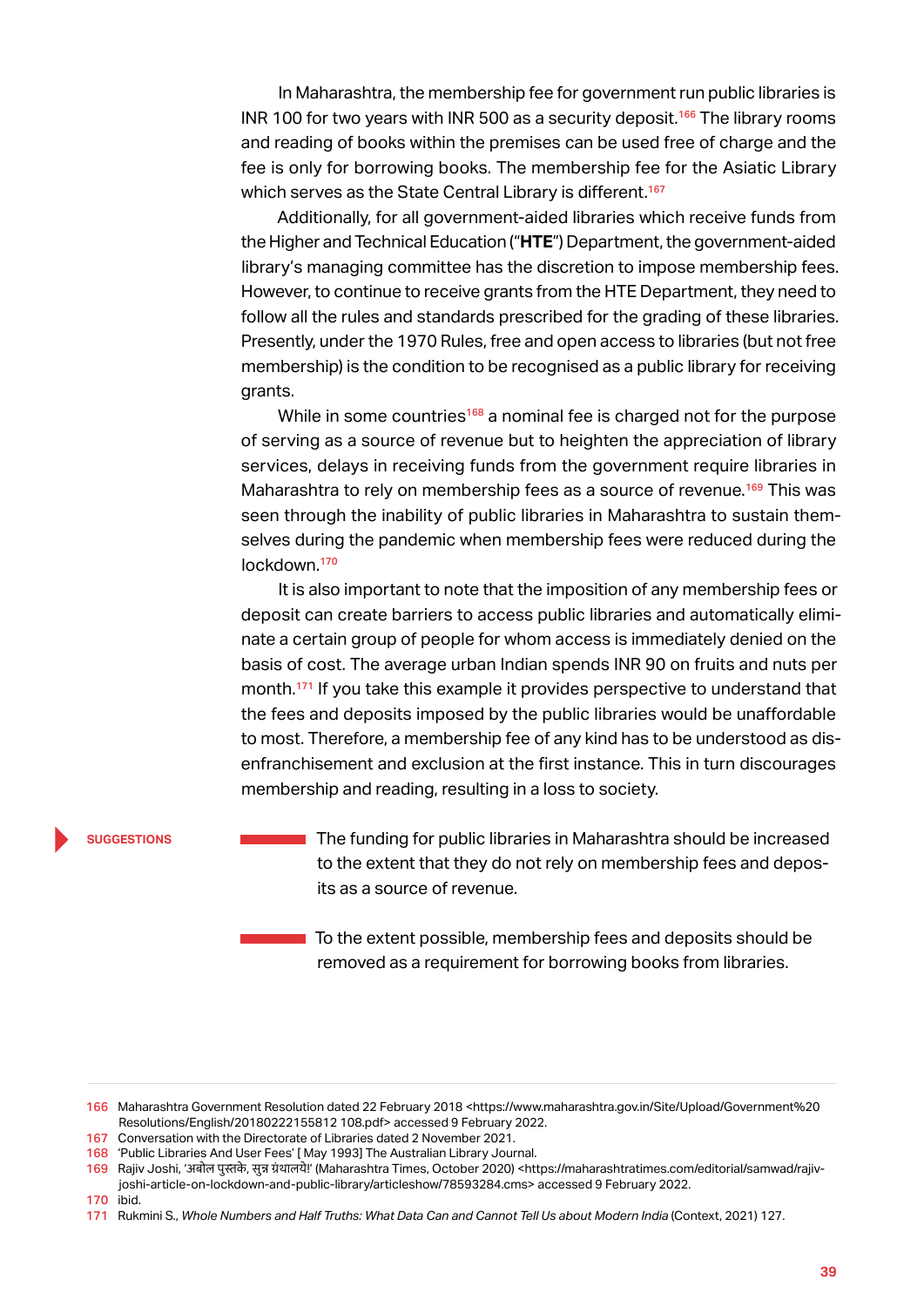Public libraries across the country face difficulties in staffing a sufficient number of people with the necessary qualifications.<sup>172</sup> In Punjab, for example, around 75 percent of the libraries are running without the required manpower as 74 out of the 96 sanctioned posts of librarians in 62 libraries are lying vacant. A library in Hoshiarpur was even shut down after the only worker, a class IV employee, retired.<sup>173</sup>

Library staff in Maharashtra have regularly faced delayed payments. While the state government recently made changes such as direct salary payments to prevent any delays<sup>174</sup> to the approximately 22,000 library staff,<sup>175</sup> there are other problems as well which affect the library staff.

In Maharashtra, over the last 45 years, the pay scale of public library staff has not been pegged to the Minimum Wages Act, 1948. Aside from the already low expenditure on library staff, grants from the government and membership fees from readers were reduced during the pandemic further constricting other sources of revenue that help pay the library staff. Consequently, since the last two years library staff in the state have been struggling due to the irregular library subsidies and rising inflation caused by the pandemic.<sup>176</sup>

As per the Supreme Court of India, government employees must be paid as per the Minimum Wages Act, 1948 on an hourly basis, however this has not been followed by nearly half the libraries in the state.<sup>177</sup> There can be two reasons for this, (i) there are no qualifications specifically required for library staff and therefore (ii) the posts in public libraries have not been regularised by the government.

Under the MPLA, there are provisions to regularise members of the 'Maharashtra State Library Service' and create rules for them.

<sup>172</sup> IIHS (n 36) 25, 28.

<sup>173</sup> Navrajdeep Singh 'Punjab libraries cry for attention, most on verge of closure' (Hindustan Times, June 2017) <https://www. hindustantimes.com/punjab/punjab-libraries-cry-for-attention-most-on-verge-of-closure/story-unFy6BuJCYSDj3eiEf0enJ.html#:~:text=across%20the%20state.-,The%2062%20libraries%20in%20the%20state%2C%20including%2014%20district%20 libraries,for%20the%20past%20many%20years> accessed 17 February 2022.

<sup>174</sup> Library staff salaries will be credited directly into their bank accounts (n 112).

<sup>175</sup> Conversation with officials at the Directorate of Libraries dated 15 February 2022.The information provided by them was dated 31 March 2021. The number of staff provided was 21615 for grant-in-aid libraries. An approximate number of 22000 has been taken to account for staff from other public libraries in Maharashtra as well.

<sup>176</sup> कोरोनाने सार्वजनिक ग्रंथालय कर्मचारी मरणासन्न अवस्थेत (n 115).

<sup>177</sup> ibid.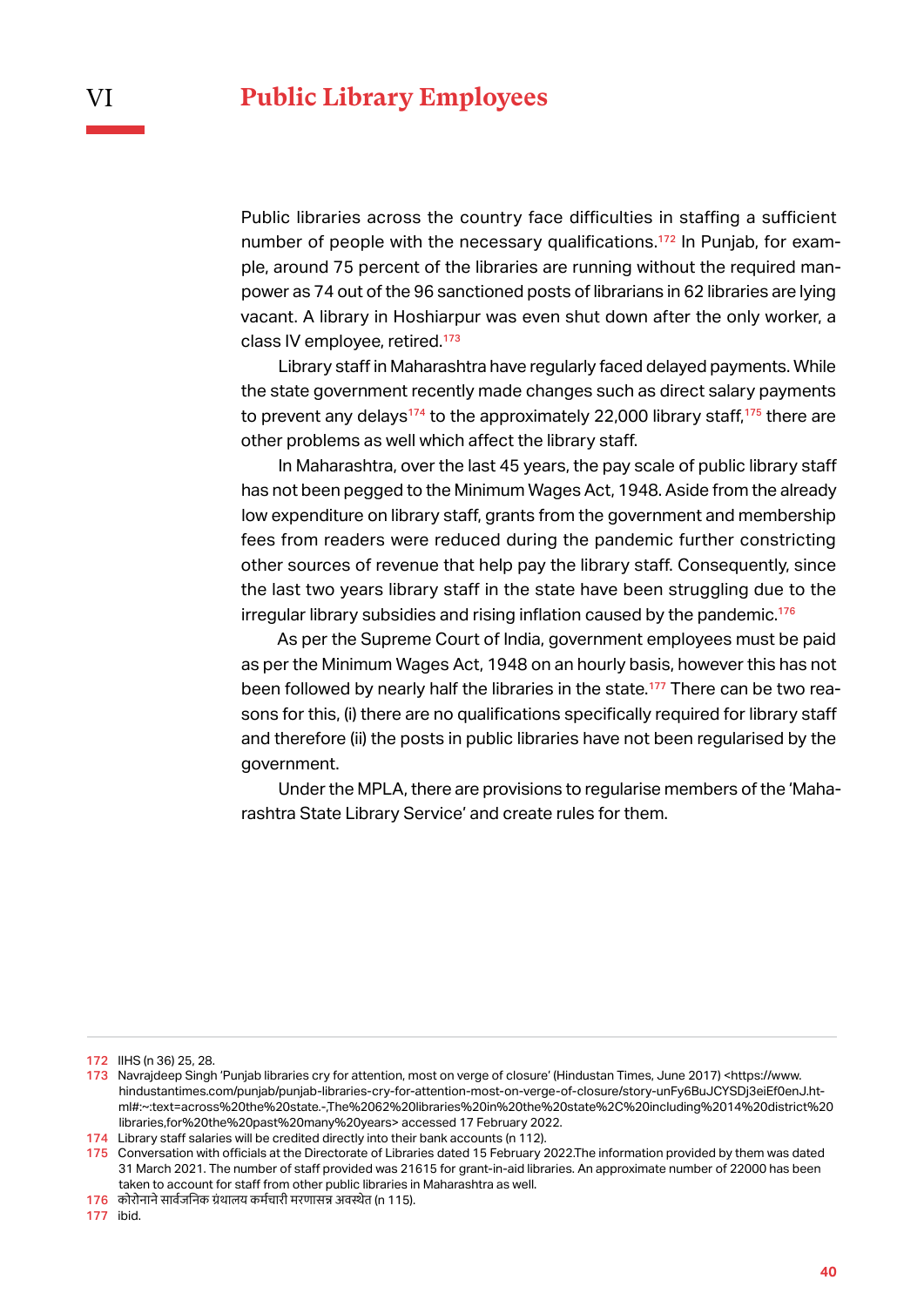Section 10 of the MPLA:

(1) The State Government shall establish a Maharashtra State Library Service, and appoint persons thereto.

(2) The Maharashtra State Library Service shall consist of such classes and categories of posts as the State Government may from time to time determine. All members of the said service shall be Government servants and their recruitment and conditions of service shall be regulated by such rules as may be made by the State Government from time to time.

(3) The salaries, allowances, gratuity, pension and other emoluments of the members of the Maharashtra State Library Service, shall be paid from the Consolidated Fund of the State.

Section 26 of the MPLA:

(2) In particular, and without prejudice to the generality of the foregoing power, such rules may provide for all or any of the following matters, namely:

(vi) under sub-section (2) of section 10, the requirement and conditions of service of members of the Maharashtra State Library Service;

Such rules however have not been provided. The Karnataka Public Libraries Act, 1965, which is similar to the MPLA, provides that:

Section 15 of the Karnataka Public Libraries Act, 1965:

(1) Notwithstanding anything contained in any other law, all posts in the Department of Public Libraries, the State Central Library and every Local Library Authority shall be filled by appointment of persons belonging to the [Karnataka State Library Service]. (2) The [Karnataka State Library Service] shall consist of the [Director of Public Libraries], Chief Librarians of Cities and Districts, Librarians and such other classes and categories of posts as the State Government may from time to time determine. All members of the said service shall be Government servants, and their recruitment and conditions of service shall, subject to the provisions of Article 309 of the Constitution, be regulated by such rules as may be prescribed. (3) The salary, allowances, gratuity, pension and other benefits of the members of the [Karnataka State Library Service] shall be met from the Consolidated Fund of the State.

Although Article 309 of the Constitution of India, which finds reference in the Karnataka legislation is not mentioned in the MPLA, it is the constitutional provision from which the Maharashtra government derives the power to regulate the conditions for posts in public services.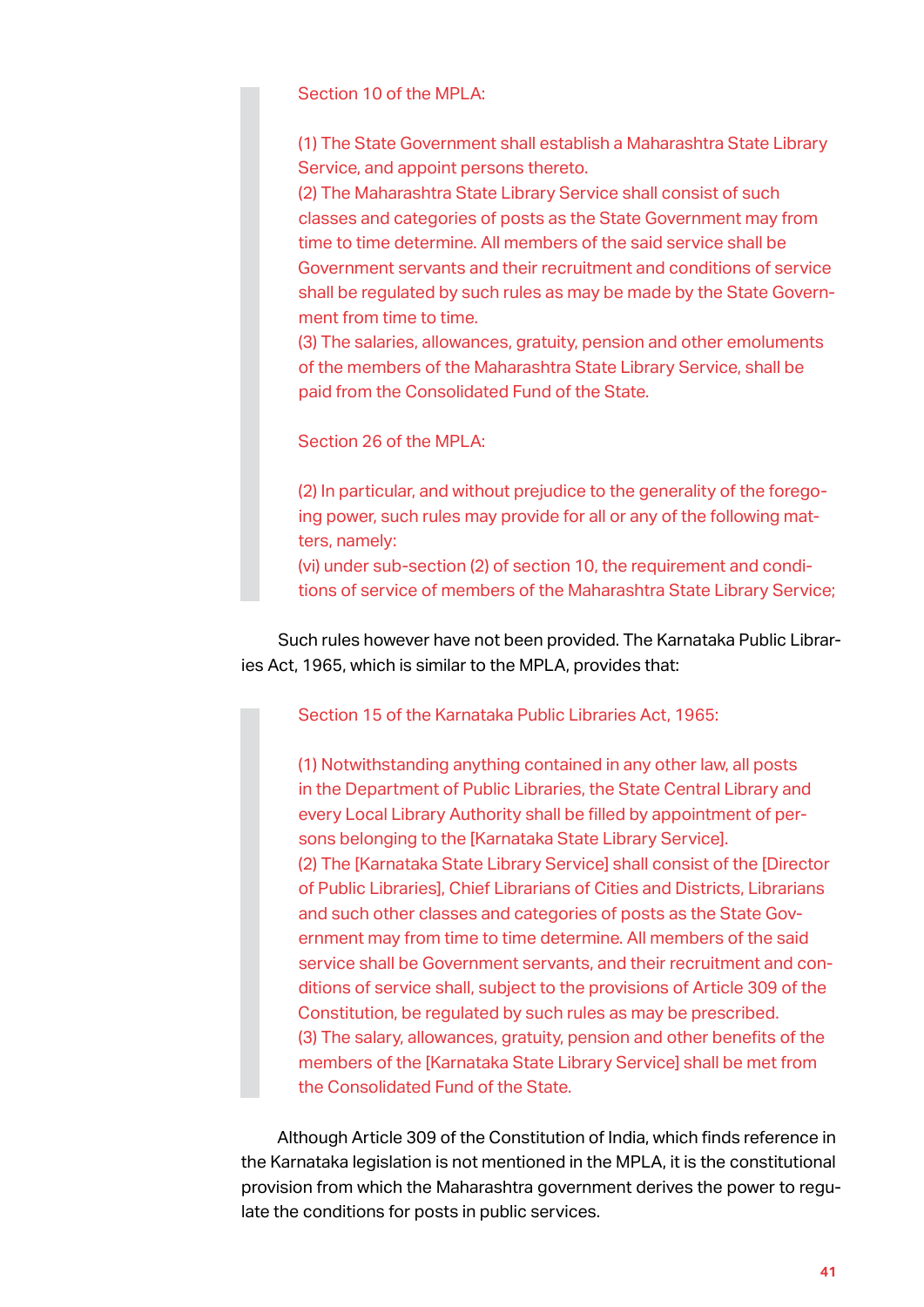Article 309 and its jurisprudence requires that the state government lay down specific rules and conditions for these posts concerning the employees' promotion, transfer and remuneration. Such provisions, however, have not been provided for under the MPLA.<sup>178</sup>

# **suggestions**

**Create rules under section 10 read with 26(2)(vi) the MPLA to** provide for conditions of service, salaries and other benefits to employees under the Maharashtra State Library Service.

Ensure that the salaries provided to the library staff are raised to match the salaries under the Minimum Wages Act, 1948.

<sup>178</sup> 'CHAPTER XVIII: PROMOTION' (Department of Personnel and Training, Government of India) <https://dopt.gov.in/sites/default/ files/ch-18.pdf> accessed 9 February 2022.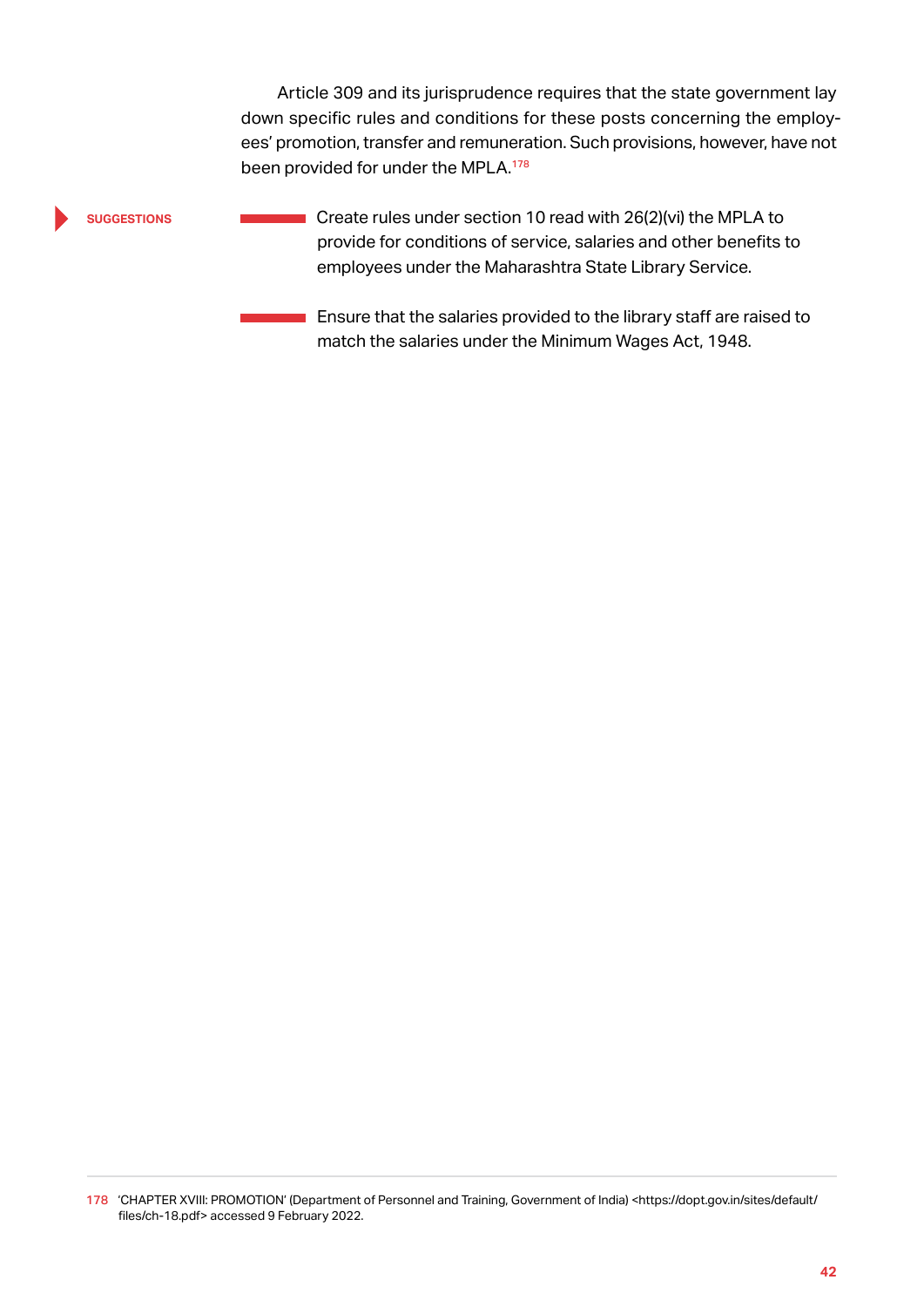# VII **Publicity and Books**

## **Publicity and marketing**

Professor Rangathan stated that public libraries should necessarily indulge in publicity activities to fulfil the Third Law of Library Science which says that 'an appropriate reader should be found for every book'.<sup>179</sup> As per Professor Ranganathan, every public library has the duty "of converting every person in its neighbourhood into a habitual goer and reader of books."<sup>180</sup> In light of this view, it becomes a necessity for libraries to adopt methods of publicity to involve the general public in the public library system.

**Professor Ranganathan** stated the need for public libraries to engage in publicity and marketing activities in the following words:

For some, the library is still mediaeval, to others it is principally a purveyor of entertaining novels. Surprise is continually expressed when the public discovers the width of its service and catholicity of its interests. "I didn't know that you had music books?" "Are you open on holidays? I didn't know that." ''I didn't know that your catalogue is so analytic." Such expressions as these, no doubt, interest and please librarians; but they are also a disquieting indication that a knowledge of the service he offers has not yet spread over the entire public. They make it evident that well considered publicity is as necessary for the public library, as for a commercial firm, in order that the public may know of its existence and of the varied services that it offers.<sup>181</sup>

He also suggested that libraries should adopt various modes of publicity and marketing such as publication of recent additions to libraries in local newspapers, articles in newspapers recounting the library services and resources; conducting exhibitions and distributing leaflets by libraries, and organisation of library talks and story hours to stimulate the interest of public in the services and resources of libraries.<sup>182</sup> To execute the aforesaid activities, he suggested that each library should have its own publicity program manned by specialised full-time officers in the library—publicity officers—after analysing the needs of the community they serve.

181 The Five Laws of Library Science (n 179) 316.

<sup>179</sup> S R Ranganathan, *The Five Laws of Library Science* (Madras Library Association, 1931) 315.

<sup>180</sup> S R Ranganathan, *Library Administration* (Madras Library Association,1935) 468.

<sup>182</sup> ibid 464-466.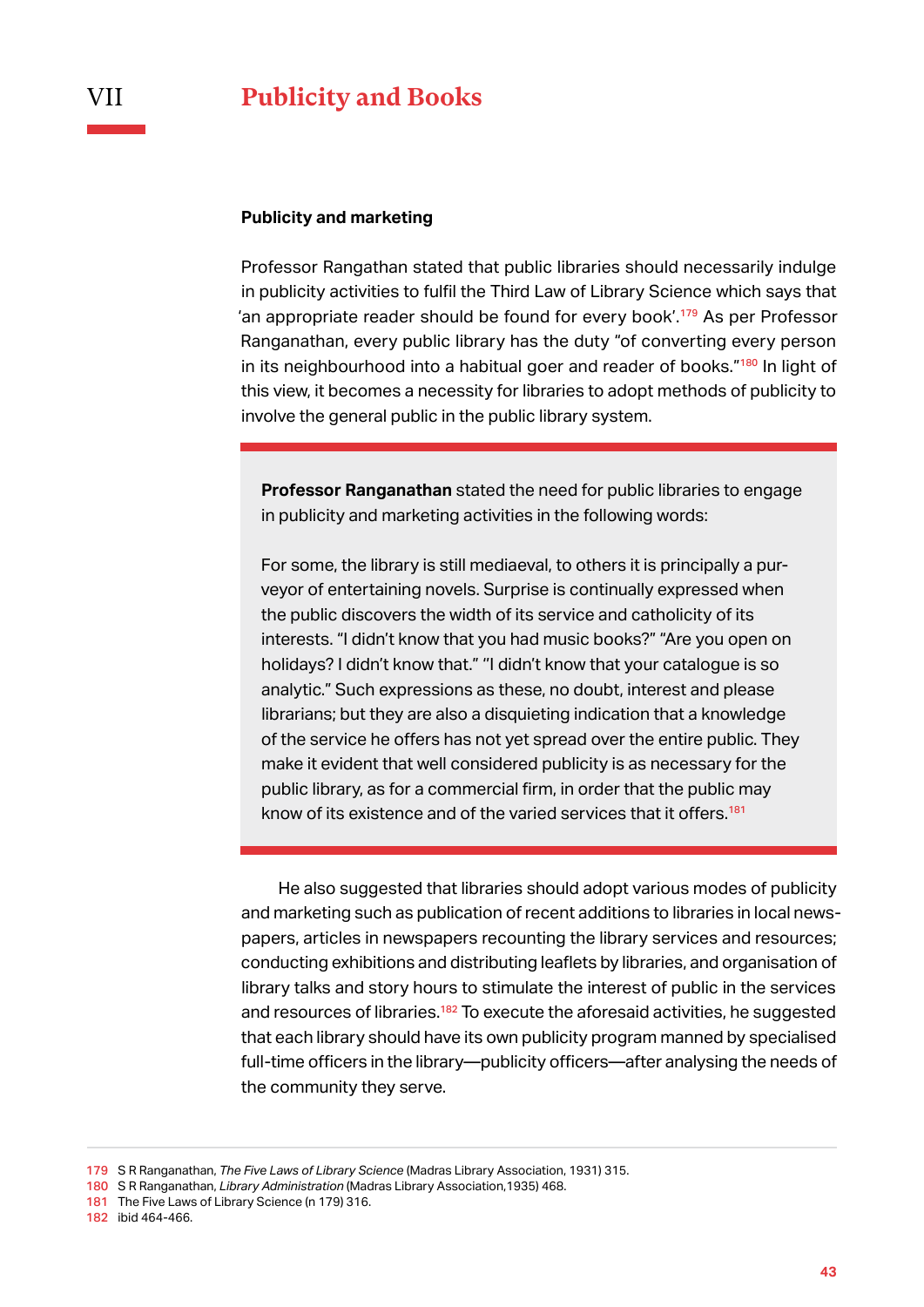The basic purpose behind publicising and marketing in the context of public libraries is to educate the community about the various library services and resources and also to upkeep their knowledge by providing them the required information.<sup>183</sup> Since the words 'marketing' and 'publicity' are generally associated with for-profit organisations and corporations, they have negative connotations in the context of public libraries, which are inherently perceived as social organisations. However, research has shown that in recent years libraries are more willing to adopt marketing principles to identify and meet information needs of the readers.<sup>184</sup>

The Maharashtra government has started few initiatives to inculcate the importance of reading and public libraries. In this regard, the government has declared 15 October as 'Vachan Prerna Divas' to commemorate the birth anniversary of Dr. APJ Abdul Kalam.<sup>185,186</sup> On this occasion, the government has tasked the Director of Libraries and public libraries across the state to organise programs and exhibitions to inspire and cultivate reading habits among the members of the society. Further, the government also awards the Dr. Babasaheb Ambedkar Utkarsh Granthalaya Award<sup>187,188</sup> and Dr. S R Ranganathan Granthamitra Award<sup>189</sup> to the best performing public library and librarian respectively. Such initiatives keep the public informed about the services provided by public libraries in the state.

**suggestions**

 $\blacksquare$  In the present digital age, public libraries have to make creative use of the internet and social media to market their services and resources. Libraries should start by creating their own website with all the relevant information and cataloguing its books and services to inform and educate the users.

Public libraries should also use interactive social media to articulate the library services and resources within a community. Libraries can also create groups for their users on various social media platforms to regularly update them about various library activities as well as available books. This will inevitably lead to word of mouth publicity and attract more users from the community.

<sup>183</sup> S K Patil and Pranita Pradhan, 'Library promotion practices and marketing of Library services: A role of Library professionals' (2014) 133 Procedia – Social and Behavioral Sciences 249, 250.

<sup>184</sup> Rajesh Singh, Does your library have an attitude problem towards 'marketing'? Revealing inter-relationship between marketing attitudes and behaviour' (2009) 35(1) The Journal of Academic Librarianship 25-32.

<sup>185</sup> Maharashtra Government Resolution, dated 1 October 2015 <https://www.maharashtra.gov.in/Site/Upload/Government%20 Resolutions/English/201510091626179408.pdf> accessed 18 February 2022.

<sup>186</sup> ''Vachan Prerna Divas 'On Oct 15: 'Promote Book Reading On Dr Kalam'S Birth Anniversary' (The Indian Express, October 2017) <https://indianexpress.com/article/india/vachan-prerna-divas-on-oct-15-promote-book-reading-on-dr-kalams-birth-anniversary-4881303/> accessed 9 February 2022.

<sup>187</sup> Maharashtra Government Resolution dated 27 August 2015 <https://www.maharashtra.gov.in/Site/Upload/Government%20Resolutions/English/201508271533119708.pdf> accessed 9 February 2022.

<sup>188</sup> Dr. Babasaheb Ambedkar Utkarsh Granthalaya Award, Government Of Maharashtra, Higher And Technical Education Department Directorate Of Library, India' (Directorate of Libraries) <https://dol.maharashtra.gov.in/en/dr.\_babasaheb\_ambedkar\_utkrushta\_sarvajanik\_granthalaya\_puraskar> accessed 9 February 2022.

<sup>189</sup> Dr. S R Ranganathan Granthamitra Award, Government Of Maharashtra, Higher And Technical Education Department Directorate Of Library, India' (Directorate of Libraries) <https://dol.maharashtra.gov.in/dr.\_s.r.\_ranganathan\_grantha\_mitra\_award> accessed 17 February 2022.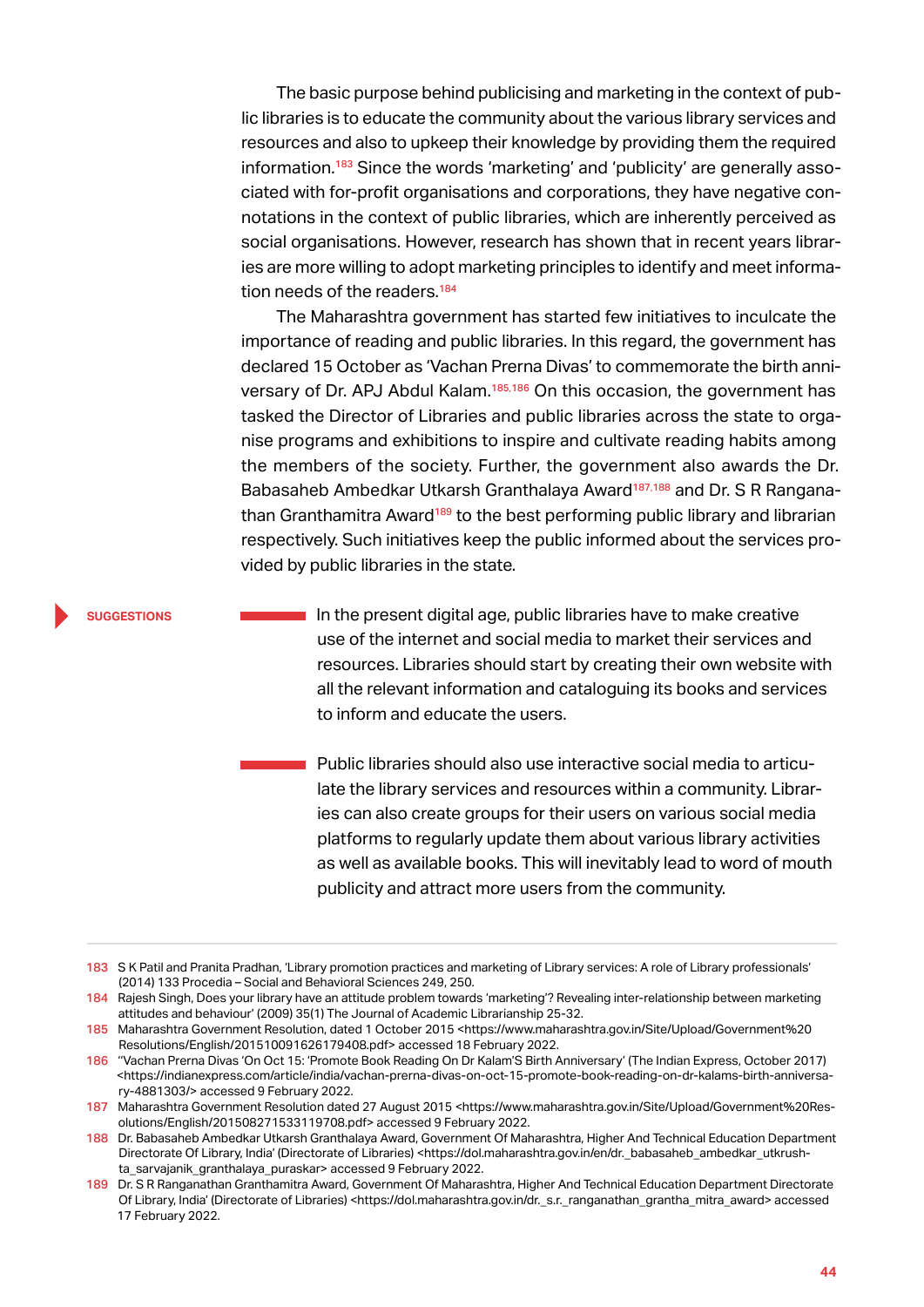**Libraries should also have community outreach programs and** create reading and book discussions for people within the vicinity of the library.

# **Books**

Professor Ranganathan opined that selection of books should be left to the libraries, who should be aided by external experts.<sup>190</sup> The public library system in Maharashtra follows a similar approach, where the Directorate of Libraries issues a book list on the recommendation of an independent book selection committee.<sup>191</sup>

However, it is a fact that public libraries in Maharashtra are often paid commissions by publishers to stock their books.<sup>192</sup> As a result, libraries do not stock books by other publishers. This leads to a situation where readers are discouraged from visiting libraries as they cannot find the books they want to read.

As per the 1970 Rules, public libraries in Maharashtra have to spend not less than 50 percent of the grant-in-aid on books, out of which not less than 25 percent must be spent on purchase of books from the lists issued by the Directorate.<sup>193</sup> While there is already a shortage of funds for purchasing books, with libraries being left with less than 50 percent of the money, the requirement of purchasing 25 percent of the books by the Directorate may stifle their capacity to purchase books suggested by readers in their community. Thus, under the MPLA, financial and administrative control of book purchases in libraries must be reduced.

Special emphasis can be created by public libraries on purchasing books for children. Children are especially interested in picture books.<sup>194</sup> Studies have shown that picture books impact children's learning and development in a positive manner.<sup>195</sup> Therefore, to cater to the needs of such children, public libraries must keep a considerable stock of children's books, viz. illustrated books, interactive books, in addition to other useful reference books to attract children to public libraries. Picture books also make reading a happy and pleasurable experience for children; a formative experience necessary to foster life-long relationships with books.

<sup>190</sup> Library Administration (n 180) 93.

<sup>191</sup> Maharashtra Government Resolution dated 20 January 2021 <https://maharashtra.gov.in/Site/Upload/Government%20Resolutions/Marathi/202101201624323808.pdf> accessed 17 February 2022.

<sup>192</sup> 'वाचवू या पुस्तकां ची घरे !' (Maharashtra Times, January 2019) <https://maharashtratimes.com/maharashtra/mumbai-news/savethese-books/articleshow/67605283.cms> accessed 9 February 2022.

<sup>193</sup> Schedule I, Form B of the 1970 Rules.

<sup>194</sup> Uma Dasgupta, 'Local Initiatives Are Spreading The Magic Of Public Libraries Across Rural Karnataka' (The Hindu, September 2021) <https://www.thehindu.com/society/local-initiatives-are-spreading-the-magic-of-public-libraries-across-rural-karnataka/ article36644280.ece> accessed 9 February 2022.

<sup>195</sup> Gabrielle A Strouse, Angela Nyhout, and Patricia Ganea, 'The role of book features in young children's transfer of information from picture books to real world contexts' (2018) 9(50) Frontiers in Psychology 1, 6.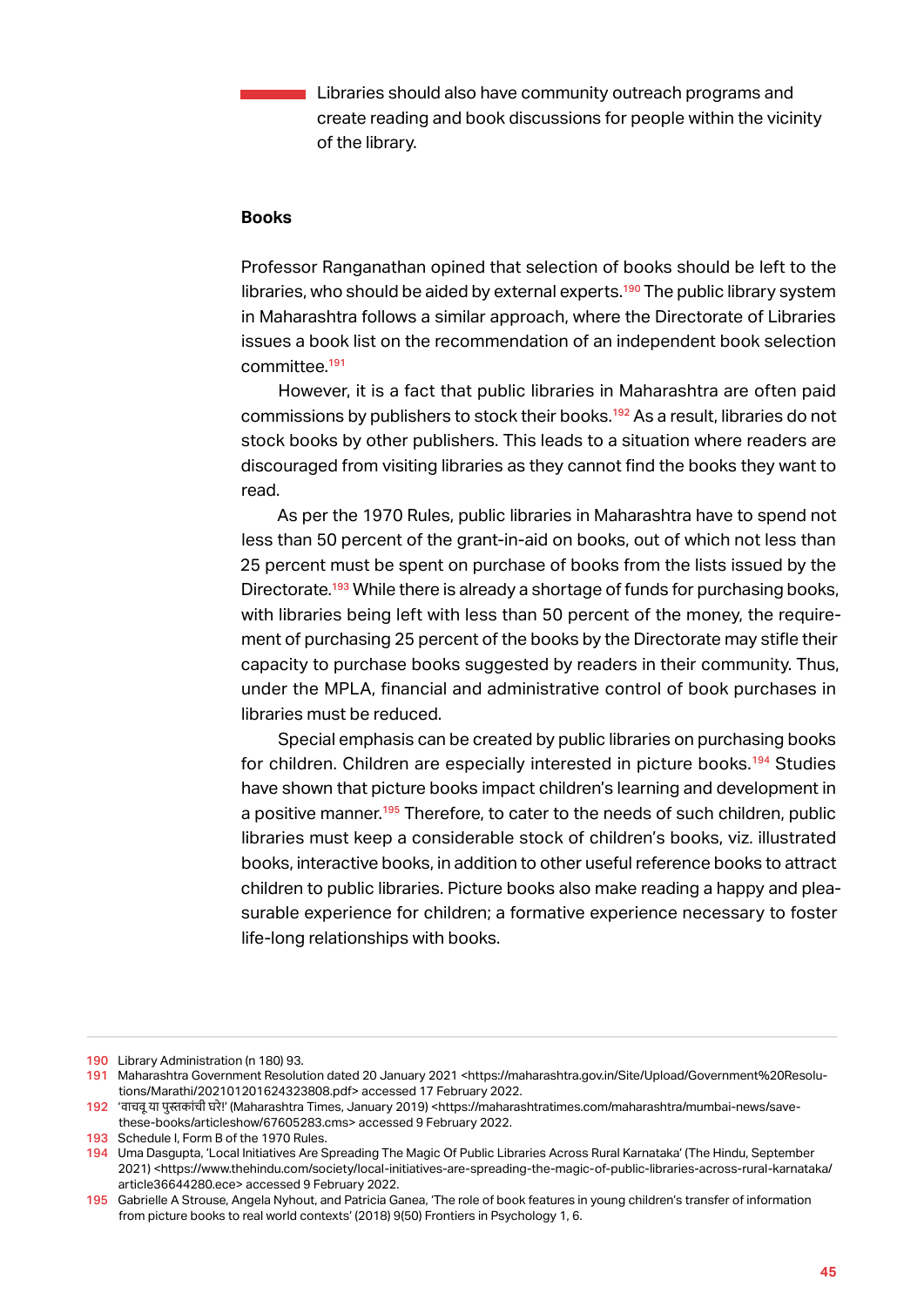**suggestions**

Rules under the MPLA should require that libraries provide a suggestion box in their premises to ensure that readers can request for the books they wish to read.

Special emphasis should be given for purchasing picture books for children.

Grants provided for libraries should be increased such that money provided for books is not spent on other more pressing expenditures.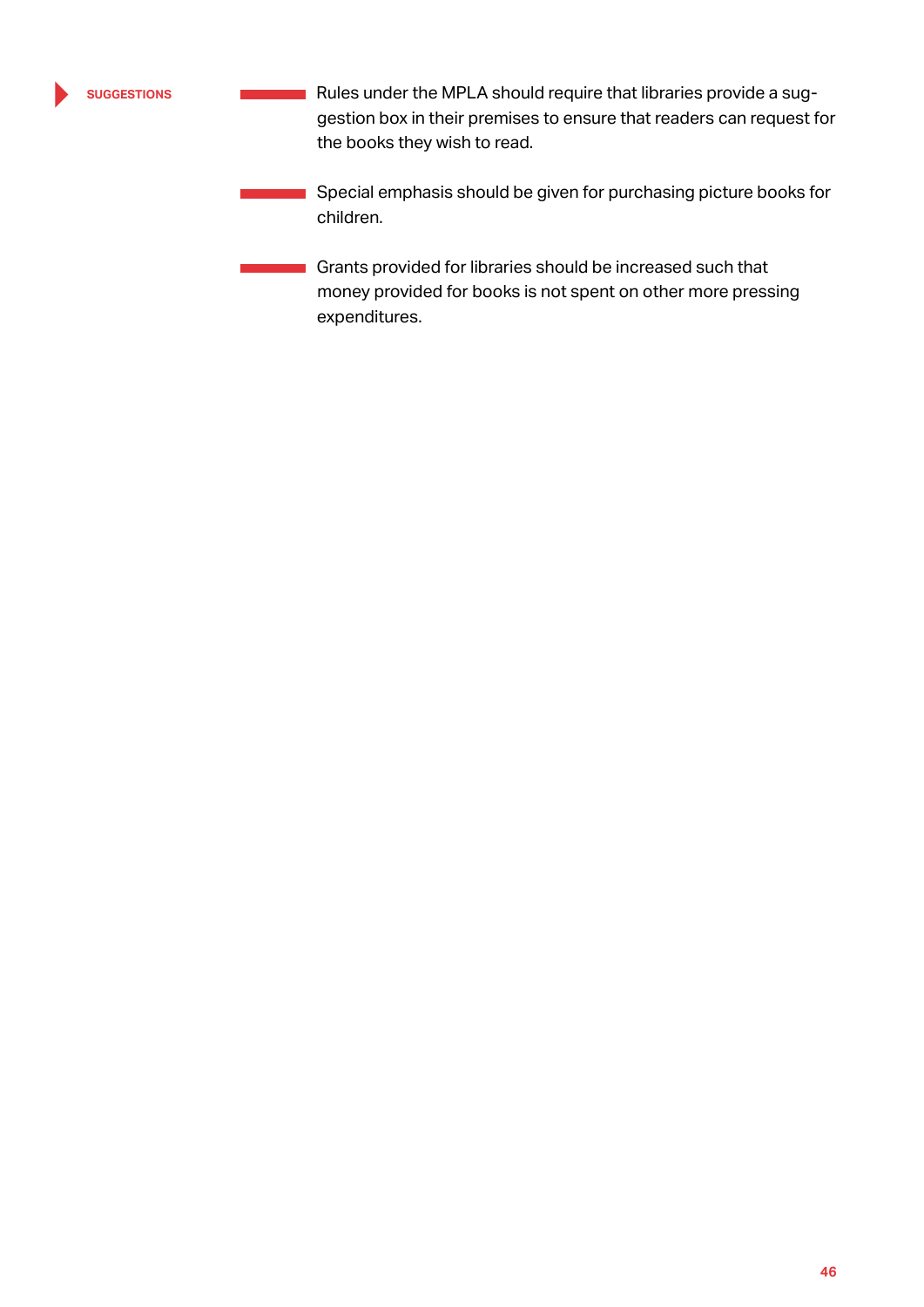Each community needs certain spaces where the public is free to mingle and interact. Such spaces take the form of streets, public parks, schools, museums, shopping malls, among others. Apart from schools and museums, public libraries are a few public spaces where the individual can engage in a range of social and intellectual activities. In doing so, public libraries increase equality in access to the material conditions to live a flourishing life.<sup>196</sup>

Traditionally, public libraries have been providing services such as lending books, maps, information, and photocopying equipment, among others. It is true that not all members in a particular community may use the public library for all or any of the aforesaid services. Yet, public libraries have a social impact in terms of sustaining local communities and developing informed societies. An informed society is a prerequisite of citizenship and forms the foundation of a vibrant democracy.<sup>197</sup> Thus, public libraries play an essential role in the community by providing a sense of space and vital information resources.<sup>198</sup>

In recent years, however, the perception of public libraries has undergone dramatic changes largely attributed to changing socio-economic and technological environments. Apart from their aforementioned traditional services, libraries today provide community services that people cannot get elsewhere.<sup>199</sup> Thus, the greater challenge for the public libraries is to remodel their buildings and infrastructure to effectively present an alternative community space.

# **Public Libraries as community centres**

While introducing the MPLA before the Maharashtra Legislative Assembly, M D Chaudhary, the then Education Minister, expressed that the public library movement in Maharashtra should be driven by the people at the grass-roots level.<sup>200</sup> However, the reality suggests that in today's age, where technology and digital gadgets are ubiquitous, people have low priority for libraries. A public library is a dynamic institution and should evolve according to the needs of the community.

The IFLA/UNESCO Public Library Manifesto, 1994 defined a public library as "*the local centre of information, making all kinds of knowledge and information readily available to its users*." Public libraries can serve as an effective

<sup>196</sup> Erik Olin Wright, Transforming capitalism through real utopias' (2013) 21(2) Irish Journal of Sociology 6, 18.

<sup>197</sup> Alan Bundy, 'Growing the Community of the Informed: Information Literacy - A Global Issue' (2002) 33(3) Australian Academic & Research Libraries 125, 129.

<sup>198</sup> Ajit K Pyati and Ahmed Kamal, 'Rethinking community and public space from the margins: a study of community libraries in Bangalore's slums' (Wiley Online Library, 2012).

<sup>199</sup> Rachel Scott, 'The Role of Public Libraries in Community Building' (Public Library Quarterly, 2011) <https://www.tandfonline.com/ doi/abs/10.1080/01616846.2011.599283> accessed 9 February 2022.

<sup>200</sup> Sri M.D. Chaudhary, Maharashtra Legislative Assembly Debate (1967) 160-165.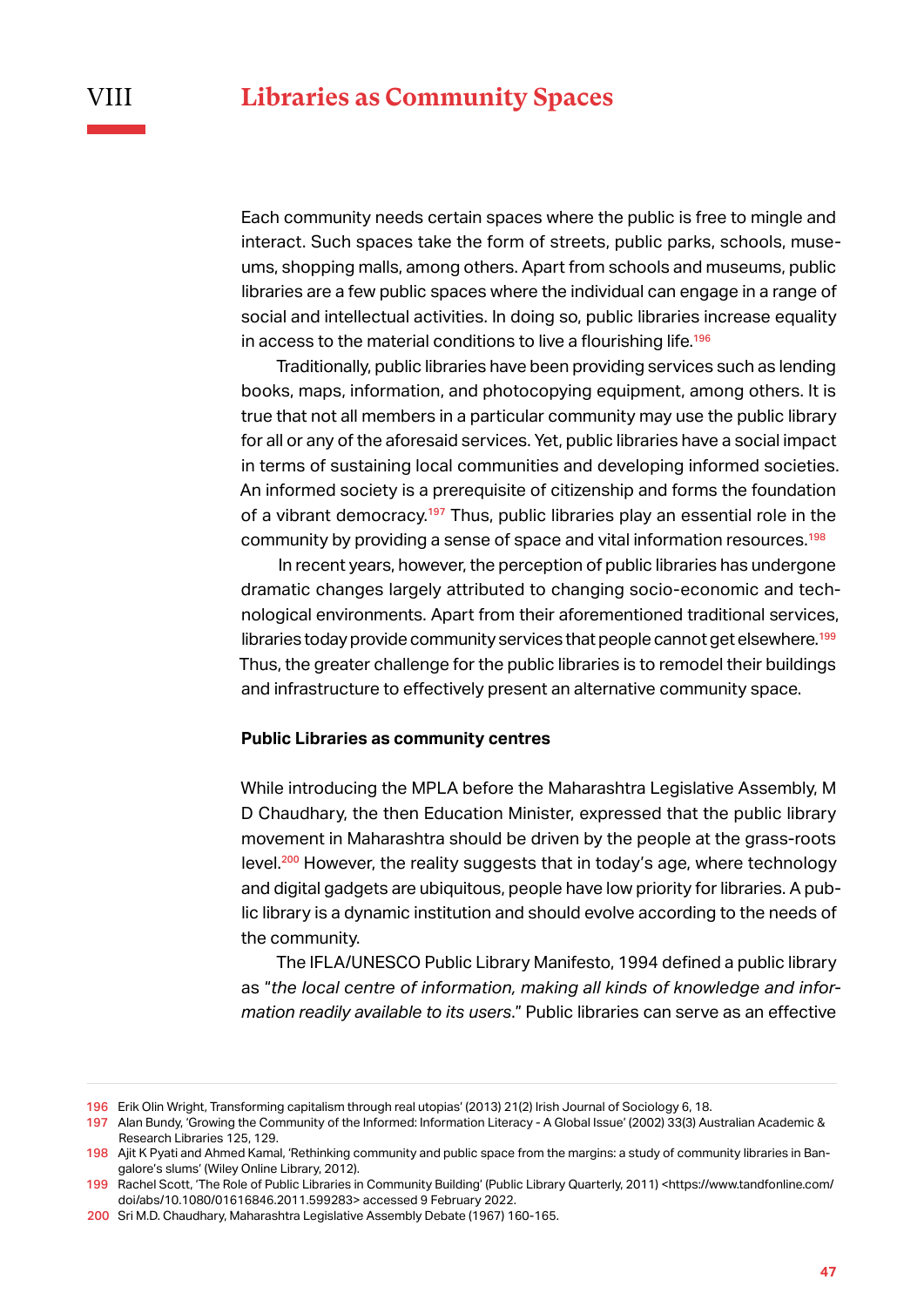medium of community information. Therefore, to become a true resource centre for the community, the public libraries must first make efforts to assess and understand the information needs of the community.

However, it has been highlighted that public libraries in India cannot properly conduct assessment of their community's information needs because of a lack of human resource capacity and financial constraints.<sup>201</sup> Therefore, there is a need to ensure that public libraries in the state are adequately staffed and provided with sufficient financial incentives to conduct assessment needs of their community.

In order to become effective community information centres, public libraries should initiate community information activities based on the demographic needs of the community. For instance, across towns and rural areas in Maharashtra, students, especially aspirants for competitive examinations, need space and resources to study for long hours.<sup>202</sup>

Additionally, many older adults and senior-citizens face social isolation because of limited socialisation options. Public libraries have a special role to play in the community with regards to reducing this form of isolation. The spaces provided by public libraries can help the elderly and senior citizens in maintaining their social connections and promote community involvement.

In a community, public libraries can provide community information services either directly or in association with other community agencies. For example, during the Covid-19 pandemic, many libraries across India carried out relief campaigns by conducting health awareness, setting up randomised testing facilities, and also serving as sites for vaccine registration.<sup>203</sup> Further, a few libraries in Uttar Pradesh partnered with Accredited Social Health Activist ("**ASHA**") and anganwadi workers to set up relief works in the community.<sup>204</sup>

# **Community engagement and outreach by libraries: Buguri Community Libraries, Karnataka**

Hasiru Dala is a social impact organisation working with waste collectors in Karnataka.<sup>205</sup> In order to create and nurture spaces for children of waste collectors, Hasiru Dala started Buguri Community Libraries ("**BCL**") in Bangalore, Mysuru, and Tumkura near the localities where

<sup>201</sup> Manohar Lamani, Anil Talawar, and BD Kumbhar, 'Rejuvenate the Public Library as Community Information Center: A Case Study of District Central Library, Dharwad' (International Journal of Information and Dissemination, 2014) <https://www.researchgate. net/publication/301889717\_Rejuvenate\_the\_Public\_Library\_as\_Community\_Information\_Centre\_A\_Case\_Study\_of\_District Central\_Library\_Dharwad> accessed 9 February 2022.

<sup>202</sup> 'CBD Library A Big Hit, Footfall Rising Steadily | Nashik News - Times Of India' (The Times of India, October 2019) <https:// timesofindia.indiatimes.com/city/nashik/cbd-library-a-big-hit-footfall-rising-steadily/articleshow/71668349.cms> accessed 9 February 2022.

<sup>203</sup> Satviki Sanjay, 'How Public Libraries Have Evolved To Sustain Low-Income Communities Amid Pandemic' (The Indian Express, June 2021) <https://indianexpress.com/article/lifestyle/life-style/public-libraries-sustained-low-income-communities-second-wave-pandemic-7348144/> accessed 9 February 2022.

<sup>204</sup> Kushal Choudhary, 'How A Village's Community Library Continues To Brave COVID-19 Crisis In UP | Newsclick' (NewsClick, June 2021) <https://www.newsclick.in/how-village-community-library-continues-brave-COVID-19-crisis-UP> accessed 9 February 2022.

<sup>205 &#</sup>x27;Our Story' (Hasiru Dala) <https://hasirudala.in/about/our-story/> accessed 17 February 2022.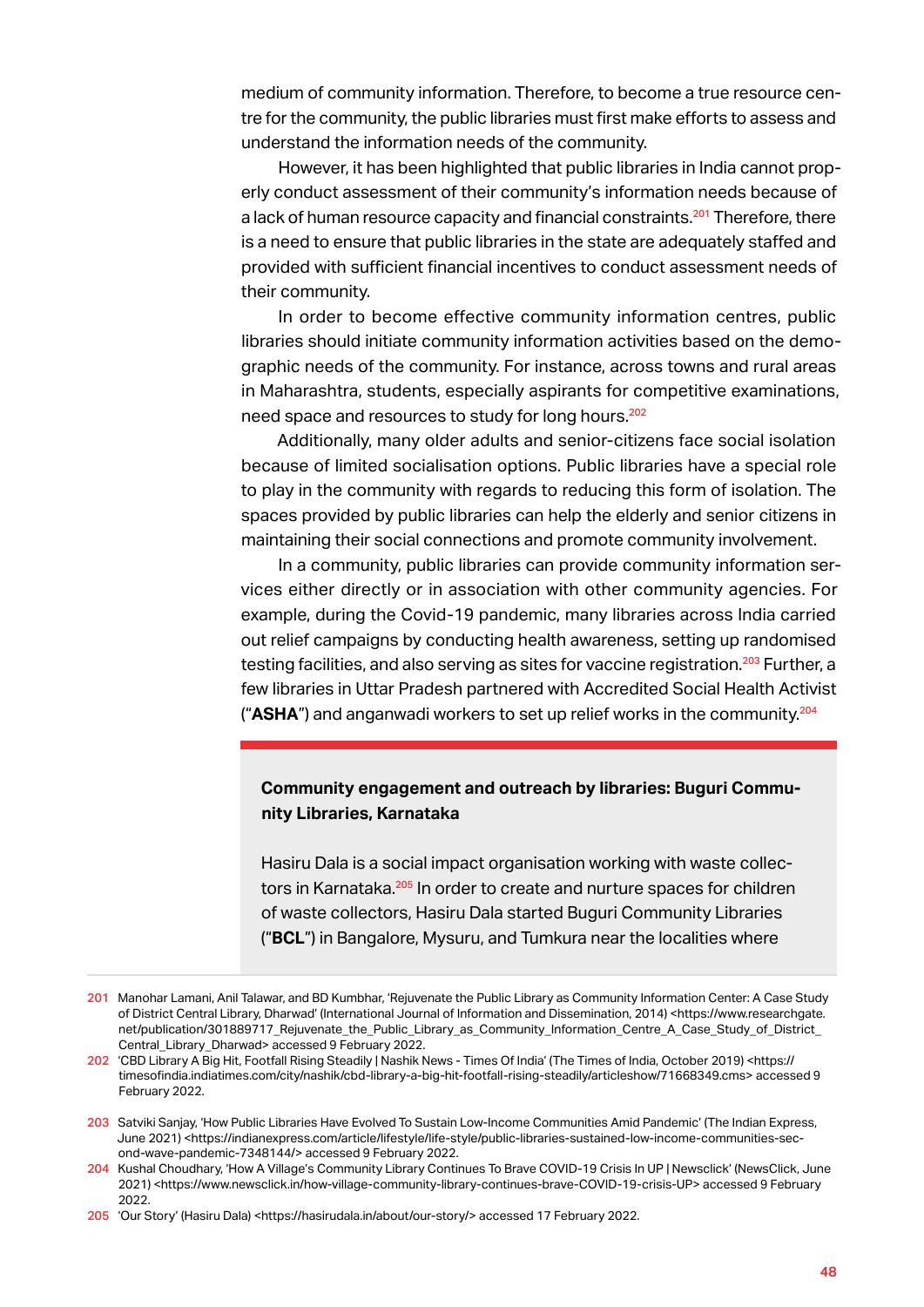the waste pickers reside. During the COVID-19 induced lockdowns, the BCL decided to harness technology to reconnect children with libraries. During the lockdown, the libraries contacted the children's parents and created WhatsApp groups, through which they shared books with the children.<sup>206</sup> The BCL also tried to keep the children engaged through activities such as Q&A sessions, book reading, drawing, music, and similar activities. The BCL also started radio and podcast shows broadcasting outreach programs for children.

During the COVID-19 pandemic it was highlighted that nearly 50 percent of students in Maharashtra have limited or no access to online education because of poor internet connectivity.<sup>207</sup> Therefore, in the changing socio-economic environment, public libraries should have adapted new methods and approaches to become effective community spaces. Such methods and approaches could have included provision for accessibility, learning information technology ("**IT**") skills, information and communication technology ("**ICT**") services, digital cataloguing, digitisation of manuscripts, e-book resources, and staff motivational programs.<sup>208</sup>

However, when lockdowns were announced, public libraries across Maharashtra closed to the public at a time when they were needed the most. Therefore, it is incumbent upon the public libraries to adapt to the changing scenarios to continue their engagements with the community.

Additionally, public libraries can be developed as community centres that promote events like seminars, discussions, roundtables, talk shows, cultural celebrations, be used as an event space and any other such activities based on the community assessment and requirements.

### **suggestions**

Surveys can be conducted by managements of libraries to assess m. satisfaction of library users and determine the kind of services required by their community. Suggestions can also be provided by the authorities under the MPLA, such as the DLAs and the DLCs, to help them improve their services.

Staffing and funding of public libraries should take into consideration the ability of the libraries to not just maintain books and resources but also play a role as community information centres and places for community engagement.

<sup>206</sup> Chaitra Acharya, 'The Library Is Present | Torchlight' (Torchlight: A Journal of Libraries and Bookish Love,June 2020) <https:// journal.bookwormgoa.in/the-library-is-present/> accessed 9 February 2022.

<sup>207</sup> Ankita Bhatkhande, 'Only 57% Maharashtra Students Have Internet Connectivity' (Hindustan Times, July 2020) <https://www. hindustantimes.com/mumbai-news/only-57-maha-students-have-internet-connectivity/story-rIhrSeDyVuR5XMjE72tzDJ.html> accessed 9 February 2022.

<sup>208</sup> Osama Manzar, 'Technology And Public Libraries' (LiveMint, January 2015) <https://www.livemint.com/Opinion/fEhj3roPRIYlbnaUk0VyiI/Technology-and-public-libraries.html> accessed 9 February 2022.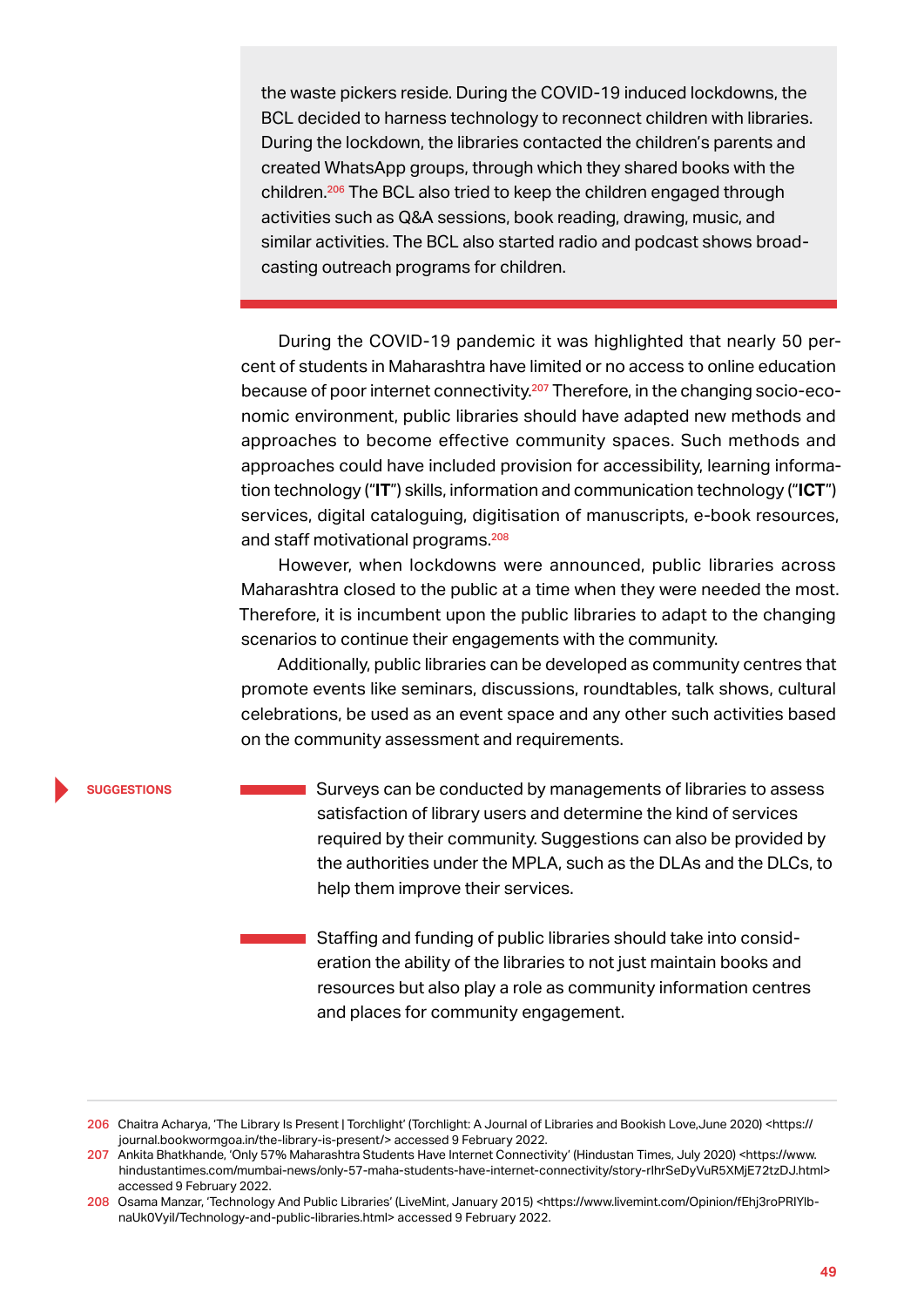The needs of the community, such as providing material for competitive exams, providing access to ICT, functioning as information centres in time such as pandemics can be included within the MPLA or its rules as part of the baseline of standards that libraries must adhere to.

Librarians can engage with local civic and business community organisations such as Rotary International and Lions Club, which participate in community building and charitable activities across districts in Maharashtra.<sup>209</sup> Such partnerships will allow the librarians to gain a greater insight into their communities, which then can be used to design collaborative programmes and other such community engagement services. Building partnerships with the local community organisation could also help in garnering monetary support for the library.

Library leaders, volunteers and interns can be recruited from within each community to facilitate the functioning of public libraries. Community volunteering programs like that for ASHA workers can be created to make a formalised and paid role for community members within the library system.

# **Forging partnerships with local schools**

It has been suggested that creating linkages between schools and public libraries is mutually beneficial in the following two ways: first, it allows the students access to books and exposes them to their community; and second, it allows the public library to interact with the community and increase their patrons.<sup>210</sup> Recently, the government of Tamil Nadu had also proposed linking public libraries to schools to nurture reading habits among school students.<sup>211</sup> As part of this scheme, every student automatically gains membership of a public library, which they can access remotely by means of their school.

In Maharashtra, it is the case that many schools lack proper library facilities.<sup>212</sup> Hence, many public libraries have understood the acute need to link schools with public libraries to inculcate positive reading habits in children. For example, in Solapur District the District Public Library has initiated the 'Shala Tethe Granthalaya' (Library for Each School) scheme.<sup>213</sup> Such schemes should

<sup>209</sup> Jeffrey Hancks, 'Rural Public Libraries' Role in Community Economic Development' (2012) 31 Public Library Quarterly 220, 227.

<sup>210</sup> D Jackson Maxwell, 'Forging Partnerships: Schools, School Libraries, and Communities' (1999) 26(4) Teacher Education Quarterly 101.

<sup>211</sup> Amrutha Varshinii, 'TN Govt To Link Major Public Libraries, Schools By Next Year | Chennai News - Times Of India' (The Times of India, October 2017) <https://timesofindia.indiatimes.com/city/chennai/tn-govt-to-link-major-public-libraries-schools-by-nextyear/articleshow/61111430.cms> accessed 9 February 2022.

<sup>212</sup> Tanushree Podar, 'Half of the state schools have no libraries' (DNA, April 2016) <https://www.dnaindia.com/mumbai/report-halfof-the-state-schools-have-no-library-2199326> accessed 14 February 2022.

<sup>213</sup> 'शाळा तेथेग्रंथालय'चा सोलापू र पॅ टर्न तयार करणार' (eSakal - Marathi Newspaper, December 2016) <https://www.esakal.com/paschim-maharashtra/shala-tethe-granthalay-solapur-pattern-22561> accessed 09 February 2022.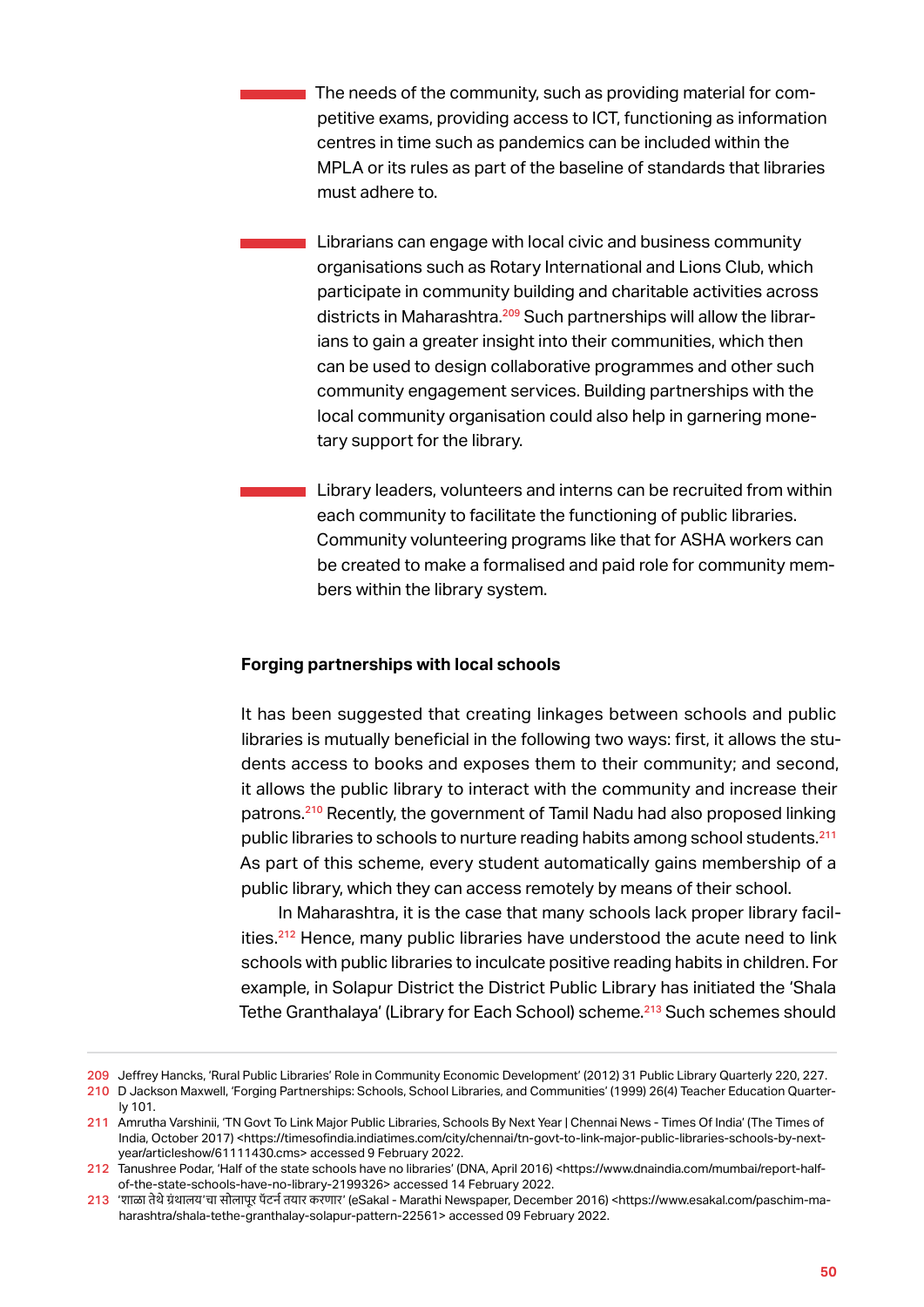be implemented across all districts in Maharashtra, requiring all the public libraries to adopt local schools and thereby reach out to all the students in their community.

**suggestion**

**Create schemes linking schools to libraries as undertaken by** Solapur's 'Shala Tethe Granthalaya' (Library for Each School) scheme.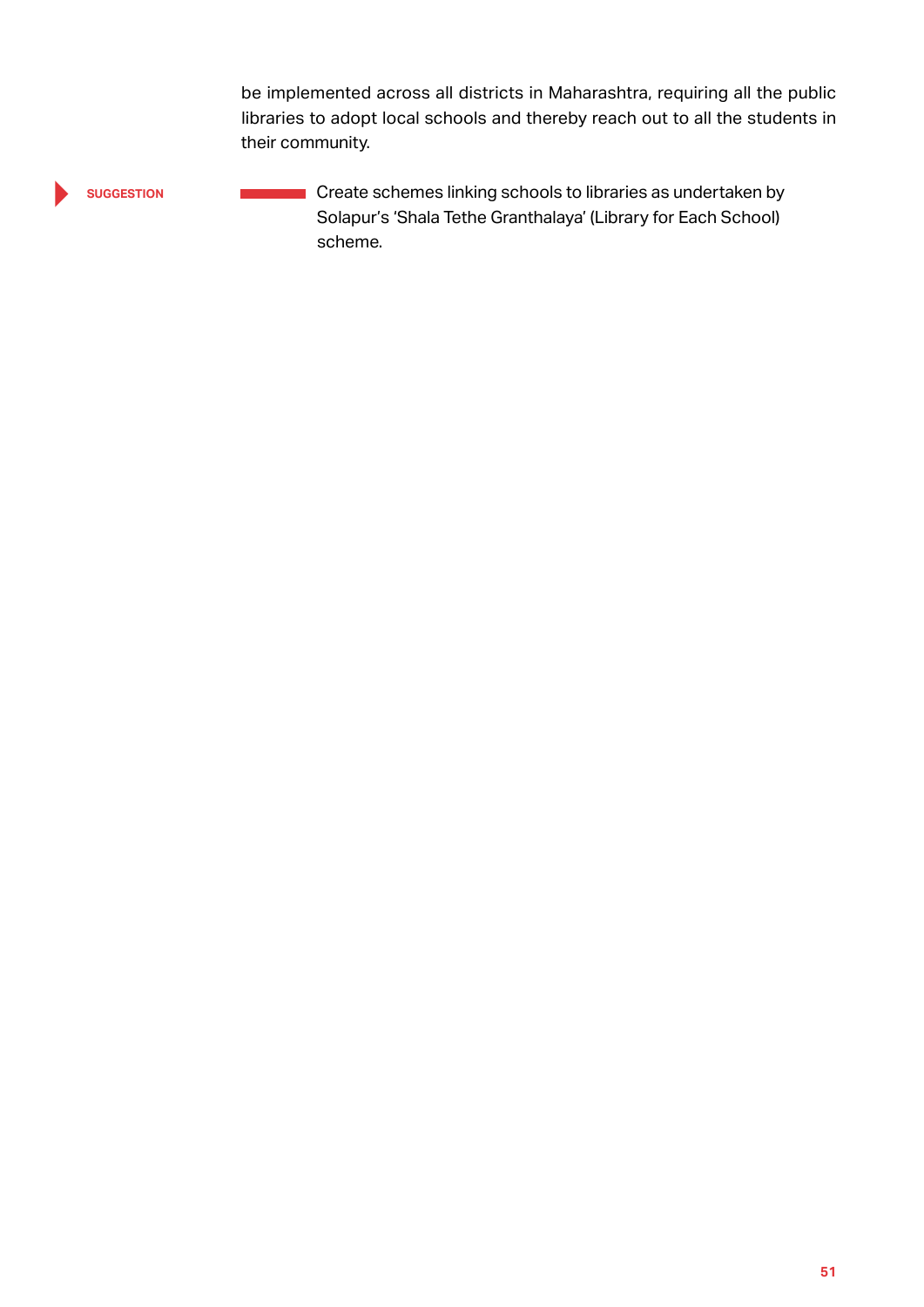# **Digitisation of Libraries and Access to Information and Communication Technology**

In developing countries, public libraries can act 'as an information safety net for the information have-nots'. The inability to access internet technologies creates a possibility of social exclusion from technological advancements. As information providing institutions, public libraries are best placed to bridge this gap.214 By providing access to computers, the internet and imparting education on how to use these digital means, libraries could greatly benefit people who do not have access to the same.

The other aspect of libraries and ICT services comprises creating digital libraries with digitised content such as e-books and online subscriptions. However, current investment in public libraries is first needed to maximise resources to help people in 'desperate need of learning'.<sup>215</sup>

## **Initiatives taken by the central government**

- The National Mission on Libraries, 2014 is an initiative by the central government that seeks to modernise, digitise and increase access to public libraries.<sup>216</sup> One of the components of the National Mission on Libraries ("**NML**") is the National Virtual Library of India ("**NVLI**") which aims to digitise reading materials in different languages.<sup>217</sup> The reading materials would encompass information about India and information created in India.<sup>218</sup> It intends to target not only students, researchers, doctors and professionals but also the educationally, socially, economically and physically disadvantaged groups.<sup>219</sup> Through this it aims to ensure equal access to information for all. Despite the stated goal, the initiative appears to only empower digitally literate people with ready access to the internet. This does not remedy the problem of the digital divide.
- One of the other goals of the NML is to build the capacity of libraries and library staff to eradicate information poverty and train library personnel but little information on proceeding with such steps has been provided.<sup>220,221</sup>

<sup>214</sup> K.G. Saur, The Public Library Service (IFLA, 2001) <https://www.ifla.org/wp-content/uploads/2019/05/assets/hq/publications/ archive/the-public-library-service/publ97.pdf> accessed 9 February 2022.

<sup>215</sup> Chitralekha, 'Which Way for Public Libraries in India?' ( August 2014) Vol. 49, No. 31 EPW 25.

<sup>216</sup> 'National Mission On Libraries Launched By President Shri Pranab Mukherjee' (PIB, February 2014) <https://pib.gov.in/newsite/ PrintRelease.aspx?relid=102951> accessed 9 February 2022.

<sup>217</sup> 'Creation Of National Virtual Library Of India As One Of The Components Of National Mission On Libraries' (PIB, February 2019) <https://pib.gov.in/Pressreleaseshare.aspx?PRID=1562603> accessed 9 February 2022.

<sup>218</sup> 'Librarians To Be Trained In e-Granthalaya | Goa News - Times Of India' (The Times of India, October 2018) <https://timesofindia. indiatimes.com/city/goa/librarians-to-be-trained-in-e-granthalaya/articleshow/66369851.cms> accessed 9 February 2022.

<sup>219</sup> National Mission On Libraries Launched By President Shri Pranab Mukherjee (n 216).

<sup>220</sup> 'Work Undertaken Under National Mission On Libraries' (PIB, March 2021) <https://www.pib.gov.in/PressReleasePage.aspx- ?PRID=1706998> accessed 9 February 2022.

<sup>221</sup> '41 Proposals From 22 States/Uts For Have Been Sanctioned With Budget Of Rs 42.42 Cr To Set Up Model Libraries Under NML' (PIB, March 2018) <https://pib.gov.in/PressReleasePage.aspx?PRID=1526705> accessed 9 February 2022.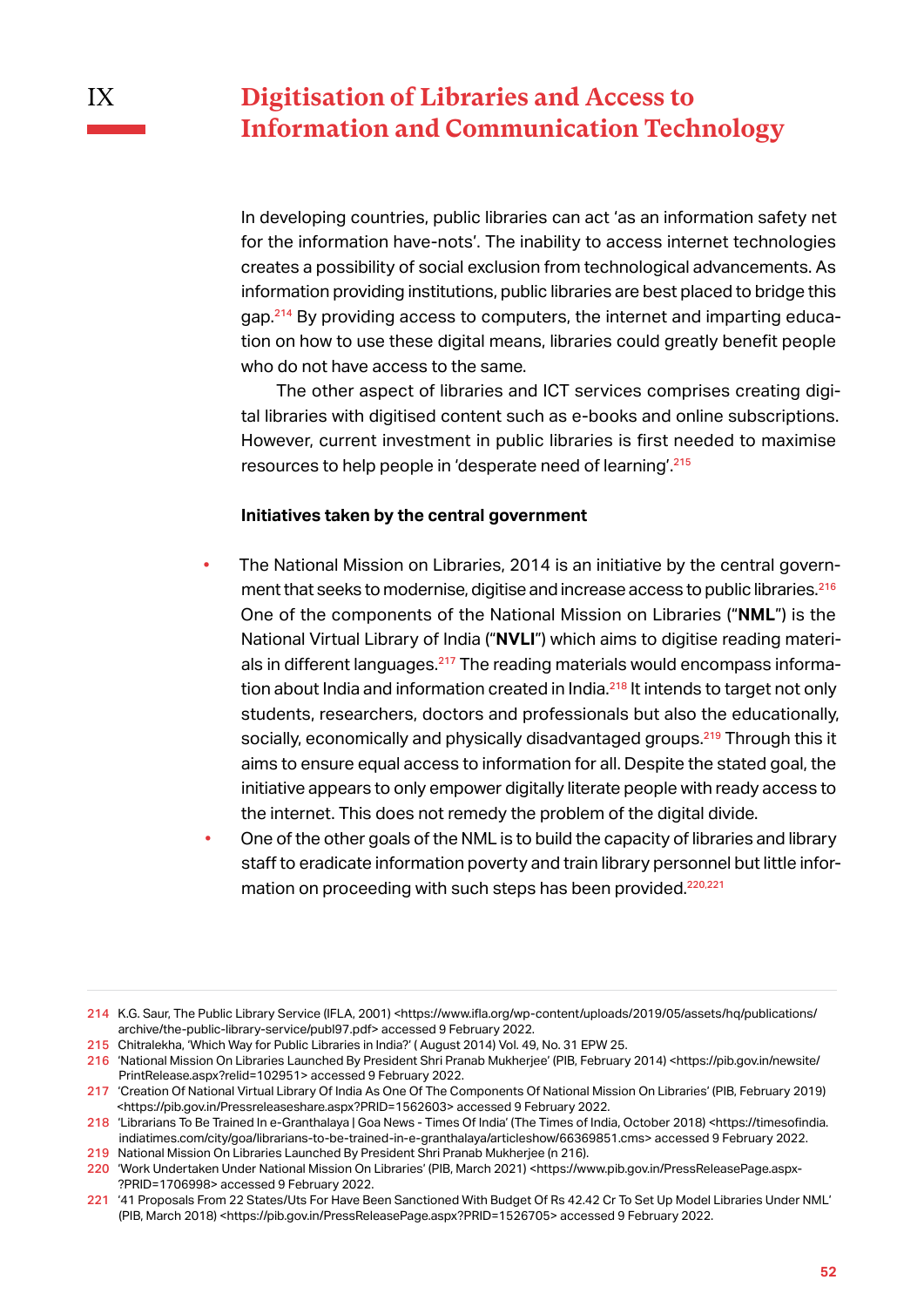• E-granthalaya is an online automation system created by the National Informatics Centre that is in the process of creating an online record of books available in libraries. It updates information online about which books are available in which libraries and keeps up to date information on public library clusters $^{222}$ in India. It is part of an initiative by Digital India.<sup>223</sup> The e-granthalaya software has over six lakh titles from Maharashtra as part of its digital catalogue.<sup>224</sup> Only automation and record updation of some libraries in Maharashtra is remaining.<sup>225</sup>

# **Initiatives taken by other states**

- The Kerala Government has demonstrated a strong will to ensure digitisation of libraries and access to ICT. A digital literacy program led by the PN Panicker Foundation along with the Indian Public Library Movement ("**IPLM**") is setting up ICT infrastructure and providing digital literacy programs across Kerala.<sup>226</sup>
- NetWork, an initiative backed by various elected representatives in Kerala ensures access to devices and training for digital literacy. To ensure that the essence of a library, that is learning through social development is maintained in the process, this measure is provided along with physical visits to the libraries where internet is provided.<sup>227</sup>
- Karnataka created its digital library application (which provides e-books and other digitised reading content) online in 2020 which has till date been accessed by lakhs of people.<sup>228</sup>
- Andhra Pradesh has created a new project to establish 'digital libraries' (libraries that provide access to devices and the internet even in remote areas). However it appears to be aimed at helping people that are working from home and students studying for UPSC exams.<sup>229</sup> The government has proposed to establish 4,314 digital libraries across the state and wants the Collectors to ensure that the internet is available to all households that require it. $^{230}$
- Some states have even included such measures or the necessity for them in their public library legislations:

225 ibid.

<sup>222</sup> As per our conversation with the Directorate of Libraries dated 15 February 2022, information on public library clusters includes compiling information on the date of establishment of libraries, their addresses, the number of members registered with them and the number of books they have.

<sup>223</sup> e-Granthalaya <https://egranthalaya.nic.in/> accessed 9 February 2022.

<sup>224</sup> Conversation with the Directorate of Libraries dated 2 November 2021.

<sup>226 &#</sup>x27;Kerala To Get Four Digital Libraries' (Elets eGov, October 2016) <https://egov.eletsonline.com/2016/10/kerala-to-get-four-digital-libraries/> accessed 9 February 2022.

<sup>227</sup> Parvathi Benu, 'How This Kerala MP Is Using Public Libraries To Help Rural, Tribal Children Get Access To Education' (Edex Live,October 2021) <https://www.edexlive.com/news/2021/oct/03/how-this-kerala-mp-is-using-public-libraries-to-help-ruraltribal-children-get-access-to-education-24510.html> accessed 9 February 2022.

<sup>228</sup> 'Karnataka Digital Library Stands First Among Other Libraries In The World - Star Of Mysore' (Star of Mysore, August 2021) <https://starofmysore.com/karnataka-digital-library-stands-first-among-other-libraries-in-the-world/> accessed 9 February 2022.

<sup>229</sup> Gopi Dara, 'Work Kicks Off On 13,000 Digital Libraries Across Andhra Pradesh | Vijayawada News - Times Of India' (The Times of India, October 2021) <https://timesofindia.indiatimes.com/city/vijayawada/work-kicks-off-on-13k-digital-libraries/articleshow/87377189.cms> accessed 9 February 2022.

<sup>230</sup> Gopi Dara, 'Jagan: Accelerate Construction Of Clinics, Digital Libraries: Andhra Pradesh CM Y S Jagan Mohan Reddy | Vijayawada News - Times Of India' (The Times of India, October 2021) <https://timesofindia.indiatimes.com/city/vijayawada/accelerate-construction-of-clinics-digital-libraries-jagan/articleshow/87192562.cms> accessed 9 February 2022.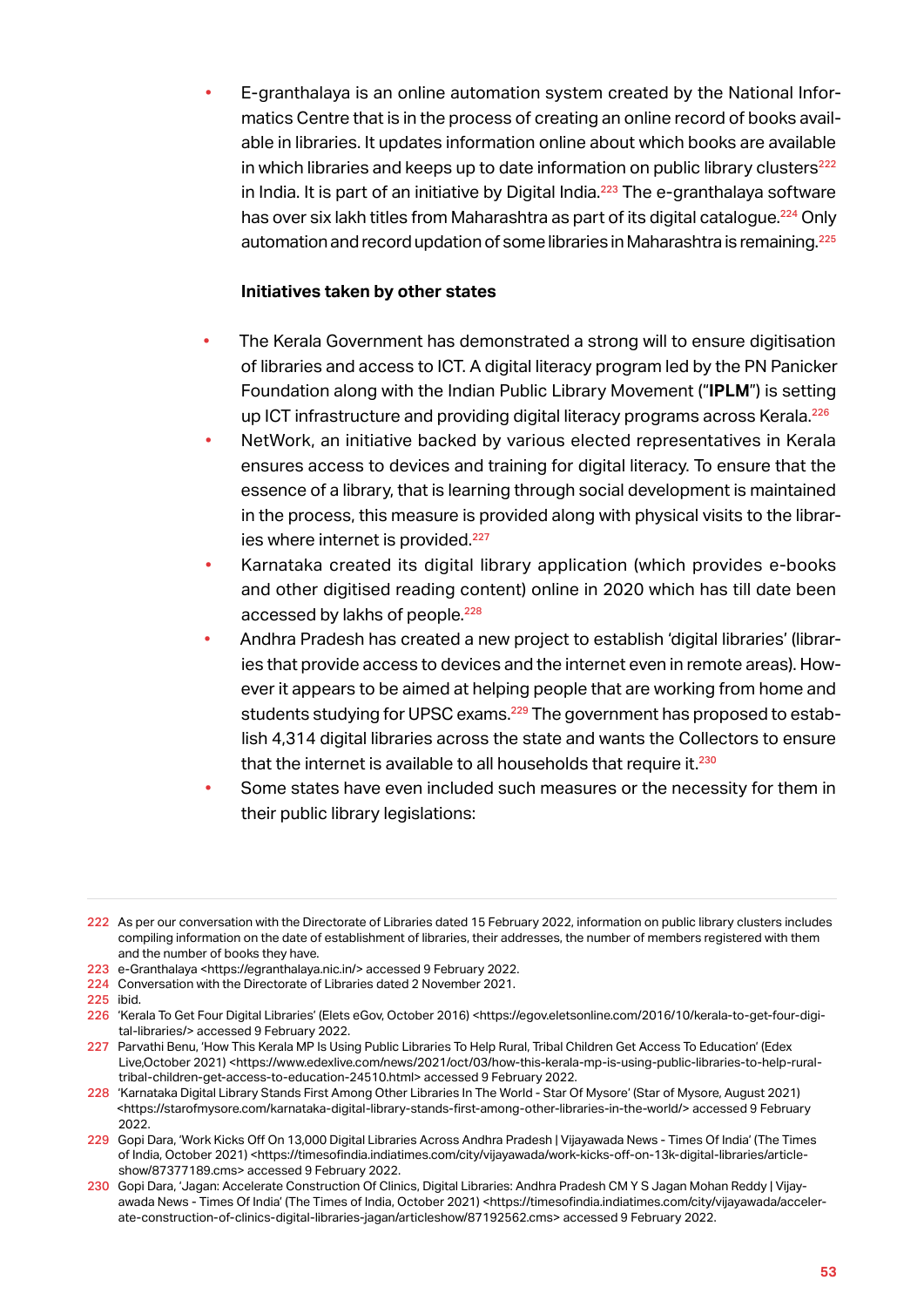| Goa                  | "section 3(2)(k): The Government shall establish, maintain and develop Library Service<br>in the State. For carrying out the purpose - the Government promote mobile libraries,<br>audio libraries for blind and special libraries for hearing impaired, text-book library,<br>children library computerization, microfilming of rare documents."                                                                                                                          |
|----------------------|----------------------------------------------------------------------------------------------------------------------------------------------------------------------------------------------------------------------------------------------------------------------------------------------------------------------------------------------------------------------------------------------------------------------------------------------------------------------------|
| Gujarat              | "section 2(a) (v): 'Book' includes - computer output in any form and computer<br>programmes"                                                                                                                                                                                                                                                                                                                                                                               |
| Chattisgarh          | "section 9(k): The functions of the State Central Library shall be to promote<br>computerization in public libraries of the state and organize training programs for the<br>benefit of the professionals working in public libraries."                                                                                                                                                                                                                                     |
| Arunachal<br>Pradesh | "section 3(7): The Government shall establish, maintain and develop Library Service<br>in the State for carrying out the following purpose- Promote mobile libraries, audio<br>visual Libraries for children, audio libraries for blind and special libraries for hearing<br>impaired, text book library, children library, computerization, Microfilming or rare<br>documents."                                                                                           |
| <b>Orissa</b>        | "section 2(m): "Library services" means the services provided by a public Library in<br>relation<br>to lending of Hooks and references, abstracts, bibliographies and indexes of<br>books and access to information recorded by electronic media;9(k): The functions<br>of the State Central Library shall be (k) to promote computerisation in libraries of<br>the state and organise training programs for the benefit of professionals working in<br>public libraries." |
| Uttarakhand          | "section 14 (b): A District Library Authority may stock such libraries with books,<br>periodicals, newspapers, manuscripts, maps, works and specimens of art and<br>science lantern slides, films, cinema projectors, recorders, CD-ROMs audio-visual<br>material, digital documents and the like within available resources or forward<br>proposals or demand to State Library Committee."                                                                                |
| Rajasthan            | "section 2(a)(v): book includes computer output in any form and computer<br>programmes"                                                                                                                                                                                                                                                                                                                                                                                    |
| Uttar Pradesh        | "section 9(k): The functions of the State Central Library shall be (k) to promote<br>computerisation in libraries of the state and organise training programs for the<br>benefit of professionals working in public libraries."                                                                                                                                                                                                                                            |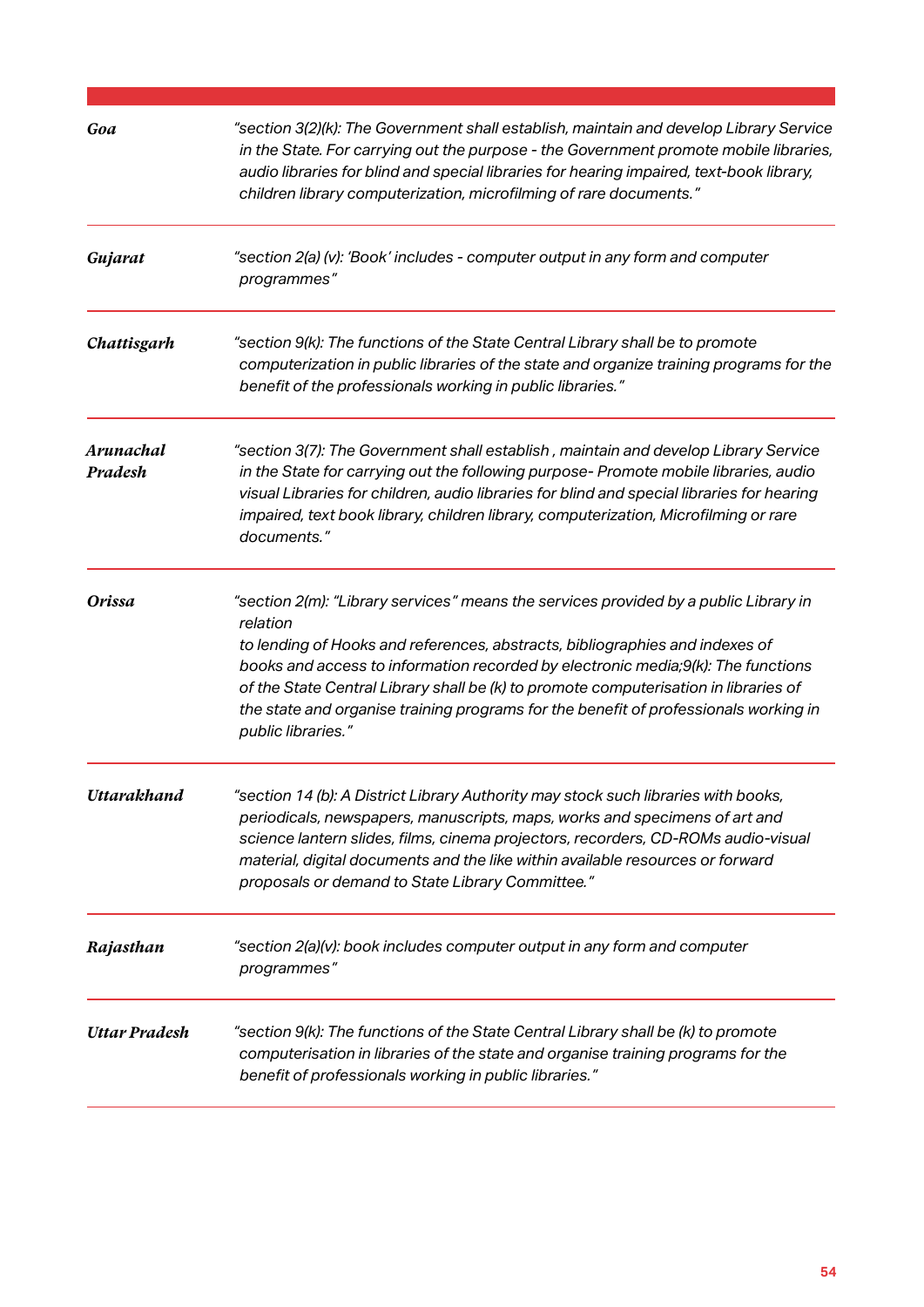*Kerala "section 8 (i)(viii): Provide in the Trivandrum Public Library or in such other State Libraries, books, periodicals, newspapers, maps, radios, manuscripts, works and specimens of art and science, lantern slides, films, cinema projectors, recorders, television sets, charts, video cassette players, video cassette recorders and computer and the like"*

> ▲ References to digitisation of libraries and access to ICT in public library legislations

## **Initiatives taken by the Maharashtra government**

The MPLA makes no mention of e-books, digitisation of libraries or provisions for access to ICT. The closest the MPLA comes to making a reference to digital technologies is the definition of books under section 2(i) which includes mention of 'discs or tapes used for audio-visual information'. Further, the 2012 amendment to rule 20 of the 1970 Rules provides that 'computerization of library services' and 'provisions for buying computers' will be included as admissible expenditure for the purpose of providing grants to the recognised libraries. However, it appears that these provisions apply to purchasing computers for library staff rather than providing ICT services to library users.

The legislative assembly debates had discussed the requirement for libraries to be kept up to date with the latest technologies and the requirement for providing training to library staff for such technologies.<sup>231</sup> However, the MPLA does not reflect the intention of the state legislative assembly. Moreover, there are also no provisions for providing ICT access or training on digital literacy to staff and users of the library.

Since 2017, the Directorate of Libraries has taken note of upgrading library services.<sup>232</sup>

- Steps have been taken to digitise Marathi literature and make them available on the Directorate of Libraries website or on Wikimedia Commons.<sup>233</sup>,<sup>234</sup>
- A new e-library website is now being set up by the Directorate where members, (after paying a small fee) could access all e-books and e-resources available on the website. Books in Marathi, English and Hindi will be made available on the website.<sup>235</sup>

<sup>231</sup> Sri M.D. Chaudhary, Maharashtra Legislative Council Debates (1967) 617.

<sup>232</sup> 'सरकारचेपु ढचेपाऊल "ई-ग्रंथालय' (eSakal - Marathi Newspaper,August 2017) <https://www.esakal.com/pune/pune-news-e-library-67451> accessed 9 February 2022.

<sup>233</sup> 'Marathi Digitize/PDF Format Books - Total – 1636 | Government Of Maharashtra, Higher And Technical Education Department Directorate Of Library, India|' (Directorate of Libraries) <https://dol.maharashtra.gov.in/en/digilib> accessed 9 February 2022.

<sup>234</sup> 'Rare Collection Of 24 Marathi Books Published Between 1832 & 1900 Digitised' (The Indian Express, October 2020) <https:// indianexpress.com/article/india/rare-collection-of-24-marathi-books-published-between-1832-1900-digitised-6790851/> accessed 9 February 2022.

<sup>235</sup> Maharashtra Govenrment Resolution dated 21 June 2021 <https://www.maharashtra.gov.in/Site/Upload/Government%20Resolutions/English/202106211738218708.pdf> accessed 9 February 2022.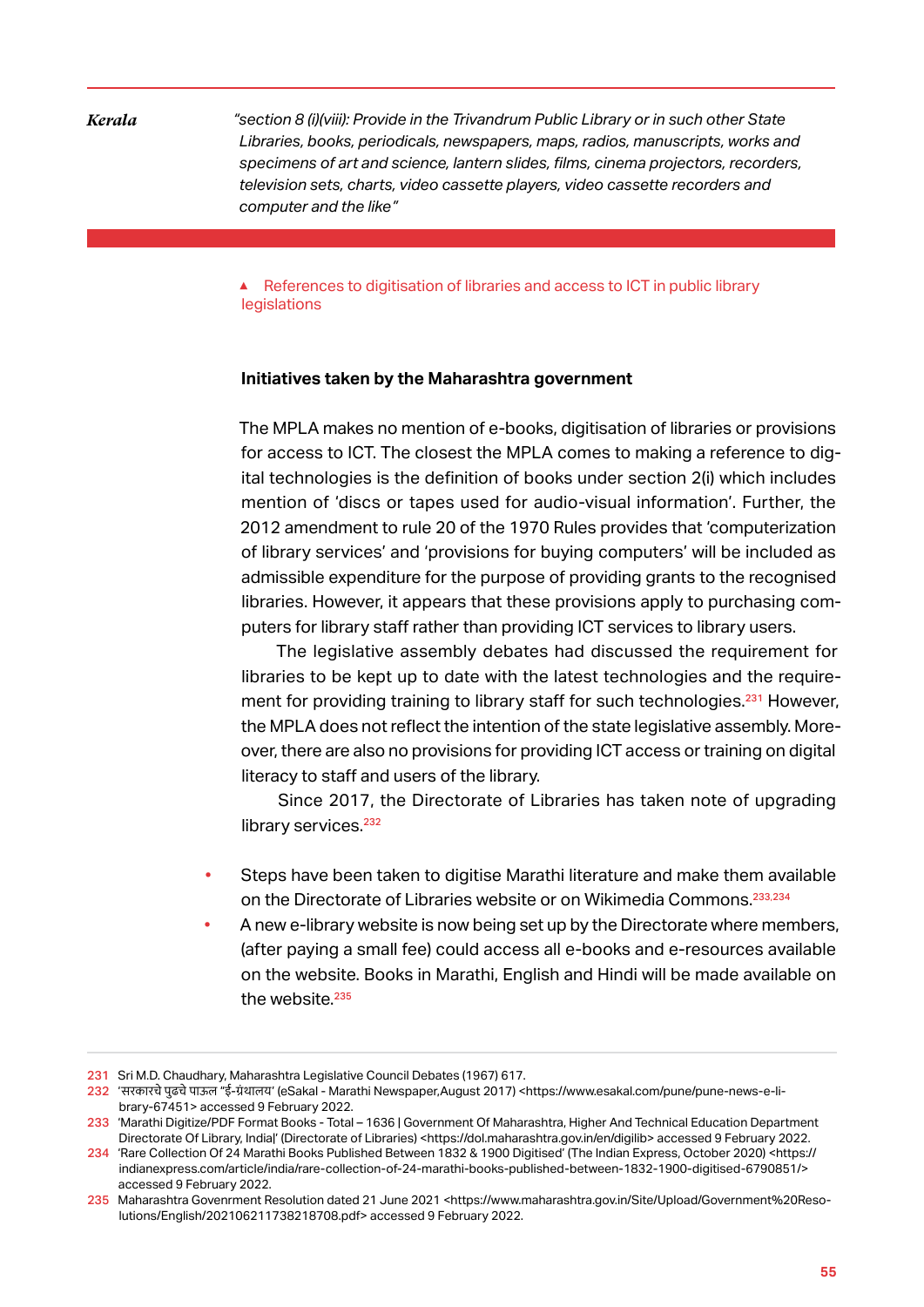- Apart from the initiatives mentioned above, the Directorate of Libraries plans to digitise all books and manuscripts which are over 100 years old and make them available on the new e-library website. This process has begun in the State Central Library.<sup>236,237</sup>
- Three ICT centres have been inaugurated in Jalna, Nanded and Andheri (Mumbai).

### **suggestions**

 $\blacksquare$  If Maharashtra were to focus on ensuring accessibility to digital information, large scale strategic planning will be required. First the following alterations may be made within the MPLA:

> (i)Definition of 'books' amended to include e-books and other digitised information.

(ii) Definition of 'library services' created to include providing digital literacy, access to computers and internet connectivity.

If digital initiatives, whether by providing access to ICT or providing digital content are initiated, they must be incorporated in tandem with the physical public libraries to ensure that the community development and social aspect of libraries is maintained.

<sup>236</sup> Karishma Hingorani, 'Over 1 Lakh Rare Books, 2,500 Manuscripts Set To Be Digitised' (The Hindu, March 2016) <https://www.thehindu.com/news/cities/mumbai/over-1-lakh-rare-books-2500-manuscripts-set-to-be-digitised/article7519164.ece> accessed 9 February 2022.

<sup>237</sup> Maharashtra Government Resolution dated 27 May 2021 <https://www.maharashtra.gov.in/Site/Upload/Government%20Resolutions/English/202105271459342608.pdf?> accessed 9 February 2022.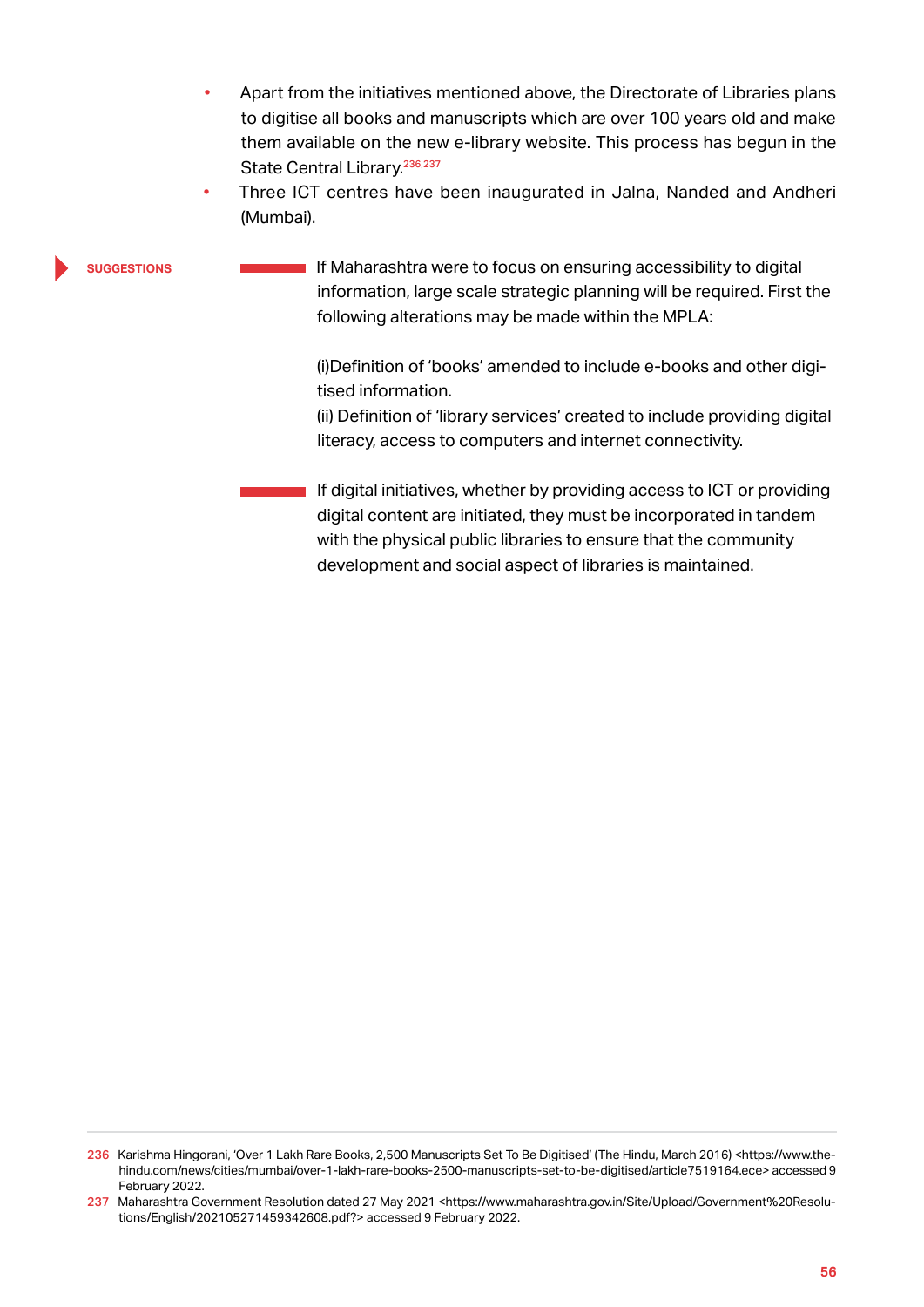# **Accessibility of Public Library Services to Persons With Disabilities**

X

Persons with disabilities ("**PwDs**") face significant barriers in accessing knowledge. Particularly, research has shown that people with disabilities find it difficult to seek and search information.<sup>238</sup> Public libraries have the unique role and responsibility of equalising access to information and resources to people who might not otherwise have access.<sup>239</sup> Therefore, ensuring accessibility to everyone in the community, and especially persons with disability, should be fundamental to the very concept of a public library.

For persons with disabilities, public libraries could ideally serve as a space to be part of their community. Public libraries should also provide opportunities for persons with disabilities to engage in community activities. Such engagements are crucial for PwDs to overcome the disability induced social isolation.<sup>240</sup>,<sup>241</sup> However, public libraries often fail to meet these accessibility needs, and therefore can be intimidating and uncomfortable spaces for them. There are many studies which highlight the barriers faced by persons with disabilities in accessing library resources in India.<sup>242</sup> In most instances, public libraries are unable to fulfil their obligations as set out under the Rights of Persons with Disabilities Act, 2016 ("PWD Act").<sup>243</sup>

# **Guidelines under the PWD Act**

The PWD Act is a landmark legislation enacted by the central government enshrining the rights of persons with disabilities. The PWD Act mandatorily requires the government to make all the public buildings and infrastructure accessible to PwDs.<sup>244</sup> Accordingly, the Rights of Persons with Disabilities Rules, 2017 ("**2017 Rules**") states that the accessibility standards for public buildings should adhere to the Harmonised Guidelines and Space Standards for Barrier Free Built Environment for Persons with Disabilities and Elderly Persons ("**Harmonised Guidelines**") issued by the Ministry of Urban Development.<sup>245</sup>

<sup>238</sup> Gerd Berget and Andrew MacFarlane, 'What is known about the impact of impairments on information seeking and searching?' (2020) 71(5) Journal of the Association for Information Science and Technology 596-611.

<sup>239</sup> Russell SE and Huang J, "Libraries' Role in Equalizing Access to Information" (Library Management, January 2009) <https://www. emerald.com/insight/content/doi/10.1108/01435120910927538/full/html> accessed February 09, 2022

<sup>240</sup> Joanne Kaeding, 'Opening Access To Public Libraries For Children With Special Needs & Their Families' (2015) <https://apo.org. au/sites/default/files/resource-files/2015-10/apo-nid60694.pdf> accessed 9 February 2022.

<sup>241</sup> Suresh Solanki and Shishir Mandaliya, 'Enhancing Library Resources Access for Different Abled Persons Through ICT' (2016) 6(1/2) International Journal of Information Science and Techniques 257.

<sup>242</sup> KP Singh and Easther Moirangthem, 'Are Indian Libraries VIP-Friendly? Information Use and Information Seeking Behaviour of Visually Impaired People in Delhi Libraries' (2010) 374 Library Philosophy and Practice 1-14.

<sup>243</sup> 'Case Registered Against Thiruvananthapuram Public Library For Not Making Building Disabled-Friendly' (The New Indian Express, December 2021) <https://www.newindianexpress.com/cities/thiruvananthapuram/2021/dec/08/case-registered-against-thiruvananthapuram-public-library-for-not-makingbuilding-disabled-friendly-2392917.html> accessed 9 February 2022.

<sup>244</sup> Rights of Persons With Disability Act, s 40 and s 45.

<sup>245</sup> Rights of Persons with Disability Rules 2017, rule 15.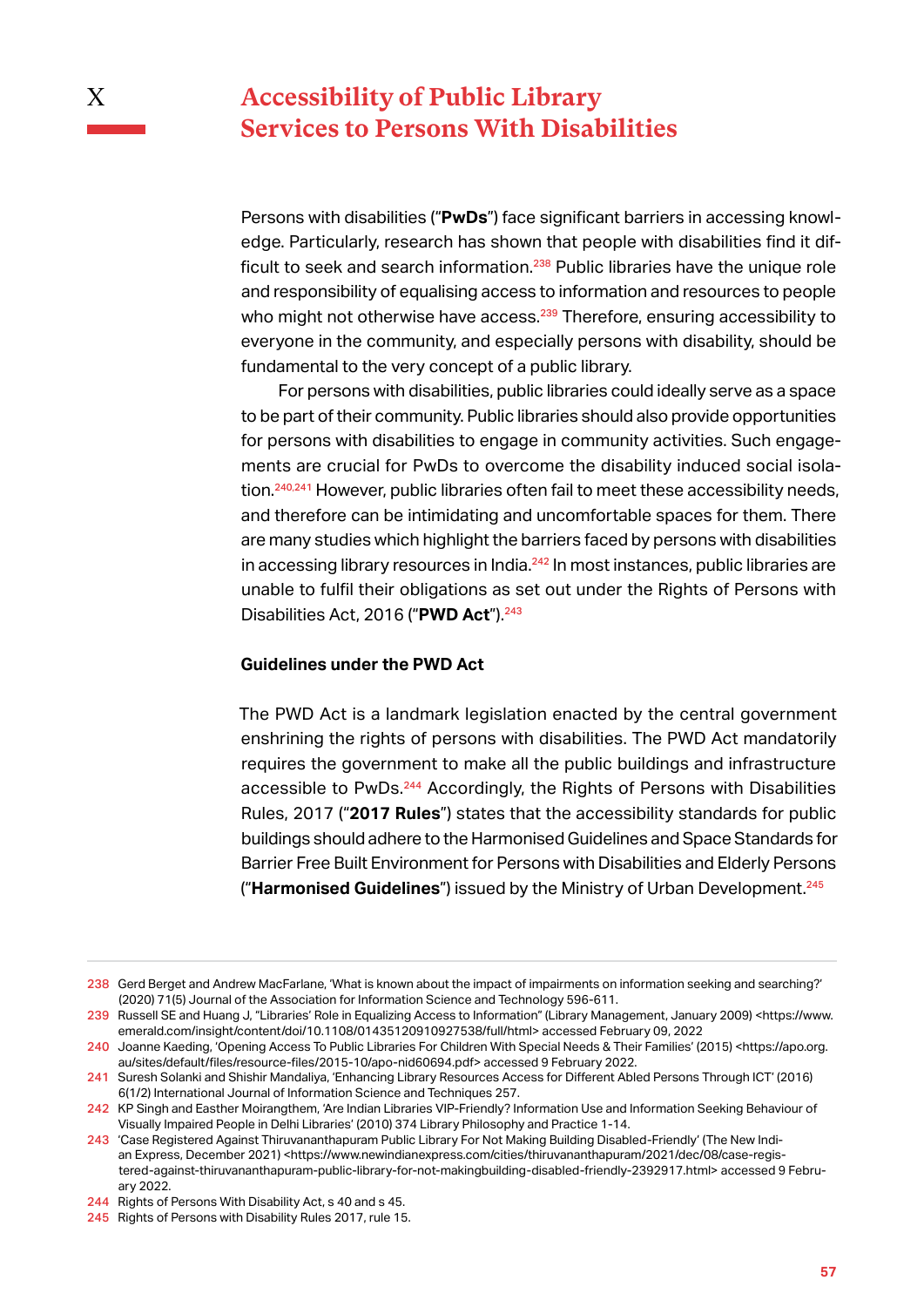The Harmonised Guidelines lay down standards with regard to the design, planning, and construction of accessible spaces and buildings to optimise independent access to PwDs.<sup>246</sup> With regards to libraries the Harmonised Guidelines provide the following three suggestions:

- 1. All open book stacks should be accessible
- 2. All library facilities and equipment should be accessible
- 3. A special room should be provided for people with hearing and vision impairment who need assistance while reading.<sup>247</sup>

A bare perusal of the above suggestions laid down in the Harmonised Guidelines shows that the central government has conceptualised access to public libraries for persons with disabilities in a generic sense. Particularly, the government has failed to lay down the specific ways and means by which public libraries could be made accessible to persons with disabilities not just physically, but also virtually, intellectually, sensorily, emotionally, and psychologically.<sup>248</sup> Therefore, even if the public libraries fail to design disabled friendly libraries, the law is not robust enough to hold them accountable.

Case study on accessibility: The Sweden Library Act, 2013

In 2013, Sweden enacted the Public Libraries Act ("**Swedish Act**") to establish a framework for regulating its public library system. The Swedish Act was enacted with an overarching aim of promoting the 'development of democratic society by contributing to the transfer of knowledge and the free formation of opinions.<sup>'249</sup> In pursuance of this aim, the Swedish Act considers universal access to knowledge and information as an essential precondition for the development of democratic society.<sup>250</sup> In this light, the Swedish Act has incorporated certain provisions to prioritise the needs of PwDs, particularly section 4 which states as follow:

'The libraries in the public library system shall devote particular attention to persons with disabilities, including by offering, based on the varying needs and prerequisites of such persons, literature and assistive technology so that they are able to gain access to information.<sup>'251</sup>

249 The Sweden Public Libraries Act 2014, s 2.

250 Promoting the development of democratic society: The Swedish library act according to the legislator (2015, Swedish Library Association) available at: <https://naple.eu/?mdocs-file=90> accessed 17 February 2022.

<sup>246</sup> Harmonised Guidelines and Space Standards for Barrier Free Built Environment for Persons with Disability and Elderly Persons, February (2016) <https://cpwd.gov.in/publication/harmonisedquidelinesdreleasedon23rdmarch2016.pdf> accessed 9 February 2022.

<sup>247</sup> ibid 16.

<sup>248</sup> Kaeding (n 240).

<sup>251</sup> The Sweden Public Libraries Act 2014, s 4.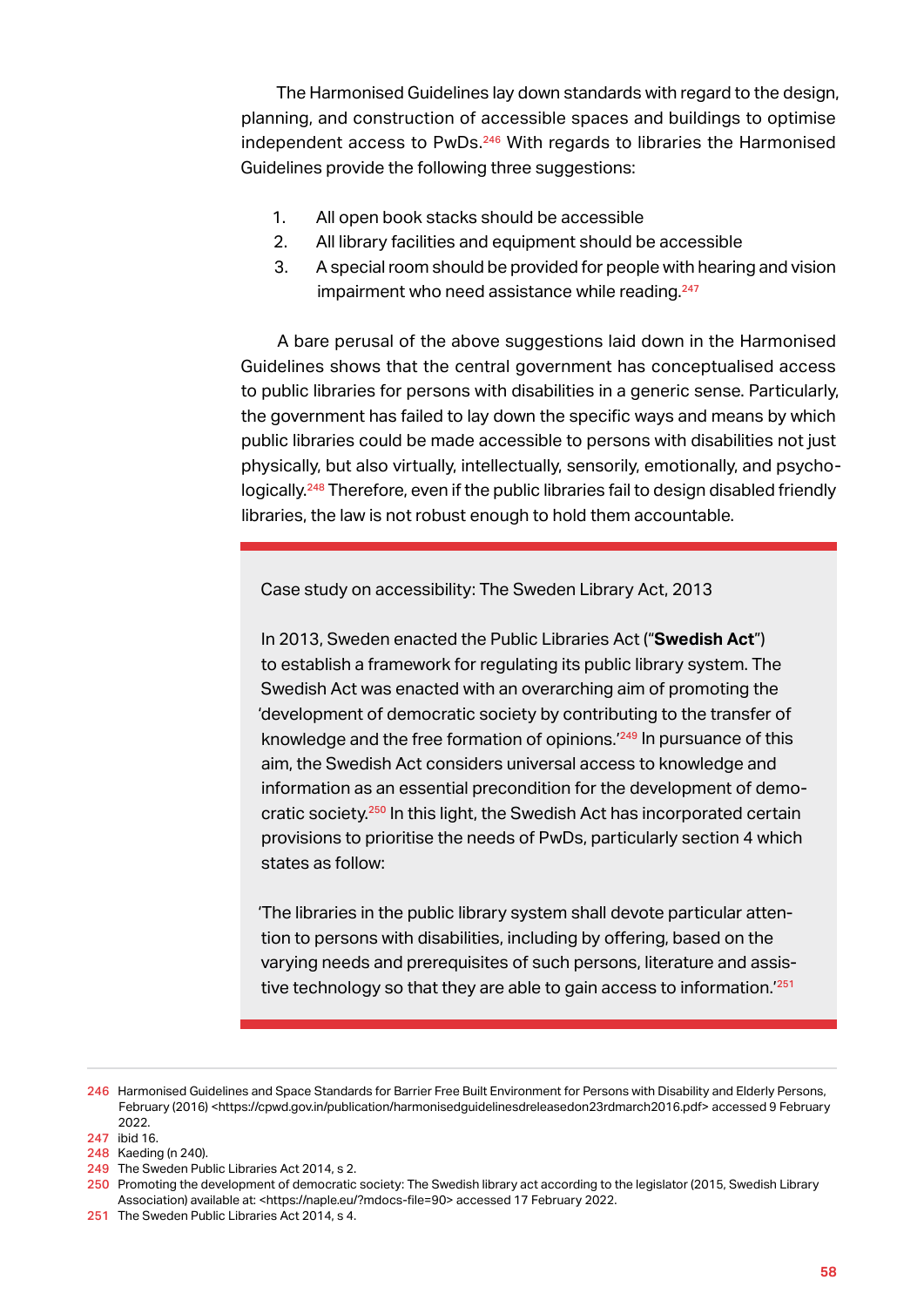## **Re-designing the Maharashtra Public Libraries Act, 1967**

As things currently stand, Maharashtra does not account for PwDs as one of the important stakeholders in the public library system in the state. This is largely evident in the MPLA as well as the 2017 Rules framed thereunder. In comparison, many other states like Goa have enacted public libraries legislation with a specified aim to promote and develop library services for the PwDs in the state. <sup>252</sup>

The MPLA and the 1970 Rules would need to be amended to make recognition of public libraries conditional upon the accessibility of their buildings, services, and materials. This would provide an added financial incentive to the libraries to make their infrastructure accessible to be eligible for various government grants. Public libraries already recognised under the MPLA should be assessed for existing levels of accessibility, and should be provided with a time-frame to meet the accessibility needs to keep their recognition valid. However, in their endeavour to become accessible, the public libraries across the state would require significant financial support from the government.

### **EXPALA EXPANDED EXPANDED EXPANDED** Expand the definition of 'books' under the MPLA to include documents in all accessible formats such as braille, large prints, audio recordings, and electronic formats. **suggestions**

Obligate the Directorate of Libraries under section 9 of the MPLA to ensure that all the public libraries in the state are planned and designed to become accessible.

Amend the MPLA and the 1970 Rules to make recognition of public libraries conditional upon the accessibility of their buildings, services, and materials. For this, additional funding should be provided to the libraries.

In addition to amending the MPLA, the government may consider the following:

#### **suggestions**

# Web accessibility and maintenance

In Maharashtra, the State Central Library as well as most district libraries maintain online websites providing information about the history of the library, book collection, photo and video gallery, as well as an online public access catalogue ("**OPAC**"). However, the websites are not accessible for PwDs as per the standards laid down by World Wide Web Consortium's ("**W3C**") Web Content Accessibility ("WCA") Guidelines.<sup>253</sup> Therefore, to make the website

<sup>252</sup> Goa Public Libraries Act 1993, s 3; Arunachal Pradesh Public Libraries Act 2009, s 3.

<sup>253</sup> W3C (WAI), 'WCAG 2 Overview' (Web Accessibility Initiative (WAI)) <https://www.w3.org/WAI/standards-guidelines/wcag/> accessed 9 February 2022.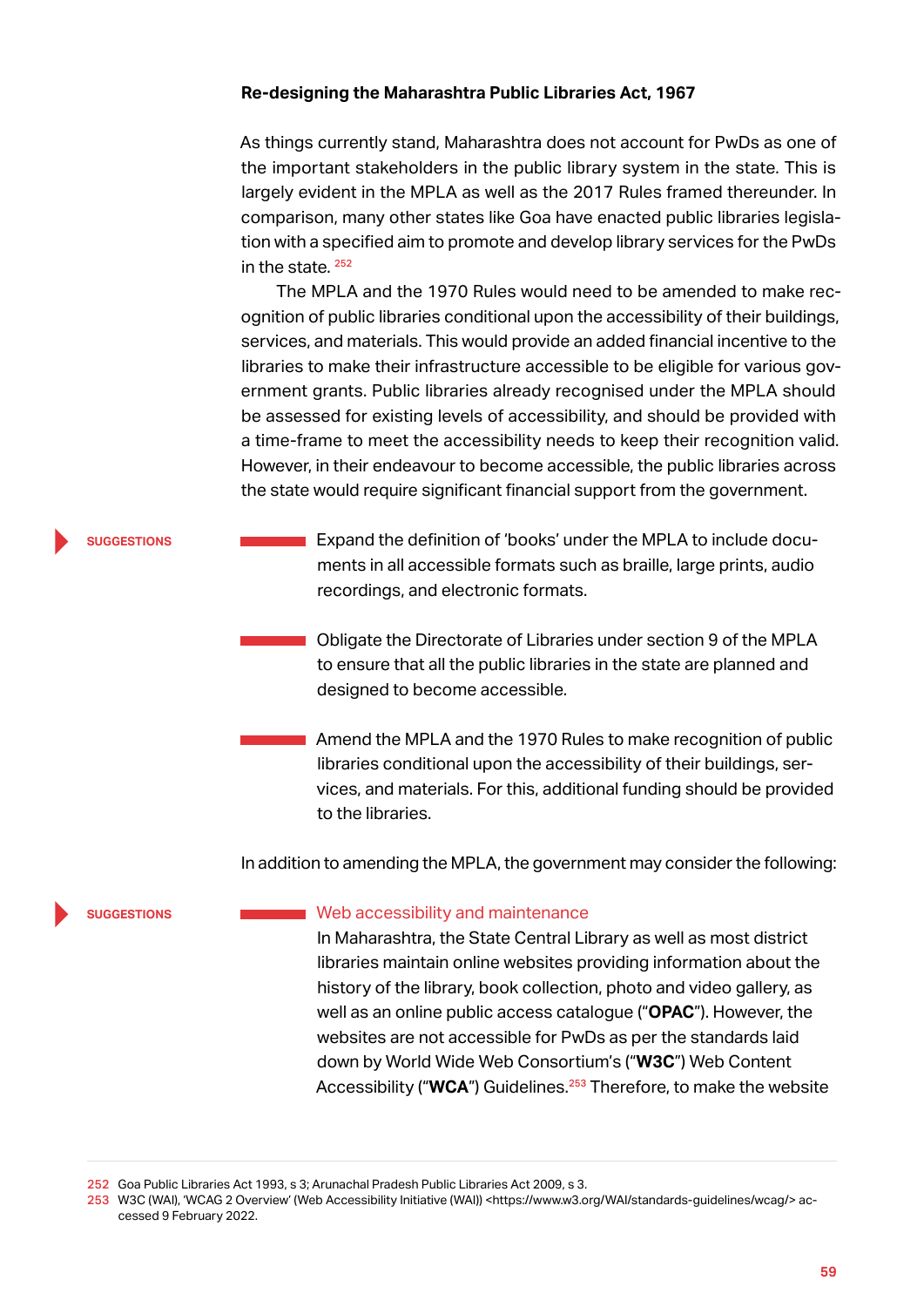accessible, the government of Maharashtra must ensure that all the state library and district library websites, including the OPAC databases, are in compliance with the WCA Guidelines.

## Staff awareness

Librarians and staff members in public libraries across Maharashtra must be given proper training to respectfully and appropriately interact with PwD users. In this regard, the government should prescribe a set of guidelines for librarians and staff members on properly interacting with PwDs and sensitise them about the accessibility needs of the PwDs. Understanding of the PWD Act as well as the basic characteristics of the disabilities will help the library staff respond appropriately to the needs of the PwD users. Hiring persons with disabilities as well as providing scholarships to PwDs to pursue degrees in library science will ensure inclusivity within library staff as well.

# Physical environment of the library

The physical environment, that is the infrastructure and furniture, in the public libraries must be designed and developed considering the accessibility needs of the PwDs. This includes improvements such as ramps for wheelchairs both for entering and within the library, non-slip surfaces, adequate lighting, indicative braille signages, adjustable desks and chairs, among others. The IFLA has already laid down detailed guidelines aimed at making public libraries accessible to PwDs.<sup>254</sup> It is suggested that the Maharashtra government should also issue similar binding guidelines on accessibility to all the public libraries in the state.

# Library offerings and services

In light of the PWD Act, it is incumbent upon the public libraries to put considerable effort into development of a technological learning environment for PwD users and patrons. Information and communication technology has transformed the nature of library services across the globe. However, it has been observed that the PwDs are at a severe disadvantage in terms of accessing these technologies at public libraries.<sup>255</sup>

Public libraries should make provision of assistive technologies such as electronic text and image magnifiers, screen readers, personal reading machines, closed-circuit television enhancers, assistive listening systems, and braille translation softwares. These

<sup>254</sup> Birgitta Irval and Gyda Skat Nielsen, 'Access To Libraries For Persons With Disabilities - CHECKLIS' (International Federation of Library Associations and Institutions) <https://archive.ifla.org/VII/s9/nd1/iflapr-89e.pdf> accessed 9 February 2022. 255 V O Ekwelem, 'Library services to the disabled students in the digital era: Challenges for outcome assessment' (2013) 970 Library Philosophy and Practice 4.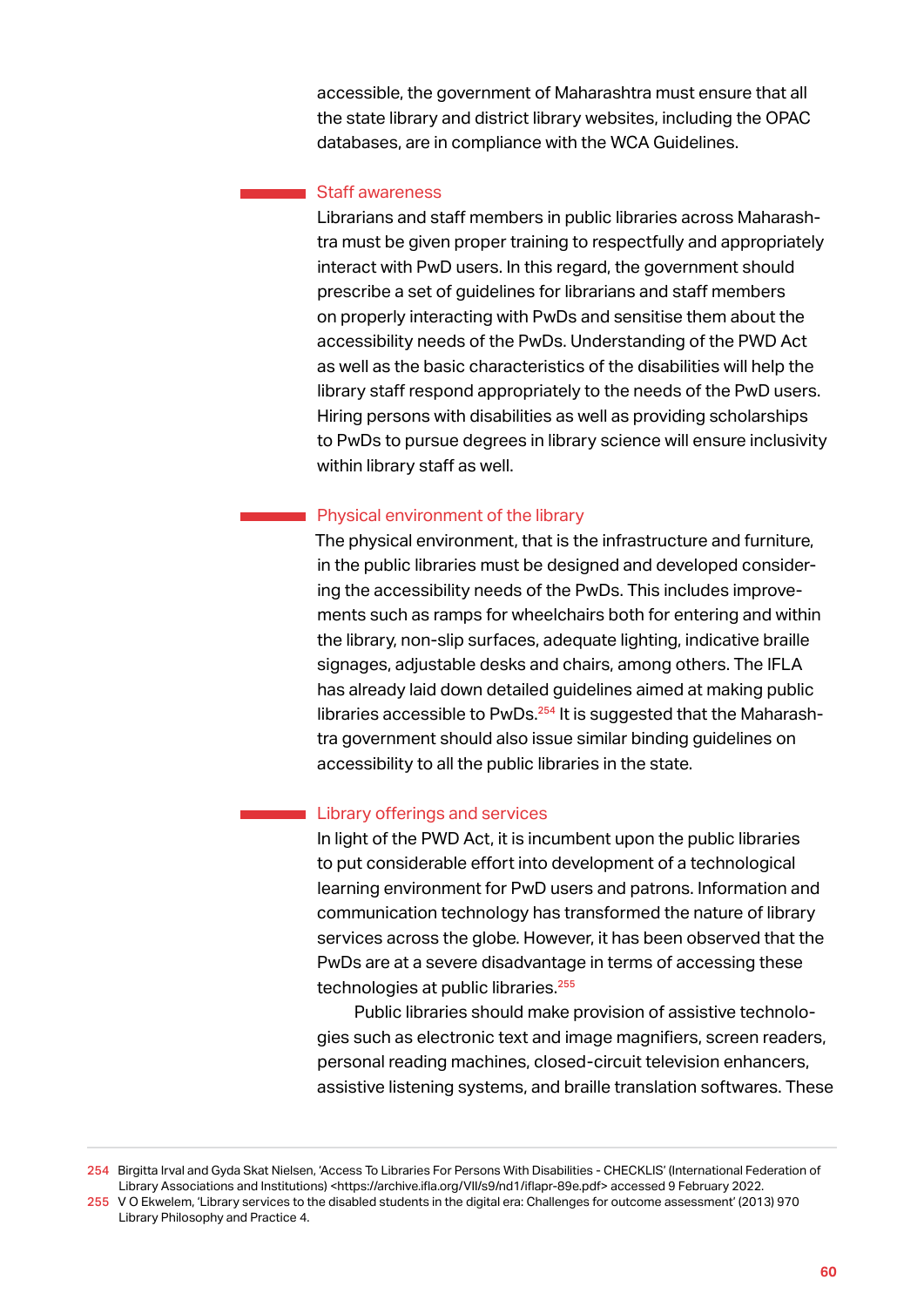assistive technologies should be in addition to other basic assistive technologies, viz. large print books, audio books, audio newspapers, audio magazines, braille books, descriptive DVDs, and similar assistive tools.

# **Marketing materials**

Marketing of the library services, especially the accessible services, is necessary if public libraries want to expand their services to PwDs. Most PwDs in India are unaware about the assistive technologies adopted by public libraries, and therefore, do not visit the local public libraries. Public libraries should make utmost efforts to inform the general public as well the PwDs through marketing campaigns about accessible services offered by them. Further, such information should also be prominently displayed on library websites and through newspaper advertisements and brochures.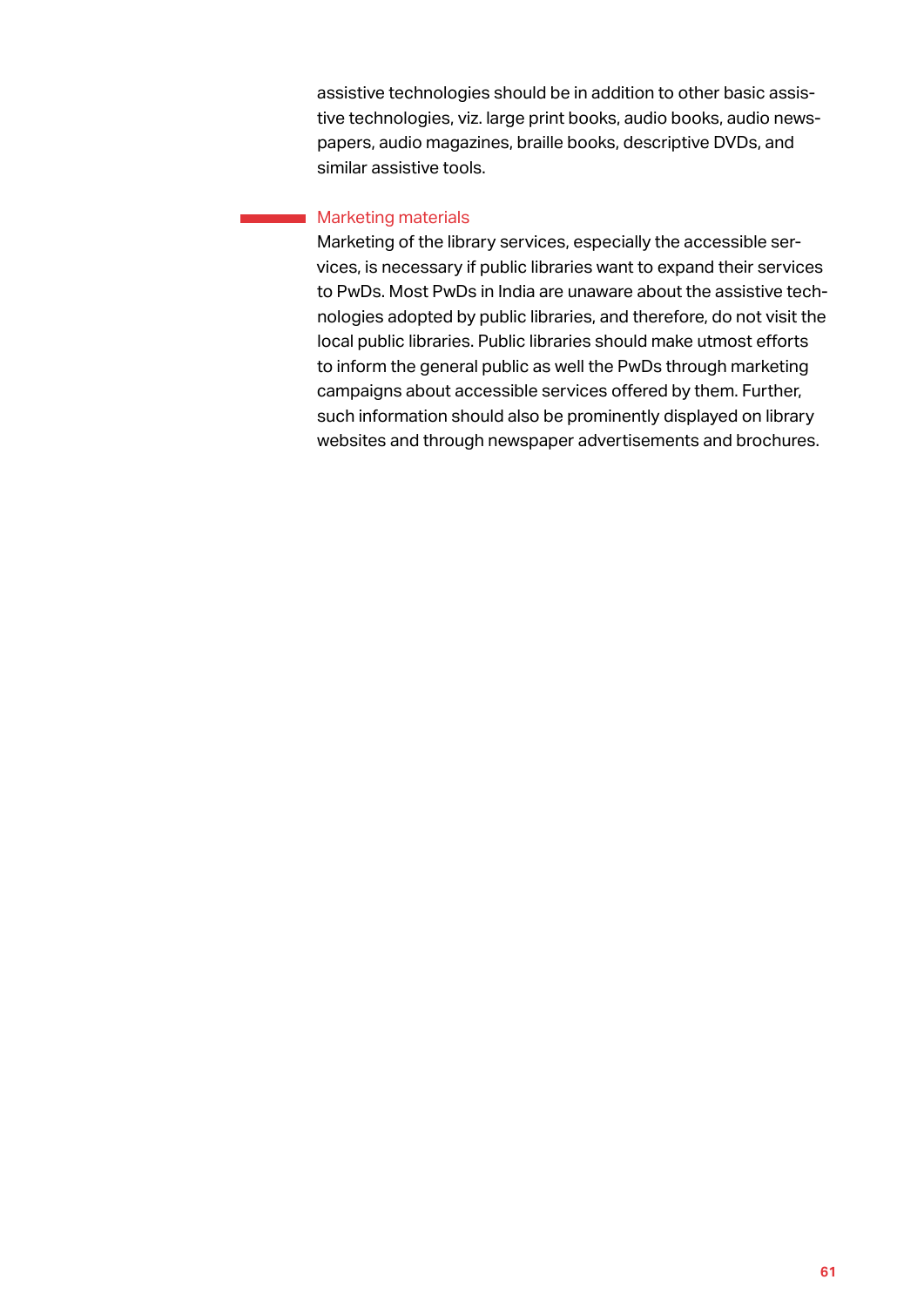The MPLA provides the structure for the governance of public libraries in Maharashtra but does not envision the transformative role that public libraries can play as community spaces providing educational, literary, cultural and overall societal development.

Many states, such as Tamil Nadu and Punjab have constituted public library committees to suggest amendments or create modeern public library legislations.<sup>256</sup>,<sup>257</sup> The Maharashtra government also constituted the Rathod Committee in 2019 which provided a report to the government (not available publicly) but no amendments suggested by the Rathod Committee were introduced in the MPLA. It is evident from news reports and our reading of the Act and its rules that there are still considerable changes required to be introduced in the MPLA.

To summarise, our main suggestions are as follows:

- **As a priority, the creation of a baseline of public library service** standards for existing libraries under the MPLA.
	- Library services created should include web-based and physical accessibility provisions for disabled people, the promotion of reading habits, literature production, and provisions of books for all ages. Furthermore, considering the present digital age, libraries should also offer programs on basic digital literacy and access to ICT services (computers and internet connection).
	- Libraries should not just be considered storehouses of books but also act as a community space for attending plays, meetings, and cultural celebrations.
- Libraries can conduct surveys of their members or engage with projects within their community to better understand the expectations that the community has from libraries in the present day.
	- Public libraries can also play an important rule during this (or any future) pandemic. Traditional libraries can provide their books to mobile libraries to be distributed across the community. Additionally, to those who cannot directly access resources, libraries

<sup>256</sup> T. Ramakrishnan, 'Public Libraries Act, Rules to be revisited' (The Hindu, January 2022) <https://www.thehindu.com/news/national/tamil-nadu/public-libraries-act-rules-to-be-revisited/article38326409.ece> accessed 9 February 2022. 257 Navrajdeep Singh (n 173).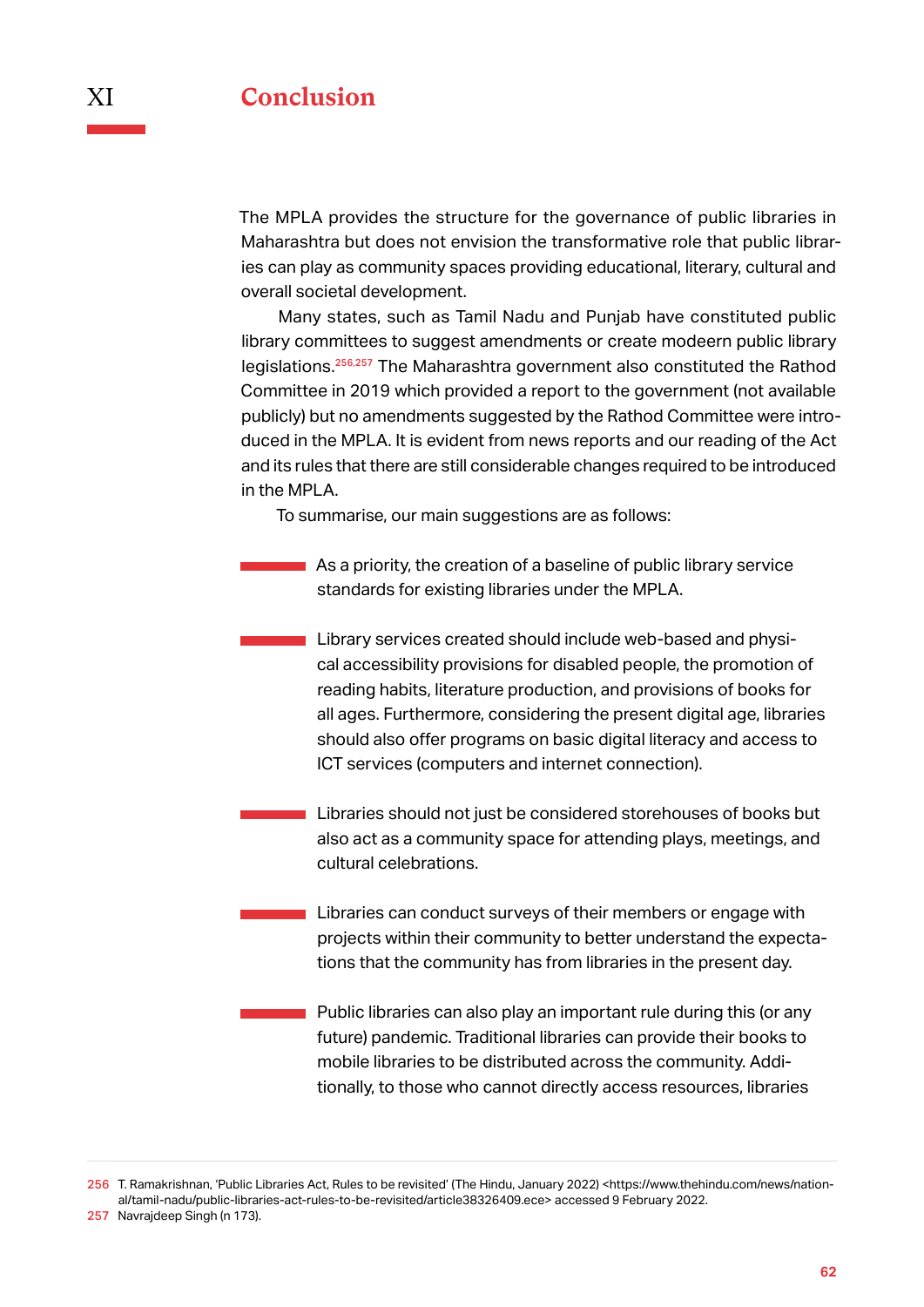can double as information resource centres that impart important information on government initiatives and also provide assistance to connect to any resources, if required.

Achieving this goal would require addressing the shortage of qualified staff and lack of adequate funding. This can be addressed through:

- Creating rules under the MPLA that detail the qualifications of all staff, service requirements and remuneration offered to them.
- Incentivising library professionals to become part of the public library system in the state by increasing salaries and regularising staff such that they are government employees as per the 'Maharashtra State Library Service'.
- Increasing funds for public libraries in Maharashtra in a two-fold manner, first, by allocating a percentage of the Higher and Technical Education Department's Budget for public libraries and second, allocating a percentage of a pre-existing tax such as revenue or property tax for library development. Additionally, cess as a surcharge can also be imposed on revenue or property tax.
- Ensuring that additional sources of revenue, such as sending proposals to RRRLF for the establishment of children, citizens and senior citizen corners are tapped into for improving public library services. The Directorate should also encourage donations to the Library Fund.

Functioning of the public library authorities in the state also require amendments:

- Reducing the number of members who are part of the SLC to improve its functioning and efficiency.
- **Empowering DLCs to ensure the establishment of libraries in the** state.
	- Providing the Directorate and the district libraries with clear provisions to conduct regular inspections, surveys and audits of public libraries in the state.

**Ensuring interaction between Panchayat members and public** library authorities by including them as members of the DLCs in their district.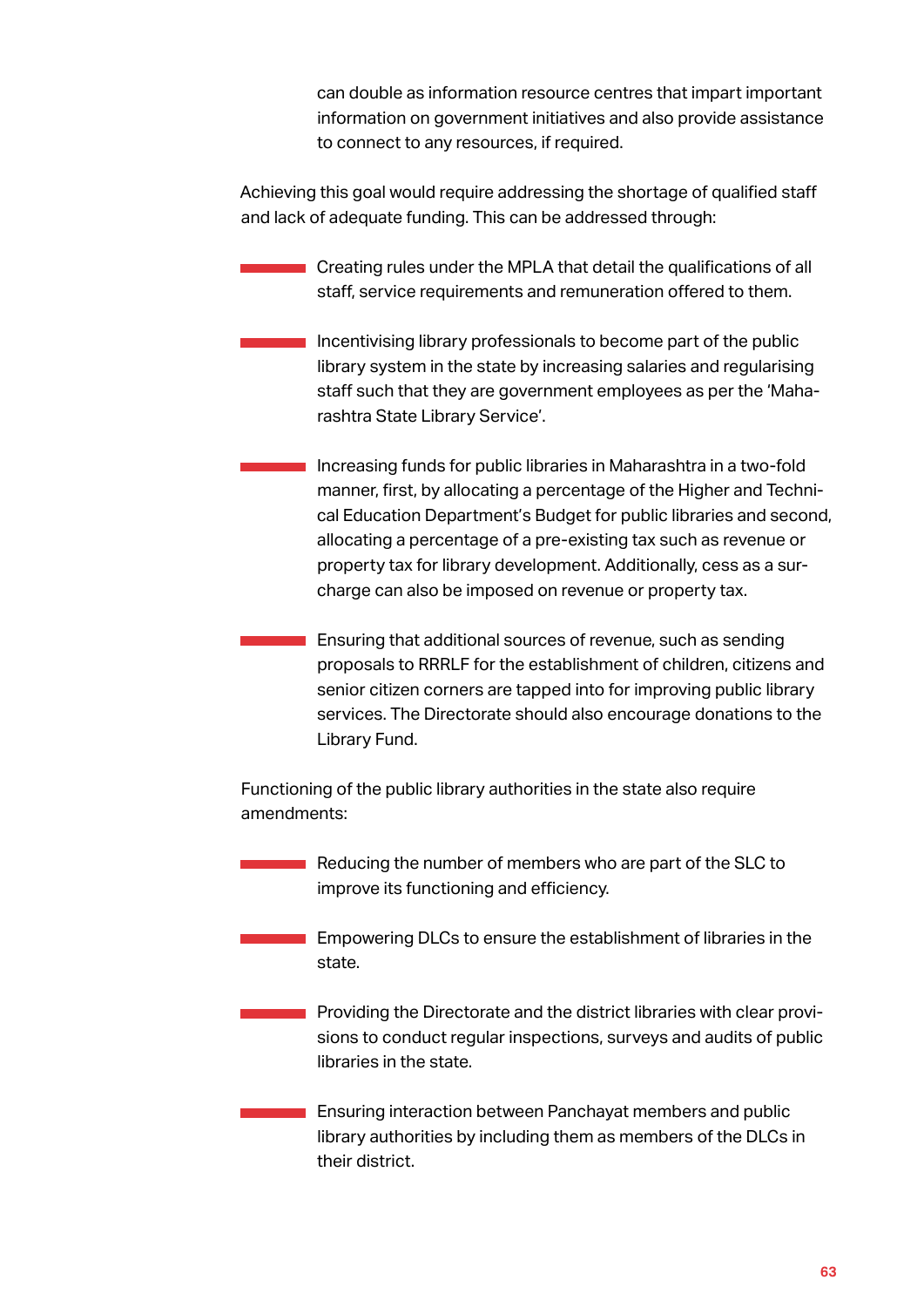Therefore, substantial changes will be required under the MPLA to recreate a community service or space of relevance for the public today.

*Way Forward* A survey and audit of all libraries, including a survey of the employees and users of public libraries in Maharashtra can be conducted on the basis of the recommendations laid down in this report. A subsequent detailed policy document can be created based on the findings of these surveys.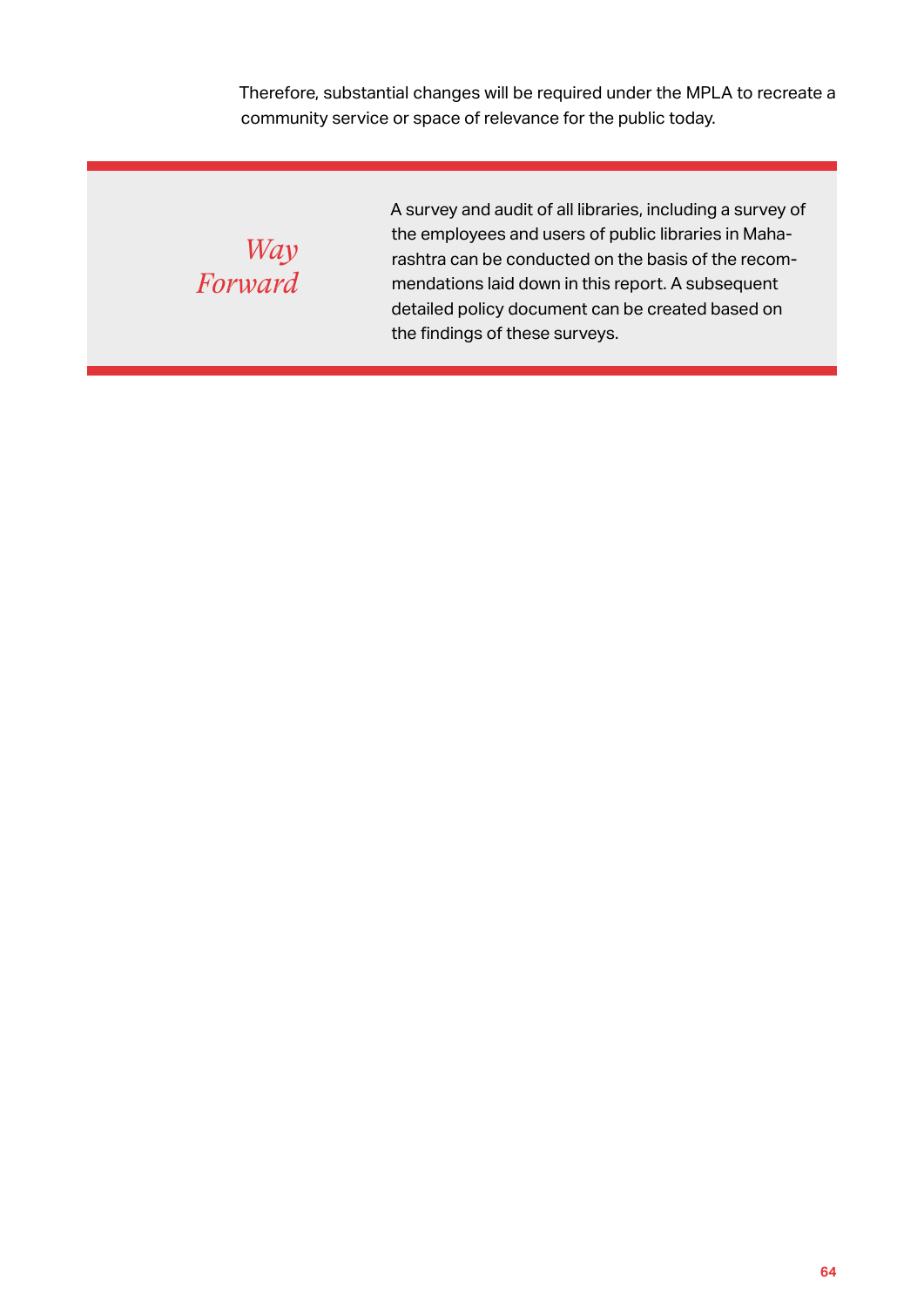*Annexe of the Maharashtra Public Libraries Act, 1967*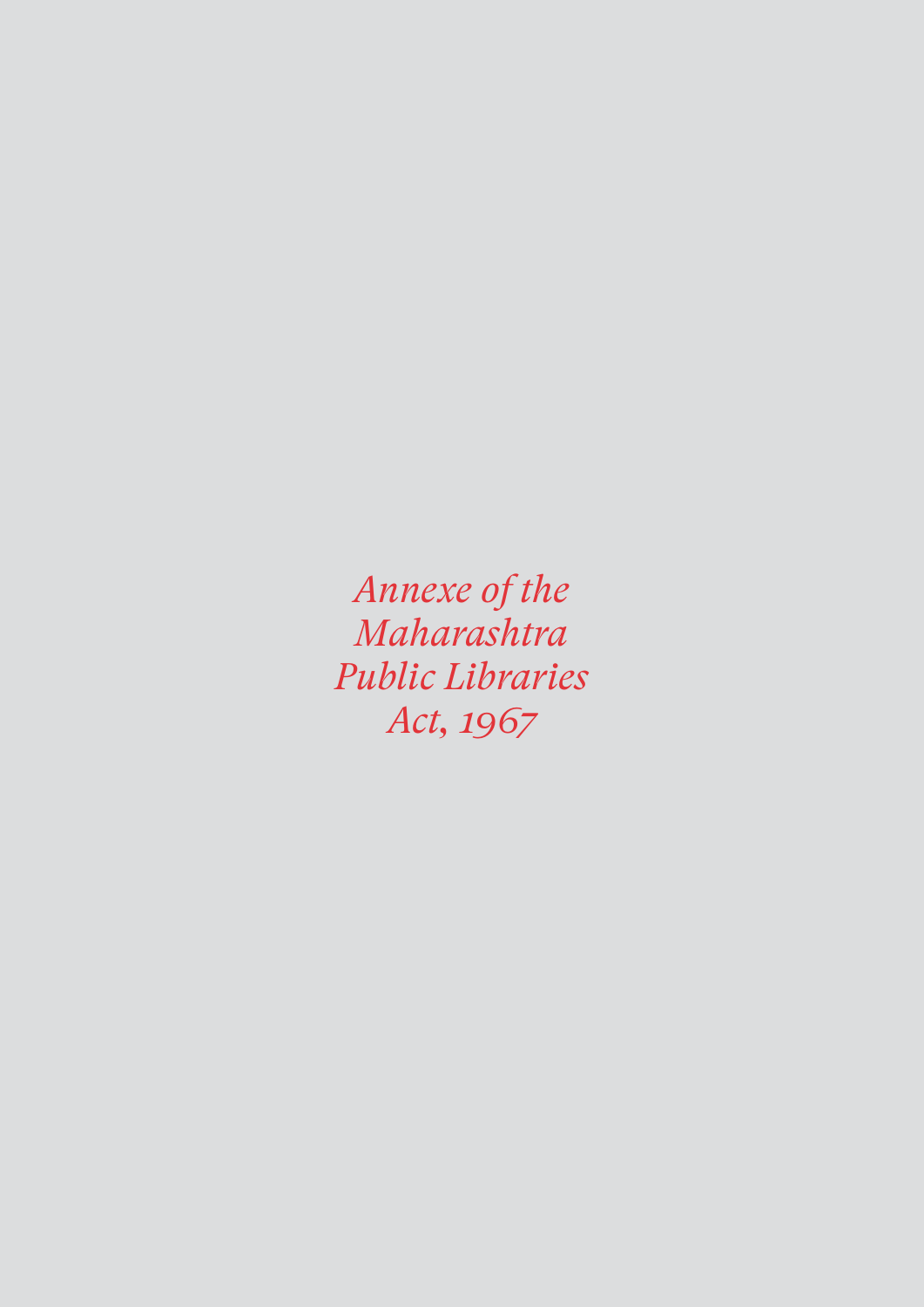## **MAHARASHTRA ACT No. XXXIV OF 1967<sup>1</sup> 1**

[THE MAHARASHTRA PUBLIC LIBRARIES ACT, 1967]

[*20th December 1967*]

Amended by Mah. 11 of 1998.

Mah. 27 of 2005.

#### **AnAct to provide for the establishment, maintenance, organisation and development of public libraries in the State of Maharashtra.**

WHEREAS, it is expedient to provide for the establishment, maintenance, organisation and development of public libraries, in the State of Maharashtra and for purposes connected with the matters aforesaid; It is hereby enacted in the Eighteenth Year of the Republic of India as follows : -

### CHAPTER I

#### **PRELIMINARY**

**1.** *(1)* This Act may be called the Maharashtra Public Libraries Act, 1967.

*(2)* It extends to the whole of the State of Maharashtra.

 $(3)$  It shall come into force on such date<sup>2</sup> as the State Government may, by notification in the *Official Gazette*, appoint in that behalf; and different dates may be appointed for bringing this Act into force in different areas of this State.

**2.** In this Act, unless the context otherwise requires,—

*(i)* "book" includes every volume, part or division of a volume and pamphlet in any language, and every sheet of music, map, chart or plan separately printed or lithographed, newspapers, periodicals, paintings, films, slides, discs or tapes used for audio-visual information and such other materials ;

*(ii)* "Committee" means a Library Committee appointed under section 13;

*(iii)* "compensatory allowance" means the travelling allowance, the daily allowance or such other allowance which is paid to the members of the Council or Committee for the purpose of meeting the personal expenditure incurred by them in attending the meetings of such Council or Committee or in performing any other functions as such members for the purposes of this Act ;

*(iv)* "Council" means the State Library Council constituted under section 3 ;

*(v)* "Director" means the Director of Libraries appointed under section 8 ;

*(vi)* "district" means a revenue district ;

3 [*(vii)* "Division" means a revenue division specified under clause *(i)* of sub-section *(1)* of section 4 of the Maharashtra Land Revenue Code, 1966 ;]

*(viii)* "municipal corporation" means a municipal corporation constituted under the <sup>4</sup> [Mumbai] Municipal Corporation Act or the \*Bombay Provincial Municipal Corporations Act, 1949 or the  $\dot{\tau}$  City of Nagpur Corporation Act, 1948 ;

Mah. XLI of 1966. Bom. III of 1888. Bom. LIX of 1949. C. P. & Berar

II of 1950.

Short title, extent and commencement.

Definitions.

For Statement of Objects and Reasons, see Maharashtra Government Gazette, 1967, Part V, Extra, Page 144. I<sup>st</sup> day of May 1968 (in the whole State)-(*vide* G. N., E. & S. W. D., No. LIB-2567-A, dated 27<sup>th</sup> April 1968). C

of 2012, s. 4.

<sup>†</sup> This Act was repealed, *ibid*, s. 7.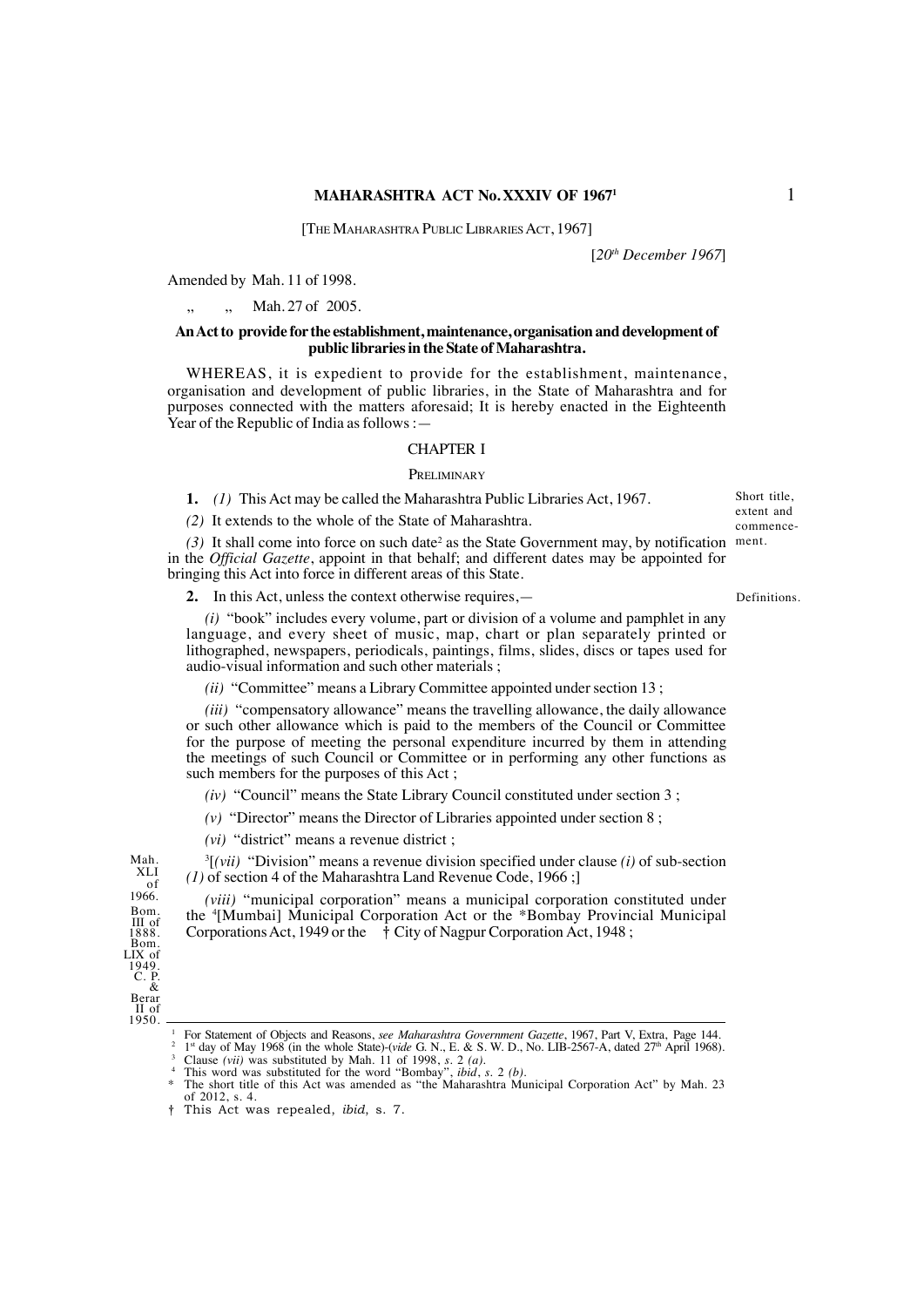$^{2}$ [ $(ix)$  "Municipal Council" means a Municipal Council constituted or deemed to be Mah. constituted under the Maharashtra Municipal Councils, *Nagar Punchayats* and <sup>XL</sup> of 1965. Industrial Townships Act, 1965 ;]

*(x)* "prescribed" means prescribed by rules made under this Act ;

*(xi)* "public library" means,—

*(a)* a library established and maintained by the State Government for the use of the public ;

*(b)* a library recognised by the Director for the purposes of grant-in-aid from the Library Fund; and

*(c)* any other library which the State Government by notification in the *Official Gazette* declares to be a public library for the purposes of this Act;

*(xii)* "year " means the financial year.

### CHAPTER II

#### STATE LIBRARY COUNCIL

Constitution of State shall, by notification in the *Official Gazette*, constitute for the purposes of this Act a Council Library to be called the State Library Council. Council. **3.** *(1)* As soon as may be, after the commencement of this Act, the State Government

*(2)* The Council shall consist of the following members, that is to say,–

*(i)* the Minister for <sup>2</sup> [Higher and Technical Education,] who shall be *ex-officio* President of the Council;

 $(iii)$  the <sup>3</sup>[Minister of State for Higher and Technical Education,] who shall be *ex-officio* Vice-President of the Council;

<sup>4</sup> [*(iii)* the Principal Secretary or Secretary to the Government of Maharashtra, Higher and Technical Education Department ;]

*(iv)* the Charity Commissioner or his nominee not below the rank of Assistant Charity Commissioner;

*(v)* <sup>5</sup> [ the Director of Higher Education,] Maharashtra State for the time being in office;

 $<sup>6</sup>$  [(vi) two members of the Maharashtra Legislative Assembly nominated by the</sup> Speaker of the Maharashtra Legislative Assembly;

*(vii)* one member of the Maharashtra Legislative Council nominated by the Chairman of the Maharashtra Legislative Council;]

*(viii)* one person nominated by the State Government to represent Municipal Corporations functioning in the State of Maharashtra;

 $(ix)$  one person nominated by the State Government to represent <sup>7</sup>[Municipal Councils] functioning in each of the Divisions;

This clause was substituted by Mah. 11 of 1998, s. 2  $(c)$ .

<sup>2.</sup> These words were substituted for the words "the Minister for Education of the State,'' *ibid*., s. 3(*a*).

<sup>3.</sup> These words were substituted for the words "the Deputy Minister for Education of the State,''*ibid*., s. 3(*b*).

<sup>4.</sup> This clause was substituted, *ibid*., s. 3(*c*).

<sup>5.</sup> These words were substituted for the words "the Director of Education,'' *ibid*., s. 3 (*d*).

These clauses were substituted by Mah. 27 of 2005.

<sup>7.</sup> These words were substituted for the word " Municipalities'' by Mah.11 of 1998, s.3 (*e*).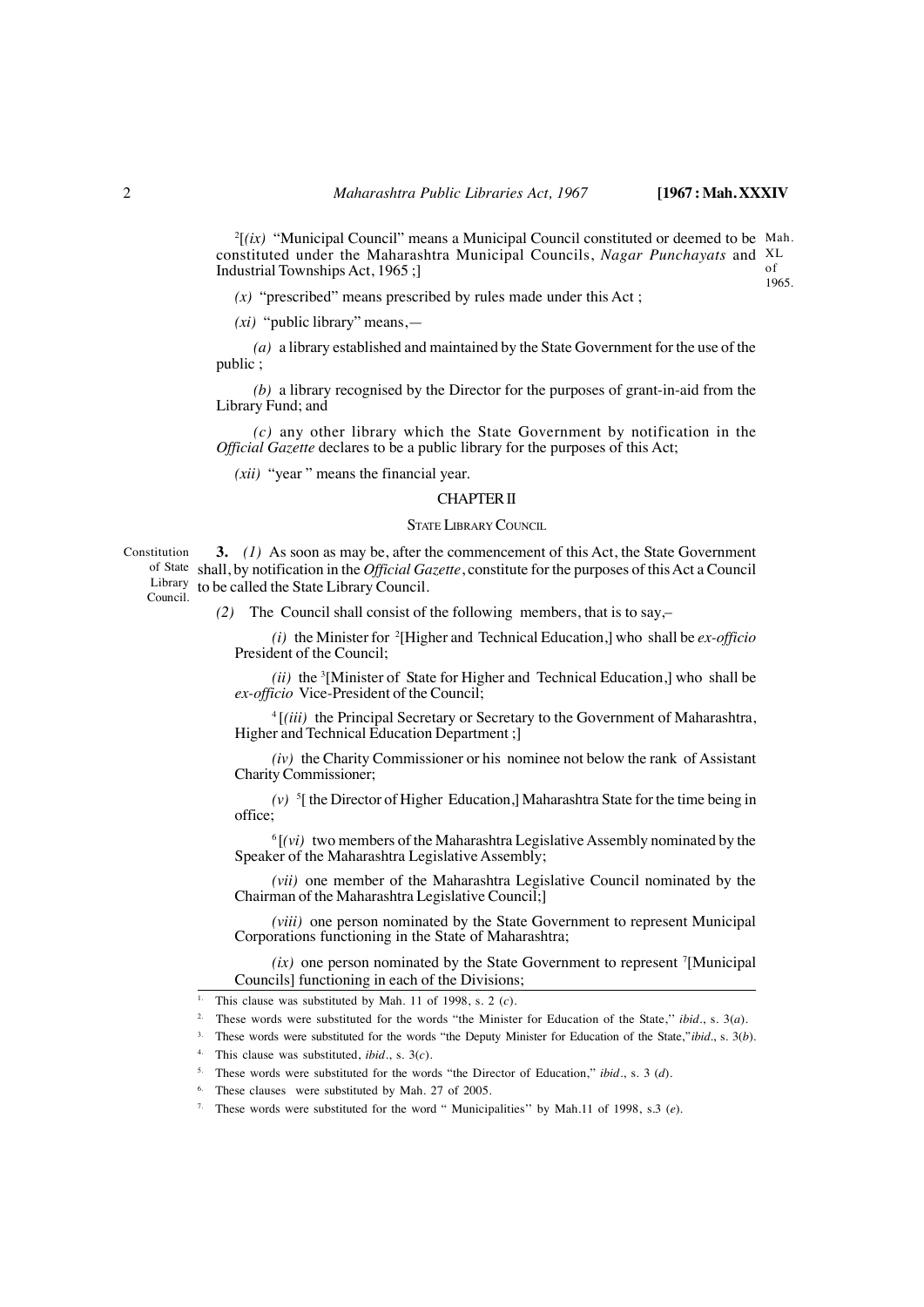*(x)* one member from each Division nominated by the State Government to represent the *Zilla Parishads* functioning in that Division;

*(xi)* the President of the body known as the *Maharashtra Rajya Granthalaya Sangha;*

*(xii)* one member nominated by the said *Maharashtra Rajya Granthalaya Sangha* from each Division to represent that Division;

*(xiii)* the Chairman of the body known as the *Sahitya Mahamandal,* a Society registered under the \*Bombay Public Trusts Act, 1950;

XXIX of 1950.

Bom.

*(xiv)* four members nominated by the State Government from amongst persons who, in its opinion, have special knowledge or interest or practical experience in matters connected with library service;

*(xv)* the Director of Libraries who shall also be the Secretary of the Council.

*(3)* A person so elected under paragraphs *(vi*) and *(vii)* of sub-section *(2)* shall cease to be a member of the Council if he cease to be a member of the Maharashtra Legislative Assembly or the Maharshtra Legislative Council.

**4.** It shall be the function of the Council to advise the State Government on all matters Function of connected with the administration of this Act. Council.

**5.** (1) Save as otherwise provided in this Act, at the members of the Council, not being Term of members ex-officio, shall hold office for a term of three years commencing on the date office of on which the first meeting of the Council is held after the nomination of the members under and sub-section *(2)* of section 3.

allowances to members

 $(2)$  The members of the Council shall be entitled to such compensatory allowances and  $\sigma$  Council. at such rates as may be prescribed.

**6.** A vacancy in the office of a nominated or elected member of the Council occurring Casual otherwise than by efflux of time shall be filled by nomination or election, as the case may be, vacancies and the person nominated or elected to fill the vacancy shall hold office only for the remain-in Council. der of the term for which the member whose place he takes was nominated or elected.

**7.** (1) The Council shall meet not less than twice in every year, on such dates and at Meetings of such hours as may be fixed by the President; and six months shall not intervene between two Council. successive meetings.

*(2)* The President of the Council may, whenever he thinks fit, and shall, upon the written request of not less than one-third of the total number of members of the Council, and on a date not later than thirty days after the receipt of such request, call a special meeting of the Council.

*(3)* One-third of the total number of members of the Council shall form the quorum.

*(4)* The Council shall transact business in such manner and in accordance with such procedure as may be prescribed.

# CHAPTER III.

## DEPARTMENT OF LIBRARIES.

**8.** *(1)* For the purposes of this Act, a Department of Libraries shall be constituted by Departthe State Government with a Director of Libraries as its head and with such other officers and ment of servants as the State Government may think fit. Libraries.

*(2)* The State Government shall appoint a whole-time officer having the prescribed qualifications to be the Director of Libraries.

The short title of the Act was amended as "the Maharashtra Public Trust Act" by Mah. 24 of 2012 entry 43, w.e.f. 1-5-1960.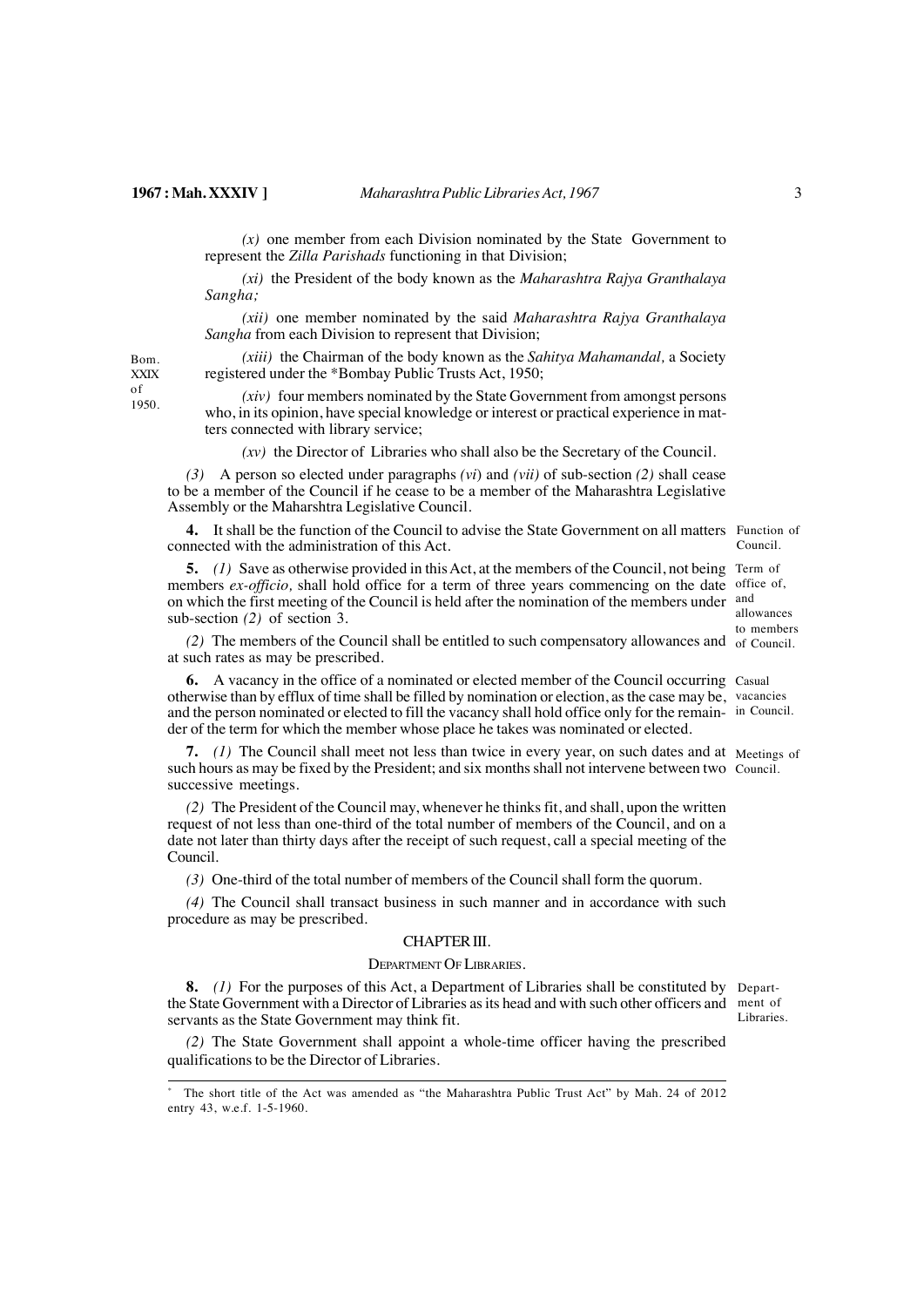Functions of Director. **9.** *(1)* Subject to the superintendence, direction and control of the State Government, the Director shall be responsible for the administration of this Act.

> *(2)* In particular, and without prejudice to the generality of the foregoing provision, the Director shall—

*(a)* be responsible for the planning, maintenance, organisation and development of public libraries and public library system;

*(b)* superintend and direct all matters relating to public libraries;

*(c)* promote the establishment of public libraries to achieve the purposes of this Act;

*(d)* recognise, in accordance with the rules made under this Act, public libraries and State, Divisional and other public library associations for the purposes of grant-in-aid from the Library Fund and sanction and disburse grants to them ;

*(e)* maintain accounts of the Library Fund and ensure its proper utilisation;

*(f)* publish annually a bibliography of all the books published in the State;

*(g)* submit to the State Government every year, a report on the working of public libraries under this Act;

*(h)* collect and preserve old and rare books, periodicals, manuscripts and other documents of educative value in public libraries;

*(i)* organise programme for training candidates in library science and conduct examinations for the candidates of recognised library training courses; and

*(j)* exercise such other powers and perform such other duties as may be conferred or imposed on him by rules made under this Act.

State Library Service. appoint persons thereto. **10.** *(1)* The State Government shall establish a Maharashtra State Library Service, and

> *(2)* The Maharashtra State Library Service shall consist of such classes and categories of posts as the State Government may from time to time determine. All members of the said service shall be Government servants and their recruitment and conditions of service shall be regulated by such rules as may be made by the State Government from time to time.

> *(3)* The salaries, allowances, gratuity, pension and other emoluments of the members of the Maharashtra State Library Service, shall be paid from the Consolidated Fund of the State.

## CHAPTER IV.

# PUBLIC LIBRARIES.

Establishmaintenance of public

libraries.

**11.** *(1)* The State Government may establish a State Central Library for the whole of ment and the State, and a Divisional Library for every Division.

*(2)* Where in any local area, provision for library service to the public is not made to the satisfaction of the Director by any local authority, or any society registered under the Societies Registration Act, 1860 or any trust registered under the \* Bombay Public Trusts XXI Act, 1950 or where the State Government is of the opinion that any such local authority, society or trust is not willing or is incompetent to provide library service to the public to the Rom satisfaction of the Director in any local area, the State Government may establish a library for the use of the public in that area:

 $\frac{\text{of}}{\text{1860}}$ Bom. XXIX of 1950.

Provided that, no such library shall be established without giving an opportunity to the local authority, society or, as the case may be, the trust to show cause why the State Government should not establish a library in the said local area.

The short title of the Act was amended as "the Maharashtra Public Trust Act" by Mah. 24 of 2012, Sch., entry 43, *w.e.f.* 1-5-1960.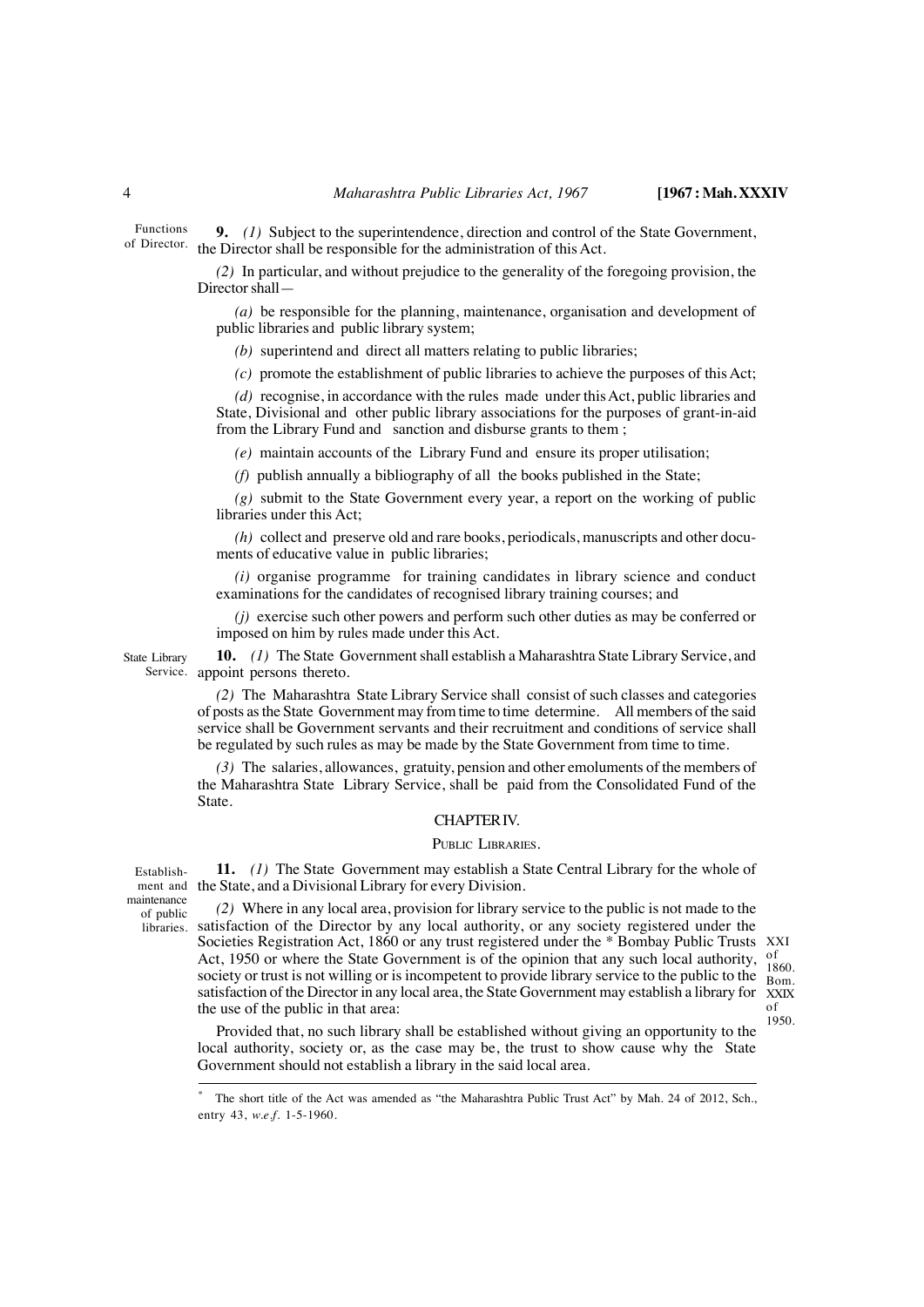*(3)* All libraries established under this section shall be maintained, organised and developed by the State Government through the Department of Libraries.

**12.** The functions of the public libraries shall be such as may, on the advice of the Funactions Council, be prescribed.

of public libraries.

# CHAPTER V.

# LIBRARY COMMITTEES.

**13.** *(1)* For every district, the State Government shall appoint a District Library Committee. Constitution of Library Committees.

*(2)* The Committee shall consist of the following members, that is to say,––

*(i)* The Chairman for the time being of the Education Committee of a *Zilla Parishad* functioning in the district, who shall be *ex-officio* President of the Committee;

*(ii)* the President of the District Library Association of the district (if any);

*(iii)* one of the Chairman of the Managing Committees of recognised public libraries functioning in each taluka of the district nominated by the State Government;

*(iv)* five persons nominated by the State Government, one of whom shall be a librarian possessing the prescribed qualifications and two shall be persons representing libraries in the areas within the limits of a <sup>1</sup>[Municipal Council] or municipal corporation in the district;

*(v)* one of the Presidents of the municipalities in the district nominated by the State Government;

*(vi)* the Education Officer for the time being of the *Zilla Parishad* functioning in the district, who shall also be *ex-officio* Secretary of the Committee.

(3) The State Government shall appoint a Library Committee for <sup>2</sup>[Brihan Mumbai] consisting of ––

*(i)* the Chairman for the time being of the Education Committee of the municipal corporation of 2[Brihan Mumbai] who shall be the *ex-officio* President of the Committee;

*(ii)* five persons nominated by the State Government one of whom shall be a librarian possessing the prescribed qualifications and two shall be persons representing libraries in <sup>2</sup> [Brihan Mumbai];

*(iii)* Education Officer for the time being of the municipal corporation of 2 [Brihan Mumbai];

*(iv)* Educational Inspector, <sup>2</sup> [Brihan Mumbai], who shall also be the *ex-officio* Secretary of the Committee.

**14.** *(1)* Save as otherwise provided in this Act, the nominated members of the Term of Committee shall hold office for a term of three years commencing on the date on which the office first meeting of the Committee is held after their nomination.

and allowances to, members of

*(2)* The members of the Committee shall entitled to such compensatory allowances and Committee. at such rates as may be presribed.

<sup>&</sup>lt;sup>1.</sup> These words were substituted for the word " Municipality " by Mah. 11 of 1998, s. 4(*a*).

<sup>2.</sup> These words were substituted for the words " Greater Bombay", *ibid,* s. 4(*b*).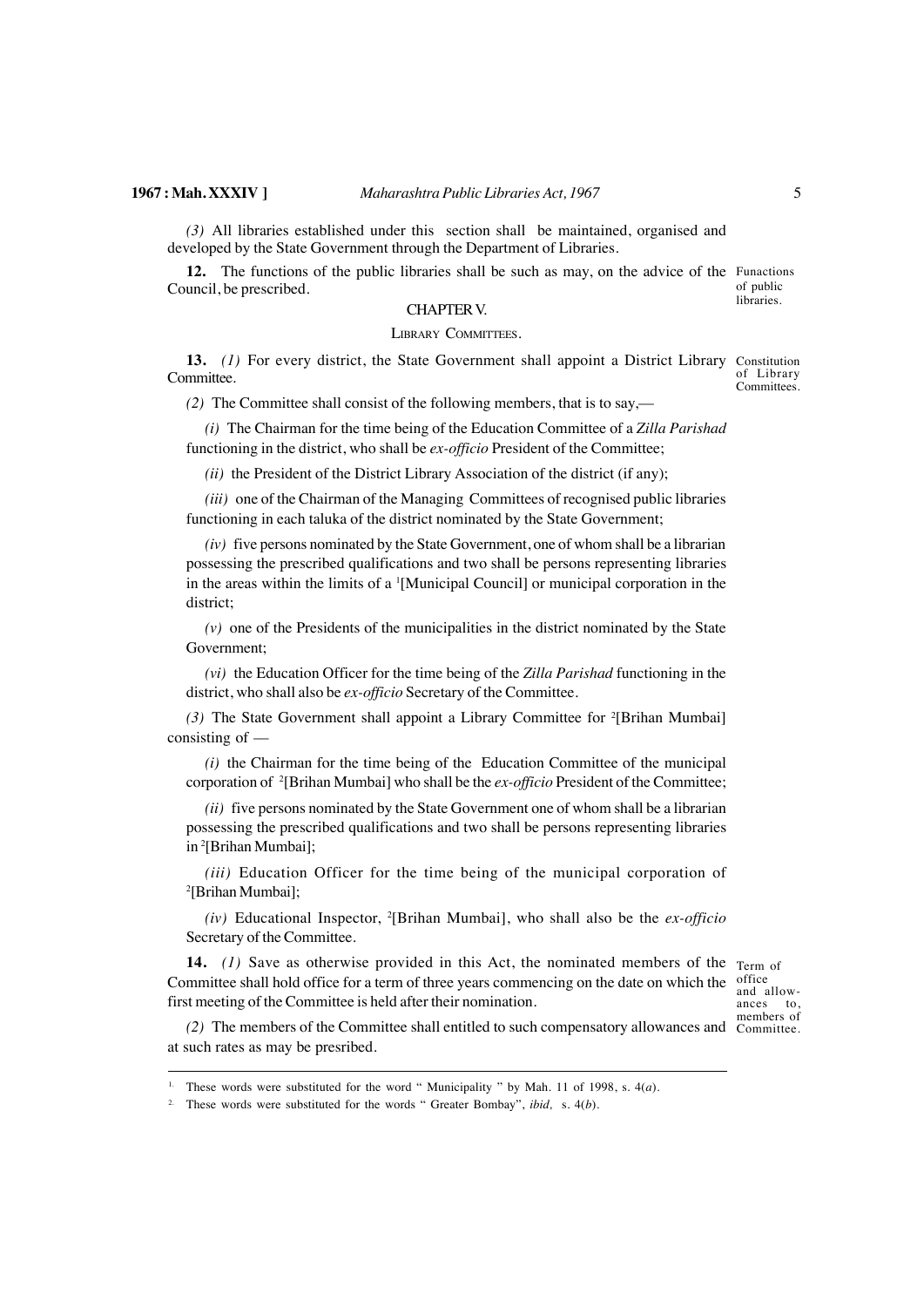Casual vacancies in Committee.

Functions of Committee.

**16.** It shall be the function of a Committee,—

place he takes was nominated.

*(i)* to advise the State Government on all matters relating to development of library service in the district or, as the case may be, <sup>1</sup>[Brihan Mumbai] on proper lines;

**15.** A vacancy in the office of a nominated member of the Committee occurring otherwise than by efflux of time shall be filled by nomination and the person nominated to fill the vacancy shall hold office only for the remainder of the term for which the member whose

*(ii)* to ensure that the prescribed function of the public libraries are performed by them satisfactorily; and

*(iii)* to perform such other duties as may be prescribed.

**17.** The Committee shall transact business in such manner, and in accordance with such procedure, as may be prescribed. Manner of transaction of business

by Committee.

#### CHAPTER VI.

#### FINANCE and ACCOUNTS

**18.** *(1)* The State Government shall constitute a fund called the Library Fund. Library Fund.

*(2)* The Library Fund shall consist of—

*(a)* contribution made by the State Government under section 20;

*(b)* any special grants given by the State Government under section 21;

*(c)* any grants given by the Government of India to State Government for development of public libraries; and

*(d)* any contributions or gifts made by the public for devlopment of public libraries.

Application of Library Fund.

**19.** *(1)* The moneys in the Library Fund shall be utilized by the State Government for carrying out the purposes of this Act.

*(2)* Without prejudice to the generality of sub-section *(1)*, the moneys in the Library Fund may be utilized by the State Government to defray expenditure on the following :—

*(a)* establishment, maintenance and development of public libraries;

*(b)* compensatory allowances payable to members of the Council and of the Committee ;

(c) grants-in-aid to public libraries and library associations recognised for the purpose by the Director of Libraries.

**20.** The State Government shall, after due appropriation made by law in this behalf, by State contribute to the Library Fund every year, a sum not less than twenty-five lakhs of Government. rupees. Contribution

**21.** The State Government may make special grants to the Library Fund. Special grants by State Government.

<sup>1.</sup> These words were substituted for the words " Greater Bombay ", by Mah. 11 of 1998, s. 5.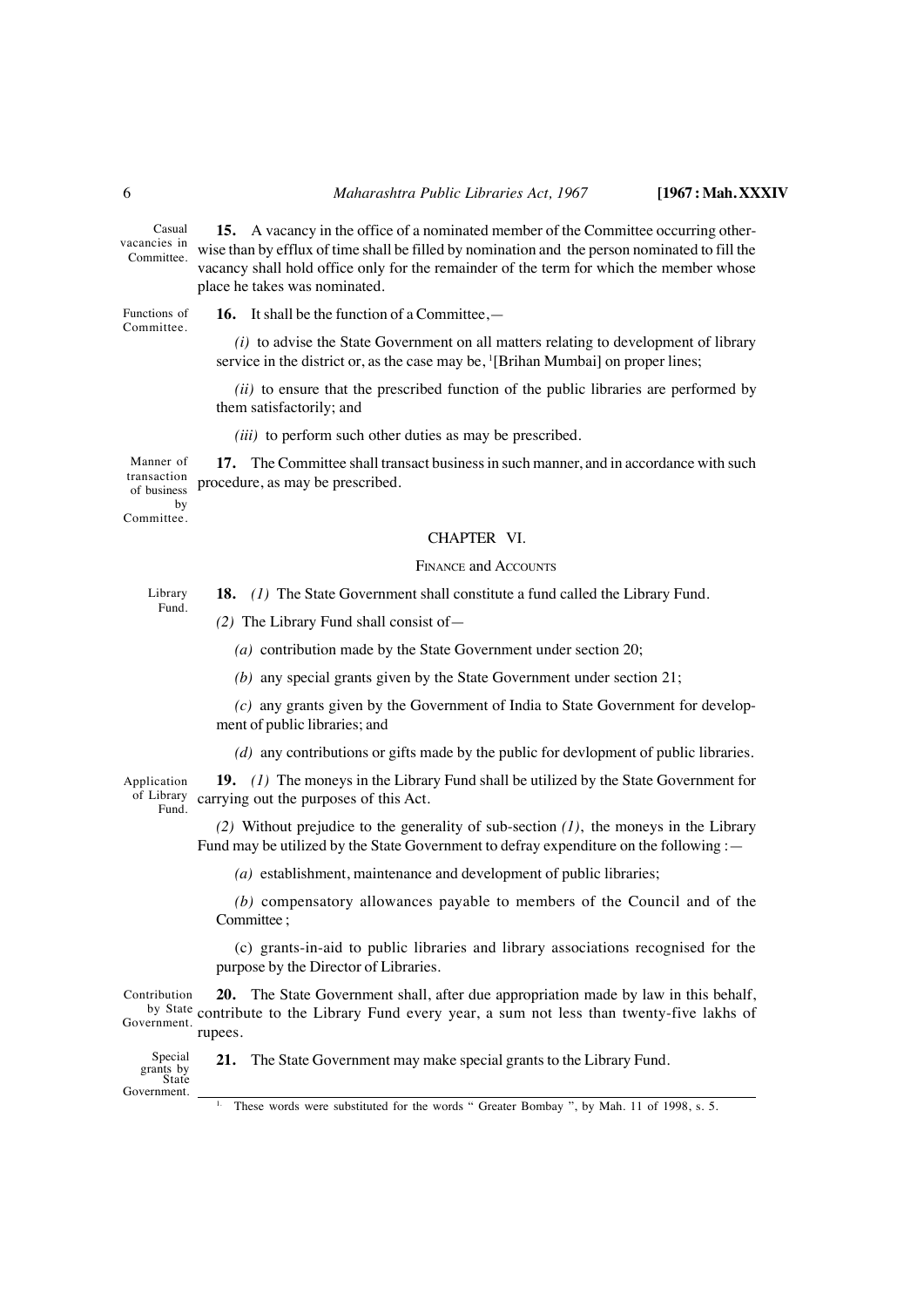### **1967 : Mah. XXXIV ]** *Maharashtra Public Libraries Act, 1967 7*

**22.** All property, movable and immovable, acquired or held for the purpose of any public library maintained by the State Government shall vest in the State Government.

Vesting of properties held for purpose of Government public libraries.

#### CHAPTER VII.

### REPORTS AND INSPECTION.

23. Every person who is in charge of the management of a public library shall submit Reports and such reports and returns and furnish such information as the Director may from time to time <sup>returns.</sup> require, to the Director or any person authorised by him in this behalf.

**24.** The Director or any person authorised by him in this behalf shall have power Inspection to inspect any public library or any institution attached thereto for the purpose of  $\frac{0}{10}$  public satisfying himself that the provisions of this Act and the rules made thereunder are carried out. libraries.

25. Within six months from the end of every year, the Director shall prepare an Submission annual report on the progress made by public libraries in that year and submit it to the <sup>of annual</sup> State Government together with such information and particulars as may be  $\frac{1}{\text{Director}}$ prescribed : Director.

Provided that, no such report shall be submitted to the State Government unless it is approved by the Council.

#### CHAPTER VIII.

### MISCELLANEOUS.

26. (1) The State Government may, by notification in the *Official Gazette*, and subject Rules. to the condition of previous publication, make rules to carry out the purposes of this Act.

*(2)* In particular, and without prejudice to the generality of the foregoing power, such rules may provide for all or any of the following matters, namely :—

 $(i)$  under sub-section  $(2)$  of section 5 and sub-section  $(2)$  of section 14, the compensatory allowances payable to members of the Council and of the Committees and the rates at which such allowances shall be payable;

*(ii)* under sub-section *(4)* of section 7 and section 17, the manner in which and the procedure in accordance with which the Council and a Committee shall transact their business;

*(iii)* under sub-section *(2)* of section 8, the qualifications required for being appointed as the Director;

*(iv)* under clause *(d)* of sub-section *(2)* of section 9, rules in accordance with which the Director shall recognize public libraries and State, Divisional and other public library associations for the purposes of grant-in-aid from the Library Fund;

*(v)* under clause *(i)* of sub-section *(2)* of section 9, the other powers and duties which the Director may exercise or perform;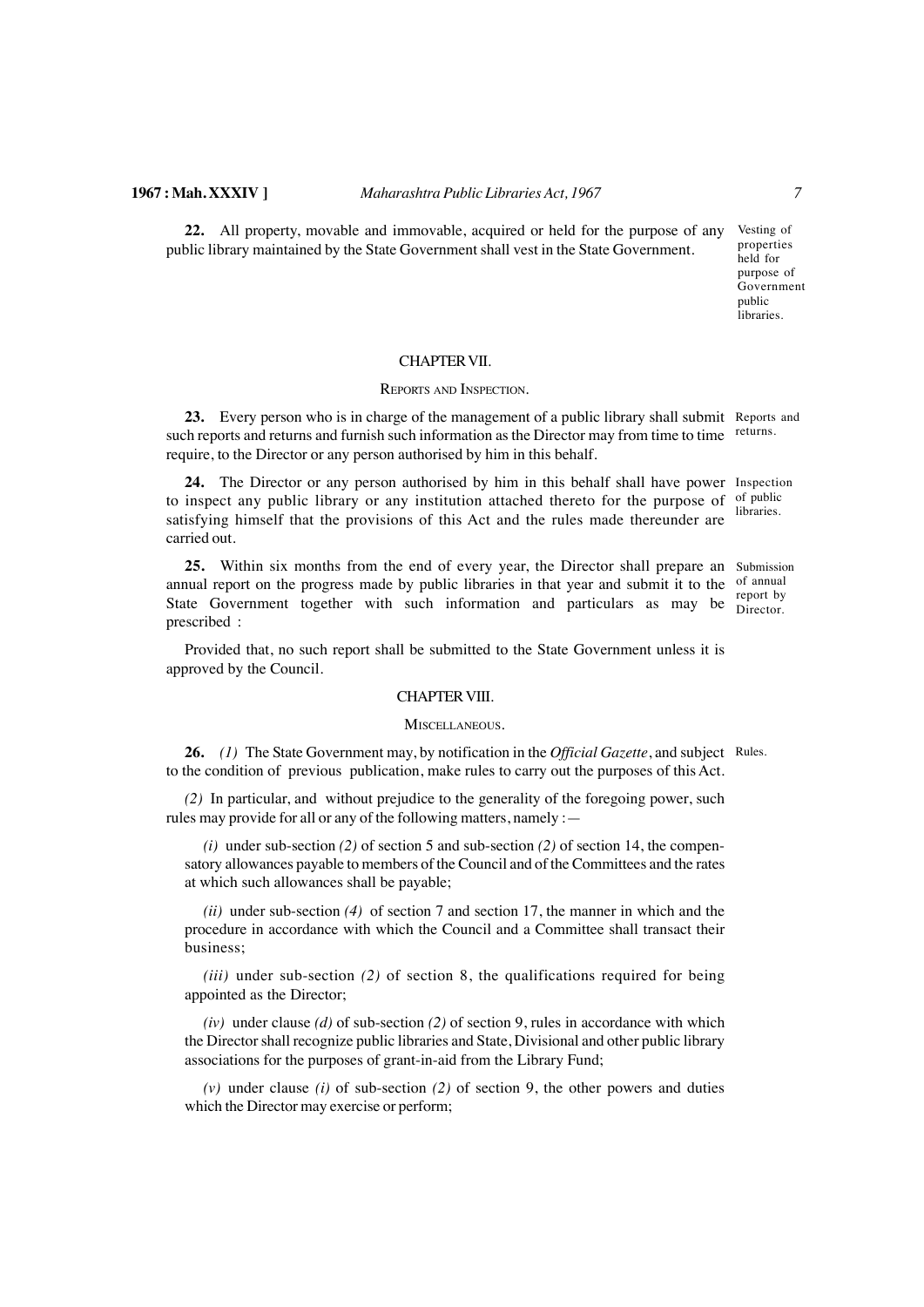*(vi)* under sub-section *(2)* of section 10, the requirement and conditions of service of members of the Maharashtra State Library Service;

*(vii)* under section 12, the functions of public libraries;

*(viii)* under section 13, the qualifications of a librarian to be nominated on a Committee;

(ix) under section 25, the information and particulars to be submitted to the State Government.

(3) Every rule made under this section shall be laid as soon as may be after it is made before each House of the State Legislature while it is in session for a total period of thirty days which may be comprised in one session or in two successive sessions, and if before the expiry of the session, in which, it is so laid or the session immediately following, both Houses agree in making any modification in the rule or both Houses agree that the rule should not be made, and notify such decision in the *Official Gazette*, the rule shall, from the date of publication of such notification, have effect only in such modified form or be of no effect, as the case may be; so however that any such modification or annulment shall be without prejudice to the validity of anything previously done or omitted to be done under that rule.

1 [ \* \* \*]

<sup>&</sup>lt;sup>1.</sup> Schedule was deleted by Mah. 11 of 1998, s. 6.

PRENTED AT THE GOVERNMENT PRESS, NAGPUR.